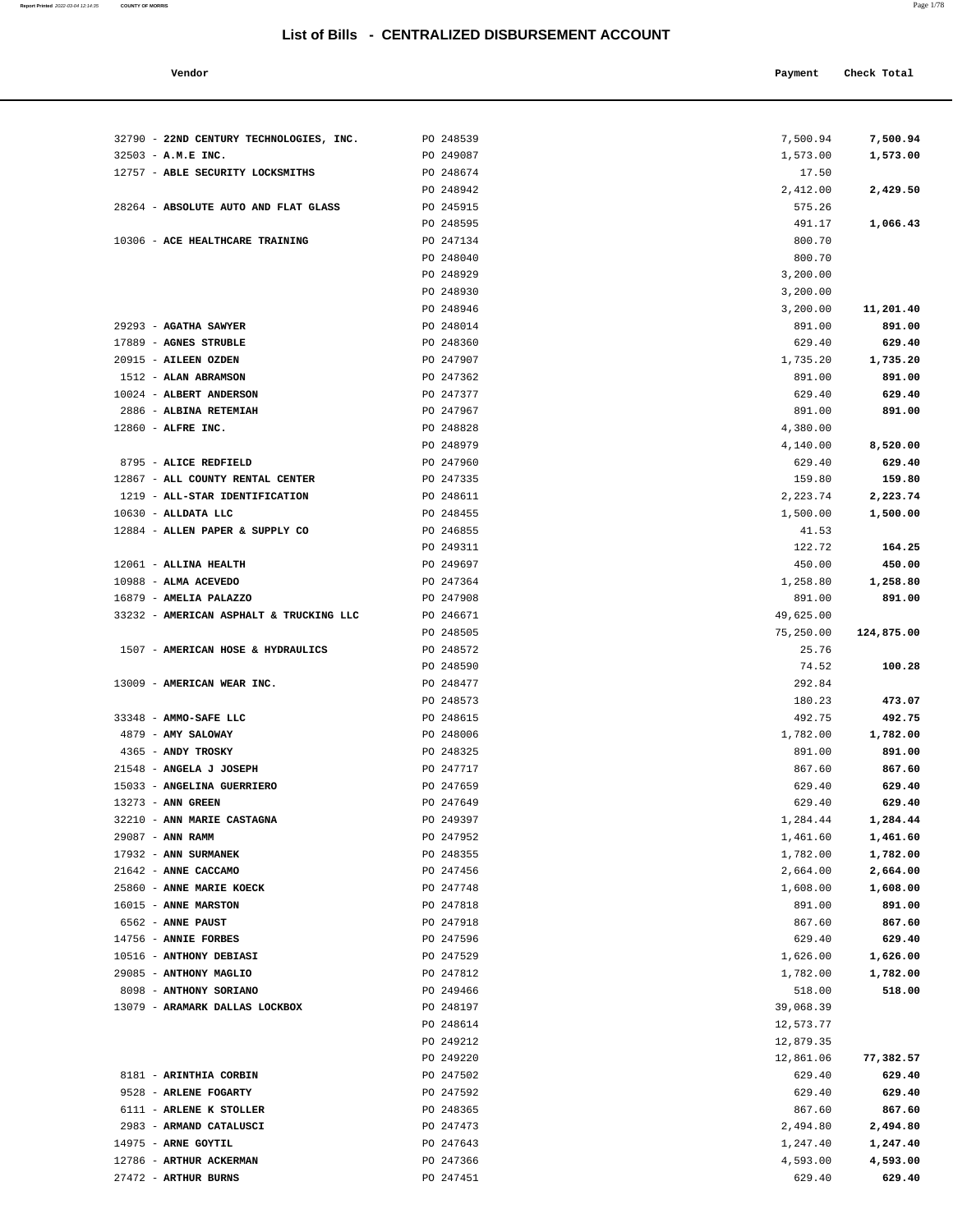#### **Vendor Check Total Payment Check Total**

**Report Printed** 2022-03-04 12:14:35 **COUNTY OF MORRIS** 

| 1,247.40  | 1,247.40  |
|-----------|-----------|
| 1,442.40  | 1,442.40  |
|           |           |
| 1,608.00  | 1,608.00  |
| 1,740.00  | 1,740.00  |
| 389.00    | 389.00    |
| 273.70    |           |
|           |           |
| 1,367.05  |           |
| 234.80    |           |
| 838.44    |           |
| 89.31     |           |
|           |           |
| 113.60    |           |
| 279.46    | 3,196.36  |
| 1,278.46  | 1,278.46  |
| 10,756.91 | 10,756.91 |
|           |           |
| 39,744.00 |           |
| 915.00    | 40,659.00 |
| 891.00    | 891.00    |
| 629.40    | 629.40    |
|           |           |
| 891.00    | 891.00    |
| 800.00    | 800.00    |
| 1,520.40  | 1,520.40  |
| 2,818.34  |           |
|           |           |
| 8.93      | 2,827.27  |
| 1,735.20  | 1,735.20  |
| 891.00    | 891.00    |
| 804.00    | 804.00    |
|           |           |
| 867.60    | 867.60    |
| 1,277.40  | 1,277.40  |
| 891.00    | 891.00    |
|           |           |
| 6,771.60  | 6,771.60  |
| 629.40    | 629.40    |
| 629.40    | 629.40    |
| 813.00    | 813.00    |
|           |           |
| 891.00    | 891.00    |
| 3,034.45  |           |
| 280.02    |           |
| 286.58    |           |
| 1,082.96  |           |
|           |           |
| 558.08    |           |
| 576.08    |           |
| 2,495.04  | 8,313.21  |
| 5,750.00  | 5,750.00  |
| 990.00    |           |
|           | 990.00    |
| 220.00    | 220.00    |
| 629.40    | 629.40    |
| 629.40    | 629.40    |
|           | 629.40    |
| 629.40    |           |
| 1,339.20  | 1,339.20  |
| 634.80    | 634.80    |
| 891.00    | 891.00    |
| 385.25    | 385.25    |
|           |           |
| 181.07    | 181.07    |
| 278.23    | 278.23    |
| 1,959.88  | 1,959.88  |
|           |           |
| 1.54      | 1.54      |
| 834.30    | 834.30    |
| 45.00     |           |
| 46.00     | 91.00     |
|           |           |
| 5,200.00  | 5,200.00  |
| 89.99     | 89.99     |
| 233.86    | 233.86    |
| 1,662.72  | 1,662.72  |
|           |           |
| 76.97     | 76.97     |
|           |           |

| 24770 - ARTHUR COHEN                      | PO 247492 | 1,247.40  | 1,247.40  |
|-------------------------------------------|-----------|-----------|-----------|
| 12421 - ARTHUR O'BRIEN                    | PO 247895 | 1,442.40  | 1,442.40  |
| 4778 - ARTHUR SOULES                      | PO 248277 | 1,608.00  | 1,608.00  |
| 24763 - ASHOKKUMAR SHAH                   | PO 248035 | 1,740.00  | 1,740.00  |
| 18710 - ASSOCIATED WATER CONDITIONERS INC | PO 249389 | 389.00    | 389.00    |
| 33150 - AT NORTHERN NEW JERSEY, LCC       | PO 248574 | 273.70    |           |
|                                           | PO 248575 | 1,367.05  |           |
|                                           | PO 248596 | 234.80    |           |
|                                           | PO 248597 | 838.44    |           |
|                                           | PO 248964 | 89.31     |           |
|                                           | PO 248966 | 113.60    |           |
|                                           | PO 249026 | 279.46    | 3,196.36  |
| 7658 - AT&T MOBILITY                      | PO 248799 | 1,278.46  | 1,278.46  |
| 28027 - ATLANTIC MEDICAL GROUP            | PO 249142 | 10,756.91 | 10,756.91 |
| 10650 - ATLANTIC TACTICAL OF NJ, INC.     | PO 245763 | 39,744.00 |           |
|                                           | PO 245988 | 915.00    | 40,659.00 |
| 8237 - AUDREY GOLDBERG                    | PO 247637 | 891.00    | 891.00    |
| 27023 - AUGUSTUS PETTI                    | PO 247932 | 629.40    | 629.40    |
| 6060 - AURA VARGAS                        | PO 248308 | 891.00    | 891.00    |
| 3899 - AVTECH INSTITUTE                   | PO 248863 | 800.00    | 800.00    |
| 15978 - BAILA MANDEL                      | PO 247815 | 1,520.40  | 1,520.40  |
| 13217 - BAKER & TAYLOR                    | PO 248641 | 2,818.34  |           |
|                                           | PO 248643 | 8.93      | 2,827.27  |
| 16007 - BARBARA MARKT                     | PO 247816 | 1,735.20  | 1,735.20  |
| 5364 - BARBARA POBURSKI                   | PO 247939 | 891.00    | 891.00    |
| 21489 - BARBARA A GIBSON                  | PO 247630 | 804.00    | 804.00    |
| 27751 - BARBARA ARMSTRONG                 | PO 247381 | 867.60    | 867.60    |
| 7126 - BARBARA FLINT                      | PO 247591 | 1,277.40  | 1,277.40  |
| 21373 - BARBARA GRUBBS                    | PO 248205 | 891.00    | 891.00    |
| 7507 - BARBARA MCLAUGHLIN                 | PO 247842 | 6,771.60  | 6,771.60  |
| 16131 - BARBARA MENZEL                    | PO 247853 | 629.40    | 629.40    |
| 9377 - BARBARA MUELLER                    | PO 247873 | 629.40    | 629.40    |
| 20141 - BARBARA SANGSTER                  | PO 248009 | 813.00    | 813.00    |
| 32687 - BARBARA WESTENBERGER              | PO 248229 | 891.00    | 891.00    |
| 28422 - BARNWELL HOUSE OF TIRES, INC.     | PO 248048 | 3,034.45  |           |
|                                           | PO 248576 | 280.02    |           |
|                                           | PO 248577 | 286.58    |           |
|                                           | PO 248592 | 1,082.96  |           |
|                                           | PO 248594 | 558.08    |           |
|                                           | PO 248598 | 576.08    |           |
|                                           | PO 249153 | 2,495.04  | 8,313.21  |
| 24172 - BASE POWER SERVICES               | PO 249001 | 5,750.00  | 5,750.00  |
| 24172 - BASE POWER SERVICES               | PO 249002 | 990.00    | 990.00    |
| 24172 - BASE POWER SERVICES               | PO 249520 | 220.00    | 220.00    |
| 11467 - BASIL MCINTOSH                    | PO 247838 | 629.40    | 629.40    |
| 691 - BATTINA ALRAZI                      | PO 247375 | 629.40    | 629.40    |
| 17778 - BENEDETTA SPINELLA                | PO 248279 | 629.40    | 629.40    |
| 20655 - BERTRAM PALK                      | PO 247909 | 1,339.20  | 1,339.20  |
| 28372 - BETTY KITCHENS                    | PO 247738 | 634.80    | 634.80    |
| 24955 - BEVERLY M. CLARKE                 | PO 247488 | 891.00    | 891.00    |
| 23983 - BEYER FORD                        | PO 248049 | 385.25    | 385.25    |
| 23983 - BEYER FORD                        | PO 248050 | 181.07    | 181.07    |
| 23983 - BEYER FORD                        | PO 248051 | 278.23    | 278.23    |
| 23983 - BEYER FORD                        | PO 248578 | 1,959.88  | 1,959.88  |
| 23983 - BEYER FORD                        | PO 248599 | 1.54      | 1.54      |
| $25329 - BFI$                             | PO 243731 | 834.30    | 834.30    |
| 29494 - BI INC.                           | PO 246358 | 45.00     |           |
|                                           | PO 248751 | 46.00     | 91.00     |
| 9476 - BINSKY SERVICE LLC                 | PO 248709 | 5,200.00  | 5,200.00  |
| 13239 - BOB BARKER COMPANY                | PO 244285 | 89.99     | 89.99     |
| 13239 - BOB BARKER COMPANY                | PO 245001 | 233.86    | 233.86    |
| 13239 - BOB BARKER COMPANY                | PO 245288 | 1,662.72  | 1,662.72  |
| 13239 - BOB BARKER COMPANY                | PO 246812 | 76.97     | 76.97     |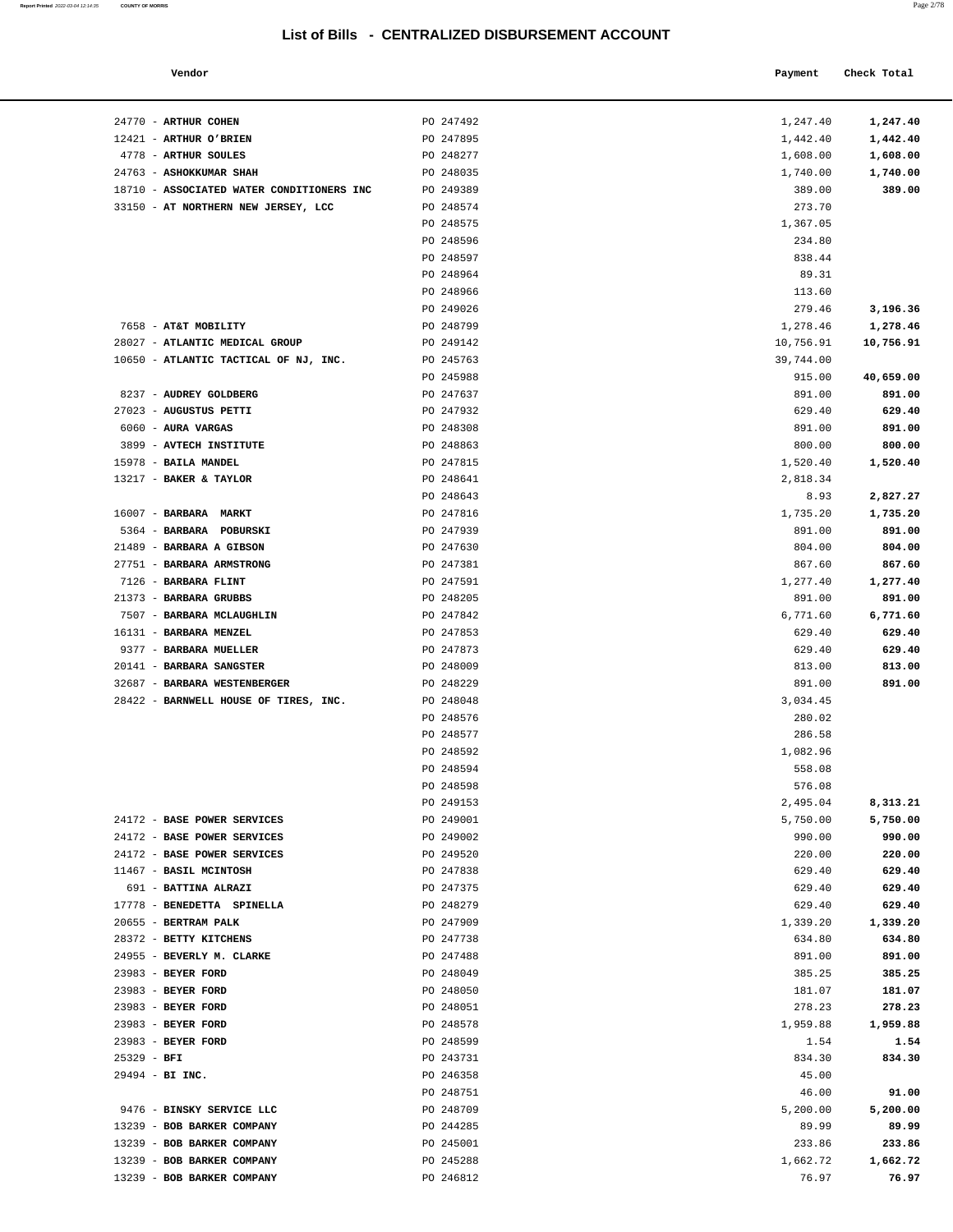**Report Printed** 2022-03-04 12:14:35 **COUNTY OF MORRIS** Page 3/78

| Vendor | Payment Check Total |
|--------|---------------------|
|        |                     |

| 13239 - BOB BARKER COMPANY                                 | PO 248196              | 52.80                     | 52.80              |
|------------------------------------------------------------|------------------------|---------------------------|--------------------|
| 27011 - BOBBY R BEAVERS                                    | PO 247395              | 629.40                    | 629.40             |
| $3647$ - BOOK PAGE                                         | PO 249143              | 648.00                    | 648.00             |
| 13560 - BOROUGH OF BUTLER                                  | PO 249237              | 218.99                    | 218.99             |
| 32364 - BOUND TREE MEDICAL LLC                             | PO 249230              | 652.91                    | 652.91             |
| 21432 - BRENDA BOWMAN                                      | PO 247422              | 813.00                    | 813.00             |
| $12538$ - BRENDA FOX                                       | PO 247601              | 891.00                    | 891.00             |
| 27001 - BRENDA MILLER                                      | PO 247858              | 1,247.40                  | 1,247.40           |
| 26314 - BROWN & BROWN METRO, INC.                          | PO 249304              | 7,083.33                  | 7,083.33           |
| 20985 - BTII INSTITUTE, LLC<br>30691 - BUY WISE AUTO PARTS | PO 248861              | 800.00                    | 800.00             |
| 26965 - CABLEVISION LIGHTPATH INC.                         | PO 248601<br>PO 249492 | 259.76<br>5,020.41        | 259.76<br>5,020.41 |
| 29247 - CABLEVISION LIGHTPATH NJ LLC                       | PO 249710              | 5,025.89                  | 5,025.89           |
| 29247 - CABLEVISION LIGHTPATH NJ LLC                       | PO 249711              | 8,341.99                  | 8,341.99           |
| $13609$ - CALEA                                            | PO 249258              | 4,795.00                  | 4,795.00           |
| 2820 - CAMILLE ALLEN                                       | PO 247373              | 804.00                    | 804.00             |
| 11194 - CARL EDWARDS                                       | PO 248933              | 90.00                     | 90.00              |
| 437 - CARL GROSS                                           | PO 247653              | 891.00                    | 891.00             |
| 1939 - CARLOS RIVERA                                       | PO 247977              | 629.40                    | 629.40             |
| 157 - CARMELLA WILLIAMS                                    | PO 248221              | 891.00                    | 891.00             |
| 25848 - CARMEN FRANKLIN                                    | PO 247606              | 2,305.20                  | 2,305.20           |
| 11986 - CARMEN PEREZ                                       | PO 247926              | 629.40                    | 629.40             |
| 6056 - CARMINE PARRILLO                                    | PO 247915              | 1,735.20                  | 1,735.20           |
| 20316 - CAROL ALCOCK                                       | PO 247369              | 2,305.20                  | 2,305.20           |
| 29694 - CAROL BROWN                                        | PO 247434              | 891.00                    | 891.00             |
| 7352 - CAROL CAREY<br>9536 - CAROL CLEMMER                 | PO 247465<br>PO 247490 | 804.00<br>891.00          | 804.00<br>891.00   |
| 27014 - CAROL HEIDER                                       | PO 247674              | 732.00                    | 732.00             |
| 6323 - CAROL JACOBS                                        | PO 247698              | 891.00                    | 891.00             |
| 31826 - CAROL MORGAN                                       | PO 247870              | 969.00                    | 969.00             |
| 17539 - CAROL SCHABLIK                                     | PO 248022              | 2,305.20                  | 2,305.20           |
| 6691 - CAROL UBERTACCIO                                    | PO 248317              | 1,735.20                  | 1,735.20           |
| 21362 - CAROLANN ROBERTO                                   | PO 247979              | 1,152.60                  | 1,152.60           |
| 5253 - CAROLINE GREENE                                     | PO 247651              | 1,258.80                  | 1,258.80           |
| 33565 - CAROLINE HWANG                                     | PO 249557              | 50.20                     | 50.20              |
| 8196 - CAROLYN JENNINGS                                    | PO 247708              | 891.00                    | 891.00             |
| 4440 - CATHERINE GUIN                                      | PO 247660              | 629.40                    | 629.40             |
| 24450 - CATHY GADDIS                                       | PO 247616              | 1,735.20                  | 1,735.20           |
| 10296 - CCG MARKETING SOLUTIONS                            | PO 249043              | 915.33                    | 915.33             |
| 4598 - CDW GOVERNMENT                                      | PO 238595              | 10,049.12                 | 10,049.12          |
| 4598 - CDW GOVERNMENT<br>20487 - CENTURYLINK               | PO 246890<br>PO 248980 | 60.32<br>138.43           | 60.32<br>138.43    |
| 21404 - CHANNIE RAMSOONDAR                                 | PO 247953              | 891.00                    | 891.00             |
| 26173 - CHARLENE GUERRA                                    | PO 247658              | 1,711.20                  | 1,711.20           |
| 26287 - CHARLES BRIGHT                                     | PO 247430              | 629.40                    | 629.40             |
| 27530 - CHARLES KOPP                                       | PO 247751              | 629.40                    | 629.40             |
| 24189 - CHARLES MAROTTA                                    | PO 247817              | 1,608.00                  | 1,608.00           |
| 26522 - CHARLES MOORE                                      | PO 249114              | 70.56                     | 70.56              |
| 24918 - CHARLIE KRANZ                                      | PO 247756              | 804.00                    | 804.00             |
| 10993 - CHARLOTTE SIMANDY                                  | PO 248256              | 1,735.20                  | 1,735.20           |
| 29904 - CHARM-TEX, INC.                                    | PO 246980              | 921.70                    | 921.70             |
| 29506 - CHASAN, LAMPARELLO, MALLON                         | PO 248803              | 2,139.30                  | 2,139.30           |
| 13787 - CHERRY VALLEY TRACTOR                              | PO 245207              | 55.11                     | 55.11              |
| 27000 - CHERYL KNEVALS<br>30184 - CHESTER SMITH            | PO 247742<br>PO 248270 | 867.60<br>804.00          | 867.60<br>804.00   |
| 13803 - CHILD & FAMILY RESOURCES, INC.                     | PO 248798              | 6,265.00                  |                    |
|                                                            | PO 249000              | 7,875.00                  | 14,140.00          |
| 28373 - CHLIC                                              | PO 248727              | 4,045,406.95 4,045,406.95 |                    |
| 28373 - CHLIC                                              | PO 248759              | 385, 207.53               | 385,207.53         |
| $4126$ - CHRIS LIOS                                        | PO 249412              | 90.00                     | 90.00              |
| 10030 - CHRISTINE MAAS                                     | PO 247806              | 804.00                    | 804.00             |
| 1807 - CHRISTINE SAWYER                                    | PO 248015              | 629.40                    | 629.40             |
| 20528 - CHRISTOPHER P STATILE PA                           | PO 220494              | 5,300.00                  |                    |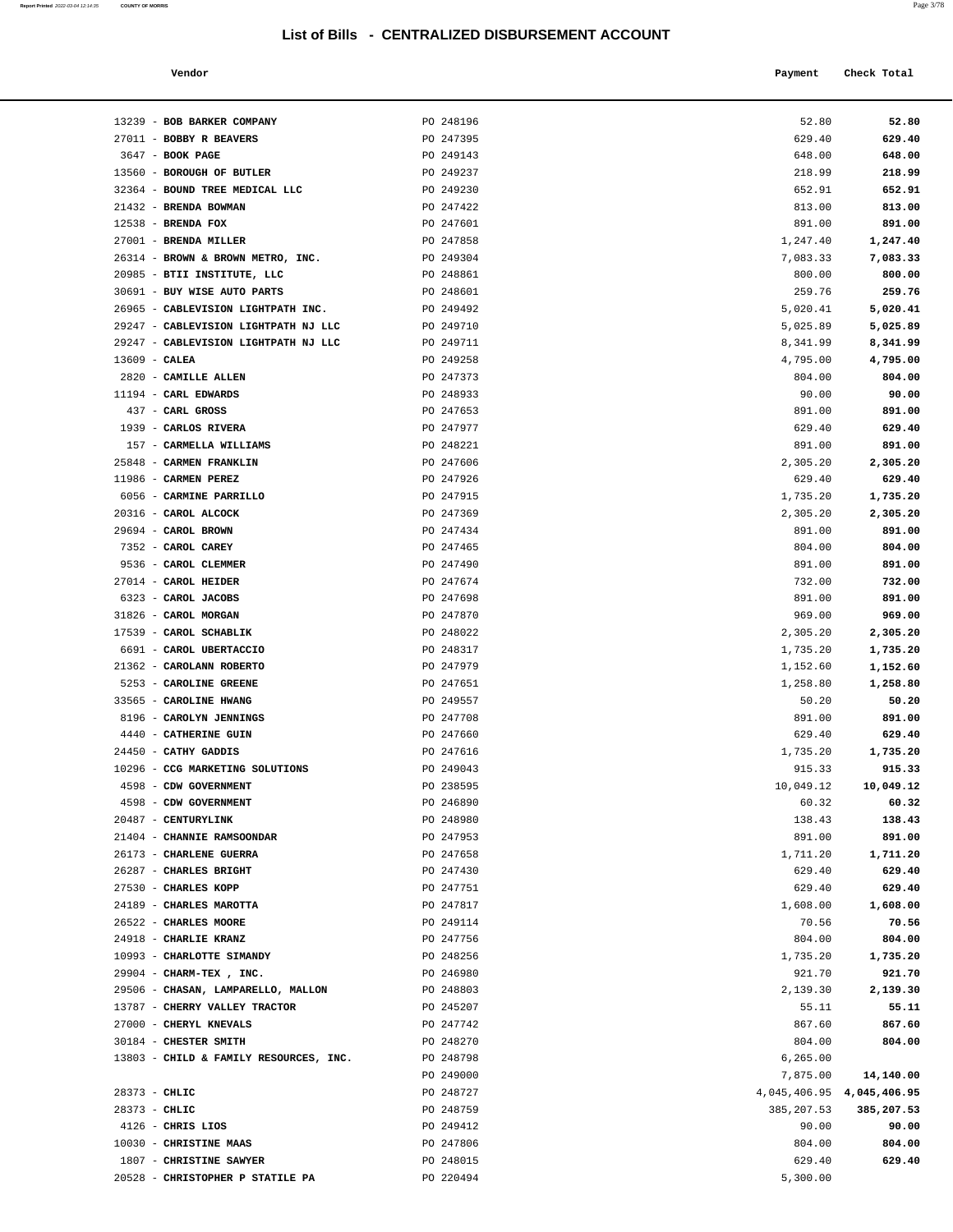PO 249456 PO 249457

#### **Vendor Check Total Payment Check Total**

| Report Printed 2022-03-04 12:14:35 | <b>COUNTY OF MORRIS</b> | Page 4/78 |
|------------------------------------|-------------------------|-----------|
|                                    |                         |           |

| 15,444.25          |                    |
|--------------------|--------------------|
| 22,021.50          |                    |
| 8,375.00           | 51,140.75          |
| 3,829.20           | 3,829.20           |
| 4,540.20           | 4,540.20           |
| 629.40             | 629.40             |
| 1,258.80           | 1,258.80           |
| 629.40             | 629.40             |
| 1,258.60           | 1,258.60           |
| 17,660.80          | 17,660.80          |
| 192.50             | 192.50             |
| 180.00<br>1,735.20 | 180.00<br>1,735.20 |
| 8,736.00           |                    |
| 273.43             |                    |
| 165.69             | 9,175.12           |
| 2,250.00           | 2,250.00           |
| 999.00             | 999.00             |
| 255.00             | 255.00             |
| 2,243.94           | 2,243.94           |
| 2,538.97           | 2,538.97           |
| 20,676.88          | 20,676.88          |
| 4,101.90           | 4,101.90           |
| 1,697.00           | 1,697.00           |
| 13,035.60          | 13,035.60          |
| 7,705.44           | 7,705.44           |
| 800.00             | 800.00             |
| 3,200.00           | 3,200.00           |
| 5,159.72           | 5,159.72           |
| 30,170.00          | 30,170.00          |
| 572,423.41         | 572,423.41         |
| 18,252.33          | 18,252.33          |
| 6,238.03           | 6,238.03           |
| 148.27             | 148.27             |
| 14.75              | 14.75              |
| 300.00             | 300.00             |
| 7,307.17           |                    |
| 347.96             |                    |
| 426.00             | 8,081.13           |
| 100.00             |                    |
| 144.00             | 244.00             |
| 629.40<br>629.40   | 629.40<br>629.40   |
| 1,892.98           |                    |
| 2,975.24           |                    |
| 1,388.51           |                    |
| 865.27             | 7,122.00           |
| 80.00              | 80.00              |
| 7.38               | 7.38               |
| 891.00             | 891.00             |
| 1.00               | 1.00               |
| 1,782.00           | 1,782.00           |
| 1,704.00           | 1,704.00           |
| 1,782.00           | 1,782.00           |
| 1,956.00           | 1,956.00           |
| 1,152.60           | 1,152.60           |
| 1,608.00           | 1,608.00           |
| 1,735.20           | 1,735.20           |
| 867.60             | 867.60             |
| 1,069.00           |                    |
| 532.80             | 1,601.80           |
| 238.00             | 238.00             |
| 633 E              | <b>633 50</b>      |

|                                              | PO 249471 | 8,375.00   | 51,140.75  |
|----------------------------------------------|-----------|------------|------------|
| 30336 - CHRISTOPHER QUADE                    | PO 247947 | 3,829.20   | 3,829.20   |
| 21857 - CITYSIDE ARCHIVES, LLC               | PO 249445 | 4,540.20   | 4,540.20   |
| 12000 - CLARIS BERNARD                       | PO 247405 | 629.40     | 629.40     |
| 27150 - CLAUDETTE JENNINGS                   | PO 247709 | 1,258.80   | 1,258.80   |
| 25388 - CLAUDIA BROWN                        | PO 247437 | 629.40     | 629.40     |
| 20319 - CLAUDIA BUDDY                        | PO 247444 | 1,258.60   | 1,258.60   |
| 25571 - CLEARY GIACOBBE ALFIERI &            | PO 248058 | 17,660.80  | 17,660.80  |
| 25571 - CLEARY GIACOBBE ALFIERI &            | PO 248771 | 192.50     | 192.50     |
| 20808 - CLIA LABORATORY PROGRAM              | PO 248858 | 180.00     | 180.00     |
| 18519 - CLIFF WOLFE                          | PO 248213 | 1,735.20   | 1,735.20   |
| 13857 - CLIFFSIDE BODY CORP                  | PO 246462 | 8,736.00   |            |
|                                              | PO 248600 | 273.43     |            |
|                                              | PO 248602 | 165.69     | 9,175.12   |
| 8277 - COANJ                                 | PO 249036 | 2,250.00   | 2,250.00   |
| 27846 - COLORADO STATE UNIVERSITY            | PO 242355 | 999.00     | 999.00     |
| 30711 - CONNECTEK                            | PO 249203 | 255.00     | 255.00     |
| 27936 - CONTINENTAL TRADING & HARDWARE, INC. | PO 249421 | 2,243.94   | 2,243.94   |
| 26101 - COOPER ELECTRIC SUPPLY CO.           | PO 246838 | 2,538.97   | 2,538.97   |
| 26101 - COOPER ELECTRIC SUPPLY CO.           | PO 248950 | 20,676.88  | 20,676.88  |
| 26101 - COOPER ELECTRIC SUPPLY CO.           | PO 249192 | 4,101.90   | 4,101.90   |
| 33596 - CORBI PRINTING                       | PO 246382 | 1,697.00   | 1,697.00   |
| 14643 - CORNERSTONE FAMILY                   | PO 247167 | 13,035.60  | 13,035.60  |
| 14644 - CORNERSTONE FAMILY PROGRAMS          | PO 247089 | 7,705.44   | 7,705.44   |
| 14029 - COUNTY COLLEGE OF MORRIS             | PO 248835 | 800.00     | 800.00     |
| 14029 - COUNTY COLLEGE OF MORRIS             | PO 248862 | 3,200.00   | 3,200.00   |
| 14027 - COUNTY COLLEGE OF MORRIS             | PO 249706 | 5,159.72   | 5,159.72   |
| 14027 - COUNTY COLLEGE OF MORRIS             | PO 249707 | 30,170.00  | 30,170.00  |
| 14022 - COUNTY COLLEGE OF MORRIS             | PO 249708 | 572,423.41 | 572,423.41 |
| 14029 - COUNTY COLLEGE OF MORRIS             | PO 249709 | 18,252.33  | 18,252.33  |
| 13 - COUNTY OF MORRIS                        | PO 249926 | 6,238.03   | 6,238.03   |
| 13 - COUNTY OF MORRIS                        | PO 249932 | 148.27     | 148.27     |
| 14041 - COUNTY WELDING SUPPLY CO             | PO 248566 | 14.75      | 14.75      |
| $20306$ - CPANJ                              | PO 247080 | 300.00     | 300.00     |
| 29633 - CRANE ASSOCIATES, P.C.               | PO 248664 | 7,307.17   |            |
|                                              | PO 248945 | 347.96     |            |
|                                              | PO 248959 | 426.00     | 8,081.13   |
| 14102 - CY DRAKE LOCKSMITHS, INC.            | PO 248579 | 100.00     |            |
|                                              | PO 248580 | 144.00     | 244.00     |
| 2895 - CYNTHIA GORDON                        | PO 247640 | 629.40     | 629.40     |
| 11976 - CYNTHIA MILLER                       | PO 247857 | 629.40     | 629.40     |
| 12523 - D&B AUTO SUPPLY                      | PO 248700 | 1,892.98   |            |
|                                              | PO 249155 | 2,975.24   |            |
|                                              | PO 249252 | 1,388.51   |            |
|                                              | PO 249369 | 865.27     | 7,122.00   |
| 15642 - DALE KRAMER                          | PO 249626 | 80.00      | 80.00      |
| 6249 - DAN CARTER                            | PO 249349 | 7.38       | 7.38       |
| 5875 - DANIEL FEBUS                          | PO 247578 | 891.00     | 891.00     |
| 28822 - DANIEL J GEIGER                      | PO 249378 | 1.00       | 1.00       |
| 27025 - DANIEL RICE                          | PO 247971 | 1,782.00   | 1,782.00   |
| 31602 - DANIEL THOMPSON                      | PO 248739 | 1,704.00   | 1,704.00   |
| 21394 - DAPHNE E JEFFREY                     | PO 247706 | 1,782.00   | 1,782.00   |
| 10104 - DAVE KOBRICK                         | PO 247747 | 1,956.00   | 1,956.00   |
| 12376 - DAVID HORUTZ                         | PO 247687 | 1,152.60   | 1,152.60   |
| 11647 - DAVID HUYLER                         | PO 247688 | 1,608.00   | 1,608.00   |
| 16091 - DAVID MCKIM                          | PO 247840 | 1,735.20   | 1,735.20   |
| 32304 - DAVID W. MOHR                        | PO 247867 | 867.60     | 867.60     |
| 18414 - DAVID WEBER OIL COMPANY              | PO 248581 | 1,069.00   |            |
|                                              | PO 248582 | 532.80     | 1,601.80   |
| $29490$ - DAWN AGENS                         | PO 249141 | 238.00     | 238.00     |
| 32468 - DEBORAH J WHITESELL                  | PO 248242 | 1,633.50   | 1,633.50   |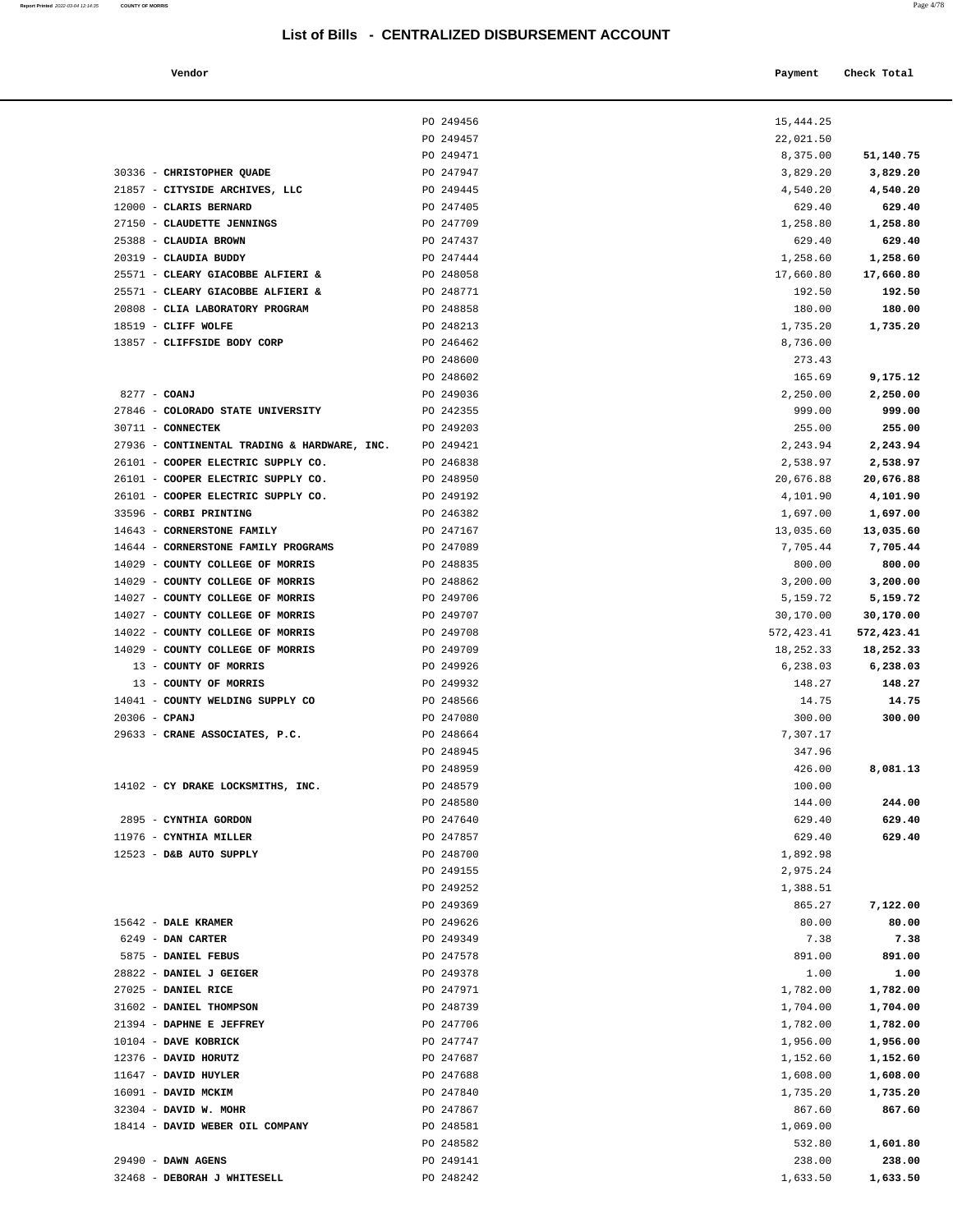| Report Printed 2022-03-04 12:14:35 COUNTY OF MORRIS | Page 5/78 |  |
|-----------------------------------------------------|-----------|--|
|                                                     |           |  |

| Vendor | Payment Check Total |
|--------|---------------------|
|--------|---------------------|

| 24051 - DEBORAH VANDERHOOF                                                           | PO 248312              | 1,782.00              | 1,782.00              |
|--------------------------------------------------------------------------------------|------------------------|-----------------------|-----------------------|
| 21200 - DEBRA VAN FLEET                                                              | PO 248314              | 891.00                | 891.00                |
| 32459 - DEER CARCASS REMOVAL SERVICE, LLC                                            | PO 247263              | 2,496.00              |                       |
|                                                                                      | PO 248891              | 2,624.00              | 5,120.00              |
| 8224 - DELIA SPARKES                                                                 | PO 248266              | 629.40                | 629.40                |
| 14228 - DELL MARKETING L.P.                                                          | PO 245106              | 12,694.21             | 12,694.21             |
| 28719 - DELTA DENTAL INSURANCE COMPANY                                               | PO 248736              | 13,898.14             |                       |
|                                                                                      | PO 248765              | 2,864.89<br>19,686.81 | 16,763.03             |
| 28637 - DELTA DENTAL OF NEW JERSEY, INC.<br>28637 - DELTA DENTAL OF NEW JERSEY, INC. | PO 248734<br>PO 248764 | 1,418.20              | 19,686.81<br>1,418.20 |
| 32844 - DELTA-T GROUP NORTH JERSEY, INC.                                             | PO 249074              | 1,279.25              |                       |
|                                                                                      | PO 249215              | 4,998.75              | 6,278.00              |
| 10103 - DENISE ARSENEAULT                                                            | PO 247383              | 2,851.20              | 2,851.20              |
| 30458 - DENISE GWYN                                                                  | PO 247661              | 1,735.20              | 1,735.20              |
| 30051 - DENISE MADDALONI                                                             | PO 247811              | 891.00                | 891.00                |
| 12003 - DESESA ENGINEERING CO., INC.                                                 | PO 249739              | 122,172.44            | 122, 172. 44          |
| 12371 - DIANE STRECKFUSS                                                             | PO 248362              | 1,828.00              | 1,828.00              |
| 33106 - DIRECT ENERGY BUSINESS                                                       | PO 249506              | 17,426.80             |                       |
|                                                                                      | PO 249560              | 2,139.66              |                       |
|                                                                                      | PO 249577              | 13,833.32             |                       |
|                                                                                      | PO 249723              | 102.25                |                       |
|                                                                                      | PO 249771              | 2,070.70              | 35,572.73             |
| 33106 - DIRECT ENERGY BUSINESS                                                       | PO 249772              | 55.27                 |                       |
| 29063 - DM MEDICAL BILLINGS, LLC                                                     | PO 249773              | 12,419.53             | 12,474.80             |
| 27007 - DOMENIC ROBERTAZZI                                                           | PO 249575<br>PO 247978 | 3,825.82<br>629.40    | 3,825.82<br>629.40    |
| 25851 - DOMINIC GALLO                                                                | PO 247621              | 1,782.00              | 1,782.00              |
| 21123 - DOMINION VOTING SYSTEMS INC                                                  | PO 246170              | 4,500.00              | 4,500.00              |
| 21123 - DOMINION VOTING SYSTEMS INC                                                  | PO 246364              | 18,425.00             | 18,425.00             |
| 1175 - DONALD BERLIN                                                                 | PO 247404              | 10,146.00             | 10,146.00             |
| 32447 - DONALD DANGLER                                                               | PO 247519              | 1,247.40              | 1,247.40              |
| 20139 - DONNIS ZIESSE                                                                | PO 247846              | 1,735.20              | 1,735.20              |
| 25201 - DOREEN B MCBEAN                                                              | PO 247826              | 914.40                | 914.40                |
| 21748 - DORIS A LOMOTEY                                                              | PO 247790              | 813.00                | 813.00                |
| 8170 - DOROTHY BARON                                                                 | PO 247391              | 867.60                | 867.60                |
| 12369 - DOROTHY COLQUHOUN                                                            | PO 247496              | 891.00                | 891.00                |
| 27041 - DOROTHY HARRSCH                                                              | PO 247670              | 891.00                | 891.00                |
| 8872 - DOROTHY INGRAM                                                                | PO 247689              | 1,152.60              | 1,152.60              |
| 4652 - DOROTHY MCCORMICK<br>26725 - DOROTHY SENIOR                                   | PO 247830<br>PO 248030 | 629.40<br>1,153.90    | 629.40<br>1,153.90    |
| 17687 - DOROTHY SMARG                                                                | PO 248268              | 629.40                | 629.40                |
| 5318 - DOUGLAS GLENN                                                                 | PO 247636              | 867.60                | 867.60                |
| 32380 - DREW LUTTON                                                                  | PO 247801              | 1,627.20              | 1,627.20              |
| 33231 - DSM SAFETY PRODUCTS                                                          | PO 242382              | 735.80                | 735.80                |
| 26361 - DTN LLC                                                                      | PO 249209              | 1,500.00              |                       |
|                                                                                      | PO 249209              | 3,672.00              | 5,172.00              |
| 11691 - DYNAMIC IMAGING SYSTMES INC                                                  | PO 243713              | 6,422.00              | 6,422.00              |
| 9394 - EARL NIELSEN                                                                  | PO 247885              | 1,258.80              | 1,258.80              |
| 26312 - EASTERN CONCRETE MATERIALS, INC.                                             | PO 246887              | 947.10                | 947.10                |
| 18985 - EBSCO INFORMATION SERVICES                                                   | PO 249144              | 441.53                | 441.53                |
| 1441 - EDILMA ACEVEDO                                                                | PO 248749              | 72.00                 | 72.00                 |
| 13838 - EDITH ALDERTON                                                               | PO 247370              | 1,508.40              | 1,508.40              |
| 7292 - EDUARDO VARGAS                                                                | PO 248309              | 891.00                | 891.00                |
| 13310 - EDWARD BENNETT                                                               | PO 247403              | 3,207.60              | 3,207.60              |
| 31018 - EDWARD CRAWN<br>20153 - EDWARD KLINGENER                                     | PO 247511<br>PO 247741 | 1,735.20<br>804.00    | 1,735.20<br>804.00    |
| $11015$ - EDWARD RICE                                                                | PO 247972              | 629.40                | 629.40                |
| 32413 - EDWARD SMITH                                                                 | PO 248271              | 891.00                | 891.00                |
| 20917 - EILEEN TRONCONE                                                              | PO 248327              | 1,258.80              | 1,258.80              |
| 14779 - ELAINE FRANCHI                                                               | PO 247603              | 891.00                | 891.00                |
| 20614 - ELBERITA DELABASTIDE                                                         | PO 247530              | 1,735.20              | 1,735.20              |
| 28875 - ELEANOR ACKERMAN                                                             | PO 247365              | 891.00                | 891.00                |
| 21649 - ELEANOR CARROLL                                                              | PO 247469              | 629.40                | 629.40                |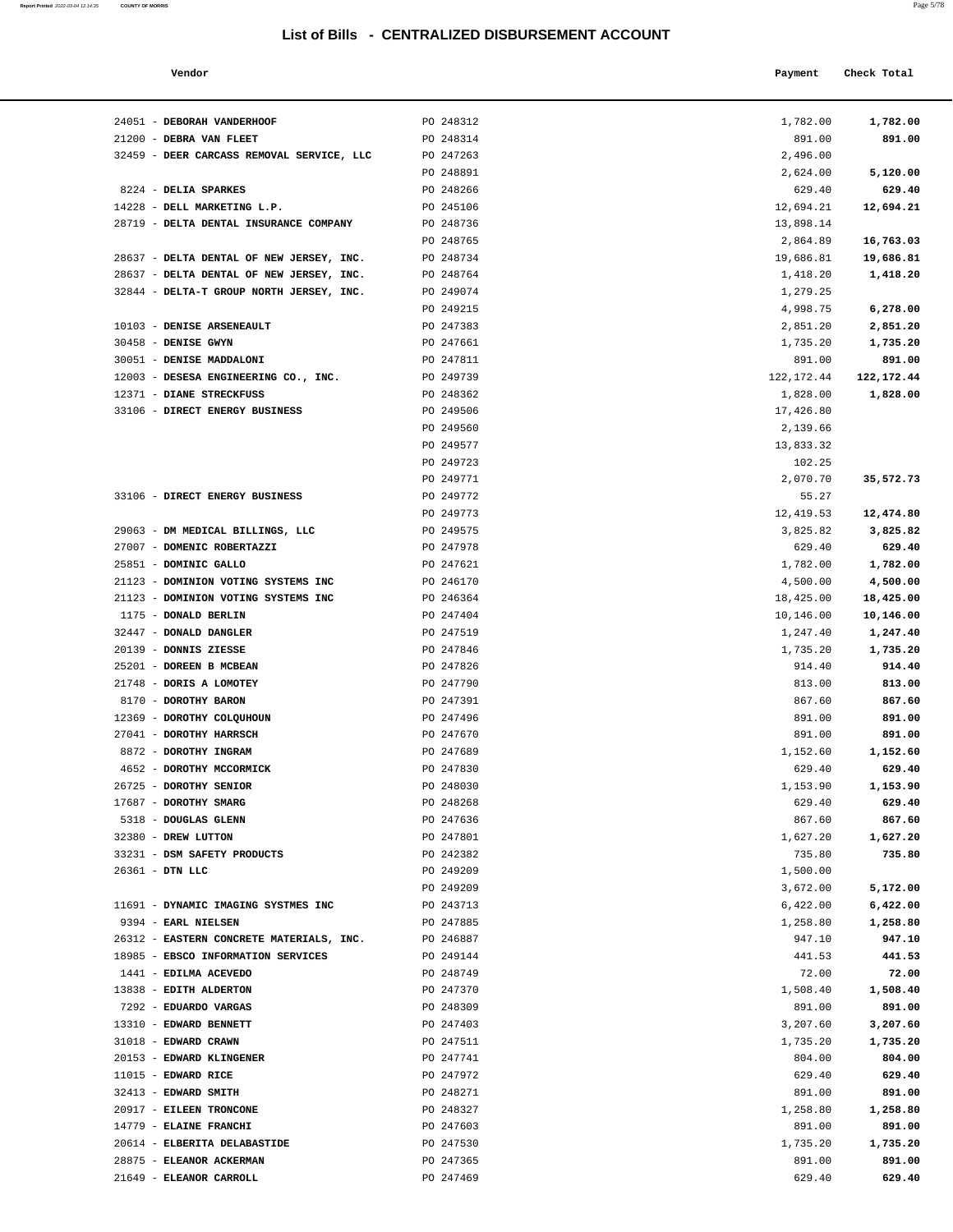|                                     | Payment                      | Check Total |
|-------------------------------------|------------------------------|-------------|
| PO 248247<br>PO 246387<br>PO 247073 | 629.40<br>8,500.00<br>533.70 | 629.40      |
|                                     |                              |             |

| 10560 - ELEANOR SHANN                                                  | PO 248247              | 629.40             | 629.40             |
|------------------------------------------------------------------------|------------------------|--------------------|--------------------|
| 32032 - ELECTION SYSTEMS & SOFTWARE, LLC                               | PO 246387              | 8,500.00           |                    |
|                                                                        | PO 247073              | 533.70             |                    |
|                                                                        | PO 247244              | 1,795.00           | 10,828.70          |
| 11904 - ELENA COLLINS                                                  | PO 247495              | 813.00             | 813.00             |
| 17613 - ELIZABETH SHANKLIN                                             | PO 248036              | 1,150.80           | 1,150.80           |
| 9393 - ELIZABETH DEL NEGRO                                             | PO 247532              | 937.80             | 937.80             |
| 14343 - ELIZABETH DONEGAN                                              | PO 247548              | 1,258.80           | 1,258.80           |
| 10982 - ELIZABETH KING                                                 | PO 247736              | 1,258.80           | 1,258.80           |
| 13263 - ELIZABETH LASSITER                                             | PO 247771              | 629.40             | 629.40             |
| 24768 - ELIZABETH LEHMANN                                              | PO 247781              | 629.40             | 629.40             |
| 8192 - ELIZABETH PANZER                                                | PO 247912              | 1,782.00           | 1,782.00           |
| 33135 - ELIZABETH VOLKER                                               | PO 248296              | 1,247.40           | 1,247.40           |
| 14505 - ELIZABETHTOWN GAS COMPANY                                      | PO 249505              | 967.83             | 967.83             |
| 20233 - ELLEN DODD                                                     | PO 247544              | 1,782.00           | 1,782.00           |
| 24190 - ELOUISE KING                                                   | PO 247734              | 891.00             | 891.00             |
| 2054 - ELSIE BOWEN                                                     | PO 247420              | 1,258.80           | 1,258.80           |
| 7419 - ELSIE PATTERSON                                                 | PO 247917              | 867.60             | 867.60             |
| 25853 - ELTON WALLACE                                                  | PO 248245              | 1,524.00           | 1,524.00           |
| 11684 - ELVI CABRERA                                                   | PO 248732              | 84.60              | 84.60              |
| 5245 - EMELDA WALCOTT                                                  | PO 248246              | 891.00             | 891.00             |
| 21093 - EMERGENCY PEST CONTROL                                         | PO 248681              | 3,042.50           | 3,042.50           |
| 25417 - EMILY O'GORMAN                                                 | PO 247900              | 1,258.80           | 1,258.80           |
| 2047 - EMPLOYMENT HORIZONS ENTERPRISES INC                             | PO 248876              | 1,136.00           | 1,136.00           |
| 14551 - EQUIFAX INFORMATIO SVCS LLC                                    | PO 248936              | 41.40              | 41.40              |
| 27495 - ERLOUSE MACEAN                                                 | PO 247807              | 1,156.60           | 1,156.60           |
| 4498 - ERNEST GARAY                                                    | PO 247623              | 768.00             | 768.00             |
| 26495 - ERNEST H FITZHERBERT JR<br>17400 - ESTATE OF EUGENIA ROSENBERG | PO 247587<br>PO 247991 | 1,782.00<br>891.00 | 1,782.00<br>891.00 |
| 14673 - ETHEL FENTZLAFF                                                | PO 247579              | 2,305.20           | 2,305.20           |
| 10403 - EUGENE JACKSON                                                 | PO 247696              | 1,782.00           | 1,782.00           |
| 440 - EUNICE A REYNOLDS                                                | PO 247970              | 629.40             | 629.40             |
| $24195$ - EVA DAVIS                                                    | PO 247524              | 1,018.20           | 1,018.20           |
| 6053 - EVELYN LOPEZ                                                    | PO 247796              | 804.00             | 804.00             |
| 10525 - EVERETTE SOLOMON                                               | PO 248263              | 1,497.00           | 1,497.00           |
| 6055 - EVERT PADILLA                                                   | PO 248932              | 90.00              | 90.00              |
| 14604 - EXTEL COMMUNICATIONS                                           | PO 246608              | 1,575.00           | 1,575.00           |
| 25497 - EXTENDOBED COMPANY INC                                         | PO 241625              | 8,024.00           | 8,024.00           |
| 3549 - EZ WHEELS DRIVING SCHOOL                                        | PO 248927              | 2,227.68           | 2,227.68           |
| 417 - EZRA BUCHWALD                                                    | PO 247443              | 1,247.40           | 1,247.40           |
| 12079 - FAIRMOUNT FIRE CO. NO. 1                                       | PO 249052              | 100.00             | 100.00             |
| $10515$ - FAYE STEELE                                                  | PO 248370              | 1,122.00           | 1,122.00           |
| $5088$ - FBI/LEEDA                                                     | PO 249021              | 50.00              |                    |
|                                                                        | PO 249022              | 50.00              | 100.00             |
| $14668$ - FEDEX                                                        | PO 248983              | 146.92             | 146.92             |
| $14668$ - FEDEX                                                        | PO 249274              | 74.61              | 74.61              |
| 1190 - FEROL DRUST                                                     | PO 247555              | 1,758.60           | 1,758.60           |
| 28666 - FLAGSHIP HEALTH SYSTEMS, INC.                                  | PO 248735              | 2,390.40           |                    |
|                                                                        | PO 248758              | 365.20             | 2,755.60           |
| 12151 - FLEMINGTON BUICK CHEVROLET                                     | PO 248587<br>PO 248701 | 597.37<br>111.57   |                    |
|                                                                        | PO 249117              | 52.96              |                    |
|                                                                        | PO 249157              | 190.35             |                    |
|                                                                        | PO 249158              | 61.83              | 1,014.08           |
| 25330 - FLEMINGTON DEPT STORE INC                                      | PO 248434              | 1,978.10           | 1,978.10           |
| 25330 - FLEMINGTON DEPT STORE INC                                      | PO 248527              | 250.00             | 250.00             |
| 11444 - FLORENCE GRAMIGNANO                                            | PO 247646              | 1,258.80           | 1,258.80           |
| $14749$ - FOLEY, INC.                                                  | PO 248684              | 1,752.16           | 1,752.16           |
| 29046 - FORMS & FULFILLMENT SERVICES INC                               | PO 249930              | 194.48             | 194.48             |
| 16249 - FRANCES MOGIELNICKI                                            | PO 247866              | 629.40             | 629.40             |
| 16981 - FRANCES PERKALIS                                               | PO 247928              | 629.40             | 629.40             |
| 13282 - FRANCIS DASCOLL                                                | PO 247521              | 1,152.60           | 1,152.60           |

12325 - **FRANK BRODEEN OLC** PO 248888 8,525.00 **8,525.00**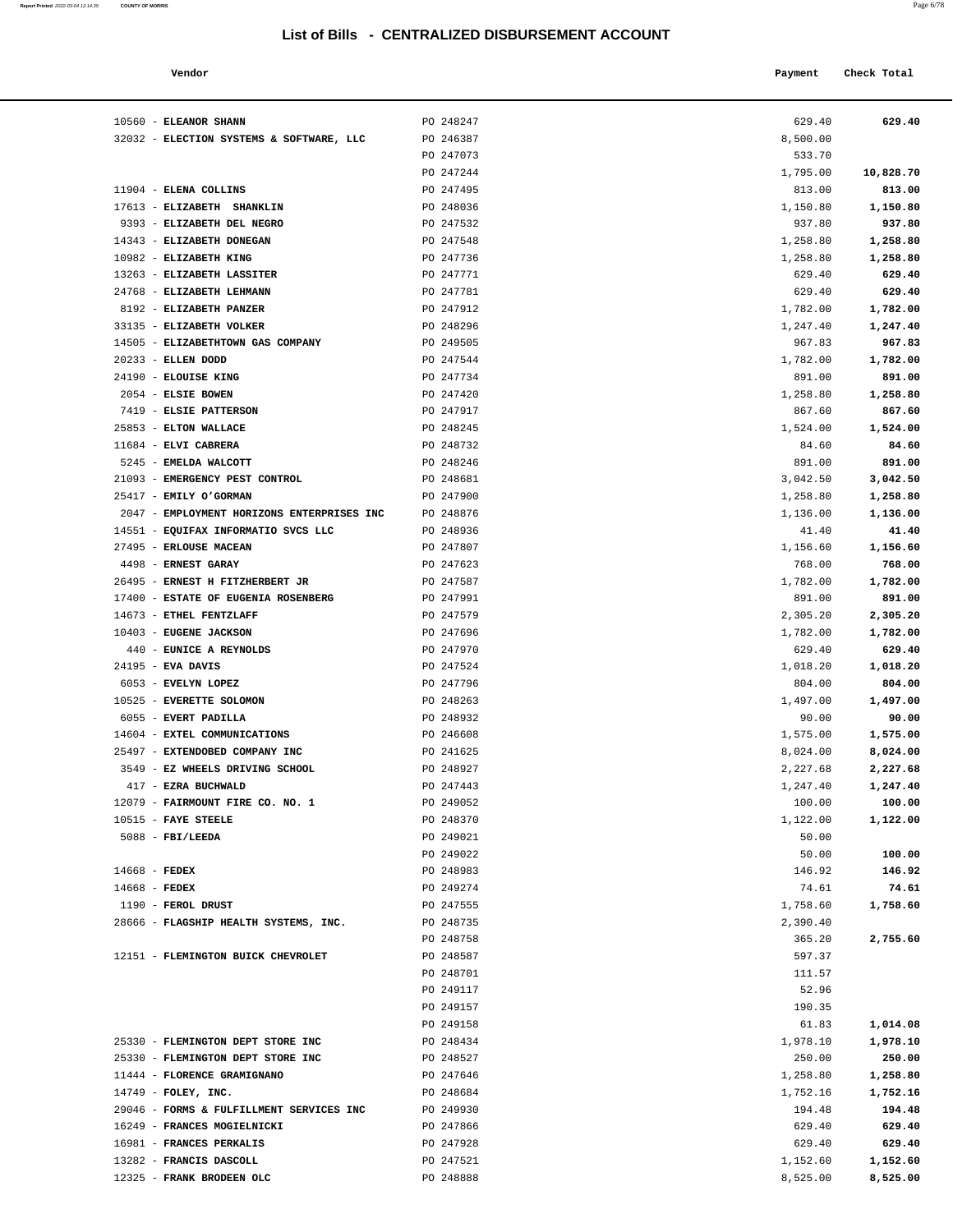**Report Printed**  2022-03-04 12:14:35 **COUNTY OF MORRIS** 

| Vendor |  | Payment Check Total |
|--------|--|---------------------|
|--------|--|---------------------|

| 745 - FRANK JANKOWSKI                                                      | PO 247704              | 891.00               | 891.00               |
|----------------------------------------------------------------------------|------------------------|----------------------|----------------------|
| 17295 - FRANK REILLY                                                       | PO 247962              | 1,608.00             | 1,608.00             |
| 29914 - FRANK STALTER                                                      | PO 248283              | 804.00               | 804.00               |
| 9589 - FRANK TROSKY                                                        | PO 248326              | 813.00               | 813.00               |
| 24212 - FRANKIE SATCHER                                                    | PO 248011              | 1,828.80             | 1,828.80             |
| 29264 - FRANKLIN CUNNINGHAM                                                | PO 247516              | 1,883.40             | 1,883.40             |
| 14786 - FRED PRYOR SEMINARS                                                | PO 249104              | 796.00               |                      |
|                                                                            | PO 249234              | 1,194.00             | 1,990.00             |
| 15712 - GAIL LAWRENCE                                                      | PO 247778              | 629.40               | 629.40               |
| $714$ - GALLS, LLC<br>$714$ - GALLS, LLC                                   | PO 243061<br>PO 245506 | 1,047.55<br>181.38   | 1,047.55<br>181.38   |
| 14123 - GANNETT NJ NEWSPAPERS                                              | PO 248809              | 50.60                | 50.60                |
| 14123 - GANNETT NJ NEWSPAPERS                                              | PO 248901              | 46.18                | 46.18                |
| 14123 - GANNETT NJ NEWSPAPERS                                              | PO 249206              | 52.16                | 52.16                |
| 14123 - GANNETT NJ NEWSPAPERS                                              | PO 249207              | 45.14                | 45.14                |
| 14123 - GANNETT NJ NEWSPAPERS                                              | PO 249442              | 84.24                | 84.24                |
| 14123 - GANNETT NJ NEWSPAPERS                                              | PO 249443              | 55.38                | 55.38                |
| 14123 - GANNETT NJ NEWSPAPERS                                              | PO 249446              | 54.60                | 54.60                |
| 14123 - GANNETT NJ NEWSPAPERS                                              | PO 249462              | 122.36               | 122.36               |
| 14123 - GANNETT NJ NEWSPAPERS                                              | PO 249548              | 58.40                | 58.40                |
| 14857 - GARDEN STATE HIGHWAY                                               | PO 248885              | 225.00               | 225.00               |
| 24185 - GARY COLBURN                                                       | PO 247493              | 629.40               | 629.40               |
| 19081 - GATES FLAG & BANNER, CO. INC.                                      | PO 249454              | 618.50               | 618.50               |
| 29884 - GEE WHIZ SOFTWARE                                                  | PO 248187              | 2,495.00             | 2,495.00             |
| 14726 - GEN-EL SAFETY & INDUSTRIAL<br>14887 - GENERAL PLUMBING SUPPLY INC. | PO 248150<br>PO 248699 | 308.75<br>325.27     | 308.75<br>325.27     |
| 416 - GEORGE ERATH                                                         | PO 247569              | 1,258.80             | 1,258.80             |
| 2381 - GEORGE GILLILAND                                                    | PO 247634              | 730.80               | 730.80               |
| 6582 - GEORGE NELSON                                                       | PO 247880              | 891.00               | 891.00               |
| 33154 - GERALD FLATT                                                       | PO 247590              | 891.00               | 891.00               |
| 17386 - GERALD ROHSLER                                                     | PO 247985              | 1,247.40             | 1,247.40             |
| 26504 - GERALDINE KITZEROW                                                 | PO 247739              | 1,828.80             | 1,828.80             |
| 29916 - GERALDINE VOGEL                                                    | PO 248298              | 1,608.00             | 1,608.00             |
| 24379 - GHYSLAINE F. BRILLANT                                              | PO 247432              | 629.40               | 629.40               |
| 26994 - GISELA HARPELL                                                     | PO 247667              | 1,782.00             | 1,782.00             |
| 21655 - GLENDA JENKINS                                                     | PO 247707              | 629.40               | 629.40               |
| 13278 - GLENN BEEKMAN                                                      | PO 247400              | 629.40               | 629.40               |
| 31607 - GLENN SCHWEIZER                                                    | PO 248027              | 1,938.00             | 1,938.00             |
| 32118 - GLENN TREIER                                                       | PO 248330              | 1,782.00             | 1,782.00             |
| 16566 - GLORIA NIEC                                                        | PO 247884              | 629.40<br>1,782.00   | 629.40               |
| 11983 - GLORIA ZAPRAUSKIS<br>32315 - GOLD TYPE BUSINESS MACHINES, INC.     | PO 248207<br>PO 245749 | 6,806.32             | 1,782.00<br>6,806.32 |
| 33196 - GPC-NAPA AUTO PARTS                                                | PO 248870              | 437.51               | 437.51               |
| 27486 - GRACE LA BARRE                                                     | PO 247398              | 891.00               | 891.00               |
| 9766 - GRACE WINTERS                                                       | PO 248216              | 1,258.80             | 1,258.80             |
| $14984$ - GRAINGER                                                         | PO 246818              | 181.62               |                      |
|                                                                            | PO 246819              | 120.38               |                      |
|                                                                            | PO 246820              | 77.24                |                      |
|                                                                            | PO 246900              | 56.93                |                      |
|                                                                            | PO 246901              | 798.36               |                      |
|                                                                            | PO 246902              | 3,684.34             |                      |
|                                                                            | PO 246903              | 118.06               |                      |
|                                                                            | PO 246904              | 44.78                | 5,081.71             |
| $14983$ - GRAINGER                                                         | PO 246844              | 2,296.76             |                      |
|                                                                            | PO 246849<br>PO 246850 | 2,620.67<br>1,445.97 |                      |
|                                                                            | PO 246854              | 1,662.32             | 8,025.72             |
| $24884$ - GRAINGER                                                         | PO 246893              | 430.55               | 430.55               |
| $14984$ - GRAINGER                                                         | PO 246905              | 208.47               |                      |
|                                                                            | PO 247183              | 73.60                |                      |
|                                                                            | PO 247241              | 575.22               |                      |
|                                                                            | PO 248718              | 220.00               | 1,077.29             |
| $14984$ - GRAINGER                                                         | PO 249496              | 928.16               |                      |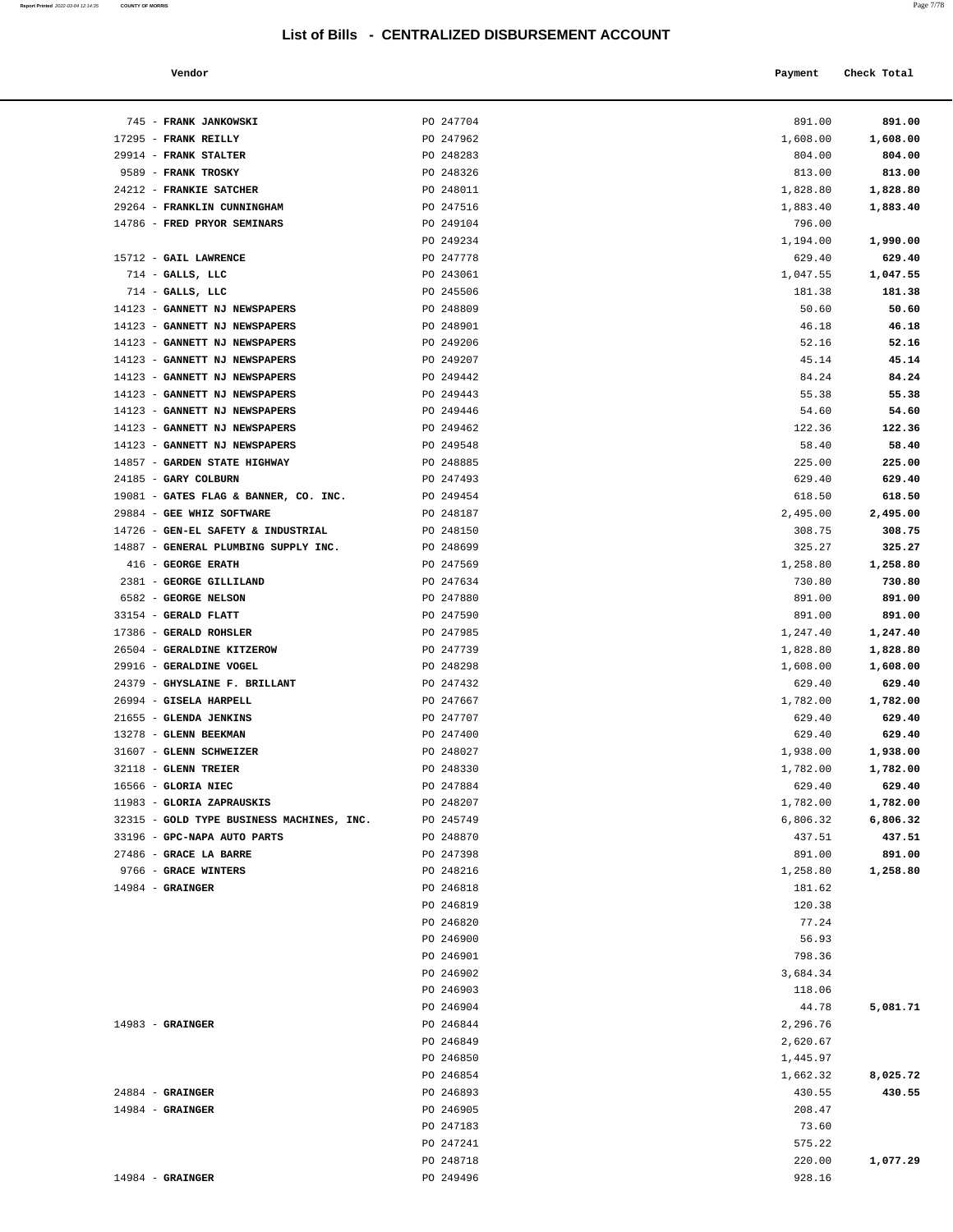| Report Printed 2022-03-04 12:14:35 | <b>COUNTY OF MORRIS</b> | Page 8/78 |
|------------------------------------|-------------------------|-----------|
|                                    |                         |           |

| Vendor | Payment Check Total |
|--------|---------------------|
|        |                     |

|                                                            | PO 249582              | 4,720.00             | 5,648.16             |
|------------------------------------------------------------|------------------------|----------------------|----------------------|
| 30714 - GRAYSHIFT, LLC                                     | PO 245113              | 46,070.00            | 46,070.00            |
| 15007 - GREENMAN PEDERSEN INC                              | PO 224517              | 8,532.00             |                      |
|                                                            | PO 245529              | 1,160.00             | 9,692.00             |
| 33267 - GREGORY ALLMAN                                     | PO 247374              | 1,455.30             | 1,455.30             |
| 3475 - GREGORY J. FERRARA                                  | PO 247581              | 4,633.20             | 4,633.20             |
| 958 - GREGORY SWAN                                         | PO 248354              | 891.00               | 891.00               |
| 15051 - GRETCHEN HAAS                                      | PO 247663              | 1,258.80             | 1,258.80             |
| 15010 - GREY HOUSE PUBLISHING                              | PO 249027              | 487.05               | 487.05               |
| 33255 - GUARDIAN ALLIANCE TECHNOLOGIES, INC                | PO 244159              | 270.00               |                      |
|                                                            | PO 245639              | 510.00               | 780.00               |
| 30137 - GZA GEOENVIRONMENTAL, INC.                         | PO 249436              | 3,821.10             | 3,821.10             |
| 20919 - HANNAH GILBERT                                     | PO 247631              | 629.40               | 629.40               |
| 9668 - HANOVER POWER SPORTS                                | PO 248528              | 121.10               | 121.10               |
| 16713 - HAROLD NOONAN                                      | PO 247890              | 1,152.60             | 1,152.60             |
| 12377 - HAROLD WHITE                                       | PO 248227              | 629.40               | 629.40               |
| 25522 - HARRY L. SCHWARZ & CO.<br>8197 - HATEF QUAZI       | PO 248054<br>PO 247948 | 4,320.00<br>1,782.00 | 4,320.00<br>1,782.00 |
| 444 - HATTIE GREEN                                         | PO 247648              | 629.40               | 629.40               |
| 11991 - HAYWARD HARRELL                                    | PO 247668              | 1,258.80             | 1,258.80             |
| 27040 - HAZEL WATSON                                       | PO 248239              | 1,156.60             | 1,156.60             |
| 15691 - HELEN LARSON                                       | PO 247770              | 629.40               | 629.40               |
| 32385 - HELEN LAURENTINO                                   | PO 247772              | 1,782.00             | 1,782.00             |
| 21423 - HELEN S BURNS-PRIMUS                               | PO 247453              | 891.00               | 891.00               |
| 25845 - HELEN WILKENS                                      | PO 248222              | 629.40               | 629.40               |
| 14507 - HENRY ELLIOTT                                      | PO 247567              | 1,258.80             | 1,258.80             |
| 14868 - HENRY GARTNER                                      | PO 247625              | 629.40               | 629.40               |
| 21430 - HENRY KAFEL                                        | PO 247722              | 891.00               | 891.00               |
| 2880 - HENRY MASKER JR.                                    | PO 247821              | 891.00               | 891.00               |
| 8685 - HENRY SCHEIN INC                                    | PO 243314              | 40.54                |                      |
|                                                            | PO 246446              | 2,721.09             | 2,761.63             |
| 20922 - HERBERT ROSA                                       | PO 247989              | 914.40               | 914.40               |
| 25160 - HERMA I. MCNAB                                     | PO 247844              | 867.60               | 867.60               |
| 32480 - HERMINIA GRAJO-FUDOT                               | PO 247645              | 804.00               | 804.00               |
| 3751 - HILTON KING                                         | PO 247735              | 914.40               | 914.40               |
| 5622 - HOFFMAN SERVICES INC.                               | PO 249375              | 3, 273.32            | 3,273.32             |
| 27558 - HOIMARK & LEMBO PAVING, LLC                        | PO 248504              | 6,873.86             |                      |
|                                                            | PO 248563              | 51,376.31            | 58,250.17            |
| 28404 - HOME DEPOT CREDIT SERVICES                         | PO 249572              | 423.23               | 423.23               |
| 20737 - HOOVER TRUCK CENTERS INC                           | PO 248483              | 8.14                 | 8.14                 |
| 20737 - HOOVER TRUCK CENTERS INC                           | PO 248586              | 164.64               | 164.64               |
| 20737 - HOOVER TRUCK CENTERS INC                           | PO 248703              | 106.22               | 106.22               |
| 20737 - HOOVER TRUCK CENTERS INC                           | PO 248704              | 128.11               | 128.11               |
| 20737 - HOOVER TRUCK CENTERS INC                           | PO 249161              | 140.55               | 140.55               |
| 20737 - HOOVER TRUCK CENTERS INC<br>1177 - HOPE HOLLENBECK | PO 249162              | 64.62                | 64.62                |
| 19223 - IACP                                               | PO 247682<br>PO 246769 | 804.00<br>190.00     | 804.00               |
|                                                            | PO 246986              | 190.00               |                      |
|                                                            | PO 247151              | 190.00               | 570.00               |
| 12041 - INGLESINO, WEBSTER,                                | PO 248719              | 7,743.05             | 7,743.05             |
| 1664 - INGRAM LIBRARY SERVICES                             | PO 248081              | 1,032.46             |                      |
|                                                            | PO 248083              | 1,094.37             | 2,126.83             |
| 1664 - INGRAM LIBRARY SERVICES                             | PO 248085              | 2,807.88             |                      |
|                                                            | PO 248086              | 1,926.04             | 4,733.92             |
| 1664 - INGRAM LIBRARY SERVICES                             | PO 248198              | 757.36               |                      |
|                                                            | PO 248199              | 3,519.77             | 4,277.13             |
| 1664 - INGRAM LIBRARY SERVICES                             | PO 248200              | 1,090.69             |                      |
|                                                            | PO 248476              | 2,680.31             |                      |
|                                                            | PO 248644              | 135.44               | 3,906.44             |
| 1664 - INGRAM LIBRARY SERVICES                             | PO 249042              | 371.69               | 371.69               |
| 28900 - INNOVATIVE CREDIT SOLUTIONS, INC.                  | PO 248387              | 51.00                | 51.00                |
| 19236 - INSTITUTE FOR FORENSIC PSYCHOLOGY                  | PO 249149              | 2,250.00             | 2,250.00             |
| 30028 - INTEGRITY, INC.                                    | PO 246076              | 2,677.00             | 2,677.00             |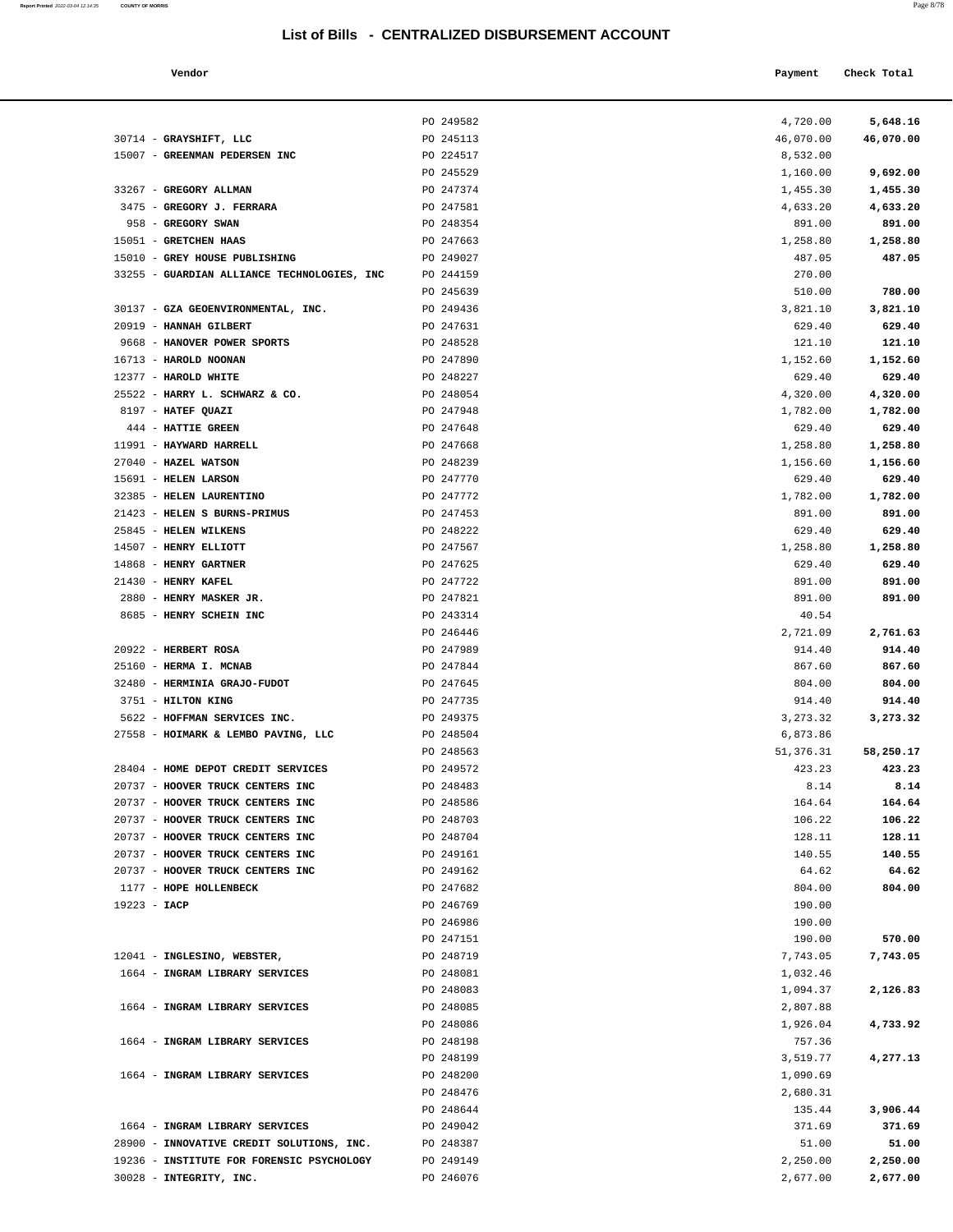26156 - **JJS SERVICES, INC.** PO 249241 6,360.00 **6,360.00**

PO 249774 58,395.00 **83,690.00**

**Report Printed** 2022-03-04 12:14:35 **COUNTY OF MORRIS** Page 9/78

| Vendor                                              |                        | Payment            | Check Total        |
|-----------------------------------------------------|------------------------|--------------------|--------------------|
| 25455 - INTERNATIONAL ACADEMIES OF                  | PO 249159              | 2,280.00           | 2,280.00           |
| 30135 - INVESTIGATIVE FORENSICS CONSULTING          | PO 249242              | 798.00             | 798.00             |
| 24019 - IRIS GREEN                                  | PO 247647              | 629.40             | 629.40             |
| 21366 - ISABEL RUIZ                                 | PO 247998              | 629.40             | 629.40             |
| 8969 - IVERY KEYS                                   | PO 247732              | 978.00             | 978.00             |
| 29583 - J.A. ALEXANDER INC.                         | PO 249967              | 70,875.45          |                    |
|                                                     | PO 249967              | 128,911.83         | 199,787.28         |
| 32825 - <b>JACK ROZIK</b>                           | PO 247995              | 1,782.00           | 1,782.00           |
| 25439 - JACQUELINE FULMORE                          | PO 247613              | 629.40             | 629.40             |
| 21345 - JACQUELINE LIVERPOOL                        | PO 247788              | 730.80             | 730.80             |
| 4432 - JACQUELYN BARRY                              | PO 247392              | 804.00             | 804.00             |
| 32816 - JAMES ABLINE                                | PO 247360<br>PO 247464 | 1,782.00           | 1,782.00           |
| <b>29913 - JAMES CANNON</b><br>21369 - JAMES DEACON | PO 247528              | 804.00<br>1,258.80 | 804.00<br>1,258.80 |
| 12197 - JAMES H WOLF                                | PO 248214              | 3,564.00           | 3,564.00           |
| 1479 - JAMES MCDANIEL                               | PO 247832              | 1,617.00           | 1,617.00           |
| 16064 - <b>JAMES MCKINLEY</b>                       | PO 247841              | 1,782.00           | 1,782.00           |
| 9489 - JAMES MURRAY                                 | PO 247878              | 2,305.20           | 2,305.20           |
| 33573 - JAMES O'DONNELL                             | PO 247898              | 3,267.00           | 3,267.00           |
| 2890 - JAMES RETEMIAH                               | PO 247966              | 891.00             | 891.00             |
| 10989 - <b>JAMES VOELKER JR</b>                     | PO 248299              | 1,247.40           | 1,247.40           |
| 7382 - JAMES WOODRUFF                               | PO 248212              | 1,258.80           | 1,258.80           |
| 13544 - <b>JANE DEROSE</b>                          | PO 247539              | 629.40             | 629.40             |
| 8649 - JANE GILLIES                                 | PO 247633              | 804.00             | 804.00             |
| 21341 - JANEITA RANDALL                             | PO 247954              | 629.40             | 629.40             |
| 30834 - JANET BONE                                  | PO 247416              | 867.60             | 867.60             |
| 3749 - JANET NIENSTADT                              | PO 247886              | 629.40             | 629.40             |
| 8770 - JANET SEABLOM                                | PO 248028              | 1,152.60           | 1,152.60           |
| 25395 - JANET SEEBOHM                               | PO 248029              | 1,782.00           | 1,782.00           |
| 2442 - JANET TRIGGS                                 | PO 248329              | 629.40             | 629.40             |
| 21433 - JANICE STACKHOUSE                           | PO 248282              | 891.00             | 891.00             |
| 26526 - <b>JASON VIVIAN</b>                         | PO 249208              | 1,580.00           | 1,580.00           |
| 10165 - JAY BUERGER                                 | PO 247445              | 1,735.20           | 1,735.20           |
| 33095 - JAY FRAZZANO                                | PO 249377              | 7.00               | 7.00               |
| 32319 - JAY HILL REPAIRS                            | PO 248988              | 1,745.00           |                    |
|                                                     | PO 248992              | 1,233.50           |                    |
|                                                     | PO 249211              | 735.00             | 3,713.50           |
| 27012 - <b>JEAN BRAGG</b>                           | PO 247423              | 804.00             | 804.00             |
| 10862 - JEAN FRANCIS<br>20612 - <b>JEAN VIZZA</b>   | PO 247604<br>PO 248301 | 792.00<br>1,258.80 | 792.00<br>1,258.80 |
| 26995 - <b>JEANNE HEIBER</b>                        | PO 247673              | 2,560.80           | 2,560.80           |
| 27529 - JEFFREY ENDEAN                              | PO 247568              | 629.40             | 629.40             |
| 21488 - JENNIFER E ROBINSON                         | PO 247981              | 1,735.20           | 1,735.20           |
| 457 - JEROME THIEL                                  | PO 248342              | 4,633.20           | 4,633.20           |
| 27860 - JERRY DAVENPORT                             | PO 247523              | 1,782.00           | 1,782.00           |
| 29979 - JERRY JENSEN                                | PO 247710              | 867.60             | 867.60             |
| 1585 - JERSEY BATTERED WOMEN'S                      | PO 249441              | 21,626.00          | 21,626.00          |
| 960 - JERSEY CENTRAL POWER & LIGHT                  | PO 248819              | 1,645.00           | 1,645.00           |
| 960 - JERSEY CENTRAL POWER & LIGHT                  | PO 248993              | 989.86             | 989.86             |
| 960 - JERSEY CENTRAL POWER & LIGHT                  | PO 249065              | 37.55              | 37.55              |
| 960 - JERSEY CENTRAL POWER & LIGHT                  | PO 249102              | 608.88             | 608.88             |
| 960 - JERSEY CENTRAL POWER & LIGHT                  | PO 249238              | 58.84              | 58.84              |
| 960 - JERSEY CENTRAL POWER & LIGHT                  | PO 249333              | 24.09              | 24.09              |
| 960 - JERSEY CENTRAL POWER & LIGHT                  | PO 249334              | 25.76              | 25.76              |
| 960 - JERSEY CENTRAL POWER & LIGHT                  | PO 249427              | 16,524.31          | 16,524.31          |
| 960 - JERSEY CENTRAL POWER & LIGHT                  | PO 249428              | 729.43             | 729.43             |
| 960 - JERSEY CENTRAL POWER & LIGHT                  | PO 249431              | 331.63             | 331.63             |
| 960 - JERSEY CENTRAL POWER & LIGHT                  | PO 249504              | 9,585.91           | 9,585.91           |
| $1815$ - JESCO, INC.                                | PO 248705              | 197.32             | 197.32             |

# 26156 - **JJS SERVICES, INC.** PO 249774 25,295.00 29911 - **JO ANN FANELLI** PO 247575 978.00 **978.00**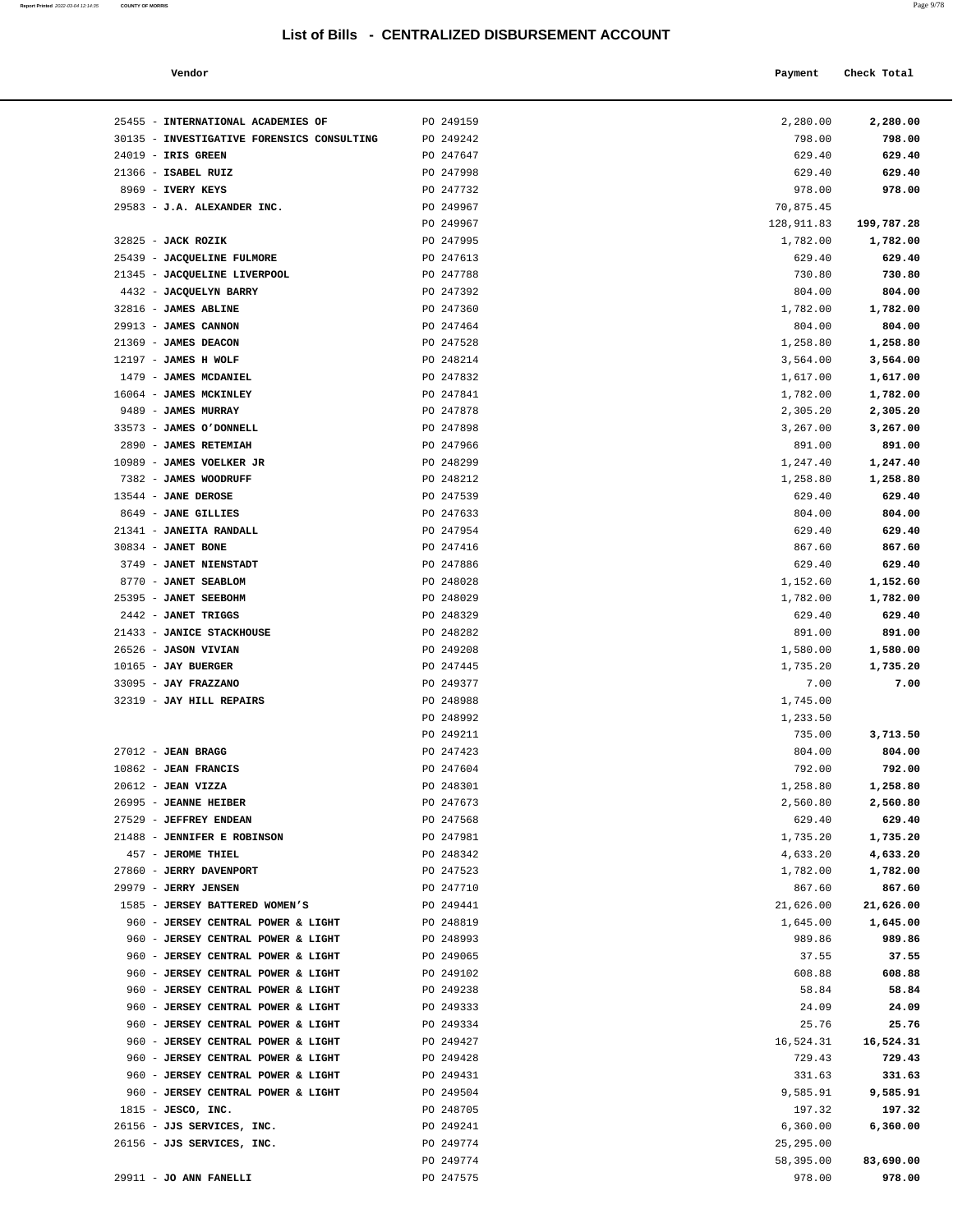**Report Printed** 2022-03-04 12:14:35 **COUNTY OF MORRIS** 

| × |  |
|---|--|
|---|--|

|                      | List of Bills - CENTRALIZED DISBURSEMENT ACCOUNT |          |             |
|----------------------|--------------------------------------------------|----------|-------------|
| Vendor               |                                                  | Payment  | Check Total |
| JOAN CARUSO          | PO 247471                                        | 1,584.00 | 1,584.00    |
| JOAN CHRISTIANSEN    | PO 247481                                        | 1,782.00 | 1,782.00    |
| JOAN DIBLASI         | PO 247540                                        | 914.40   | 914.40      |
| JOAN HIGGINS         | PO 247681                                        | 1,782.00 | 1,782.00    |
| <b>JOAN WULFF</b>    | PO 248225                                        | 1,258.80 | 1,258.80    |
| <b>JOANN DAMELIO</b> | PO 247518                                        | 1,258.80 | 1,258.80    |
| <b>JOANNE KARES</b>  | PO 247723                                        | 804.00   | 804.00      |
| <b>JOANNE KEVITZ</b> | PO 247731                                        | 2,851.20 | 2,851.20    |
| <b>JOHN BARTOW</b>   | PO 247393                                        | 1,152.60 | 1,152.60    |
|                      |                                                  |          |             |

| 26493 - JOAN CARUSO                         | PO 247471 | 1,584.00 | 1,584.00 |
|---------------------------------------------|-----------|----------|----------|
| 1201 - JOAN CHRISTIANSEN                    | PO 247481 | 1,782.00 | 1,782.00 |
| $14288$ - JOAN DIBLASI                      | PO 247540 | 914.40   | 914.40   |
| 21270 - JOAN HIGGINS                        | PO 247681 | 1,782.00 | 1,782.00 |
| $10061$ - JOAN WULFF                        | PO 248225 | 1,258.80 | 1,258.80 |
| 20916 - JOANN DAMELIO                       | PO 247518 | 1,258.80 | 1,258.80 |
| 15552 - JOANNE KARES                        | PO 247723 | 804.00   | 804.00   |
| 29296 - JOANNE KEVITZ                       | PO 247731 | 2,851.20 | 2,851.20 |
| 21653 - JOHN BARTOW                         | PO 247393 | 1,152.60 | 1,152.60 |
| $20914$ - JOHN BERNI JR                     | PO 247407 |          |          |
|                                             |           | 1,735.20 | 1,735.20 |
| 24191 - JOHN CIARAMELLA                     | PO 247482 | 1,828.80 | 1,828.80 |
| 32381 - JOHN DAWDY                          | PO 247527 | 954.60   | 954.60   |
| $14425$ - JOHN DUNNE                        | PO 247559 | 2,293.20 | 2,293.20 |
| 14261 - JOHN F. DEMPSEY                     | PO 247534 | 1,188.00 | 1,188.00 |
| 11982 - JOHN GIORDANO                       | PO 247635 | 1,258.80 | 1,258.80 |
| 25685 - JOHN J DELANEY                      | PO 247531 | 2,130.60 | 2,130.60 |
| 17848 - JOHN J. STEELE                      | PO 248369 | 1,247.40 | 1,247.40 |
| $31603$ - JOHN LANDIS                       | PO 247767 | 1,782.00 | 1,782.00 |
| 27016 - JOHN M KNIGHT                       | PO 247744 | 629.40   | 629.40   |
| 24587 - JOHN ORGINOS                        | PO 247905 | 1,782.00 | 1,782.00 |
| 1930 - JOHN PATTEN                          | PO 247916 | 1,782.00 | 1,782.00 |
| 16956 - JOHN PECORARO                       | PO 247921 | 2,494.80 | 2,494.80 |
| 16082 - JOHN R. MCGILL                      | PO 247834 | 891.00   | 891.00   |
| 29291 - JOHN SCARMOZZA                      | PO 248018 | 804.00   | 804.00   |
| 17946 - JOHN SYLVESTER                      | PO 248352 | 438.00   | 438.00   |
| 4650 - JOHN THOMPSON                        | PO 248340 | 1,782.00 | 1,782.00 |
| $26528$ - JOHN ZEGERS                       | PO 249113 | 98.50    | 98.50    |
| 32763 - JOHNSON & JOHNSON ESQ.              | PO 248866 | 280.00   | 280.00   |
| 12452 - JOHNSON & JOHNSON, ESQS             | PO 247322 |          | 2,263.00 |
|                                             |           | 2,263.00 |          |
| 26888 - JOHNSON CONTROLS INC.               | PO 248985 | 601.20   |          |
|                                             | PO 248986 | 300.60   |          |
|                                             | PO 248987 | 450.90   | 1,352.70 |
| 21614 - JOHNSON MIRMIRAN AND THOMPSON, INC. | PO 249150 | 2,311.88 | 2,311.88 |
| 21614 - JOHNSON MIRMIRAN AND THOMPSON, INC. | PO 249151 | 3,561.96 | 3,561.96 |
| 2695 - JOHNSTONE SUPPLY                     | PO 249515 | 1,273.92 | 1,273.92 |
| 6235 - JOSEPH CONNOR JR.                    | PO 247497 | 2,316.60 | 2,316.60 |
| 12395 - JOSEPH ELLIOTT                      | PO 247566 | 1,782.00 | 1,782.00 |
| 29495 - JOSEPH ELLIS                        | PO 248969 | 370.00   | 370.00   |
| 27068 - JOSEPH O'BRIEN                      | PO 247894 | 881.40   | 881.40   |
| $25420$ - JOSEPH RYAN                       | PO 248001 | 1,497.00 | 1,497.00 |
| 28347 - JOSEPH SOULIAS                      | PO 248949 | 207.92   | 207.92   |
| 30234 - JOSEPHINE FATTORUSSO                | PO 247577 | 978.00   | 978.00   |
| 21661 - JOURNEYWORKS PUBLISHING INC.        | PO 248829 | 236.50   | 236.50   |
| 28768 - JOYCE CROMWELL                      | PO 247513 | 629.40   | 629.40   |
| 8724 - JOYCE GOULD                          | PO 247642 | 1,360.20 | 1,360.20 |
| 11543 - JUAN MULERO                         | PO 247875 | 629.40   | 629.40   |
| 16135 - JUDITH MERCERON                     | PO 247854 | 804.00   | 804.00   |
| 9396 - JULENE NORTHAN                       | PO 247891 | 1,258.80 | 1,258.80 |
| 25068 - JULIAN PEDRO                        | PO 247922 | 730.80   | 730.80   |
| $31606$ - JULIO MENA                        | PO 247851 | 1,704.00 | 1,704.00 |
| 32494 - JUSTBRAND LIMITED                   | PO 248613 | 1,093.01 | 1,093.01 |
|                                             |           |          |          |
| 33724 - JUSTIN GETCHIUS                     | PO 249465 | 75.00    | 75.00    |
| 33732 - JUSTIN SUDOL                        | PO 249401 | 1,492.59 | 1,492.59 |
| 703 - KAREN REMUS                           | PO 247964 | 297.00   | 297.00   |
| 11239 - KAREN WEBSTER                       | PO 248236 | 891.00   | 891.00   |
| 6308 - KARIN KELLY-WEISERT                  | PO 247728 | 2,494.80 | 2,494.80 |
| 25418 - KATHLEEN FIUMARA                    | PO 247588 | 629.40   | 629.40   |
| 10025 - KATHLEEN HALL                       | PO 247664 | 629.40   | 629.40   |
| 5252 - KATHLEEN SCANLON                     | PO 248017 | 1,782.00 | 1,782.00 |
| 24213 - KATHLEEN WILLIS                     | PO 248218 | 629.40   | 629.40   |
| 9982 - KATHLIN FACEY                        | PO 247573 | 891.00   | 891.00   |
| 29345 - KATHRYN CARROLL                     | PO 247468 | 891.00   | 891.00   |

3511 - **KATHY CRATE** PO 247510 2,305.20 **2,305.20**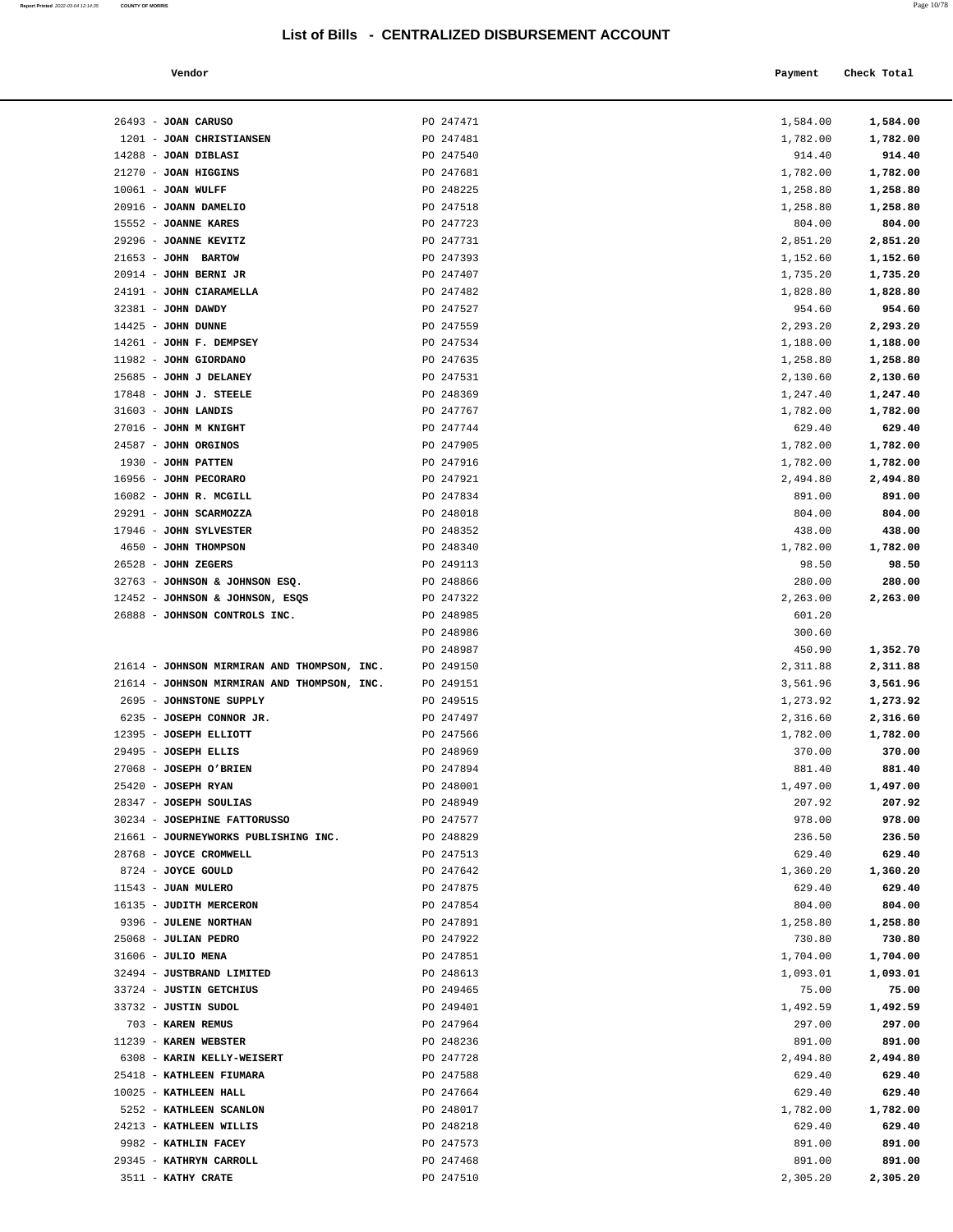| Report Printed 2022-03-04 12:14:35 | <b>COUNTY OF MORRIS</b> | Page 11/78 |
|------------------------------------|-------------------------|------------|
|                                    |                         |            |

| 1,782.00  | 1,782.00  |
|-----------|-----------|
| 730.80    | 730.80    |
| 228.00    | 228.00    |
| 2,904.48  | 2,904.48  |
| 1,010.00  | 1,010.00  |
| 914.40    | 914.40    |
| 629.40    | 629.40    |
| 252.70    |           |
| 143.90    |           |
| 283.90    |           |
| 308.80    | 989.30    |
| 1,152.60  | 1,152.60  |
| 813.00    | 813.00    |
| 867.60    | 867.60    |
| 3,200.00  | 3,200.00  |
| 629.40    | 629.40    |
| 1,258.80  | 1,258.80  |
| 3,564.00  | 3,564.00  |
| 420.00    | 420.00    |
| 1,782.00  | 1,782.00  |
| 255.50    |           |
| 202.00    | 457.50    |
| 914.40    | 914.40    |
| 2,355.00  | 2,355.00  |
| 1,442.40  | 1,442.40  |
| 20,944.00 | 20,944.00 |
| 13,500.00 | 13,500.00 |
| 629.40    | 629.40    |
| 174.00    | 174.00    |
| 2,136.00  | 2,136.00  |
| 174.00    | 174.00    |
| 2,029.50  | 2,029.50  |
| 39.00     |           |
| 143.00    | 182.00    |
| 1,258.80  | 1,258.80  |
| 1,782.00  | 1,782.00  |
| 1,828.80  | 1,828.80  |
| 1,152.60  | 1,152.60  |
| 891.00    | 891.00    |
| 891.00    | 891.00    |
| 891.00    | 891.00    |
| 629.40    | 629.40    |
| 85.97     |           |
| 413.66    |           |
| 90.96     | 590.59    |
| 1,258.80  | 1,258.80  |
| 891.00    | 891.00    |
| 867.60    | 867.60    |
| 891.00    | 891.00    |
| 629.40    | 629.40    |
| 804.00    | 804.00    |
| 891.00    | 891.00    |
| 181.39    |           |
| 125.41    | 306.80    |
| 1,258.80  | 1,258.80  |
| 1,735.20  | 1,735.20  |
| 1,782.00  | 1,782.00  |
| 629.40    | 629.40    |
| 891.00    | 891.00    |
| 867.60    | 867.60    |
| 629.40    | 629.40    |
| 2,790.00  | 2,790.00  |
| 804.00    | 804.00    |

| Vendor                                              |                        | Payment            | Check Total        |
|-----------------------------------------------------|------------------------|--------------------|--------------------|
|                                                     |                        |                    |                    |
| 27752 - KENNETH ARMSTRONG<br>28842 - KEVIN LOUGHMAN | PO 247380<br>PO 247797 | 1,782.00<br>730.80 | 1,782.00<br>730.80 |
| 24924 - KEY-TECH                                    | PO 246553              | 228.00             | 228.00             |
| 20602 - KONICA MINOLTA BUSINESS                     | PO 248155              | 2,904.48           | 2,904.48           |
| 15634 - KORNER STORE INC                            | PO 249165              | 1,010.00           | 1,010.00           |
| 932 - LALITHAMMA GEORGE                             | PO 247628              | 914.40             | 914.40             |
| 27043 - LANCELOT EVANS                              | PO 247570              | 629.40             | 629.40             |
| 12726 - LANGUAGE LINE SERVICES                      | PO 246527              | 252.70             |                    |
|                                                     | PO 246833              | 143.90             |                    |
|                                                     | PO 248766              | 283.90             |                    |
|                                                     | PO 249017              | 308.80             | 989.30             |
| 79 - LARISSA PENCAK                                 | PO 247924              | 1,152.60           | 1,152.60           |
| 28359 - LARRY BRIGHT                                | PO 247431              | 813.00             | 813.00             |
| 8461 - LARRY SHAW                                   | PO 248248              | 867.60             | 867.60             |
| 20143 - LASCOMP INSTITUTE OF IT                     | PO 248947              | 3,200.00           | 3,200.00           |
| 689 - LAURA GARUBO                                  | PO 247626              | 629.40             | 629.40             |
| 5905 - LAURETTA RUNYON                              | PO 247999              | 1,258.80           | 1,258.80           |
| 13272 - LAURIE BECKER                               | PO 247396              | 3,564.00           | 3,564.00           |
| 25383 - LAW OFFICE OF ROBERT J. GREENBAUM           | PO 248804              | 420.00             | 420.00             |
| 5244 - LAWRENCE VAN RIPER JR.                       | PO 248315              | 1,782.00           | 1,782.00           |
| 15717 - LAWYERS DIARY AND MANUAL LLC                | PO 245947              | 255.50             |                    |
|                                                     | PO 246040              | 202.00             | 457.50             |
| 15019 - LEANN GROSSMAN                              | PO 247654              | 914.40             | 914.40             |
| 15727 - LEARNING TREE INTL                          | PO 248810              | 2,355.00           | 2,355.00           |
| 21750 - LEE P MINGO ALLICOCK                        | PO 247862              | 1,442.40           | 1,442.40           |
| 20653 - LEGAL SERVICES OF NORTHWEST                 | PO 249046              | 20,944.00          | 20,944.00          |
| 20653 - LEGAL SERVICES OF NORTHWEST                 | PO 249047              | 13,500.00          | 13,500.00          |
| 9379 - LEONA GAMINO                                 | PO 247622              | 629.40             | 629.40             |
| 5855 - LEXIS NEXIS                                  | PO 243549              | 174.00             | 174.00             |
| 5855 - LEXIS NEXIS                                  | PO 243554              | 2,136.00           | 2,136.00           |
| 5855 - LEXIS NEXIS                                  | PO 244803              | 174.00             | 174.00             |
| 5068 - LEXIS NEXIS/ MATTHEW BENDER                  | PO 247025              | 2,029.50           | 2,029.50           |
| 15775 - LIFESAVERS INC                              | PO 245536              | 39.00              |                    |
|                                                     | PO 249004              | 143.00             | 182.00             |
| 10983 - LILLIAN MUELLER                             | PO 247872              | 1,258.80           | 1,258.80           |
| 1483 - LINDA CARUTH                                 | PO 247472              | 1,782.00           | 1,782.00           |
| 412 - LINDA CSENGETO                                | PO 247514              | 1,828.80           | 1,828.80           |
| $20601$ - LINDA FLATT                               | PO 247589              | 1,152.60           | 1,152.60           |
| 8099 - LINDA HOMSCHEK                               | PO 247683              | 891.00             | 891.00             |
| $28468$ - LINDA ROSA                                | PO 247988              | 891.00             | 891.00             |
| 519 - LINDA SMOLAN                                  | PO 248276              | 891.00             | 891.00             |
| 6110 - LINDA ZEGLIN                                 | PO 248204              | 629.40             | 629.40             |
| 33479 - LINDE GAS & EQUIPMENT INC.                  | PO 247251              | 85.97              |                    |
|                                                     | PO 248706              | 413.66             |                    |
|                                                     | PO 249337              | 90.96              | 590.59             |
| 13630 - LORENZO CAMPOLI                             | PO 247461              | 1,258.80           | 1,258.80           |
| 15609 - LORI L. KINTNER                             | PO 247737              | 891.00             | 891.00             |
| 8786 - LORI TRAETTINO                               | PO 248332              | 867.60             | 867.60             |
| 31590 - LORRAINE BRATTOLI                           | PO 247424              | 891.00             | 891.00             |
| 27022 - LOUIS D MCCANN                              | PO 247829              | 629.40             | 629.40             |
| 27620 - LOUIS SACCO                                 | PO 248002              | 804.00             | 804.00             |
| 24773 - LOUISE JOY-PARKER                           | PO 247720              | 891.00             | 891.00             |
| 29100 - LTC SCRIPTS INC.                            | PO 248769              | 181.39             |                    |
|                                                     | PO 248776              | 125.41             | 306.80             |
| $9984$ - LUBA ROSE                                  | PO 247990              | 1,258.80           | 1,258.80           |
| 14412 - LUCILLE DUETSCH                             | PO 247556              | 1,735.20           | 1,735.20           |
| 26514 - LUCILLE DWYER                               | PO 247561              | 1,782.00           | 1,782.00           |
| 15711 - LUCILLE LAWRENCE                            | PO 247779              | 629.40             | 629.40             |
| 13206 - LUCILLE SCERBO                              | PO 248021              | 891.00             | 891.00             |
| 20913 - LUCRETIA CHERYL EVERS                       | PO 247572              | 867.60             | 867.60             |
| 2030 - LUCY CHARLES                                 | PO 247475              | 629.40             | 629.40             |

15850 - **LUM, DRASCO & POSITAN LLC** PO 248130 26505 - **LUZ GOMEZ** PO 247638 804.00 **804.00**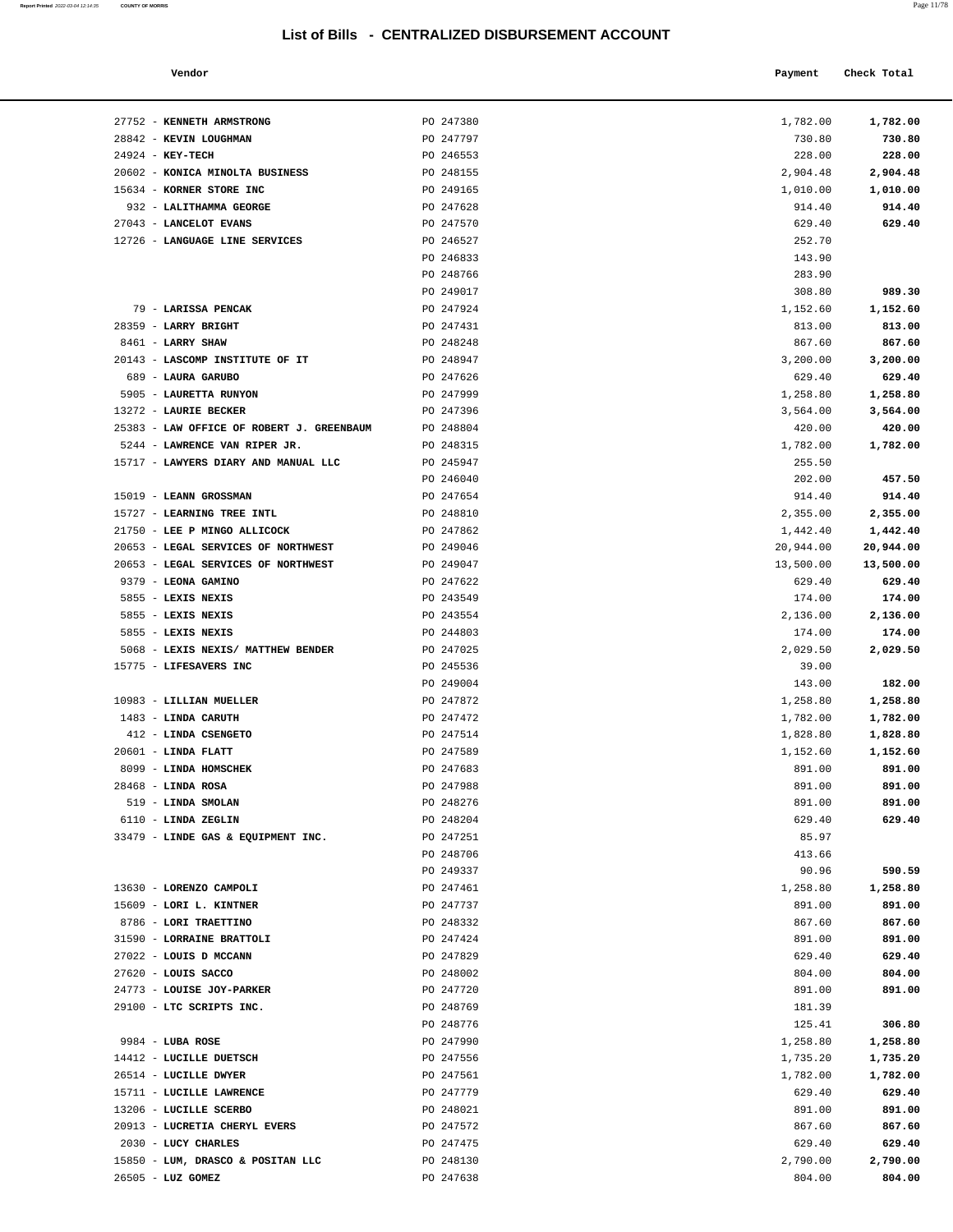|        | -------------- |         |             |
|--------|----------------|---------|-------------|
|        |                |         |             |
| Vendor |                | Payment | Check Total |
|        |                |         |             |

| 7361 - LYNN WILLIAMS                                     | PO 248219              | 867.60             | 867.60             |
|----------------------------------------------------------|------------------------|--------------------|--------------------|
| 8601 - M.A.I.N., INC.                                    | PO 249040              | 2,315.04           | 2,315.04           |
| 28251 - MAGIC TOUCH CONSTRUCTION CO., INC.               | PO 245259              | 34,485.16          |                    |
|                                                          | PO 248953              | 2,817.48           |                    |
|                                                          | PO 249229              | 5,080.70           |                    |
|                                                          | PO 249271              | 1,138.16           |                    |
|                                                          | PO 249272              | 921.41             |                    |
|                                                          | PO 249585              | 17,299.64          | 61,742.55          |
| 5879 - MAGNOLIA TITUS                                    | PO 248338              | 654.00             | 654.00             |
| 6514 - MAJOR POLICE SUPPLY                               | PO 245849              | 178.40             | 178.40             |
| 15445 - MAMIE JACOBUS                                    | PO 247699              | 1,247.40           | 1,247.40           |
| 26656 - MARC E. SLAFF                                    | PO 248259              | 891.00             | 891.00             |
| 25202 - MARGARET E MINOTT                                | PO 247863              | 1,258.80           | 1,258.80           |
| 27024 - MARGARET K RAVO                                  | PO 247957              | 629.40             | 629.40             |
| 1636 - MARGARET ROMANO                                   | PO 247987              | 2,203.80           | 2,203.80           |
| 25396 - MARGARITA PONZANO                                | PO 247941              | 629.40             | 629.40             |
| 31107 - MARIA CIRELLI                                    | PO 248948              | 96.00              | 96.00              |
| $11468$ - MARIA PLA                                      | PO 247937              | 1,602.00           | 1,602.00           |
| 6404 - MARIA XOCOY                                       | PO 248286              | 813.00             | 813.00             |
| 33604 - MARIANNE BUCCAFURNI                              | PO 247442              | 742.50             | 742.50             |
| 8222 - MARIE ALBERT                                      | PO 247368              | 867.60             | 867.60             |
| 30708 - MARIE JEAN                                       | PO 247705              | 1,690.80           | 1,690.80           |
| 25389 - MARIE LINDOR<br>21667 - MARIE REMY               | PO 247783              | 891.00             | 891.00             |
|                                                          | PO 247965              | 1,258.80           | 1,258.80           |
| 20609 - MARILYN CRANDON<br>14698 - MARILYN FIORE         | PO 247508<br>PO 247585 | 629.40<br>1,223.40 | 629.40<br>1,223.40 |
| 18512 - MARILYN WIRTZ                                    | PO 248215              | 804.00             | 804.00             |
| 26982 - MARION BROWN                                     | PO 247438              | 1,152.60           | 1,152.60           |
| 32478 - MARISOL BARRIENTOS                               | PO 249429              | 72.00              | 72.00              |
| 3690 - MARJORIE SANDERS                                  | PO 248007              | 1,258.80           | 1,258.80           |
| 33733 - MARK SMITH                                       | PO 249379              | 125.00             | 125.00             |
| 29550 - MARK SPITZER                                     | PO 249564              | 190.00             |                    |
|                                                          | PO 249568              | 1,398.33           | 1,588.33           |
| 8774 - MARTHA PORTILLA                                   | PO 247944              | 891.00             | 891.00             |
| $29088$ - MARY BARKER                                    | PO 247390              | 978.00             | 978.00             |
| 14351 - MARY DOODY                                       | PO 247550              | 1,603.80           | 1,603.80           |
| 411 - MARY LWOWSKI                                       | PO 247803              | 1,782.00           | 1,782.00           |
| 10995 - MARY ROLIO                                       | PO 247986              | 629.40             | 629.40             |
| 24201 - MARY SNYDER                                      | PO 248261              | 1,258.80           | 1,258.80           |
| $27902$ - MARY WALSH                                     | PO 248244              | 629.40             | 629.40             |
| 10801 - MARY WILLIAMS                                    | PO 247763              | 804.00             | 804.00             |
| 10998 - MARY WILSON                                      | PO 247762              | 629.40             | 629.40             |
| $10520$ - MARYANN FOX                                    | PO 247600              | 1,247.40           | 1,247.40           |
| 32403 - MARYLOU MENCONI                                  | PO 247852              | 914.00             | 914.00             |
| 11472 - MATILDE GARCERAN                                 | PO 247624              | 1,735.20           | 1,735.20           |
| 20661 - MAUREEN BURIAN                                   | PO 247447              | 629.40             | 629.40             |
| 14920 - MAUREEN GIORDANO                                 | PO 247458              | 891.00             | 891.00             |
| 9986 - MAVIS BROWN                                       | PO 247439              | 1,258.80           | 1,258.80           |
| 32453 - MC LEAGUE OF MUNICIPALITIES                      | PO 248646              | 150.00             | 150.00             |
| 16065 - MC VOCATIONAL SCHOOL DISTRICT                    | PO 249938              | 696,000.00         | 696,000.00         |
| 11447 - MELVIN LEPOFSKY                                  | PO 247782              | 2,851.20           | 2,851.20           |
| 16129 - MENTAL HEALTH ASSOCIATION OF                     | PO 249533              | 2,626.00           | 2,626.00           |
| 16158 - MGL PRINTING SOLUTIONS<br>11509 - MICHAEL BLASKO | PO 248773<br>PO 247412 | 847.00<br>1,735.20 | 847.00<br>1,735.20 |
| 12173 - MICHAEL GUADAGNO                                 | PO 247657              | 1,247.40           | 1,247.40           |
| 9665 - MICHAEL KNUDSEN                                   | PO 247746              | 1,782.00           | 1,782.00           |
| 20600 - MICHAEL LOWE                                     | PO 247798              | 792.00             | 792.00             |
| 5243 - MICHAEL RIPATRAZONE                               | PO 247976              | 1,542.00           | 1,542.00           |
| 28204 - MICHELE PELLECHIO                                | PO 247923              | 1,782.00           | 1,782.00           |
| 25466 - MILLENNIUM COMMUNICATIONS GROUP                  | PO 248801              | 1,578.00           | 1,578.00           |
| 32253 - MOMAR, INC.                                      | PO 248526              | 291.70             | 291.70             |
| 24115 - MONICA A JOINTE                                  | PO 247713              | 804.00             | 804.00             |
| 20546 - MONMOUTH STREET FUNERAL                          | PO 249227              | 3,000.00           | 3,000.00           |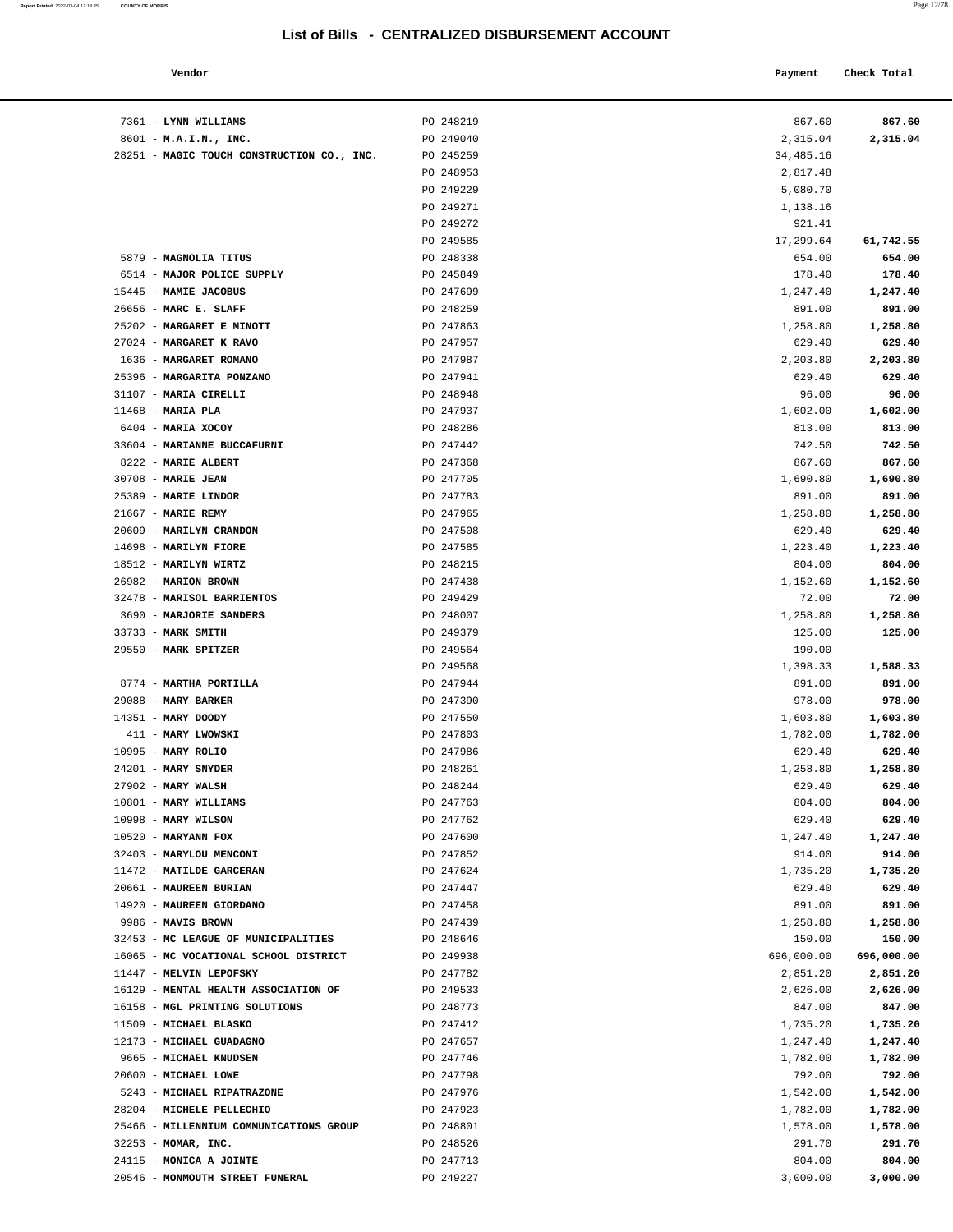**Report Printed** 2022-03-04 12:14:35 **COUNTY OF MORRIS** 

| a.<br>× | ۰.<br>× |  |
|---------|---------|--|
|         |         |  |

| Vendor                              |                        | Payment            | Check Total               |
|-------------------------------------|------------------------|--------------------|---------------------------|
| MONTAGE ENTERPRISES INC.            | PO 249166              | 131.41             | 131.41                    |
| MOPEC                               | PO 247213              | 1,128.68           | 1,128.68                  |
| <b>MORNINGSTAR</b>                  | PO 244801              | 6,183.00           | 6,183.00                  |
| MORRIS COUNTY CHAMBER OF            | PO 248446              | 230.00             | 230.00                    |
| <b>MORRIS COUNTY MUA</b>            | PO 248910              | 1,621.59           | 1,621.59                  |
| MORRIS COUNTY PARK COMMISSION       | PO 249086              |                    | 2,096,875.00 2,096,875.00 |
| <b>MORRISTOWN DINER</b>             | PO 249561              | 370.00             | 370.00                    |
| MORRISTOWN LUMBER &                 | PO 248386              | 44.88              |                           |
|                                     | PO 248429              | 138.69             |                           |
|                                     | PO 248545              | 20.99              |                           |
|                                     | PO 248895              | 17.57              | 222.13                    |
| <b>MOSES MCBRYDE</b>                | PO 247827              | 1,152.60           | 1,152.60                  |
| MOTOROLA SOLUTIONS INC              | PO 228458              | 600,863.04         | 600,863.04                |
| MT OLIVE POLICE DEPT.               | PO 248622              | 2,700.50           |                           |
|                                     | PO 249358              | 825.00             | 3,525.50                  |
| MUNICIPAL SOFTWARE INC              | PO 249928              | 9,115.20           | 9,115.20                  |
| <b>N.J. NATURAL GAS COMPANY</b>     | PO 249432              | 588.95             |                           |
|                                     | PO 249579              | 3,132.36           | 3,721.31                  |
| <b>NANCY A LUTES</b>                | PO 247800              | 891.00             | 891.00                    |
| <b>NANCY CHARETTE</b>               | PO 247474              | 1,152.60           | 1,152.60                  |
| <b>NANCY DUNLEAVY</b>               | PO 247558              | 629.40             | 629.40                    |
| <b>NANCY MEEKER</b>                 | PO 247847              | 867.60             | 867.60                    |
| NANCY WALTER                        | PO 248243              | 1,782.00           | 1,782.00                  |
| NATIONAL FUEL OIL INC.              | PO 246998              | 30,055.47          | 30,055.47                 |
| NATIONAL FUEL OIL INC.              | PO 246999              | 56,912.30          | 56,912.30                 |
| <b>NELLIE THOMPSON</b>              | PO 248339<br>PO 248994 | 1,680.60<br>199.00 | 1,680.60                  |
| NENA                                | PO 249499              | 10,000.00          |                           |
| NEVILLE FYFFE                       | PO 247615              | 867.60             | 10,199.00<br>867.60       |
| NEW YORK ASSOCIATION OF HOSTAGE     | PO 248201              | 1,396.00           | 1,396.00                  |
| NEW BRIDGE MEDICAL CENTER           | PO 248774              | 3,041.27           | 3,041.27                  |
| NEW JERSEY CRIME SCENE              | PO 249263              | 750.00             | 750.00                    |
| NEW JERSEY FIRE EQUIPMENT COMPANY   | PO 244595              | 1,155.00           |                           |
|                                     | PO 244603              | 1,588.00           | 2,743.00                  |
| <b>NEW JERSEY OVERHEAD DOOR LLC</b> | PO 248960              | 2,615.80           | 2,615.80                  |
| NEWBRIDGE SERVICES INC              | PO 249034              | 30,372.00          | 30,372.00                 |
| NEWSBANK INC                        | PO 244808              | 6,433.00           | 6,433.00                  |
| NIELSEN DODGE - C-J-R               | PO 248588              | 399.75             | 399.75                    |
| NJ MOSQUITO CONTROL ASSO.           | PO 249129              | 150.00             | 150.00                    |
| NJ STATE ASSOCIATION OF             | PO 249045              | 50.00              |                           |
|                                     | PO 249048              | 275.00             | 325.00                    |
| <b>NJAFM</b>                        | PO 246744              | 40.00              | 40.00                     |
| NJMCA, INC.                         | PO 248186              | 1,680.00           | 1,680.00                  |
| NMS LABS                            | PO 249131              | 5,828.00           | 5,828.00                  |
| <b>NORA SERVICE</b>                 | PO 248032              | 1,735.20           | 1,735.20                  |
| <b>NORMA LAVINE</b>                 | PO 247775              | 891.00             | 891.00                    |
| NORMA MINGO                         | PO 247861              | 1,782.00           | 1,782.00                  |
| NORMA NEWMAN                        | PO 247883              | 804.00             | 804.00                    |
| NORTH JERSEY HEALTH                 | PO 249005              | 3,000.00           | 3,000.00                  |
| NORTHEAST COMMUNICATIONS, INC.      | PO 245842              | 1,115.00           | 1,115.00                  |
| NORTHEAST COMMUNICATIONS, INC.      | PO 248589              | 345.00             | 345.00                    |
| NORTHEAST COMMUNICATIONS, INC.      | PO 248952              | 180.00             | 180.00                    |
| NORWESCAP, INC.                     | PO 249532              | 1,247.00           | 1,247.00                  |
| NRAAO INC                           | PO 247197              | 160.00             | 160.00                    |
| NU-WAY CONCESSIONAIRES INC          | PO 248426              | 3,814.39           |                           |
|                                     | PO 248543              | 2,455.44           |                           |
|                                     | PO 248609              | 5,407.42           | 11,677.25                 |
| OCLC ONLINE COMPUTER                | PO 248462              | 2,151.34           | 2,151.34                  |
| <b>ODESSA PRIVOTT</b>               | PO 247946              | 629.40             | 629.40                    |
| OFFICE CONCEPTS GROUP INC.          | <b>PO 248996</b>       | 1 396 50           |                           |

| 7313 - MONTAGE ENTERPRISES INC.           | PO 249166 | 131.41                    | 131.41     |
|-------------------------------------------|-----------|---------------------------|------------|
| $4033 - MOPEC$                            | PO 247213 | 1,128.68                  | 1,128.68   |
| 16279 - MORNINGSTAR                       | PO 244801 | 6,183.00                  | 6,183.00   |
| 19478 - MORRIS COUNTY CHAMBER OF          | PO 248446 | 230.00                    | 230.00     |
| 12819 - MORRIS COUNTY MUA                 | PO 248910 | 1,621.59                  | 1,621.59   |
| 1800 - MORRIS COUNTY PARK COMMISSION      | PO 249086 | 2,096,875.00 2,096,875.00 |            |
| 16318 - MORRISTOWN DINER                  | PO 249561 | 370.00                    | 370.00     |
| 16321 - MORRISTOWN LUMBER &               | PO 248386 | 44.88                     |            |
|                                           | PO 248429 | 138.69                    |            |
|                                           | PO 248545 | 20.99                     |            |
|                                           | PO 248895 | 17.57                     | 222.13     |
| 27021 - MOSES MCBRYDE                     | PO 247827 | 1,152.60                  | 1,152.60   |
| 21791 - MOTOROLA SOLUTIONS INC            | PO 228458 | 600,863.04                | 600,863.04 |
| 8608 - MT OLIVE POLICE DEPT.              | PO 248622 | 2,700.50                  |            |
|                                           | PO 249358 | 825.00                    | 3,525.50   |
| 20763 - MUNICIPAL SOFTWARE INC            | PO 249928 | 9,115.20                  | 9,115.20   |
| 19523 - N.J. NATURAL GAS COMPANY          | PO 249432 | 588.95                    |            |
|                                           | PO 249579 | 3,132.36                  | 3,721.31   |
| 27018 - NANCY A LUTES                     | PO 247800 | 891.00                    | 891.00     |
| 973 - NANCY CHARETTE                      | PO 247474 | 1,152.60                  | 1,152.60   |
| 14423 - NANCY DUNLEAVY                    | PO 247558 | 629.40                    | 629.40     |
| 20657 - NANCY MEEKER                      | PO 247847 | 867.60                    | 867.60     |
| 410 - NANCY WALTER                        | PO 248243 | 1,782.00                  | 1,782.00   |
| 21122 - NATIONAL FUEL OIL INC.            | PO 246998 | 30,055.47                 | 30,055.47  |
| 21122 - NATIONAL FUEL OIL INC.            | PO 246999 | 56,912.30                 | 56,912.30  |
|                                           | PO 248339 |                           |            |
| 8496 - NELLIE THOMPSON                    |           | 1,680.60                  | 1,680.60   |
| $9504 - NENA$                             | PO 248994 | 199.00                    |            |
|                                           | PO 249499 | 10,000.00                 | 10,199.00  |
| 9999 - NEVILLE FYFFE                      | PO 247615 | 867.60                    | 867.60     |
| 30364 - NEW YORK ASSOCIATION OF HOSTAGE   | PO 248201 | 1,396.00                  | 1,396.00   |
| 27477 - NEW BRIDGE MEDICAL CENTER         | PO 248774 | 3,041.27                  | 3,041.27   |
| 28545 - NEW JERSEY CRIME SCENE            | PO 249263 | 750.00                    | 750.00     |
| 27224 - NEW JERSEY FIRE EQUIPMENT COMPANY | PO 244595 | 1,155.00                  |            |
|                                           | PO 244603 | 1,588.00                  | 2,743.00   |
| 28348 - NEW JERSEY OVERHEAD DOOR LLC      | PO 248960 | 2,615.80                  | 2,615.80   |
| 16552 - NEWBRIDGE SERVICES INC            | PO 249034 | 30,372.00                 | 30,372.00  |
| 12176 - NEWSBANK INC                      | PO 244808 | 6,433.00                  | 6,433.00   |
| 23981 - NIELSEN DODGE - C-J-R             | PO 248588 | 399.75                    | 399.75     |
| 27581 - NJ MOSQUITO CONTROL ASSO.         | PO 249129 | 150.00                    | 150.00     |
| 10594 - NJ STATE ASSOCIATION OF           | PO 249045 | 50.00                     |            |
|                                           | PO 249048 | 275.00                    | 325.00     |
| 11181 - NJAFM                             | PO 246744 | 40.00                     | 40.00      |
| 26554 - NJMCA, INC.                       | PO 248186 | 1,680.00                  | 1,680.00   |
| $8349$ - NMS LABS                         | PO 249131 | 5,828.00                  | 5,828.00   |
| 9397 - NORA SERVICE                       | PO 248032 | 1,735.20                  | 1,735.20   |
| 32841 - NORMA LAVINE                      | PO 247775 | 891.00                    | 891.00     |
| 20613 - NORMA MINGO                       | PO 247861 | 1,782.00                  | 1,782.00   |
| 21434 - NORMA NEWMAN                      | PO 247883 | 804.00                    | 804.00     |
| 26803 - NORTH JERSEY HEALTH               | PO 249005 | 3,000.00                  | 3,000.00   |
| 26357 - NORTHEAST COMMUNICATIONS, INC.    | PO 245842 | 1,115.00                  | 1,115.00   |
| 26357 - NORTHEAST COMMUNICATIONS, INC.    | PO 248589 | 345.00                    | 345.00     |
| 26357 - NORTHEAST COMMUNICATIONS, INC.    | PO 248952 | 180.00                    | 180.00     |
| 16752 - NORWESCAP, INC.                   | PO 249532 | 1,247.00                  | 1,247.00   |
| 8436 - NRAAO INC                          | PO 247197 | 160.00                    | 160.00     |
| 16764 - NU-WAY CONCESSIONAIRES INC        | PO 248426 | 3,814.39                  |            |
|                                           | PO 248543 | 2,455.44                  |            |
|                                           | PO 248609 | 5,407.42                  | 11,677.25  |
| 21565 - OCLC ONLINE COMPUTER              | PO 248462 | 2,151.34                  | 2,151.34   |
| 2887 - ODESSA PRIVOTT                     | PO 247946 | 629.40                    | 629.40     |
| 26726 - OFFICE CONCEPTS GROUP, INC.       | PO 248996 | 1,396.50                  |            |
|                                           | PO 248996 | 598.50                    | 1,995.00   |
| 26726 - OFFICE CONCEPTS GROUP, INC.       | PO 249025 | 52.57                     | 52.57      |
| 10248 - OKCHIN MEERBERGEN                 | PO 247848 | 804.00                    | 804.00     |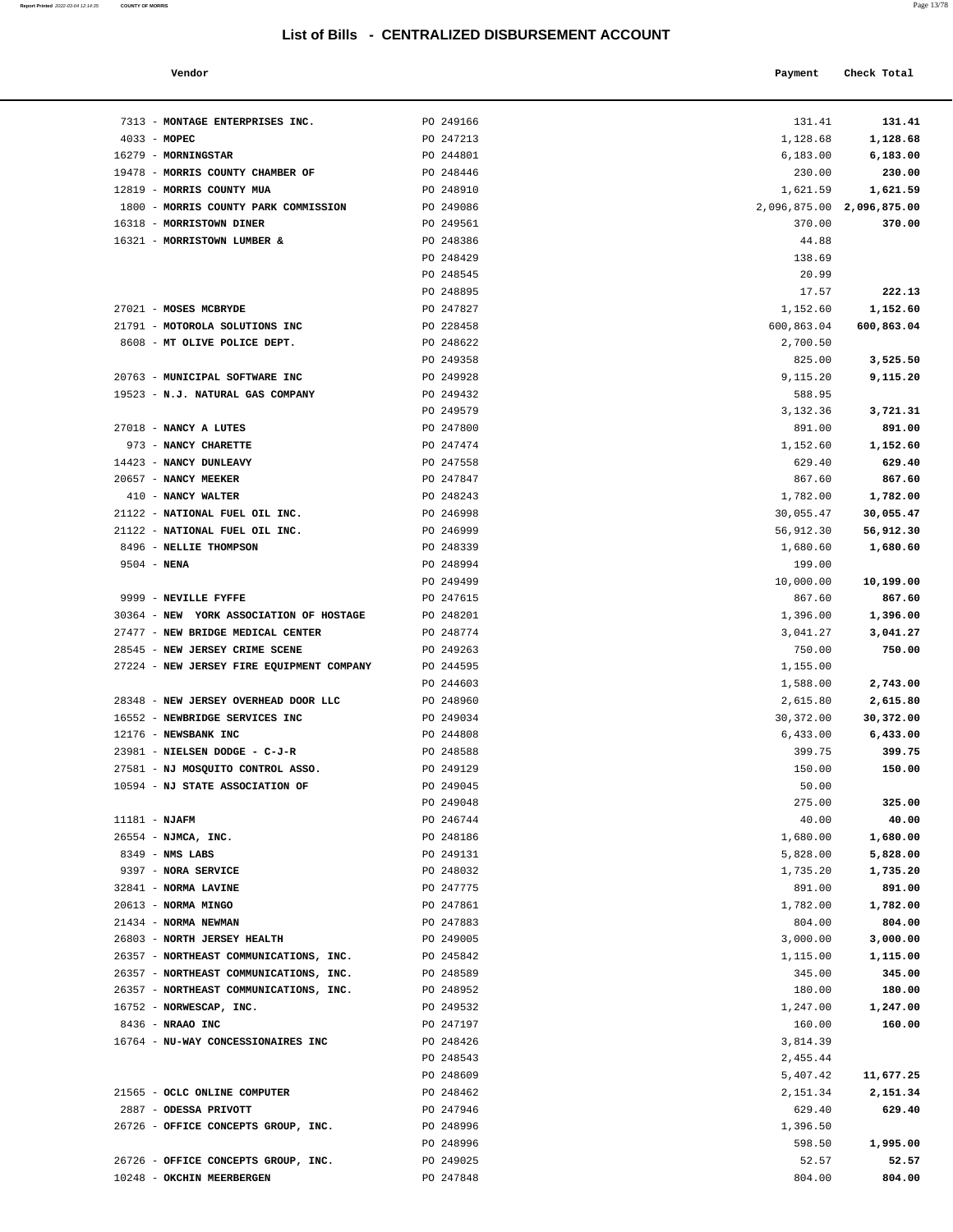| Report Printed 2022-03-04 12:14:35<br>the contract of the contract of the contract of the contract of the contract of the contract of the contract of | <b>COUNTY OF MORRIS</b> |  |  | Page 14/78 |
|-------------------------------------------------------------------------------------------------------------------------------------------------------|-------------------------|--|--|------------|
|                                                                                                                                                       |                         |  |  |            |

| Vendor                                            |                        | Payment            | Check Total        |
|---------------------------------------------------|------------------------|--------------------|--------------------|
|                                                   |                        |                    |                    |
| 9987 - OLIVE RUSSELL                              | PO 248000              | 867.60             | 867.60             |
| 8772 - OMAR BETANCOURT                            | PO 247408              |                    | 629.40             |
| 8451 - OPTIMUM                                    | PO 248872              | 629.40<br>296.84   | 296.84             |
| 8451 - OPTIMUM                                    | PO 249061              | 535.09             | 535.09             |
| $13856 - OPTIMUM$                                 | PO 249164              | 500.00             | 500.00             |
| 8451 - OPTIMUM                                    | PO 249330              | 543.00             | 543.00             |
| 13856 - OPTIMUM                                   | PO 249376              | 96.23              | 96.23              |
| 2624 - PAMELA REYNOLDS                            | PO 247969              | 629.40             | 629.40             |
| 10287 - PANCIELLO CONSTRUCTION LLC                | PO 249643              | 3,840.00           | 3,840.00           |
| 27151 - PARAGON RESTORATION CO.                   | PO 249032              | 157,866.24         | 157,866.24         |
| 2811 - PATRICA SCHRAFT                            | PO 248024              | 629.40             | 629.40             |
| 7929 - PATRICIA BIZZARO                           | PO 247411              | 867.60             | 867.60             |
| 94 - PATRICIA BONGIORNO                           | PO 247418              | 629.40             | 629.40             |
| 13842 - PATRICIA CLARK                            | PO 247487              | 629.40             | 629.40             |
| 2031 - PATRICIA GALLAGHER                         | PO 247620              | 891.00             | 891.00             |
| 30707 - PATRICIA GILBRIDE                         | PO 247632              | 804.00             | 804.00             |
| 491 - PATRICIA LAUTER                             | PO 247773              | 1,152.60           | 1,152.60           |
| 11448 - PATRICIA LYNCH                            | PO 247805              | 914.40             | 914.40             |
| 21688 - PATRICIA MASTERBONE                       | PO 247823              | 914.40             | 914.40             |
| 7374 - PATRICIA MATHER                            | PO 247824              | 629.40             | 629.40             |
| 21367 - PATRICIA MIGLIORINO                       | PO 247856              | 1,735.20           | 1,735.20           |
| 26029 - PATRICIA SHERRER                          | PO 248252              | 1,782.00           | 1,782.00           |
| 2748 - PATRICIA STEWART                           | PO 248366              | 867.60             | 867.60             |
| 25411 - PATRICIA W. GIBBONS                       | PO 248796              | 164.92             | 164.92             |
| 21343 - PATRICK O'CONNOR                          | PO 247896              | 629.40             | 629.40             |
| 21370 - PAUL DATTOLO                              | PO 247522              | 1,608.00           | 1,608.00           |
| 29544 - PAUL J. BRANDLEY                          | PO 249136              | 346.24             | 346.24             |
| $27008$ - PAULA SCERBO                            | PO 248020              | 1,782.00           | 1,782.00           |
| $11063$ - PAULA WARGO                             | PO 247764              | 891.00             | 891.00             |
| 32104 - PAYFLEX SYSTEMS USA, INC.                 | PO 249380              | 2,059.95           | 2,059.95           |
| 11975 - PEARL SAVAGE                              | PO 248012              | 1,258.80           | 1,258.80           |
| 18102 - PEQUANNOCK TOWNSHIP                       | PO 248889              | 1,050.00           | 1,050.00           |
| 32004 - PET GOODS ROXBURY, LLC                    | PO 249050              | 1,604.75           | 1,604.75           |
| 20911 - PETER HEYWANG                             | PO 247679              | 1,782.00           | 1,782.00           |
| $1917$ - PETER KEEFE                              | PO 247726              | 629.40             | 629.40             |
| 27485 - PETER TERRAFRANCA                         | PO 248347              | 1,782.00           | 1,782.00           |
| 27413 - PETROLIN NELSON<br>26546 - PEZZO PIZZA II | PO 247879<br>PO 248500 | 1,258.80<br>138.00 | 1,258.80<br>138.00 |
| 5808 - PHIL LONGO                                 | PO 247792              | 891.00             | 891.00             |
| 16712 - PHILIP NODORO                             | PO 247887              | 629.40             | 629.40             |
| 4934 - PHYLLIS COPPOLA                            | PO 247501              | 1,461.60           | 1,461.60           |
| 17047 - PINO CONSULTING GROUP INC.                | PO 250016              | 26,000.00          | 26,000.00          |
| 29258 - PLOSIA COHEN LLC                          | PO 248772              | 1,207.50           | 1,207.50           |
| 25859 - POINTCLICKCARE                            | PO 249303              | 323.88             | 323.88             |
| 33535 - PREFERRED HOME HEALTH CARE                | PO 246418              | 5,869.50           |                    |
|                                                   | PO 248414              | 2,944.50           |                    |
|                                                   | PO 248417              | 3,744.00           |                    |
|                                                   | PO 249073              | 3,549.00           |                    |
|                                                   | PO 249225              | 3,042.00           | 19,149.00          |
| 27929 - PREMIER GLOBAL SERVICES                   | PO 248800              | 965.85             | 965.85             |
| 8172 - PREMLATABE TRIVEDI                         | PO 248328              | 629.40             | 629.40             |
| 4812 - PREVENTION IS KEY                          | PO 248981              | 1,419.00           | 1,419.00           |
| 24230 - PRIORITY DISPATCH CORP.                   | PO 244540              | 2,500.00           | 2,500.00           |
| 24230 - PRIORITY DISPATCH CORP.                   | PO 244859              | 15,750.00          | 15,750.00          |
| 24230 - PRIORITY DISPATCH CORP.                   | PO 248407              | 508.00             | 508.00             |
| 24230 - PRIORITY DISPATCH CORP.                   | PO 249581              | 395.00             | 395.00             |
| 4811 - PROJECT LIFESAVER, INC.                    | PO 248380              | 5,417.29           | 5,417.29           |
| 17189 - PSE&G CO                                  | PO 249418              | 54, 383.04         | 54,383.04          |
| 17189 - PSE&G CO                                  | PO 249740              | 1,729.11           | 1,729.11           |
| 19681 - PURCHASE POWER                            | PO 246385              | 546.42             | 546.42             |
| 19681 - PURCHASE POWER                            | PO 248915              | 115.96             | 115.96             |
| 25849 - PUSHPA SANDESARA                          | PO 248008              | 1,782.00           | 1,782.00           |
| 7872 - QUENCH USA, INC.                           | PO 249559              | 54.38              | 54.38              |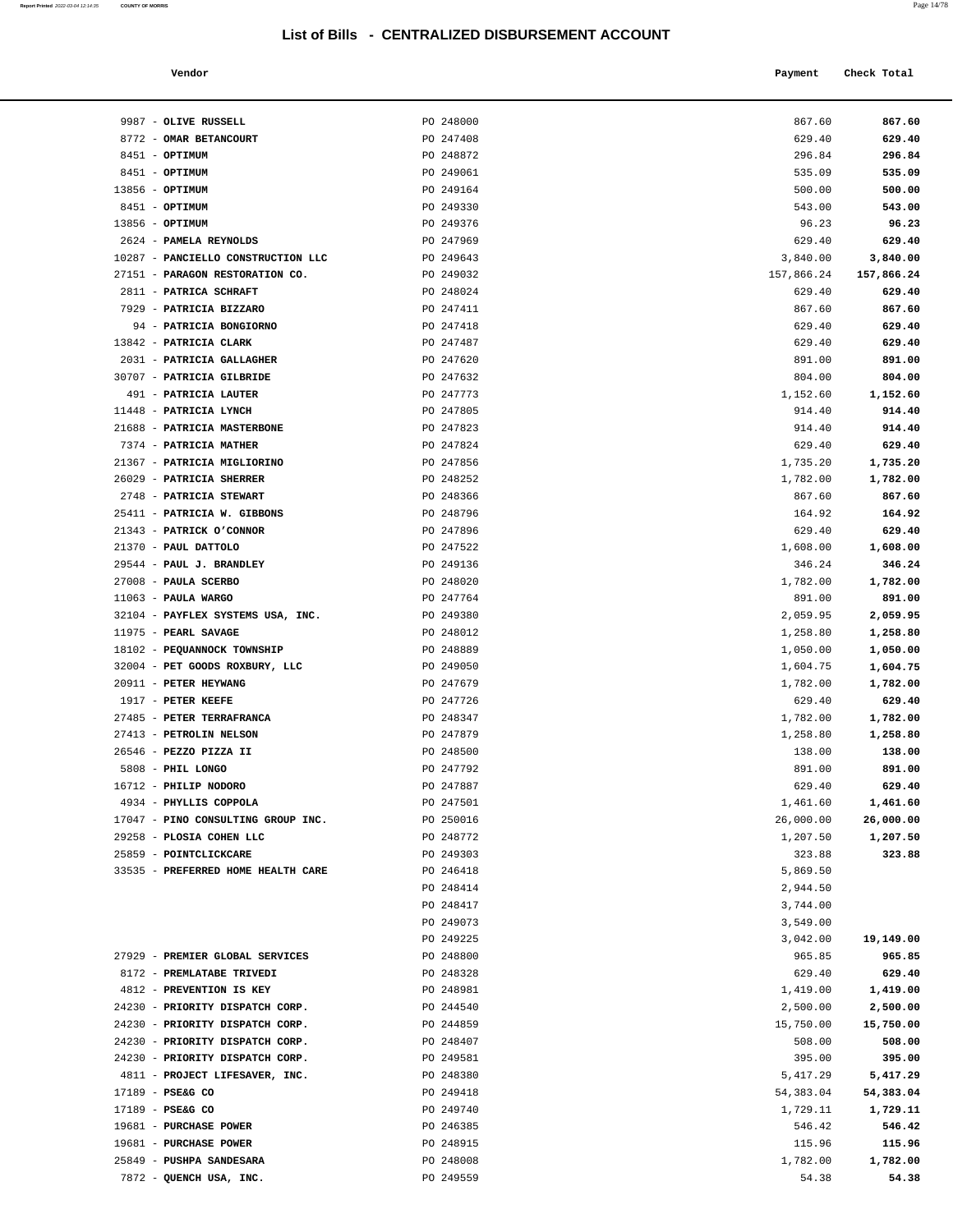#### **Report Printed** 2022-03-04 12:14:35 **COUNTY OF MORRIS** Page 15/78

#### **List of Bills - CENTRALIZED DISBURSEMENT ACCOUNT**

| Vendor                      |           | Payment | Check Total |
|-----------------------------|-----------|---------|-------------|
| QUICKSERIES PUBLISHING INC. | PO 248608 | 344.31  | 344.31      |
| R & J CONTROL, INC.         | PO 248677 | 505.43  |             |

| 29851 - QUICKSERIES PUBLISHING INC.                | PO 248608              | 344.31             | 344.31             |
|----------------------------------------------------|------------------------|--------------------|--------------------|
| 264 - R & J CONTROL, INC.                          | PO 248677              | 505.43             |                    |
|                                                    | PO 249598              | 2,269.01           | 2,774.44           |
| 12473 - R.D. SALES DOOR & HARDWARE LLC             | PO 245257              | 24,820.00          |                    |
|                                                    | PO 249041              | 2,802.00           | 27,622.00          |
| 17215 - R.S. KNAPP CO. INC.                        | PO 247051              | 80.63              | 80.63              |
| 21740 - RACHAEL MOBLEY                             | PO 247864              | 629.40             | 629.40             |
| 930 - RALPH MCGRANE                                | PO 247835              | 3,564.00           | 3,564.00           |
| 16124 - RALPH MELORO                               | PO 247850              | 891.00             | 891.00             |
| 21654 - RAMONA WHITMORE                            | PO 248290              | 629.40             | 629.40             |
| 31651 - RAPID PUMP & METER SERVICES CO.            | PO 248937              | 4,642.56           | 4,642.56           |
| 25416 - RARZELL GRUBBS                             | PO 247656              | 629.40             | 629.40             |
| 26494 - RAYMOND DRAKE                              | PO 247551              | 891.00             | 891.00             |
| 33090 - RAYMOND MILLER                             | PO 249476              | 3,762.31           | 3,762.31           |
| 17273 - RED BARN RESTAURANT                        | PO 246858              | 218.50             | 218.50             |
| 32428 - RED DOOR LEGAL SERVICES                    | PO 247091              | 2,508.50           | 2,508.50           |
| 1578 - REED SYSTEMS, LTD.                          | PO 248897              | 3,850.00           |                    |
|                                                    | PO 248898              | 2,981.44           | 6,831.44           |
| 7422 - RENE AXELROD                                | PO 247384              | 813.00             | 813.00             |
| $13774$ - RHODA CHASE                              | PO 247477              | 1,258.80           | 1,258.80           |
| 29466 - RICCIARDI BROTHERS, INC                    | PO 248676              | 315.78             |                    |
|                                                    | PO 249031              | 660.79             | 976.57             |
| 33257 - RICH TREE SERVICE, INC                     | PO 248881              | 161,966.44         | 161,966.44         |
| 1189 - RICHARD CRAMOND                             | PO 247507              | 891.00             | 891.00             |
| 4651 - RICHARD KASK                                | PO 247724              | 804.00             | 804.00             |
| 15626 - RICHARD KNISS                              | PO 247745              | 2,305.20           | 2,305.20           |
| 10985 - RICHARD RILEY                              | PO 247975              | 1,686.00           | 1,686.00           |
| 25419 - RICHARD SKWIERALSKI                        | PO 248258              | 3,564.00           | 3,564.00           |
| 19765 - RICOH AMERICAS CORPORATION                 | PO 248869              | 212.07             |                    |
|                                                    | PO 249127              | 1,734.71           | 1,946.78           |
| 28741 - RICOH USA, INC.                            | PO 248744              | 707.28             | 707.28             |
| 28741 - RICOH USA, INC.                            | PO 248770              | 7,731.90           | 7,731.90           |
| 28741 - RICOH USA, INC.                            | PO 248782              | 649.73             | 649.73             |
| 28741 - RICOH USA, INC.                            | PO 248787              | 452.22             | 452.22             |
| 28741 - RICOH USA, INC.                            | PO 248797              | 83.23              | 83.23              |
| 28741 - RICOH USA, INC.                            | PO 248805              | 714.75             | 714.75             |
| 28741 - RICOH USA, INC.<br>28741 - RICOH USA, INC. | PO 248807<br>PO 248873 | 920.68<br>1,448.26 | 920.68<br>1,448.26 |
| 28741 - RICOH USA, INC.                            | PO 249323              | 73.99              | 73.99              |
| 21788 - ROAD SAFETY SYSTEMS LLC                    | PO 236727              | 11,860.00          | 11,860.00          |
| 21788 - ROAD SAFETY SYSTEMS LLC                    | PO 247113              | 6,840.00           | 6,840.00           |
| 21788 - ROAD SAFETY SYSTEMS LLC                    | PO 248180              | 4,630.00           | 4,630.00           |
| 1395 - ROBERT ALVIENE                              | PO 247376              | 1,782.00           | 1,782.00           |
| 1614 - ROBERT BECKMANN                             | PO 247397              | 978.00             | 978.00             |
| 32628 - ROBERT CARROLL                             | PO 249276              | 300.00             | 300.00             |
| 8041 - ROBERT COOK                                 | PO 247499              | 1,735.20           | 1,735.20           |
| 4642 - ROBERT GREGOVICH                            | PO 247652              | 1,258.80           | 1,258.80           |
| 32239 - ROBERT H GORDON                            | PO 247641              | 867.60             | 867.60             |
| 11864 - ROBERT HORVOT                              | PO 249019              | 14.39              | 14.39              |
| 33266 - ROBERT MAGNUSEN                            | PO 247814              | 386.10             | 386.10             |
| 24861 - ROBERT REGAD                               | PO 247961              | 813.00             | 813.00             |
| 33134 - ROBERT ROCCA, JR                           | PO 247982              | 891.00             | 891.00             |
| 22161 - ROBERT SCHMIDT                             | PO 248023              | 5,702.40           | 5,702.40           |
| 27042 - ROBERT YOUNG                               | PO 248288              | 2,040.00           | 2,040.00           |
| 15677 - ROBIN LAMOREAUX                            | PO 247765              | 660.00             | 660.00             |
| 27166 - ROGER BISHOP                               | PO 247410              | 2,010.00           | 2,010.00           |
| 18583 - ROMAN ZABIHACH                             | PO 248210              | 1,433.40           | 1,433.40           |
| 20912 - RONALD CIUFFREDA                           | PO 247485              | 1,735.20           | 1,735.20           |
| 27098 - RONALD FISHER                              | PO 247586              | 804.00             | 804.00             |
| 26515 - RONALD FOSTER                              | PO 247599              | 730.80             | 730.80             |
| 17899 - RONALD SUAREZ, MD                          | PO 248358              | 4,633.20           | 4,633.20           |
| 25846 - ROSA QUICENO                               | PO 247949              | 891.00             | 891.00             |

26993 - **ROSALIE GROW** PO 247655 629.40 **629.40**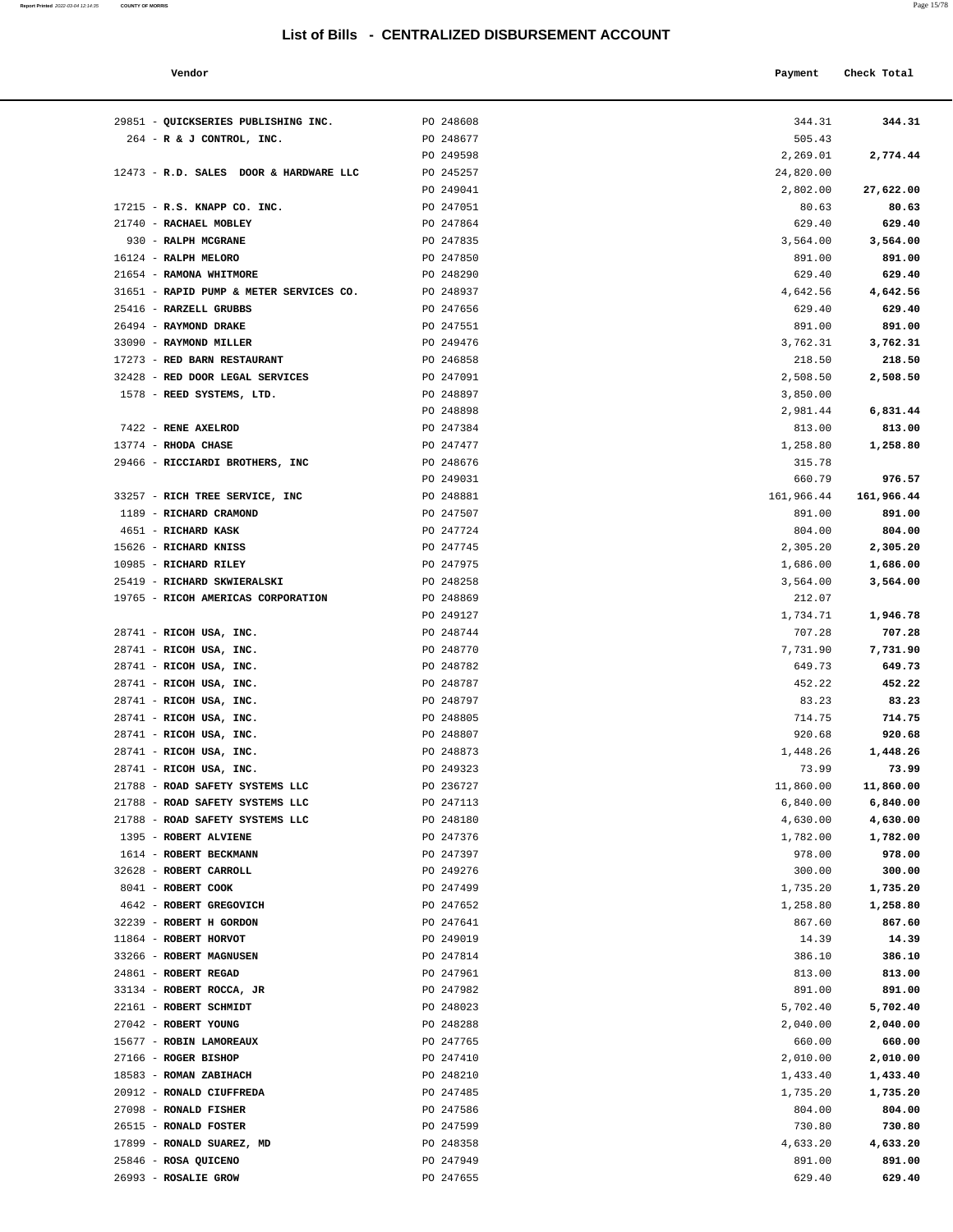17517 - **ROSAMOND SANTELLA** PO 248010 891.00 **891.00**

| Report Printed 2022-03-04 12:14:35 COUNTY OF MORRIS | Page 16/78 |  |
|-----------------------------------------------------|------------|--|
|                                                     |            |  |

| Vendor                   |           | Payment | Check Total |
|--------------------------|-----------|---------|-------------|
| 27149 - ROSALIND LEBLANC | PO 247780 | 629.40  | 629.40      |

| 2561 - ROSEMARIE BURKE                      | PO 247450 | 2,305.20  | 2,305.20             |
|---------------------------------------------|-----------|-----------|----------------------|
| 29926 - ROSEMARY BARCLAY                    | PO 247389 | 891.00    | 891.00               |
| 31604 - ROSEMARY LAVALLEY                   | PO 247774 | 813.00    | 813.00               |
| 25265 - ROUTE 23 AUTOMALL LLC               | PO 234820 | 26,694.00 | 26,694.00            |
| 20822 - ROWMAN & LITTLEFIELD                | PO 249024 | 55.90     | 55.90                |
| 696 - ROXBURY DAY CARE CENTER, INC.         | PO 249440 | 3,269.10  |                      |
|                                             | PO 249531 | 5,769.00  |                      |
|                                             | PO 249534 | 2,115.30  |                      |
|                                             | PO 249619 | 1,923.00  | 13,076.40            |
| 29688 - RUBENA CHEEK                        | PO 247479 | 804.00    | 804.00               |
| 8785 - RUBINO IGNAZIO                       | PO 247996 | 629.40    | 629.40               |
| 9938 - RUTGERS CENTER FOR CONTINUING        | PO 248864 | 2,492.00  | 2,492.00             |
| 17446 - RUTGERS THE STATE UNIVERSITY        | PO 249367 | 50,539.48 | 50,539.48            |
| 27172 - RUTGERS THE STATE UNIVERSITY OF NJ  | PO 248061 | 135.00    | 135.00               |
| 32768 - RUTGERS, THE STATE UNIVERSITY OF NJ | PO 249602 | 904.00    | 904.00               |
| 19806 - RUTGERS-THE STATE UNIVERSITY        | PO 246554 | 1,520.00  | 1,520.00             |
| 14059 - RUTH CRANE                          | PO 247509 | 629.40    | 629.40               |
| 9990 - RUTH SCHULTZ                         | PO 248025 | 629.40    | 629.40               |
| 21775 - SABINE VON AULOCK                   | PO 248294 | 891.00    | 891.00               |
| 29062 - SALMON BROS. INC.                   | PO 247065 | 23,500.00 |                      |
|                                             | PO 248564 | 31,195.00 |                      |
|                                             | PO 248893 | 13,510.00 | 68,205.00            |
| 20656 - SALOME OGILVIE                      | PO 247899 | 629.40    | 629.40               |
| 8725 - SAMANTHA DENEGRI                     | PO 248928 | 35.00     | 35.00                |
| 31598 - SANCHEZ ENGRAVING LLC               | PO 249038 | 210.00    | 210.00               |
| 14681 - SANDILLO FICO                       | PO 247583 | 1,782.00  | 1,782.00             |
| 10044 - SANDRA BOLAN                        | PO 247415 | 1,152.60  | 1,152.60             |
| 2885 - SARAH HORAN                          | PO 247685 | 1,554.00  | 1,554.00             |
| 9657 - SEAN DALTON                          | PO 249345 | 90.00     | 90.00                |
| 5838 - SHACHIHATA INC. (U.S.A.)             | PO 249929 | 58.80     | 58.80                |
| 1073 - SHARI BOEHM                          | PO 247414 | 2,494.80  | 2,494.80             |
| 28491 - SHARON LITTLEJOHN                   | PO 247786 | 1,782.00  | 1,782.00             |
| 19854 - SHEAFFER SUPPLY INC.                | PO 247353 | 69.90     | 69.90                |
| 17621 - SHEAFFER SUPPLY, INC.               | PO 248039 | 250.44    | 250.44               |
| 8193 - SHEILA KARNER                        | PO 248733 | 891.00    | 891.00               |
| 24112 - SHIRLEY M CAMPBELL                  | PO 238694 | 629.40    | 629.40               |
| 1482 - SIBGATH KHAN                         | PO 247733 | 804.00    | 804.00               |
| 8454 - SLADE INDUSTRIES                     | PO 248943 | 6,510.00  | 6,510.00             |
| 17699 - SMITH MOTOR CO., INC.               | PO 248042 | 1,136.97  |                      |
|                                             | PO 248043 | 582.51    |                      |
|                                             | PO 248487 | 53.41     |                      |
|                                             | PO 248591 | 665.83    |                      |
|                                             | PO 248775 | 43.73     |                      |
|                                             | PO 248777 | 68.52     |                      |
|                                             | PO 248781 | 101.22    |                      |
|                                             | PO 248783 | 248.04    | 2,900.23             |
| 12459 - SOLAR TECHNOLOGY INC.               | PO 246038 | 38.21     | 38.21                |
| 17738 - SOME'S WORLDWIDE UNIFORMS INC.      | PO 249078 | 165.00    | 165.00               |
| 31989 - SPIRAL BINDING LLC                  | PO 239895 | 233.76    | 233.76               |
| 28851 - STATUS SOLUTIONS LLC                | PO 249200 | 2,566.67  | 2,566.67             |
| 15070 - STEPHEN HAMMOND                     | PO 247665 | 1,782.00  | 1,782.00             |
| 21007 - STEPHEN KUKAN                       | PO 247759 | 804.00    | 804.00               |
| 21787 - STEPHEN P. FOLEY                    | PO 247593 | 891.00    | 891.00               |
| 8425 - STEVE ORTIZ                          | PO 249110 | 225.00    | 225.00               |
| 12372 - STEVE TOLAND                        | PO 248336 | 1,735.20  | 1,735.20             |
| 27837 - STEVEN GOODMAN                      | PO 249020 | 75.00     | 75.00                |
| 29129 - STONEGATE ASSOCIATES, LLC           | PO 249068 | 2,520.00  | 2,520.00             |
| 28940 - STRYKER SALES CORPORATION           | PO 244025 | 70,893.49 |                      |
|                                             | PO 245757 | 79,388.24 |                      |
| 1481 - SUBHAG KUMAR                         | PO 249574 | 2,686.20  | 152,967.93<br>891.00 |
|                                             | PO 247760 | 891.00    |                      |
|                                             |           |           |                      |
|                                             |           |           |                      |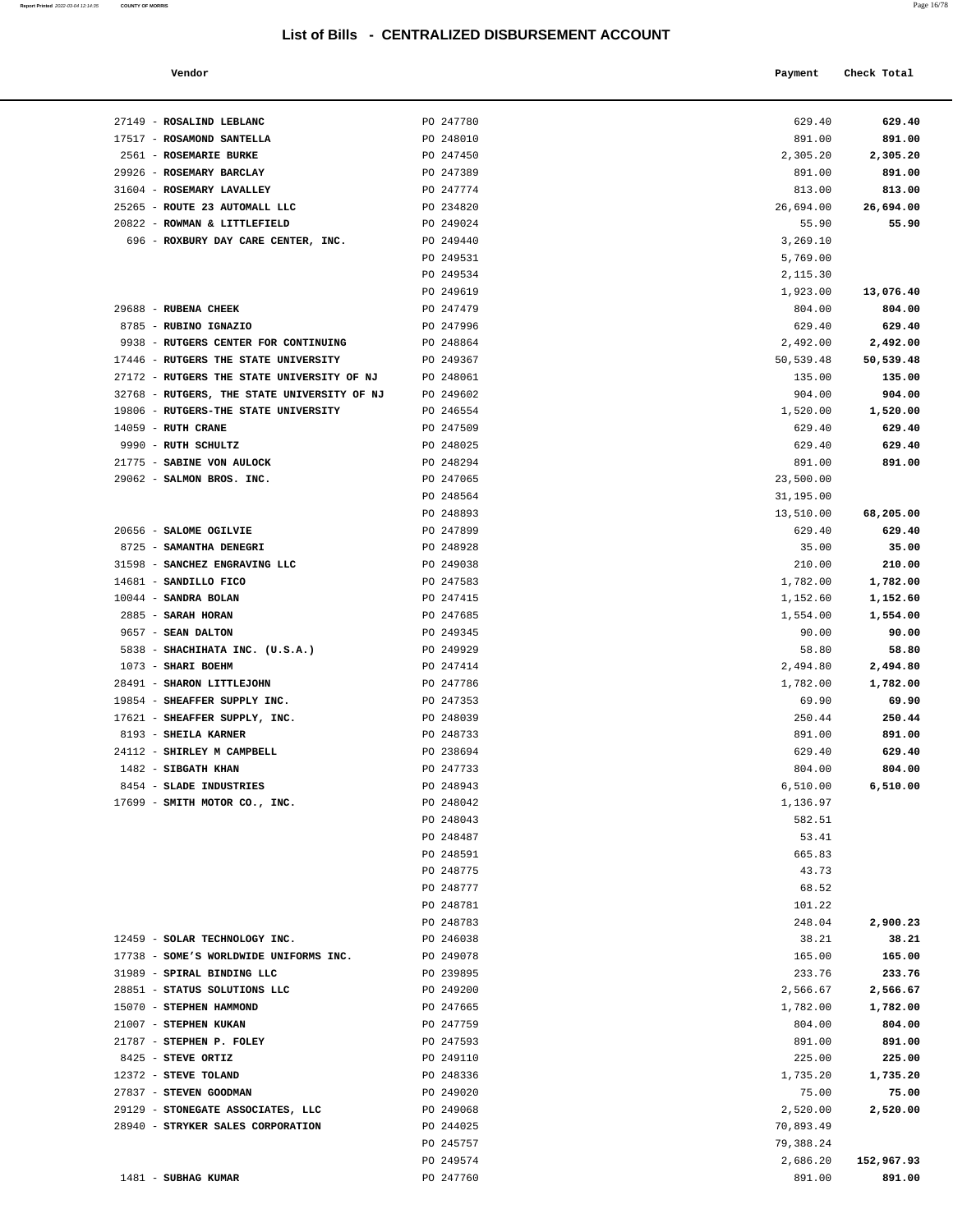#### **Vendor Payment** Check Total **Payment** Check Total **Payment**

**Report Printed** 2022-03-04 12:14:35 **COUNTY OF MORRIS** Page 17/78

|    | ۰. |
|----|----|
|    |    |
| a. | ۰  |
|    |    |
| ×  | ×  |
|    | ۰  |
|    |    |

| 8621 - SUBURBAN PROPANE -2347         | PO 248971 | 735.16    |           |
|---------------------------------------|-----------|-----------|-----------|
|                                       | PO 249133 | 1,794.22  | 2,529.38  |
| 549 - SUDESH MEHTA                    | PO 247849 | 1,735.20  | 1,735.20  |
| $24452$ - SUE O'CONNOR                | PO 247897 | 1,782.00  | 1,782.00  |
| 20356 - SUSAN ALLARD                  | PO 247372 | 1,247.40  | 1,247.40  |
| 1459 - SUZANNE VOGLER                 | PO 248297 | 1,782.00  | 1,782.00  |
| 21364 - SYSTEM ONE ALARM              | PO 244805 | 916.00    | 916.00    |
| 21364 - SYSTEM ONE ALARM              | PO 248192 | 1,212.39  | 1,212.39  |
| 21364 - SYSTEM ONE ALARM              | PO 249325 | 536.00    | 536.00    |
| 21173 - T. SLACK ENVIRONMENTAL        | PO 248481 | 491.50    | 491.50    |
| 21173 - T. SLACK ENVIRONMENTAL        | PO 248509 | 811.20    | 811.20    |
| 27027 - TAD R SIMS                    | PO 248257 | 891.00    | 891.00    |
| 18096 - TAX COLLECTOR                 | PO 249565 | 43,848.56 | 43,848.56 |
| 5611 - TBS CONTROLS LLC               | PO 248954 | 3,186.00  | 3,186.00  |
| 17990 - TELESEARCH INC                | PO 248546 | 680.68    |           |
|                                       | PO 248715 | 850.85    |           |
|                                       | PO 248860 | 2,858.10  |           |
|                                       | PO 248900 | 2,286.48  |           |
|                                       | PO 249003 | 650.65    |           |
|                                       | PO 249941 | 1,173.00  | 8,499.76  |
| 14846 - TERESA GALLAGHER              | PO 247619 | 2,305.20  | 2,305.20  |
| 30653 - TERRESTRIAL IMAGING LLC       | PO 249121 | 20,932.00 | 20,932.00 |
| 11311 - TERRI MCINERNEY               | PO 247836 | 629.40    | 629.40    |
| 28988 - THE CANNING GROUP LLC         | PO 249736 | 2,083.33  | 2,083.33  |
| 31914 - THE HOME DEPOT PRO            | PO 249399 | 4,302.50  | 4,302.50  |
| 26501 - THELMA EVANS-KNIGHT           | PO 247571 | 867.60    | 867.60    |
| 6959 - THEODORE TAUKUS                | PO 248350 | 1,663.20  | 1,663.20  |
| 31595 - THERESA DONAN                 | PO 247547 | 1,735.20  | 1,735.20  |
| 24831 - THERESA JACKSON               | PO 247697 | 629.40    | 629.40    |
| 12101 - THOMAS COEN                   | PO 249615 | 90.00     | 90.00     |
| 6048 - THOMAS GALANTE                 | PO 247617 | 1,828.80  | 1,828.80  |
| 8778 - THOMAS JANKE                   | PO 247703 | 629.40    | 629.40    |
| 33725 - THOMAS MARKEY                 | PO 249398 | 75.00     | 75.00     |
| 32689 - THOMAS WEBER                  | PO 248237 | 1,782.00  | 1,782.00  |
| 29976 - TIDE DRY CLEANERS             | PO 249116 | 29.90     | 29.90     |
| 122 - TILCON NEW YORK INC.            | PO 247278 | 548.97    |           |
|                                       | PO 248747 | 409.01    |           |
|                                       | PO 248896 | 502.92    |           |
|                                       | PO 249240 | 268.17    | 1,729.07  |
| 32685 - TIMOTHY CARROLL               | PO 247467 | 2,138.40  | 2,138.40  |
| 1752 - TOM ZACCONE                    | PO 248208 | 1,782.00  | 1,782.00  |
| 9099 - TONY SANCHEZ LTD               | PO 248593 | 389.72    | 389.72    |
| 15475 - TOWNSHIP OF JEFFERSON         | PO 247290 | 4,500.00  | 4,500.00  |
| 19736 - TOWNSHIP OF RANDOLPH          | PO 249571 | 73.72     | 73.72     |
| 3486 - TREASURER, STATE OF NEW JERSEY | PO 248195 | 550.00    | 550.00    |
| 18144 - TREE KING INC                 | PO 248567 | 4,077.50  | 4,077.50  |
| 18144 - TREE KING INC                 | PO 248743 | 24,725.00 | 24,725.00 |
| 18144 - TREE KING INC                 | PO 249098 | 8,252.50  | 8,252.50  |
| 12333 - TRIMBOLI & PRUSINOWSKI, LLC   | PO 248713 | 3,329.00  |           |
|                                       | PO 248802 | 227.50    | 3,556.50  |
| 25390 - TRUCHSIA HANABERGH            | PO 247666 | 5,869.20  | 5,869.20  |
| 30877 - TUNSTEAD LANDSCAPE SERVICES   | PO 242887 | 350.00    | 350.00    |
| 25209 - TURN OUT UNIFORMS, INC.       | PO 242796 | 593.39    | 593.39    |
| 25209 - TURN OUT UNIFORMS, INC.       | PO 245168 | 852.00    | 852.00    |
| 25209 - TURN OUT UNIFORMS, INC.       | PO 245807 | 198.00    | 198.00    |
| 25209 - TURN OUT UNIFORMS, INC.       | PO 249251 | 227.00    | 227.00    |
| 4144 - U-LINE SHIPPING SUPPLY         | PO 248151 | 544.95    |           |
|                                       | PO 248549 | 5,760.82  |           |
|                                       | PO 248784 | 1,878.94  | 8,184.71  |
| 31502 - U.S. SECURITY ASSOCIATES      | PO 247299 | 51,820.09 |           |
|                                       | PO 248714 | 11,906.77 |           |
|                                       | PO 248757 | 987.36    |           |
|                                       | PO 249331 | 11,709.17 | 76,423.39 |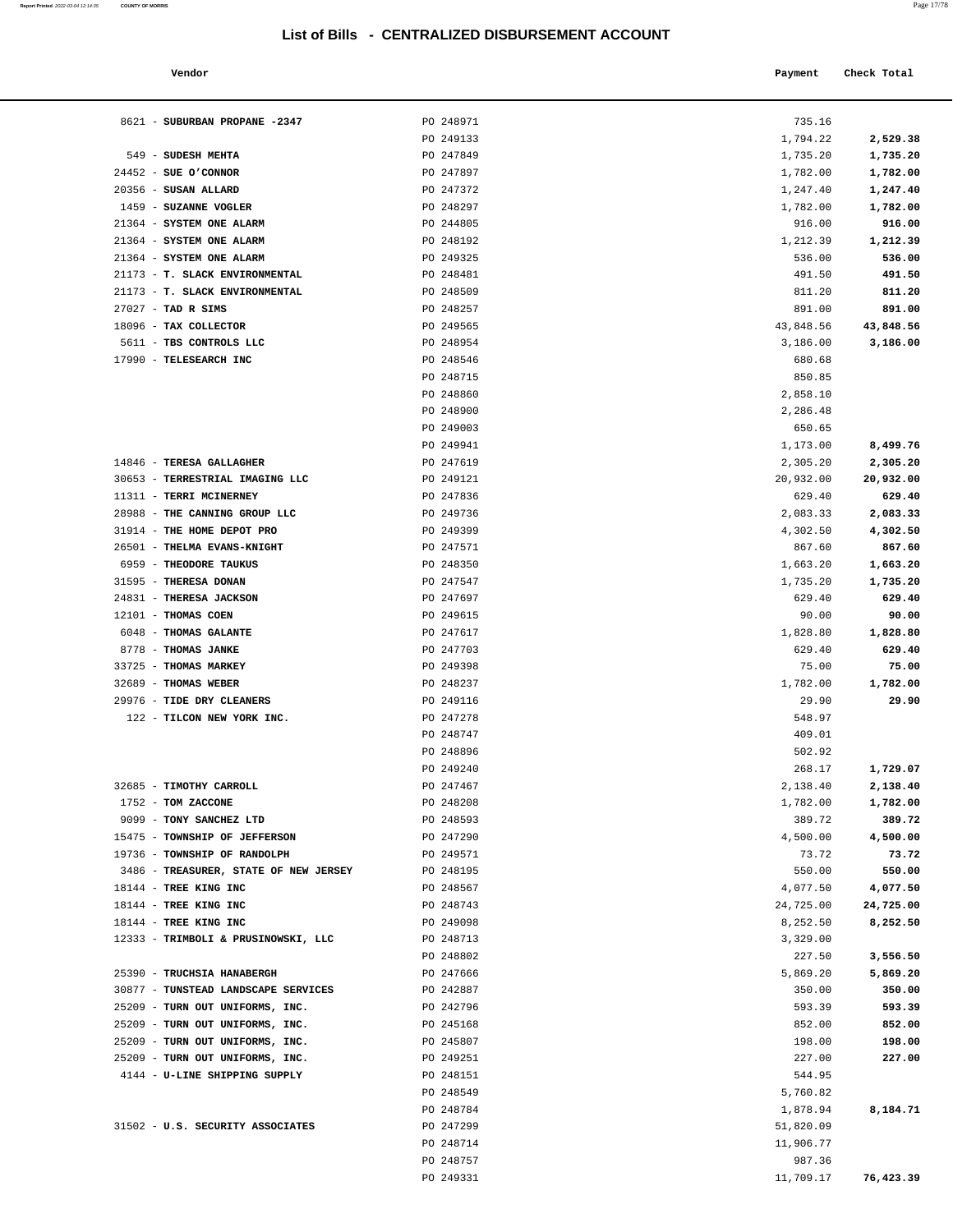6146 - **W.B. MASON COMPANY INC** PO 249301

| Report Printed 2022-03-04 12:14:35 | <b>COUNTY OF MORRIS</b> | Page 18/78 |
|------------------------------------|-------------------------|------------|
|                                    |                         |            |

| Vendor                              |           | Payment   | Check Total |
|-------------------------------------|-----------|-----------|-------------|
| UNITRONIX DATA SYSTEMS INC          | PO 248754 | 9,931.17  | 9,931.17    |
| VAN METER & ASSOCIATES INC.         | PO 248991 | 170.00    | 170.00      |
| VENETIA MILLER                      | PO 247859 | 1,782.00  | 1,782.00    |
| <b>VERA BLOSSOM</b>                 | PO 247413 | 891.00    | 891.00      |
| <b>VERIZON CABS</b>                 | PO 249156 | 1,682.69  | 1,682.69    |
| <b>VERIZON WIRELESS</b>             | PO 248868 | 450.86    | 450.86      |
| VERIZON WIRELESS                    | PO 248874 | 138.18    | 138.18      |
| <b>VERIZON WIRELESS</b>             | PO 249444 | 56,652.18 |             |
|                                     | PO 249444 | 388.61    | 57,040.79   |
| <b>VERIZON WIRELESS</b>             | PO 249558 | 80.04     | 80.04       |
| <b>VERNA FRASER</b>                 | PO 247607 | 867.60    | 867.60      |
| <b>VERNA KOLMAN</b>                 | PO 247750 | 1,735.20  | 1,735.20    |
| <b>VERONICA ELLERMAN</b>            | PO 247564 | 867.60    | 867.60      |
| <b>VICTOR FRANCE</b>                | PO 247602 | 1,782.00  | 1,782.00    |
| VIENO SIVIA BURGE                   | PO 247446 | 1,188.00  | 1,188.00    |
| VINCENT DIRUGGIERO                  | PO 247542 | 1,782.00  | 1,782.00    |
| <b>VINCENT MASSALONGO</b>           | PO 247822 | 629.40    | 629.40      |
| <b>VIOLET FORBES</b>                | PO 247595 | 891.00    | 891.00      |
| VISITING NURSE ASSOC. OF            | PO 248832 | 28,485.00 |             |
|                                     | PO 248833 | 21,702.00 |             |
|                                     | PO 248999 | 60,995.00 | 111,182.00  |
|                                     | PO 245703 | 4,289.00  |             |
| VIZI                                | PO 245707 |           |             |
|                                     |           | 3,510.00  | 7,799.00    |
| VOIANCE LANGUAGE SERVICES, LLC      | PO 248995 | 1,008.28  | 1,008.28    |
| <b>VULCAN CONSTRUCTION MATERIAL</b> | PO 246966 | 2,189.85  | 2,189.85    |
| W.B. MASON COMPANY INC              | PO 244095 | 357.66    | 357.66      |
| W.B. MASON COMPANY INC              | PO 244217 | 278.56    | 278.56      |
| W.B. MASON COMPANY INC              | PO 244951 | 1,103.38  | 1,103.38    |
| W.B. MASON COMPANY INC              | PO 245049 | 131.88    | 131.88      |
| W.B. MASON COMPANY INC              | PO 245055 | 156.05    | 156.05      |
| W.B. MASON COMPANY INC              | PO 245887 | 198.53    | 198.53      |
| W.B. MASON COMPANY INC              | PO 246165 | 1,463.59  | 1,463.59    |
| W.B. MASON COMPANY INC              | PO 246426 | 238.84    | 238.84      |
| W.B. MASON COMPANY INC              | PO 246889 | 191.52    | 191.52      |
| W.B. MASON COMPANY INC              | PO 247004 | 403.83    | 403.83      |
| W.B. MASON COMPANY INC              | PO 248166 | 67.05     | 67.05       |
| W.B. MASON COMPANY INC              | PO 248401 | 114.20    | 114.20      |
| W.B. MASON COMPANY INC              | PO 248422 | 134.96    | 134.96      |
| W.B. MASON COMPANY INC              | PO 248560 | 171.97    | 171.97      |
| W.B. MASON COMPANY INC              | PO 248737 | 35.76     | 35.76       |
| W.B. MASON COMPANY INC              | PO 248742 | 361.53    | 361.53      |
| W.B. MASON COMPANY INC              | PO 248762 | 303.96    | 303.96      |
| W.B. MASON COMPANY INC              | PO 248779 | 819.55    | 819.55      |
| W.B. MASON COMPANY INC              | PO 248791 | 11.99     | 11.99       |
| W.B. MASON COMPANY INC              | PO 248820 | 173.51    | 173.51      |
| W.B. MASON COMPANY INC              | PO 248899 | 17.88     | 17.88       |
| W.B. MASON COMPANY INC              | PO 248982 | 1.90      | 1.90        |
| W.B. MASON COMPANY INC              | PO 248998 | 26.82     | 26.82       |
| W.B. MASON COMPANY INC              | PO 249035 | 738.62    | 738.62      |
| W.B. MASON COMPANY INC              | PO 249103 | 22.41     | 22.41       |
| W.B. MASON COMPANY INC              | PO 249112 | 35.76     | 35.76       |
| W.B. MASON COMPANY INC              | PO 249137 | 831.32    | 831.32      |
| W.B. MASON COMPANY INC              | PO 249201 | 0.95      | 0.95        |
| W.B. MASON COMPANY INC              | PO 249202 | 0.95      | 0.95        |
| W.B. MASON COMPANY INC              | PO 249226 | 163.39    | 163.39      |
| W.B. MASON COMPANY INC              | PO 249236 | 45.65     | 45.65       |
|                                     |           |           |             |
| W.B. MASON COMPANY INC              | PO 249269 | 273.65    | 273.65      |
| W.B. MASON COMPANY INC              | PO 249277 | 62.95     | 62.95       |
| W.B. MASON COMPANY INC              | PO 249278 | 231.72    | 231.72      |
| W.B. MASON COMPANY INC              | PO 249279 | 164.13    | 164.13      |
| W.B. MASON COMPANY INC              | PO 249280 | 274.16    | 274.16      |
| W.B. MASON COMPANY INC              | PO 249299 | 105.95    | 105.95      |
| W.B. MASON COMPANY INC              | PO 249301 | 80.10     | 80.10       |
|                                     |           |           |             |

| 446 - UNITRONIX DATA SYSTEMS INC                               | PO 248754              | 9,931.17             | 9,931.17      |
|----------------------------------------------------------------|------------------------|----------------------|---------------|
| 18290 - VAN METER & ASSOCIATES INC.                            | PO 248991              | 170.00               | 170.00        |
| 24350 - VENETIA MILLER                                         | PO 247859              | 1,782.00             | 1,782.00      |
| 1855 - VERA BLOSSOM                                            | PO 247413              | 891.00               | 891.00        |
| 10668 - VERIZON CABS                                           | PO 249156              | 1,682.69             | 1,682.69      |
| 1348 - VERIZON WIRELESS                                        | PO 248868              | 450.86               | 450.86        |
| 1348 - VERIZON WIRELESS                                        | PO 248874              | 138.18               | 138.18        |
| 1348 - VERIZON WIRELESS                                        | PO 249444              | 56,652.18            |               |
|                                                                | PO 249444              | 388.61               | 57,040.79     |
| 1348 - VERIZON WIRELESS                                        | PO 249558              | 80.04                | 80.04         |
| $20154$ - VERNA FRASER                                         | PO 247607              | 867.60               | 867.60        |
| 8263 - VERNA KOLMAN                                            | PO 247750              | 1,735.20             | 1,735.20      |
| 32124 - VERONICA ELLERMAN                                      | PO 247564              | 867.60               | 867.60        |
| 32402 - VICTOR FRANCE                                          | PO 247602              | 1,782.00             | 1,782.00      |
| 33238 - VIENO SIVIA BURGE                                      | PO 247446              | 1,188.00             | 1,188.00      |
| 29917 - VINCENT DIRUGGIERO                                     | PO 247542              | 1,782.00             | 1,782.00      |
| 16028 - VINCENT MASSALONGO                                     | PO 247822              | 629.40               | 629.40        |
| 21650 - VIOLET FORBES                                          | PO 247595              | 891.00               | 891.00        |
| 14319 - VISITING NURSE ASSOC. OF                               | PO 248832              | 28,485.00            |               |
|                                                                | PO 248833              | 21,702.00            |               |
|                                                                | PO 248999              | 60,995.00            | 111,182.00    |
| 33188 - VIZI                                                   | PO 245703<br>PO 245707 | 4,289.00             | 7,799.00      |
| 25832 - VOIANCE LANGUAGE SERVICES, LLC                         | PO 248995              | 3,510.00<br>1,008.28 | 1,008.28      |
| 33602 - VULCAN CONSTRUCTION MATERIAL                           | PO 246966              | 2,189.85             | 2,189.85      |
| 6146 - W.B. MASON COMPANY INC                                  | PO 244095              | 357.66               | 357.66        |
| 6146 - W.B. MASON COMPANY INC                                  | PO 244217              | 278.56               | 278.56        |
| 6146 - W.B. MASON COMPANY INC                                  | PO 244951              | 1,103.38             | 1,103.38      |
| 6146 - W.B. MASON COMPANY INC                                  | PO 245049              | 131.88               | 131.88        |
| 6146 - W.B. MASON COMPANY INC                                  | PO 245055              | 156.05               | 156.05        |
| 6146 - W.B. MASON COMPANY INC                                  | PO 245887              | 198.53               | 198.53        |
| 6146 - W.B. MASON COMPANY INC                                  | PO 246165              | 1,463.59             | 1,463.59      |
| 6146 - W.B. MASON COMPANY INC                                  | PO 246426              | 238.84               | 238.84        |
| 6146 - W.B. MASON COMPANY INC                                  | PO 246889              | 191.52               | 191.52        |
| 6146 - W.B. MASON COMPANY INC                                  | PO 247004              | 403.83               | 403.83        |
| 6146 - W.B. MASON COMPANY INC                                  | PO 248166              | 67.05                | 67.05         |
| 6146 - W.B. MASON COMPANY INC                                  | PO 248401              | 114.20               | 114.20        |
| 6146 - W.B. MASON COMPANY INC                                  | PO 248422              | 134.96               | 134.96        |
| 6146 - W.B. MASON COMPANY INC                                  | PO 248560              | 171.97               | 171.97        |
| 6146 - W.B. MASON COMPANY INC                                  | PO 248737              | 35.76                | 35.76         |
| 6146 - W.B. MASON COMPANY INC                                  | PO 248742              | 361.53               | 361.53        |
| 6146 - W.B. MASON COMPANY INC                                  | PO 248762              | 303.96               | 303.96        |
| 6146 - W.B. MASON COMPANY INC                                  | PO 248779              | 819.55               | 819.55        |
| 6146 - W.B. MASON COMPANY INC                                  | PO 248791              | 11.99                | 11.99         |
| 6146 - W.B. MASON COMPANY INC                                  | PO 248820              | 173.51               | 173.51        |
| 6146 - W.B. MASON COMPANY INC                                  | PO 248899              | 17.88                | 17.88         |
| 6146 - W.B. MASON COMPANY INC<br>6146 - W.B. MASON COMPANY INC | PO 248982<br>PO 248998 | 1.90<br>26.82        | 1.90<br>26.82 |
| 6146 - W.B. MASON COMPANY INC                                  | PO 249035              | 738.62               | 738.62        |
| 6146 - W.B. MASON COMPANY INC                                  | PO 249103              | 22.41                | 22.41         |
| 6146 - W.B. MASON COMPANY INC                                  | PO 249112              | 35.76                | 35.76         |
| 6146 - W.B. MASON COMPANY INC                                  | PO 249137              | 831.32               | 831.32        |
| 6146 - W.B. MASON COMPANY INC                                  | PO 249201              | 0.95                 | 0.95          |
| 6146 - W.B. MASON COMPANY INC                                  | PO 249202              | 0.95                 | 0.95          |
| 6146 - W.B. MASON COMPANY INC                                  | PO 249226              | 163.39               | 163.39        |
| 6146 - W.B. MASON COMPANY INC                                  | PO 249236              | 45.65                | 45.65         |
| 6146 - W.B. MASON COMPANY INC                                  | PO 249269              | 273.65               | 273.65        |
| 6146 - W.B. MASON COMPANY INC                                  | PO 249277              | 62.95                | 62.95         |
| 6146 - W.B. MASON COMPANY INC                                  | PO 249278              | 231.72               | 231.72        |
| 6146 - W.B. MASON COMPANY INC                                  | PO 249279              | 164.13               | 164.13        |
| 6146 - W.B. MASON COMPANY INC                                  | PO 249280              | 274.16               | 274.16        |
| 6146 - W.B. MASON COMPANY INC                                  | PO 249299              | 105.95               | 105.95        |
| $6146 - W$ R MASON COMPANY TNC                                 | <b>DO 249301</b>       | 80 10                | <b>80.10</b>  |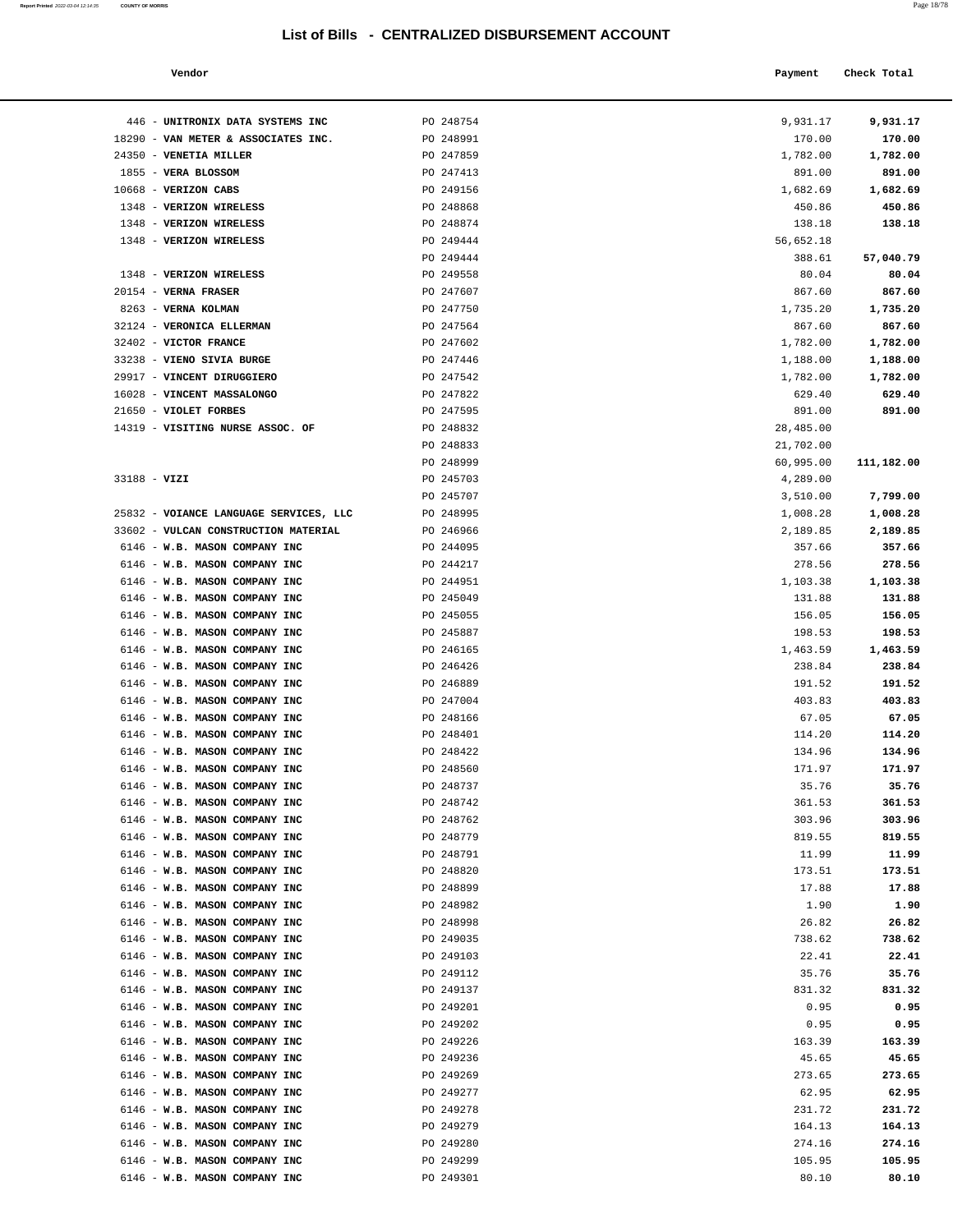| Vendor                                   |           | Payment   | Check Total   |
|------------------------------------------|-----------|-----------|---------------|
|                                          |           |           |               |
| 6146 - W.B. MASON COMPANY INC            | PO 249302 | 99.96     | 99.96         |
| 6146 - W.B. MASON COMPANY INC            | PO 249347 | 268.20    | 268.20        |
| 6146 - W.B. MASON COMPANY INC            | PO 249372 | 0.95      | 0.95          |
| 6146 - W.B. MASON COMPANY INC            | PO 249453 | 702.31    | 702.31        |
| 6146 - W.B. MASON COMPANY INC            | PO 249549 | 842.69    | 842.69        |
| 15649 - WALTER P. KRICH JR.              | PO 247757 | 2,494.80  | 2,494.80      |
| 24231 - WATERS, MCPHERSON, MCNEILL, P.C. | PO 248055 | 10,622.23 | 10,622.23     |
| 24231 - WATERS, MCPHERSON, MCNEILL, P.C. | PO 248056 | 4,166.92  | 4,166.92      |
| 24231 - WATERS, MCPHERSON, MCNEILL, P.C. | PO 248057 | 5,179.81  | 5,179.81      |
| 24231 - WATERS, MCPHERSON, MCNEILL, P.C. | PO 248748 | 16,968.57 | 16,968.57     |
| 8150 - WATSON FURNITURE GROUP, INC.      | PO 246004 | 474.88    | 474.88        |
| 32829 - WAYNE ELECTRONICS                | PO 248968 | 107.12    |               |
|                                          | PO 249007 | 617.07    | 724.19        |
| 33669 - WEIGHTS & MEASURES FUND          | PO 248612 | 150.00    | 150.00        |
| 18435 - WEST CHESTER MACHINERY           | PO 248675 | 807.70    | 807.70        |
| 30359 - WHITE CAP, L.P.                  | PO 244395 | 1,660.25  | 1,660.25      |
| 30359 - WHITE CAP, L.P.                  | PO 247217 | 1,499.00  | 1,499.00      |
| 33574 - WILLIAM BURKE                    | PO 247448 | 1,782.00  | 1,782.00      |
| 33572 - WILLIAM CARROLL                  | PO 247470 | 445.50    | 445.50        |
| 13246 - WILLIAM F. BARNISH               | PO 248750 | 9,990.76  | 9,990.76      |
| 13246 - WILLIAM F. BARNISH               | PO 249644 | 2,938.92  | 2,938.92      |
| 13246 - WILLIAM F. BARNISH               | PO 249645 | 9,430.21  | 9,430.21      |
| 1299 - WILLIAM WEISCHEDEL                | PO 248233 | 1,735.20  | 1,735.20      |
| 6052 - WILMAR HORMAZA                    | PO 249390 | 90.00     | 90.00         |
| 30874 - WINMO ADVERTISING DATABASE       | PO 249146 | 4,376.00  | 4,376.00      |
| 13120 - WOLTERS KLUWER LAW & BUSINESS    | PO 240541 | 831.00    | 831.00        |
| 18541 - WORLD BOOK EDUCATIONAL PROD      | PO 240542 | 849.00    | 849.00        |
| 29685 - WURTH USA INC.                   | PO 248045 | 173.96    |               |
|                                          | PO 248046 | 410.13    |               |
|                                          | PO 248047 | 469.00    |               |
|                                          | PO 248479 | 419.32    |               |
|                                          | PO 248480 | 400.43    |               |
|                                          | PO 248822 | 446.62    | 2,319.46      |
| 28662 - YOUR WAY CONSTRUCTION INC.       | PO 249197 | 7,067.10  | 7,067.10      |
| 33589 - YUKON SERVICES, LLC              | PO 248745 | 16,100.00 |               |
|                                          | PO 248894 | 7,700.00  | 23,800.00     |
| TOTAL                                    |           |           | 12,288,941.86 |

|  |  |  | Total to be paid from Fund 13 Dedicated Trust | 84,820.17     |
|--|--|--|-----------------------------------------------|---------------|
|  |  |  | Total to be paid from Fund 04 County Capital  | 1,492,964.19  |
|  |  |  | Total to be paid from Fund 02 Grant Fund      | 164,062.98    |
|  |  |  | Total to be paid from Fund 01 Current Fund    | 10,547,094.52 |

**12,288,941.86**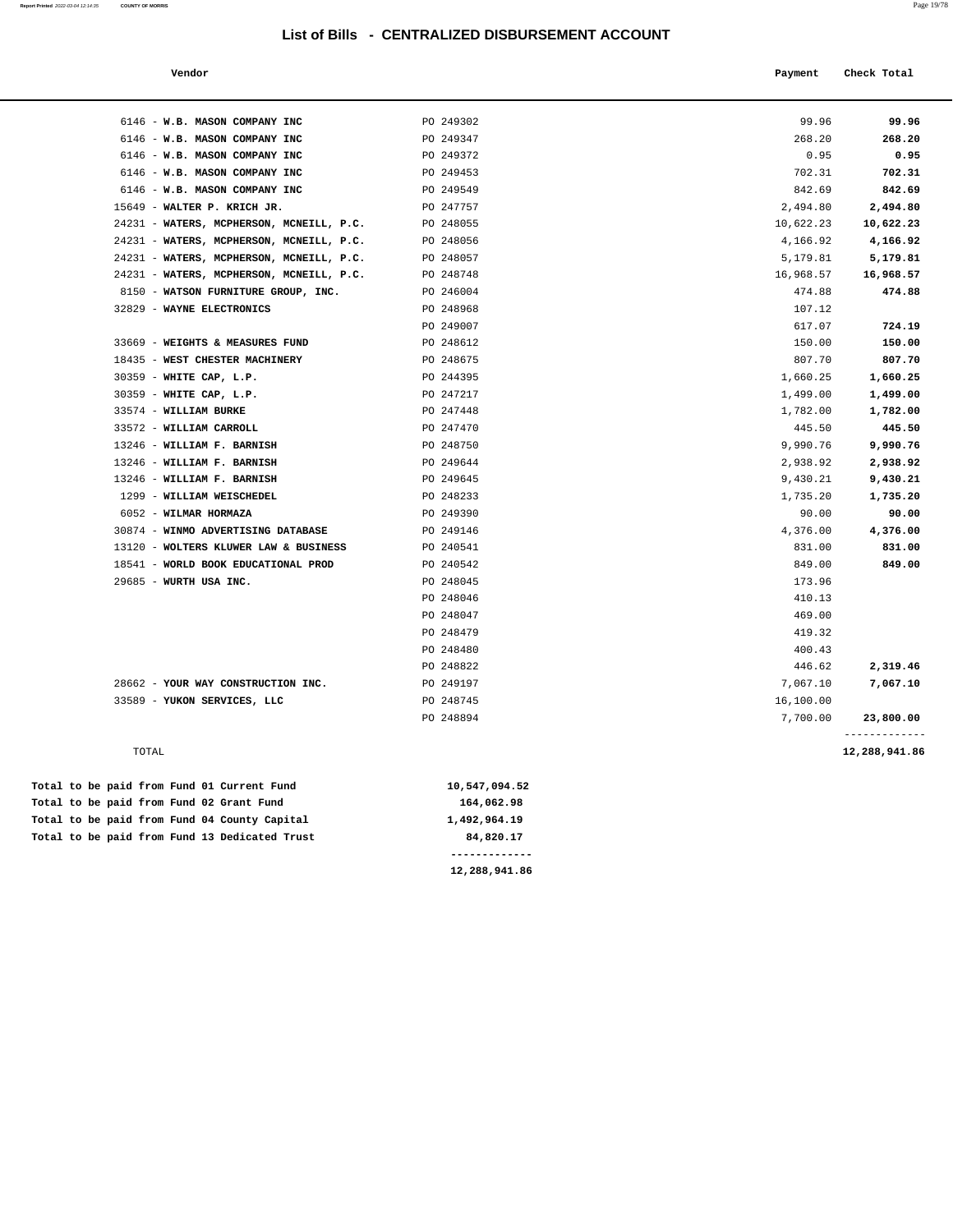**Report Printed** 2022-03-04 12:14:56 **COUNTY OF MORRIS** Page 20/78

#### **List of Bills (Department/Account Detail) - CENTRALIZED DISBURSEMENT ACCOUNT**

| Account<br>. | P <sub>0</sub> | Vendor | Description | Payment | Account Total |
|--------------|----------------|--------|-------------|---------|---------------|
|              |                |        |             |         |               |

#### **Current Fund**

### **County Administrator**

| 246426 W.B. MASON COMPANY INC                               |                   | 238.84 |
|-------------------------------------------------------------|-------------------|--------|
| 01-201-20-100100-058<br>Office Supplies & Stationery        | TOTAL FOR ACCOUNT | 238.84 |
| 249926 COUNTY OF MORRIS                                     |                   | 114.11 |
| $01 - 201 - 20 - 100100 - 068$<br>Postage & Metered Mail    | TOTAL FOR ACCOUNT | 114.11 |
|                                                             |                   |        |
| 245055 W.B. MASON COMPANY INC                               |                   | 156.05 |
| 244217 W.B. MASON COMPANY INC                               |                   | 278.56 |
| (2021) Office Supplies & Stationery<br>01-203-20-100100-058 | TOTAL FOR ACCOUNT | 434.61 |
|                                                             |                   |        |
| TOTAL for County Administrator                              |                   | 787.56 |

#### **Personnel**

| 249926 COUNTY OF MORRIS<br>Postage & Metered Mail<br>01-201-20-105100-068                        | TOTAL FOR ACCOUNT | 27.45<br>27.45 |
|--------------------------------------------------------------------------------------------------|-------------------|----------------|
| 248737 W.B. MASON COMPANY INC<br>Other Administrative Supplies<br>$01 - 201 - 20 - 105100 - 095$ | TOTAL FOR ACCOUNT | 35.76<br>35.76 |
| TOTAL for Personnel                                                                              |                   | 63.21          |

#### **Board of Chosen Freeholders**

| 249926 COUNTY OF MORRIS                                         |                   | 0.53          |
|-----------------------------------------------------------------|-------------------|---------------|
| 249926 COUNTY OF MORRIS                                         |                   | 305.08        |
| $01 - 201 - 20 - 110100 - 068$<br>Postage & Metered Mail        | TOTAL FOR ACCOUNT | 305.61        |
| 248773 MGL PRINTING SOLUTIONS                                   |                   | 192.00        |
| 248773 MGL PRINTING SOLUTIONS                                   |                   | 37.00         |
| 248773 MGL PRINTING SOLUTIONS                                   |                   | 618.00        |
| $01 - 203 - 20 - 110100 - 084$<br>(2021) Other Outside Services | TOTAL FOR ACCOUNT | 847.00        |
|                                                                 |                   | ------------- |
| TOTAL for Board of Chosen Freeholders                           |                   | 1,152.61      |

#### **Clerk of the Board**

| 249442 GANNETT NJ NEWSPAPERS<br>249446 GANNETT NJ NEWSPAPERS<br>249443 GANNETT NJ NEWSPAPERS |                   | 84.24<br>54.60<br>55.38 |
|----------------------------------------------------------------------------------------------|-------------------|-------------------------|
| Advertising<br>01-201-20-110105-022                                                          | TOTAL FOR ACCOUNT | 194.22                  |
| TOTAL for Clerk of the Board                                                                 |                   | 194.22                  |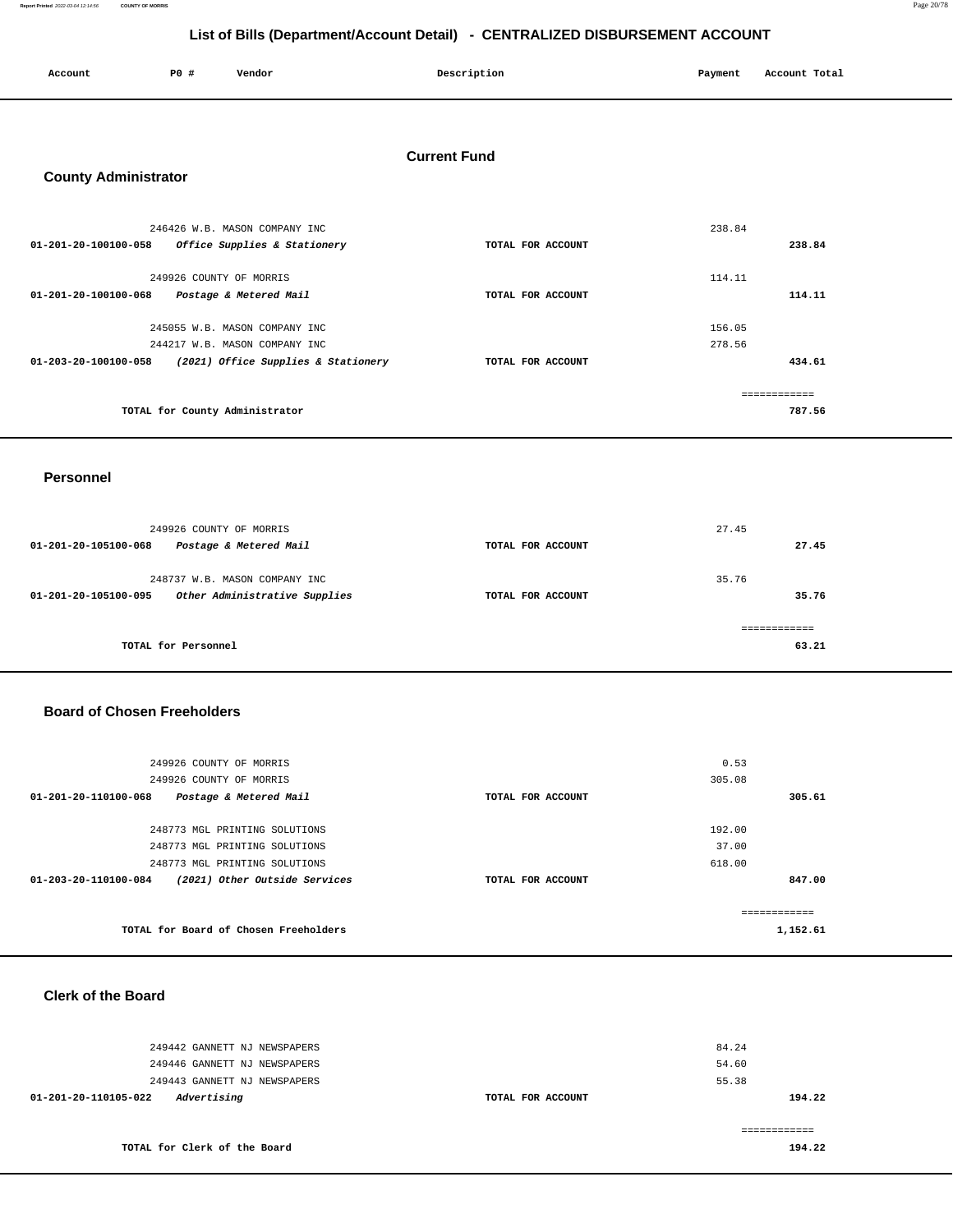#### **Report Printed** 2022-03-04 12:14:56 **COUNTY OF MORRIS** Page 21/78

#### **List of Bills (Department/Account Detail) - CENTRALIZED DISBURSEMENT ACCOUNT**

| Account | <b>PO #</b> | Vendor | Description | Payment | Account Total |
|---------|-------------|--------|-------------|---------|---------------|
|         |             |        |             |         |               |

## **County Clerk**

| 249036 COANJ         |                                    |                   | 2,250.00 |              |
|----------------------|------------------------------------|-------------------|----------|--------------|
| 01-201-20-120100-023 | Associations and Memberships       | TOTAL FOR ACCOUNT |          | 2,250.00     |
|                      |                                    |                   |          |              |
|                      | 249444 VERIZON WIRELESS            |                   | 569.88   |              |
| 01-201-20-120100-031 | Cellular Phones/Pagers             | TOTAL FOR ACCOUNT |          | 569.88       |
|                      | 248155 KONICA MINOLTA BUSINESS     |                   | 2,904.48 |              |
| 01-201-20-120100-044 | Equipment Service Agreements       | TOTAL FOR ACCOUNT |          | 2,904.48     |
|                      | 249038 SANCHEZ ENGRAVING LLC       |                   | 210.00   |              |
|                      | 246165 W.B. MASON COMPANY INC      |                   | 1,463.59 |              |
|                      | 248779 W.B. MASON COMPANY INC      |                   | 819.55   |              |
| 01-201-20-120100-058 | Office Supplies & Stationery       | TOTAL FOR ACCOUNT |          | 2,493.14     |
|                      | 249926 COUNTY OF MORRIS            |                   | 1,748.54 |              |
| 01-201-20-120100-068 | Postage & Metered Mail             | TOTAL FOR ACCOUNT |          | 1,748.54     |
|                      |                                    |                   |          |              |
|                      | 249035 W.B. MASON COMPANY INC      |                   | 738.62   |              |
| 01-201-20-120100-069 | Printing                           | TOTAL FOR ACCOUNT |          | 738.62       |
|                      | 248646 MC LEAGUE OF MUNICIPALITIES |                   | 150.00   |              |
| 01-201-20-120100-185 | Food                               | TOTAL FOR ACCOUNT |          | 150.00       |
|                      |                                    |                   |          | ============ |
|                      | TOTAL for County Clerk             |                   |          | 10,854.66    |

### **County Board of Elections**

| 249207 GANNETT NJ NEWSPAPERS                                  |                   | 10.14     |           |
|---------------------------------------------------------------|-------------------|-----------|-----------|
| 249207 GANNETT NJ NEWSPAPERS                                  |                   | 35.00     |           |
| Advertising<br>01-201-20-121100-022                           | TOTAL FOR ACCOUNT |           | 45.14     |
| 249926 COUNTY OF MORRIS                                       |                   | 1,173.42  |           |
| 01-201-20-121100-068<br>Postage & Metered Mail                | TOTAL FOR ACCOUNT |           | 1,173.42  |
| 249052 FAIRMOUNT FIRE CO. NO. 1                               |                   | 50.00     |           |
| 249052 FAIRMOUNT FIRE CO. NO. 1                               |                   | 50.00     |           |
| $01 - 203 - 20 - 121100 - 067$<br>(2021) Polling Place Rental | TOTAL FOR ACCOUNT |           | 100.00    |
| 246364 DOMINION VOTING SYSTEMS INC                            |                   | 1,000.00  |           |
| 246364 DOMINION VOTING SYSTEMS INC                            |                   | 12,925.00 |           |
| 246364 DOMINION VOTING SYSTEMS INC                            |                   | 4,500.00  |           |
| (2021) Election Officer<br>01-203-20-121100-096               | TOTAL FOR ACCOUNT |           | 18,425.00 |
|                                                               |                   |           |           |
| TOTAL for County Board of Elections                           |                   |           | 19,743.56 |

### **Superintendent of Elections**

| 247073 ELECTION SYSTEMS & SOFTWARE, LLC | 475.00 |
|-----------------------------------------|--------|
| 247073 ELECTION SYSTEMS & SOFTWARE, LLC | 58.70  |
| 248782 RICOH USA, INC.                  | 649.73 |
| 249626 DALE KRAMER                      | 72.88  |
| 249626 DALE KRAMER                      | 7 1 2  |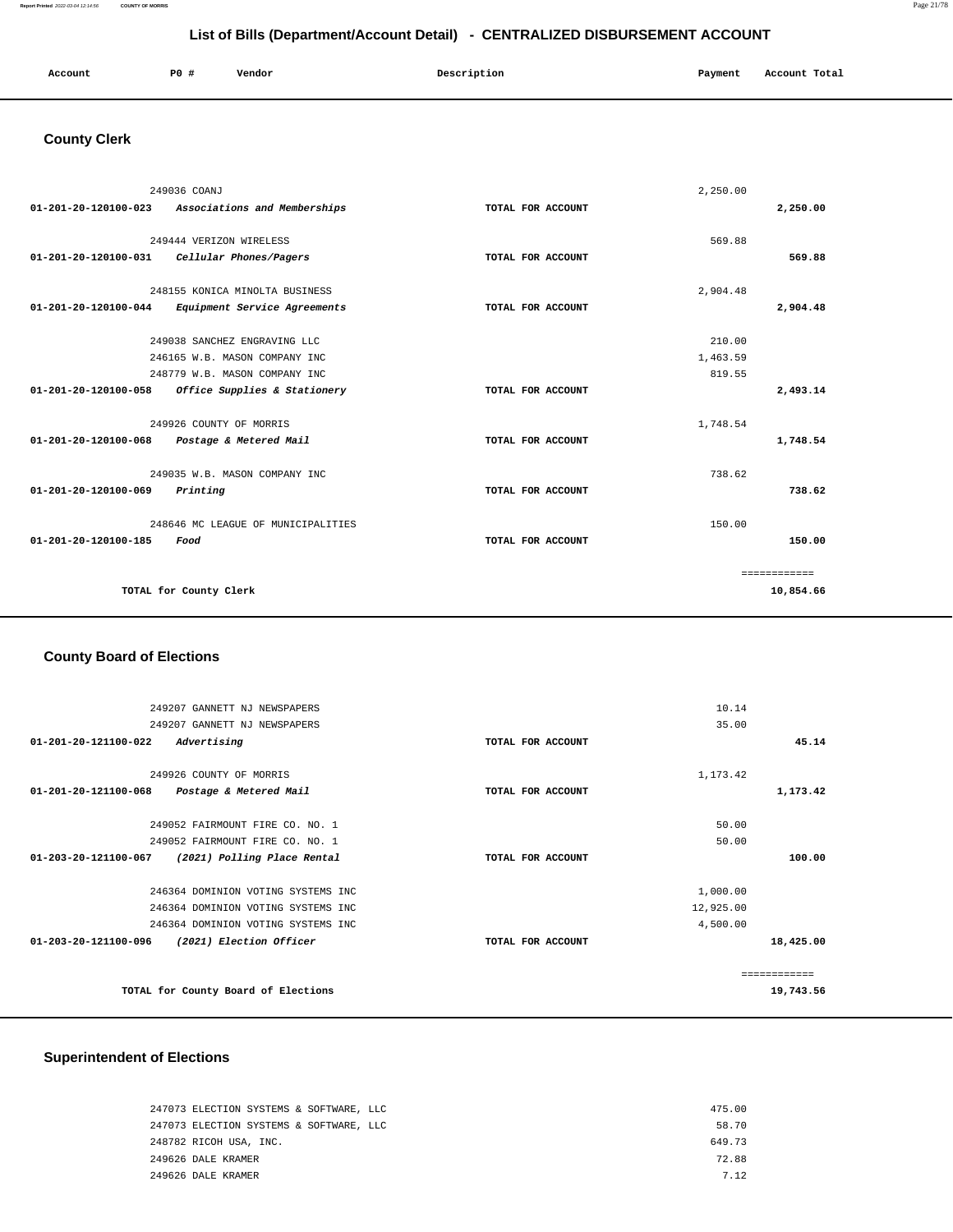| Account                            | PO# | Vendor | Description | Payment | Account Total |  |
|------------------------------------|-----|--------|-------------|---------|---------------|--|
| <b>Superintendent of Flections</b> |     |        |             |         |               |  |

| <b>Superintendent of Elections</b> |  |
|------------------------------------|--|
|------------------------------------|--|

|                                | 248915 PURCHASE POWER                            |                   | 115.96 |              |
|--------------------------------|--------------------------------------------------|-------------------|--------|--------------|
|                                | 01-201-20-121105-057 National Voter Registration | TOTAL FOR ACCOUNT |        | 1,379.39     |
|                                |                                                  |                   |        |              |
|                                | 249926 COUNTY OF MORRIS                          |                   | 1.76   |              |
| $01 - 201 - 20 - 121105 - 068$ | Postage & Metered Mail                           | TOTAL FOR ACCOUNT |        | 1.76         |
|                                | 249043 CCG MARKETING SOLUTIONS                   |                   | 615.33 |              |
|                                |                                                  |                   | 300.00 |              |
|                                | 249043 CCG MARKETING SOLUTIONS                   |                   |        |              |
|                                | 249206 GANNETT NJ NEWSPAPERS                     |                   | 17.16  |              |
|                                | 249206 GANNETT NJ NEWSPAPERS                     |                   | 35.00  |              |
|                                | 249548 GANNETT NJ NEWSPAPERS                     |                   | 23.40  |              |
|                                | 249548 GANNETT NJ NEWSPAPERS                     |                   | 35.00  |              |
| 01-201-20-121105-076           | School Board Elections                           | TOTAL FOR ACCOUNT |        | 1,025.89     |
|                                | 249201 W.B. MASON COMPANY INC                    |                   | 0.95   |              |
|                                | 249202 W.B. MASON COMPANY INC                    |                   | 0.95   |              |
| $01 - 201 - 20 - 121105 - 095$ | Other Administrative Supplies                    | TOTAL FOR ACCOUNT |        | 1.90         |
|                                |                                                  |                   |        | ------------ |
|                                | TOTAL for Superintendent of Elections            |                   |        | 2,408.94     |

#### **County Elections (Cty Clerk)**

| 248784 U-LINE SHIPPING SUPPLY                         | 1,878.94          |              |
|-------------------------------------------------------|-------------------|--------------|
| 01-201-20-121110-058<br>Office Supplies & Stationery  | TOTAL FOR ACCOUNT | 1,878.94     |
| 249926 COUNTY OF MORRIS                               | 7.79              |              |
| 01-201-20-121110-068<br>Postage & Metered Mail        | TOTAL FOR ACCOUNT | 7.79         |
| 247244 ELECTION SYSTEMS & SOFTWARE, LLC               | 1,795.00          |              |
| 01-201-20-121110-076<br>School Board Elections        | TOTAL FOR ACCOUNT | 1,795.00     |
| 246385 PURCHASE POWER                                 | 546.42            |              |
| 01-201-20-121110-259<br>Equipment Rental              | TOTAL FOR ACCOUNT | 546.42       |
| 246170 DOMINION VOTING SYSTEMS INC                    | 4,500.00          |              |
| 01-203-20-121110-084<br>(2021) Other Outside Services | TOTAL FOR ACCOUNT | 4,500.00     |
| 246387 ELECTION SYSTEMS & SOFTWARE, LLC               | 8,500.00          |              |
| 01-203-20-121110-097<br>(2021) Printing - Ballots     | TOTAL FOR ACCOUNT | 8,500.00     |
|                                                       |                   | ------------ |
| TOTAL for County Elections (Cty Clerk)                |                   | 17,228.15    |

### **County Treasurer**

| 249941 TELESEARCH INC                            |                   | 650.65   |          |
|--------------------------------------------------|-------------------|----------|----------|
| 249941 TELESEARCH INC                            |                   | 417.35   |          |
| 249941 TELESEARCH INC                            |                   | 105.00   |          |
| Outside Salaries & Wages<br>01-201-20-130100-016 | TOTAL FOR ACCOUNT |          | 1,173.00 |
|                                                  |                   |          |          |
| 249926 COUNTY OF MORRIS                          |                   | 313.44   |          |
| Postage & Metered Mail<br>01-201-20-130100-068   | TOTAL FOR ACCOUNT |          | 313.44   |
|                                                  |                   |          |          |
| 249928 MUNICIPAL SOFTWARE INC                    |                   | 9,115.20 |          |
| Software Maintenance<br>01-201-20-130100-078     | TOTAL FOR ACCOUNT |          | 9,115.20 |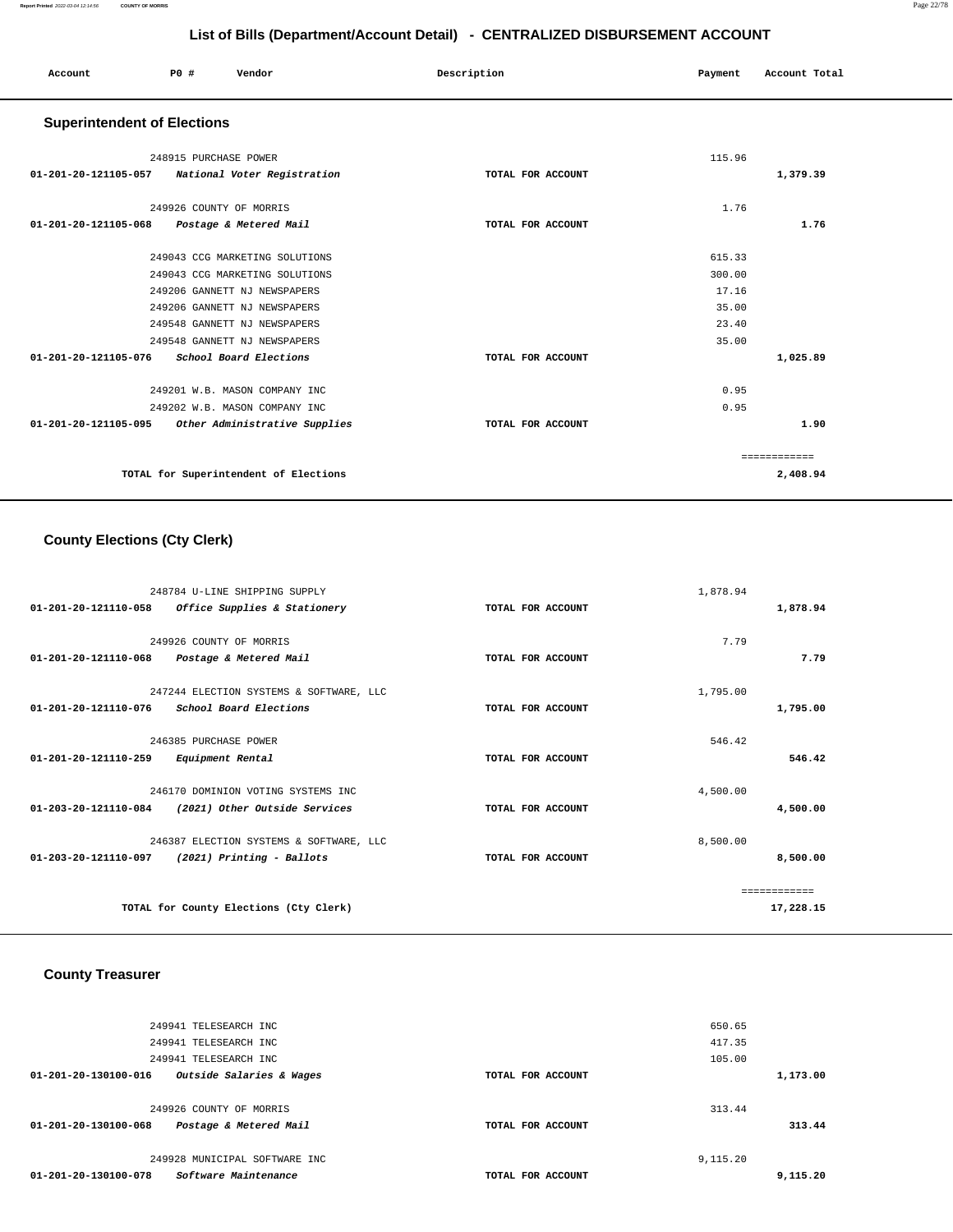#### **Report Printed** 2022-03-04 12:14:56 **COUNTY OF MORRIS** Page 23/78

#### **List of Bills (Department/Account Detail) - CENTRALIZED DISBURSEMENT ACCOUNT**

| Account | PO# | Vendor | Description | Payment Account Total |
|---------|-----|--------|-------------|-----------------------|
|         |     |        |             |                       |

#### **County Treasurer**

| 249736 THE CANNING GROUP LLC                                      |                   | 2,083.33  |              |
|-------------------------------------------------------------------|-------------------|-----------|--------------|
| Other Outside Services<br>01-201-20-130100-084                    | TOTAL FOR ACCOUNT |           | 2,083.33     |
| 249930 FORMS & FULFILLMENT SERVICES INC                           |                   | 146.48    |              |
| 249930 FORMS & FULFILLMENT SERVICES INC                           |                   | 48.00     |              |
| $01 - 203 - 20 - 130100 - 037$<br>(2021) Data Processing Supplies | TOTAL FOR ACCOUNT |           | 194.48       |
| 249929 SHACHIHATA INC. (U.S.A.)                                   |                   | 58.80     |              |
| 01-203-20-130100-058<br>(2021) Office Supplies & Stationery       | TOTAL FOR ACCOUNT |           | 58.80        |
| 250016 PINO CONSULTING GROUP INC.                                 |                   | 26,000.00 |              |
| $01 - 203 - 20 - 130100 - 084$<br>(2021) Other Outside Services   | TOTAL FOR ACCOUNT |           | 26,000.00    |
|                                                                   |                   |           | ------------ |
| TOTAL for County Treasurer                                        |                   |           | 38,938.25    |

### **Purchasing Division**

| 249926 COUNTY OF MORRIS |                               |                   | 145.39 |
|-------------------------|-------------------------------|-------------------|--------|
| 01-201-20-130105-068    | Postage & Metered Mail        | TOTAL FOR ACCOUNT | 145.39 |
|                         | TOTAL for Purchasing Division |                   | 145.39 |

 **Office Services** 

| 249709 COUNTY COLLEGE OF MORRIS  |                   | 18,252.33 |
|----------------------------------|-------------------|-----------|
| Printing<br>01-201-20-130110-069 | TOTAL FOR ACCOUNT | 18,252.33 |
|                                  |                   |           |
| TOTAL for Office Services        |                   | 18,252.33 |

### **Information Technology Div**

| 248810 LEARNING TREE INTL                                       |                   | 2,355.00 |          |
|-----------------------------------------------------------------|-------------------|----------|----------|
| $01 - 201 - 20 - 140100 - 039$<br>Education Schools & Training  | TOTAL FOR ACCOUNT |          | 2,355.00 |
|                                                                 |                   |          |          |
| 246889 W.B. MASON COMPANY INC                                   |                   | 191.52   |          |
| $01 - 201 - 20 - 140100 - 058$<br>Office Supplies & Stationery  | TOTAL FOR ACCOUNT |          | 191.52   |
| 249445 CITYSIDE ARCHIVES, LLC                                   |                   | 3,822.77 |          |
| 01-201-20-140100-073                                            |                   |          |          |
| Records Managment Services                                      | TOTAL FOR ACCOUNT |          | 3,822.77 |
| 246890 CDW GOVERNMENT                                           |                   | 60.32    |          |
| $01 - 201 - 20 - 140100 - 098$<br>Other Operating&Repair Supply | TOTAL FOR ACCOUNT |          | 60.32    |
| 248797 RICOH USA, INC.                                          |                   | 83.23    |          |
| 01-201-20-140100-164<br>Office Machines - Rental                | TOTAL FOR ACCOUNT |          | 83.23    |
|                                                                 |                   |          |          |
| 245049 W.B. MASON COMPANY INC                                   |                   | 131.88   |          |
| 245887 W.B. MASON COMPANY INC                                   |                   | 198.53   |          |
| 01-203-20-140100-058<br>(2021) Office Supplies & Stationery     | TOTAL FOR ACCOUNT |          | 330.41   |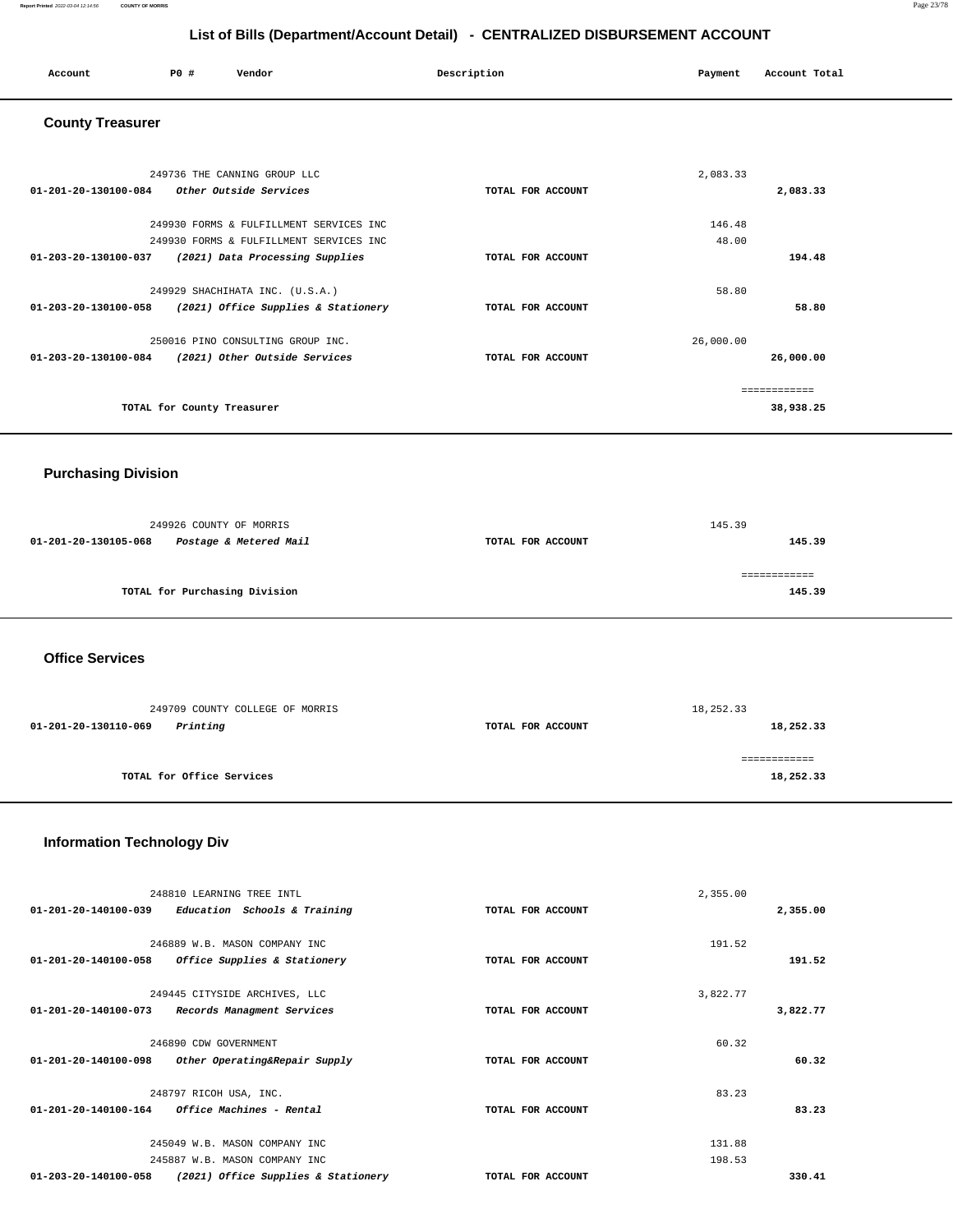| Account                           | PO# | Vendor                               | Description | Payment | Account Total            |
|-----------------------------------|-----|--------------------------------------|-------------|---------|--------------------------|
| <b>Information Technology Div</b> |     |                                      |             |         |                          |
|                                   |     | TOTAL for Information Technology Div |             |         | ============<br>6,843.25 |

#### **County Board of Taxation**

| 248805 RICOH USA, INC.                                         |                   | 714.75        |
|----------------------------------------------------------------|-------------------|---------------|
| $01 - 201 - 20 - 150100 - 044$<br>Equipment Service Agreements | TOTAL FOR ACCOUNT | 714.75        |
|                                                                |                   |               |
| 249269 W.B. MASON COMPANY INC                                  |                   | 18.72         |
| 249269 W.B. MASON COMPANY INC                                  |                   | 218.94        |
| 249269 W.B. MASON COMPANY INC                                  |                   | 35.99         |
| 01-201-20-150100-058<br>Office Supplies & Stationery           | TOTAL FOR ACCOUNT | 273.65        |
|                                                                |                   |               |
| 249926 COUNTY OF MORRIS                                        |                   | 150.84        |
| 01-201-20-150100-068<br>Postage & Metered Mail                 | TOTAL FOR ACCOUNT | 150.84        |
| 249323 RICOH USA, INC.                                         |                   | 73.99         |
| $01-201-20-150100-164$ Office Machines - Rental                | TOTAL FOR ACCOUNT | 73.99         |
|                                                                |                   |               |
|                                                                |                   | ------------- |
| TOTAL for County Board of Taxation                             |                   | 1,213.23      |
|                                                                |                   |               |

#### **County Counsel**

| 247025 LEXIS NEXIS/ MATTHEW BENDER          |                   | 2,029.50  |             |
|---------------------------------------------|-------------------|-----------|-------------|
| 01-201-20-155100-050 Law Books              | TOTAL FOR ACCOUNT |           | 2,029.50    |
|                                             |                   |           |             |
| 248771 CLEARY GIACOBBE ALFIERI &            |                   | 192.50    |             |
| 248058 CLEARY GIACOBBE ALFIERI &            |                   | 13,176.00 |             |
| 248058 CLEARY GIACOBBE ALFIERI &            |                   | 4,484.80  |             |
| 248804 LAW OFFICE OF ROBERT J. GREENBAUM    |                   | 140.00    |             |
| 248804 LAW OFFICE OF ROBERT J. GREENBAUM    |                   | 140.00    |             |
| 248804 LAW OFFICE OF ROBERT J. GREENBAUM    |                   | 140.00    |             |
| 248772 PLOSIA COHEN LLC                     |                   | 1,207.50  |             |
| 248802 TRIMBOLI & PRUSINOWSKI, LLC          |                   | 227.50    |             |
| 248713 TRIMBOLI & PRUSINOWSKI, LLC          |                   | 35.00     |             |
| 248713 TRIMBOLI & PRUSINOWSKI, LLC          |                   | 1,911.50  |             |
| 248713 TRIMBOLI & PRUSINOWSKI, LLC          |                   | 577.50    |             |
| 248713 TRIMBOLI & PRUSINOWSKI, LLC          |                   | 542.50    |             |
| 248713 TRIMBOLI & PRUSINOWSKI, LLC          |                   | 262.50    |             |
| 248866 JOHNSON & JOHNSON ESO.               |                   | 280.00    |             |
| 01-201-20-155100-051 Legal                  | TOTAL FOR ACCOUNT |           | 23, 317, 30 |
| 249926 COUNTY OF MORRIS                     |                   | 11.81     |             |
| 01-201-20-155100-068 Postage & Metered Mail | TOTAL FOR ACCOUNT |           | 11.81       |
| 245947 LAWYERS DIARY AND MANUAL LLC         |                   | 240.50    |             |
| 245947 LAWYERS DIARY AND MANUAL LLC         |                   | 15.00     |             |
| 246040 LAWYERS DIARY AND MANUAL LLC         |                   | 202.00    |             |
| 01-203-20-155100-050 (2021) Law Books       | TOTAL FOR ACCOUNT |           | 457.50      |
|                                             |                   |           |             |
| 248803 CHASAN, LAMPARELLO, MALLON           |                   | 2,139.30  |             |
| 01-203-20-155100-051 (2021) Legal           | TOTAL FOR ACCOUNT |           | 2,139.30    |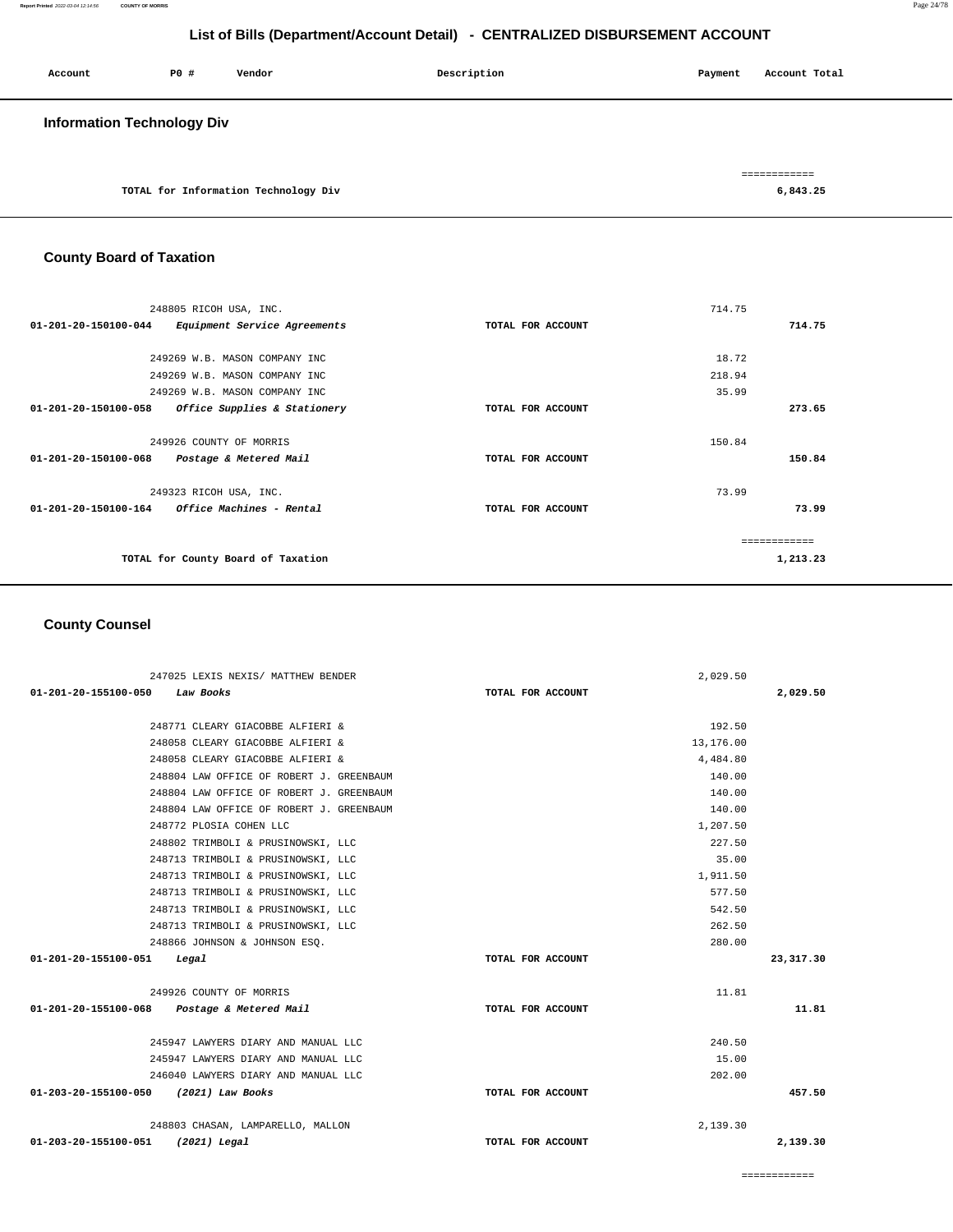#### **Report Printed** 2022-03-04 12:14:56 **COUNTY OF MORRIS** Page 25/78

#### **List of Bills (Department/Account Detail) - CENTRALIZED DISBURSEMENT ACCOUNT**

| Account               | <b>PO #</b>              | Vendor | Description | Payment | Account Total |
|-----------------------|--------------------------|--------|-------------|---------|---------------|
| <b>County Counsel</b> |                          |        |             |         |               |
|                       | TOTAL for County Counsel |        |             |         | 27,955.41     |

#### **County Surrogate**

| 248446 MORRIS COUNTY CHAMBER OF                      |                   | 145.00       |
|------------------------------------------------------|-------------------|--------------|
| 248446 MORRIS COUNTY CHAMBER OF                      |                   | 85.00        |
| 01-201-20-160100-023<br>Associations and Memberships | TOTAL FOR ACCOUNT | 230.00       |
|                                                      |                   |              |
| 249549 W.B. MASON COMPANY INC                        |                   | 33.36        |
| 249549 W.B. MASON COMPANY INC                        |                   | 0.95         |
| 249549 W.B. MASON COMPANY INC                        |                   | 198.82       |
| 249549 W.B. MASON COMPANY INC                        |                   | 309.62       |
| 249549 W.B. MASON COMPANY INC                        |                   | 212.94       |
| 249549 W.B. MASON COMPANY INC                        |                   | 66.72        |
| 249549 W.B. MASON COMPANY INC                        |                   | 20.28        |
| 01-201-20-160100-058 Office Supplies & Stationery    | TOTAL FOR ACCOUNT | 842.69       |
| 249926 COUNTY OF MORRIS                              |                   | 319.29       |
| 01-201-20-160100-068 Postage & Metered Mail          | TOTAL FOR ACCOUNT | 319.29       |
|                                                      |                   | ============ |
|                                                      |                   |              |
| TOTAL for County Surrogate                           |                   | 1,391.98     |
|                                                      |                   |              |

#### **Engineering**

| 248166 W.B. MASON COMPANY INC                                  |                   | 67.05    |          |
|----------------------------------------------------------------|-------------------|----------|----------|
| 01-201-20-165100-058<br>Office Supplies & Stationery           | TOTAL FOR ACCOUNT |          | 67.05    |
|                                                                |                   |          |          |
| 249926 COUNTY OF MORRIS                                        |                   | 44.10    |          |
| 249926 COUNTY OF MORRIS                                        |                   | 0.53     |          |
| $01 - 201 - 20 - 165100 - 068$<br>Postage & Metered Mail       | TOTAL FOR ACCOUNT |          | 44.63    |
| 248195 TREASURER, STATE OF NEW JERSEY                          |                   | 550.00   |          |
| $01 - 201 - 20 - 165100 - 084$<br>Other Outside Services       | TOTAL FOR ACCOUNT |          | 550.00   |
| 249127 RICOH AMERICAS CORPORATION                              |                   | 1,734.71 |          |
| 247051 R.S. KNAPP CO. INC.                                     |                   | 80.63    |          |
| 01-201-20-165100-164<br><i><b>Office Machines - Rental</b></i> | TOTAL FOR ACCOUNT |          | 1,815.34 |
| 242355 COLORADO STATE UNIVERSITY                               |                   | 999.00   |          |
| 01-203-20-165100-078<br>(2021) Software Maintenance            | TOTAL FOR ACCOUNT |          | 999.00   |
|                                                                |                   |          |          |
| TOTAL for Engineering                                          |                   |          | 3,476.02 |
|                                                                |                   |          |          |

### **Planning Board**

| 249466 ANTHONY SORIANO                               |                   | 518.00 |
|------------------------------------------------------|-------------------|--------|
| 246744 NJAFM                                         |                   | 40.00  |
| Associations and Memberships<br>01-201-20-180100-023 | TOTAL FOR ACCOUNT | 558.00 |
|                                                      |                   |        |
| 248061 RUTGERS THE STATE UNIVERSITY OF NJ            |                   | 135.00 |
| Education Schools & Training<br>01-201-20-180100-039 | TOTAL FOR ACCOUNT | 135.00 |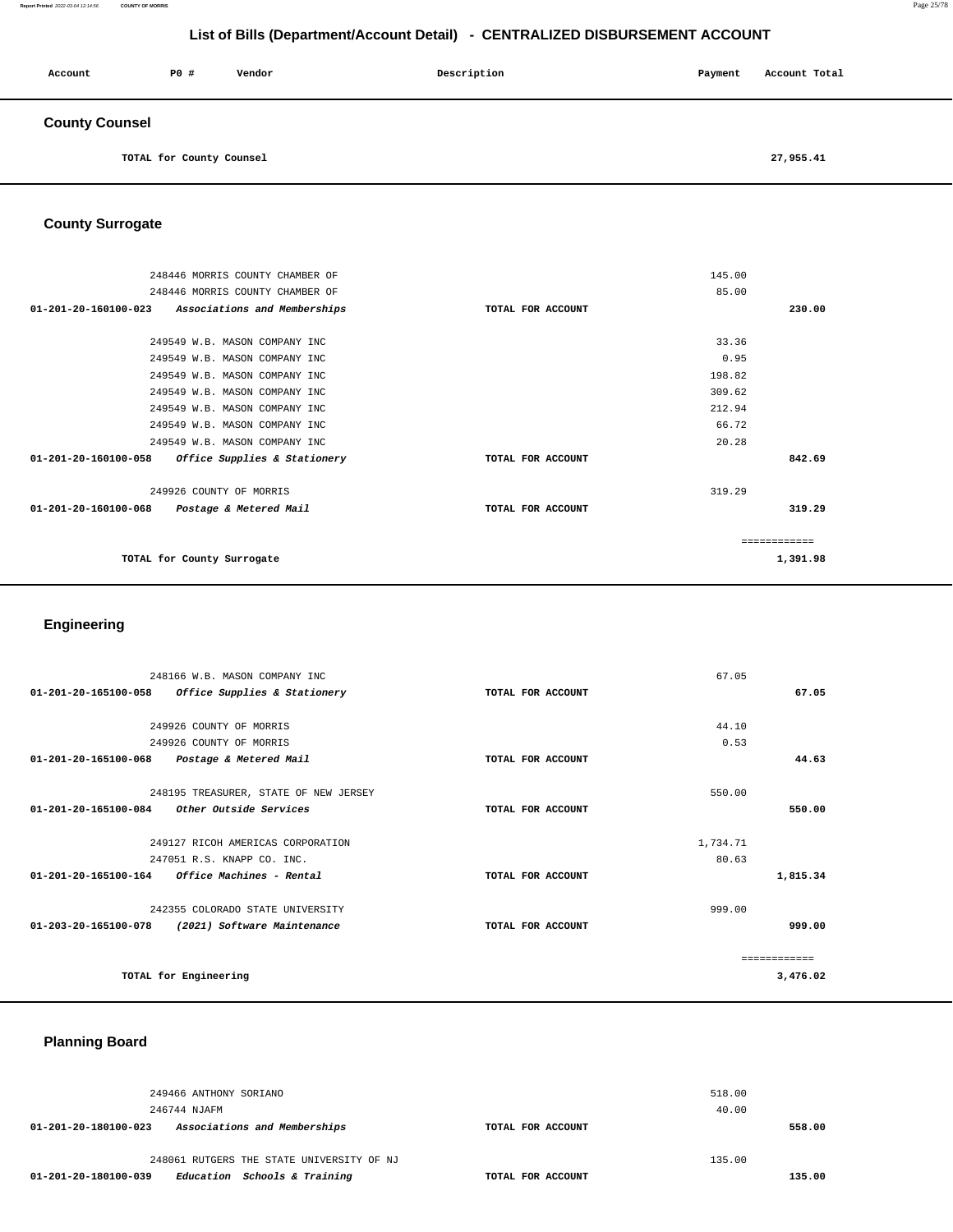| Account<br>. | P <sub>0</sub> | Vendor | Description | Pavment<br>$\sim$ $\sim$ | Account Total<br>.<br>. |
|--------------|----------------|--------|-------------|--------------------------|-------------------------|
|              |                |        |             |                          |                         |

## **Planning Board**

|                                      | 249926 COUNTY OF MORRIS                                   |                   | 29.76  |              |
|--------------------------------------|-----------------------------------------------------------|-------------------|--------|--------------|
|                                      | 01-201-20-180100-068 Postage & Metered Mail               | TOTAL FOR ACCOUNT |        | 29.76        |
|                                      |                                                           |                   | 122.36 |              |
|                                      | 249462 GANNETT NJ NEWSPAPERS                              |                   |        |              |
|                                      | 248809 GANNETT NJ NEWSPAPERS                              |                   | 50.60  |              |
| 01-201-20-180100-070                 | Publication & Subscriptions                               | TOTAL FOR ACCOUNT |        | 172.96       |
|                                      | 248807 RICOH USA, INC.                                    |                   | 613.79 |              |
| 01-201-20-180100-164                 | Office Machines - Rental                                  | TOTAL FOR ACCOUNT |        | 613.79       |
|                                      | 244095 W.B. MASON COMPANY INC                             |                   | 109.95 |              |
|                                      | 244095 W.B. MASON COMPANY INC                             |                   | 62.40  |              |
|                                      | 244951 W.B. MASON COMPANY INC                             |                   | 763.08 |              |
|                                      | 244951 W.B. MASON COMPANY INC                             |                   | 62.40  |              |
|                                      | 01-203-20-180100-058 (2021) Office Supplies & Stationery  | TOTAL FOR ACCOUNT |        | 997.83       |
|                                      |                                                           |                   |        |              |
|                                      | 244095 W.B. MASON COMPANY INC.                            |                   | 100.23 |              |
|                                      | 244951 W.B. MASON COMPANY INC                             |                   | 72.96  |              |
|                                      | 244951 W.B. MASON COMPANY INC                             |                   | 80.10  |              |
| 01-203-20-180100-069 (2021) Printing |                                                           | TOTAL FOR ACCOUNT |        | 253.29       |
|                                      | 244095 W.B. MASON COMPANY INC                             |                   | 85.08  |              |
|                                      | 244951 W.B. MASON COMPANY INC                             |                   | 124.84 |              |
|                                      | 01-203-20-180100-095 (2021) Other Administrative Supplies | TOTAL FOR ACCOUNT |        | 209.92       |
|                                      | 248807 RICOH USA, INC.                                    |                   | 306.89 |              |
|                                      | $01-203-20-180100-164$ (2021) Office Machines - Rental    | TOTAL FOR ACCOUNT |        | 306.89       |
|                                      |                                                           |                   |        |              |
|                                      |                                                           |                   |        | ============ |
|                                      | TOTAL for Planning Board                                  |                   |        | 3,277.44     |

## **County Weights & Measures**

|                      | 249444 VERIZON WIRELESS                    |                   | 438.56       |
|----------------------|--------------------------------------------|-------------------|--------------|
| 01-201-22-201100-031 | Cellular Phones/Pagers                     | TOTAL FOR ACCOUNT | 438.56       |
|                      |                                            |                   |              |
|                      | 249926 COUNTY OF MORRIS                    |                   | 46.96        |
| 01-201-22-201100-068 | Postage & Metered Mail                     | TOTAL FOR ACCOUNT | 46.96        |
|                      | 249112 W.B. MASON COMPANY INC              |                   | 35.76        |
|                      | 248876 EMPLOYMENT HORIZONS ENTERPRISES INC |                   | 1,136.00     |
| 01-201-22-201100-084 | Other Outside Services                     | TOTAL FOR ACCOUNT | 1,171.76     |
|                      | 249418 PSE&G CO                            |                   | 830.25       |
| 01-201-22-201100-141 | Natural Gas                                | TOTAL FOR ACCOUNT | 830.25       |
|                      | 248545 MORRISTOWN LUMBER &                 |                   | 20.99        |
| 01-201-22-201100-258 | Equipment                                  | TOTAL FOR ACCOUNT | 20.99        |
|                      | 242887 TUNSTEAD LANDSCAPE SERVICES         |                   | 350.00       |
| 01-203-22-201100-084 | (2021) Other Outside Services              | TOTAL FOR ACCOUNT | 350.00       |
|                      |                                            |                   | ------------ |
|                      | TOTAL for County Weights & Measures        |                   | 2,858.52     |
|                      |                                            |                   |              |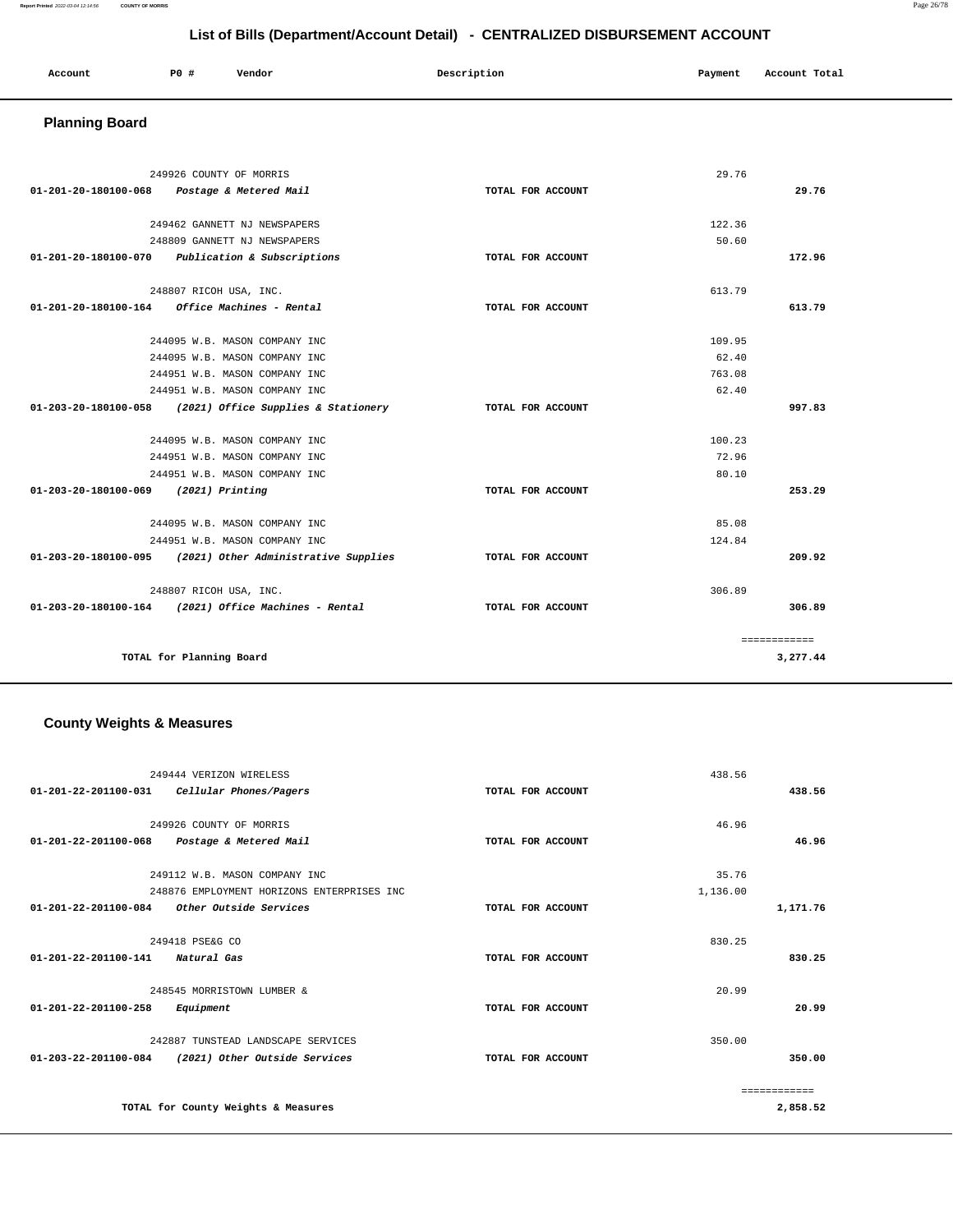| Account | P0 # | Vendor | Description | Payment | Account Total |
|---------|------|--------|-------------|---------|---------------|
|         |      |        |             |         |               |

| 248727 CHLIC         |                                         | 1,949,533.62      |              |
|----------------------|-----------------------------------------|-------------------|--------------|
| 248727 CHLIC         |                                         | 3,131.54          |              |
| 248727 CHLIC         |                                         | 2,094,659.43      |              |
| 248727 CHLIC         |                                         | $-1, 917.64$      |              |
|                      | 248734 DELTA DENTAL OF NEW JERSEY, INC. | 13,291.54         |              |
|                      | 248734 DELTA DENTAL OF NEW JERSEY, INC. | 195.73            |              |
|                      | 248734 DELTA DENTAL OF NEW JERSEY, INC. | 5,799.72          |              |
|                      | 248734 DELTA DENTAL OF NEW JERSEY, INC. | 147.80            |              |
|                      | 248734 DELTA DENTAL OF NEW JERSEY, INC. | 222.46            |              |
|                      | 248734 DELTA DENTAL OF NEW JERSEY, INC. | 29.56             |              |
|                      | 248736 DELTA DENTAL INSURANCE COMPANY   | 13, 271.37        |              |
|                      | 248736 DELTA DENTAL INSURANCE COMPANY   | 362.39            |              |
|                      | 248736 DELTA DENTAL INSURANCE COMPANY   | 264.38            |              |
|                      | 248735 FLAGSHIP HEALTH SYSTEMS, INC.    | 2,357.20          |              |
|                      | 248735 FLAGSHIP HEALTH SYSTEMS, INC.    | 33.20             |              |
|                      | 249380 PAYFLEX SYSTEMS USA, INC.        | 994.35            |              |
|                      | 249380 PAYFLEX SYSTEMS USA, INC.        | 915.60            |              |
|                      | 249380 PAYFLEX SYSTEMS USA, INC.        | 150.00            |              |
| 01-201-23-220100-090 | Employee Group Insurance Expenditures   | TOTAL FOR ACCOUNT | 4,083,442.25 |
|                      |                                         |                   |              |
|                      | 247364 ALMA ACEVEDO                     | 1,258.80          |              |
|                      | 247596 ANNIE FORBES                     | 629.40            |              |
|                      | 247502 ARINTHIA CORBIN                  | 629.40            |              |
|                      | 247960 ALICE REDFIELD                   | 629.40            |              |
|                      | 247362 ALAN ABRAMSON                    | 891.00            |              |
|                      | 247818 ANNE MARSTON                     | 891.00            |              |
|                      | 247377 ALBERT ANDERSON                  | 629.40            |              |
|                      | 247908 AMELIA PALAZZO                   | 891.00            |              |
|                      | 247967 ALBINA RETEMIAH                  | 891.00            |              |
|                      | 247637 AUDREY GOLDBERG                  | 891.00            |              |
|                      | 247895 ARTHUR O'BRIEN                   | 1,442.40          |              |
|                      | 248325 ANDY TROSKY                      | 891.00            |              |
|                      | 247473 ARMAND CATALUSCI                 | 2,494.80          |              |
|                      | 247643 ARNE GOYTIL                      | 1,247.40          |              |
|                      | 247366 ARTHUR ACKERMAN                  | 4,593.00          |              |
|                      | 247456 ANNE CACCAMO                     | 2,664.00          |              |
|                      | 247529 ANTHONY DEBIASI                  | 1,626.00          |              |
|                      | 247932 AUGUSTUS PETTI                   | 629.40            |              |
|                      | 247451 ARTHUR BURNS                     | 629.40            |              |
|                      | 247907 AILEEN OZDEN                     | 1,735.20          |              |
|                      | 248035 ASHOKKUMAR SHAH                  | 1,740.00          |              |
|                      | 248014 AGATHA SAWYER                    | 891.00            |              |
|                      | 247659 ANGELINA GUERRIERO               | 629.40            |              |
|                      | 247748 ANNE MARIE KOECK                 | 1,608.00          |              |
|                      | 247717 ANGELA J JOSEPH                  | 867.60            |              |
|                      | 247918 ANNE PAUST                       | 867.60            |              |
|                      | 247592 ARLENE FOGARTY                   | 629.40            |              |
|                      | 247812 ANTHONY MAGLIO                   | 1,782.00          |              |
|                      | 248006 AMY SALOWAY                      | 1,782.00          |              |
|                      | 247952 ANN RAMM                         | 1,461.60          |              |
|                      | 247375 BATTINA ALRAZI                   | 629.40            |              |
|                      | 247939 BARBARA POBURSKI                 | 891.00            |              |
|                      | 248009 BARBARA SANGSTER                 | 813.00            |              |
|                      | 247591 BARBARA FLINT                    | 1,277.40          |              |
|                      | 247395 BOBBY R BEAVERS                  | 629.40            |              |
|                      | 247873 BARBARA MUELLER                  | 629.40            |              |
|                      | 247909 BERTRAM PALK                     | 1,339.20          |              |
|                      | 247815 BAILA MANDEL                     | 1,520.40          |              |
|                      | 247601 BRENDA FOX                       | 891.00            |              |
|                      | 247422 BRENDA BOWMAN                    | 813.00            |              |
|                      | 247853 BARBARA MENZEL                   | 629.40            |              |
|                      |                                         |                   |              |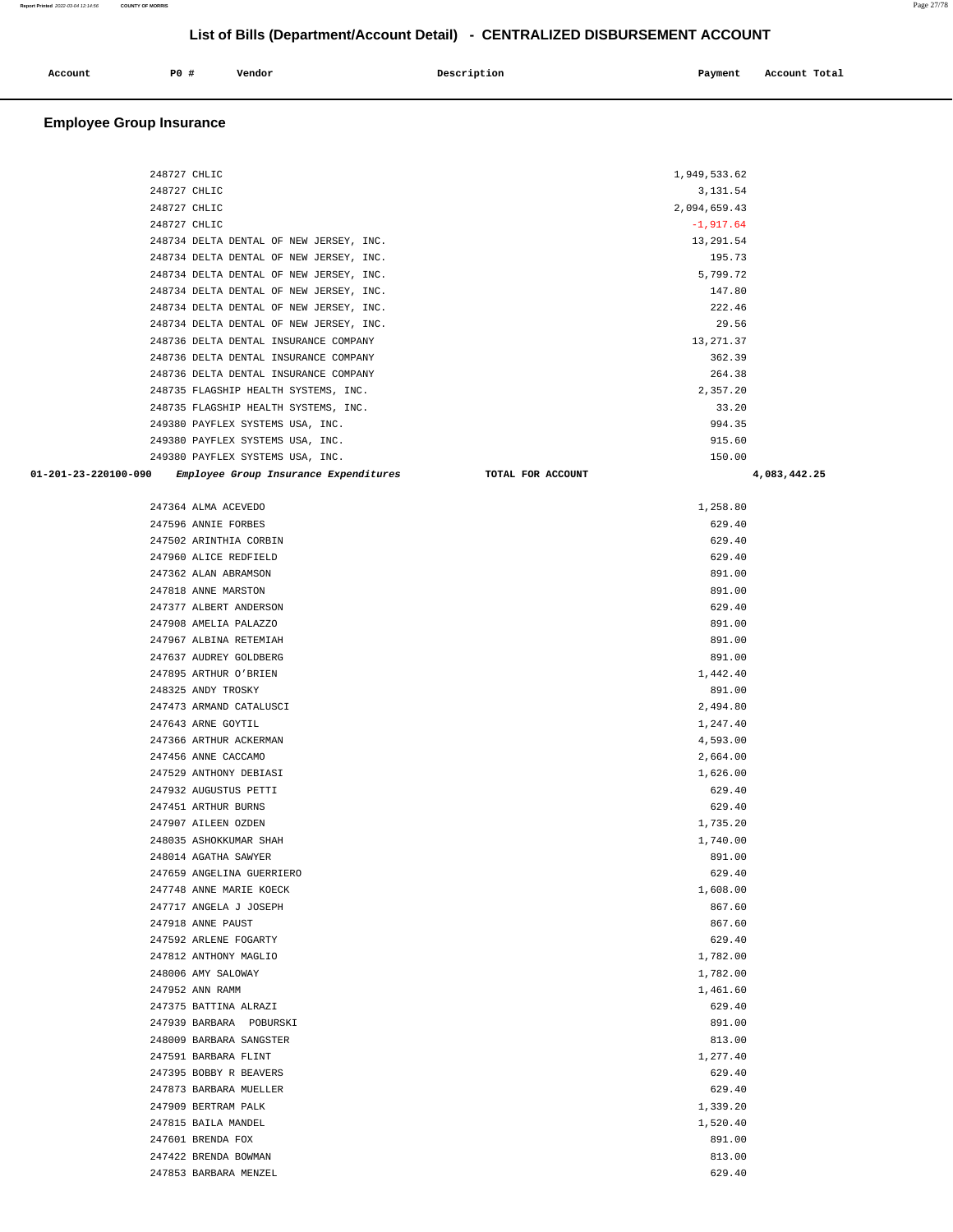| Account<br>. | P0 # | Vendor | Description | Payment<br>$\sim$ $\sim$ | Account Total<br>.<br>. |
|--------------|------|--------|-------------|--------------------------|-------------------------|
|              |      |        |             |                          |                         |

| 247738 BETTY KITCHENS       | 634.80    |  |
|-----------------------------|-----------|--|
| 247858 BRENDA MILLER        |           |  |
|                             | 1,247.40  |  |
| 247488 BEVERLY M. CLARKE    | 891.00    |  |
| 247838 BASIL MCINTOSH       | 629.40    |  |
| 247630 BARBARA A GIBSON     | 804.00    |  |
| 247616 CATHY GADDIS         | 1,735.20  |  |
| 247674 CAROL HEIDER         | 732.00    |  |
| 247926 CARMEN PEREZ         | 629.40    |  |
| 247430 CHARLES BRIGHT       | 629.40    |  |
| 247640 CYNTHIA GORDON       | 629.40    |  |
| 247806 CHRISTINE MAAS       | 804.00    |  |
| 247658 CHARLENE GUERRA      | 1,711.20  |  |
| 247490 CAROL CLEMMER        | 891.00    |  |
| 247742 CHERYL KNEVALS       | 867.60    |  |
| 247751 CHARLES KOPP         | 629.40    |  |
| 247465 CAROL CAREY          | 804.00    |  |
| 247369 CAROL ALCOCK         | 2,305.20  |  |
| 247870 CAROL MORGAN         | 969.00    |  |
|                             |           |  |
| 247373 CAMILLE ALLEN        | 804.00    |  |
| 247405 CLARIS BERNARD       | 629.40    |  |
| 247953 CHANNIE RAMSOONDAR   | 891.00    |  |
| 247651 CAROLINE GREENE      | 1,258.80  |  |
| 247756 CHARLIE KRANZ        | 804.00    |  |
| 247660 CATHERINE GUIN       | 629.40    |  |
| 247653 CARL GROSS           | 891.00    |  |
| 248022 CAROL SCHABLIK       | 2,305.20  |  |
| 247606 CARMEN FRANKLIN      | 2,305.20  |  |
| 247915 CARMINE PARRILLO     | 1,735.20  |  |
| 247621 DOMINIC GALLO        | 1,782.00  |  |
| 247840 DAVID MCKIM          | 1,735.20  |  |
| 247496 DOROTHY COLQUHOUN    | 891.00    |  |
| 247790 DORIS A LOMOTEY      | 813.00    |  |
| 247706 DAPHNE E JEFFREY     | 1,782.00  |  |
| 248030 DOROTHY SENIOR       | 1,153.90  |  |
| 247811 DENISE MADDALONI     | 891.00    |  |
| 247670 DOROTHY HARRSCH      | 891.00    |  |
| 247867 DAVID W. MOHR        | 867.60    |  |
| 247688 DAVID HUYLER         | 1,608.00  |  |
| 248739 DANIEL THOMPSON      | 1,704.00  |  |
|                             |           |  |
| 247578 DANIEL FEBUS         | 891.00    |  |
| 247689 DOROTHY INGRAM       | 1,152.60  |  |
| 247687 DAVID HORUTZ         | 1,152.60  |  |
| 247826 DOREEN B MCBEAN      | 914.40    |  |
| 247404 DONALD BERLIN        | 10,146.00 |  |
| 247636 DOUGLAS GLENN        | 867.60    |  |
| 247391 DOROTHY BARON        | 867.60    |  |
| 247978 DOMENIC ROBERTAZZI   | 629.40    |  |
| 247846 DONNIS ZIESSE        | 1,735.20  |  |
| 247519 DONALD DANGLER       | 1,247.40  |  |
| 247830 DOROTHY MCCORMICK    | 629.40    |  |
| 247971 DANIEL RICE          | 1,782.00  |  |
| 247420 ELSIE BOWEN          | 1,258.80  |  |
| 247532 ELIZABETH DEL NEGRO  | 937.80    |  |
| 247741 EDWARD KLINGENER     | 804.00    |  |
| 247917 ELSIE PATTERSON      | 867.60    |  |
| 247781 ELIZABETH LEHMANN    | 629.40    |  |
| 247603 ELAINE FRANCHI       | 891.00    |  |
| 247370 EDITH ALDERTON       | 1,508.40  |  |
| 247524 EVA DAVIS            |           |  |
|                             | 1,018.20  |  |
| 247511 EDWARD CRAWN         | 1,735.20  |  |
| 247530 ELBERITA DELABASTIDE | 1,735.20  |  |
| 247696 EUGENE JACKSON       | 1,782.00  |  |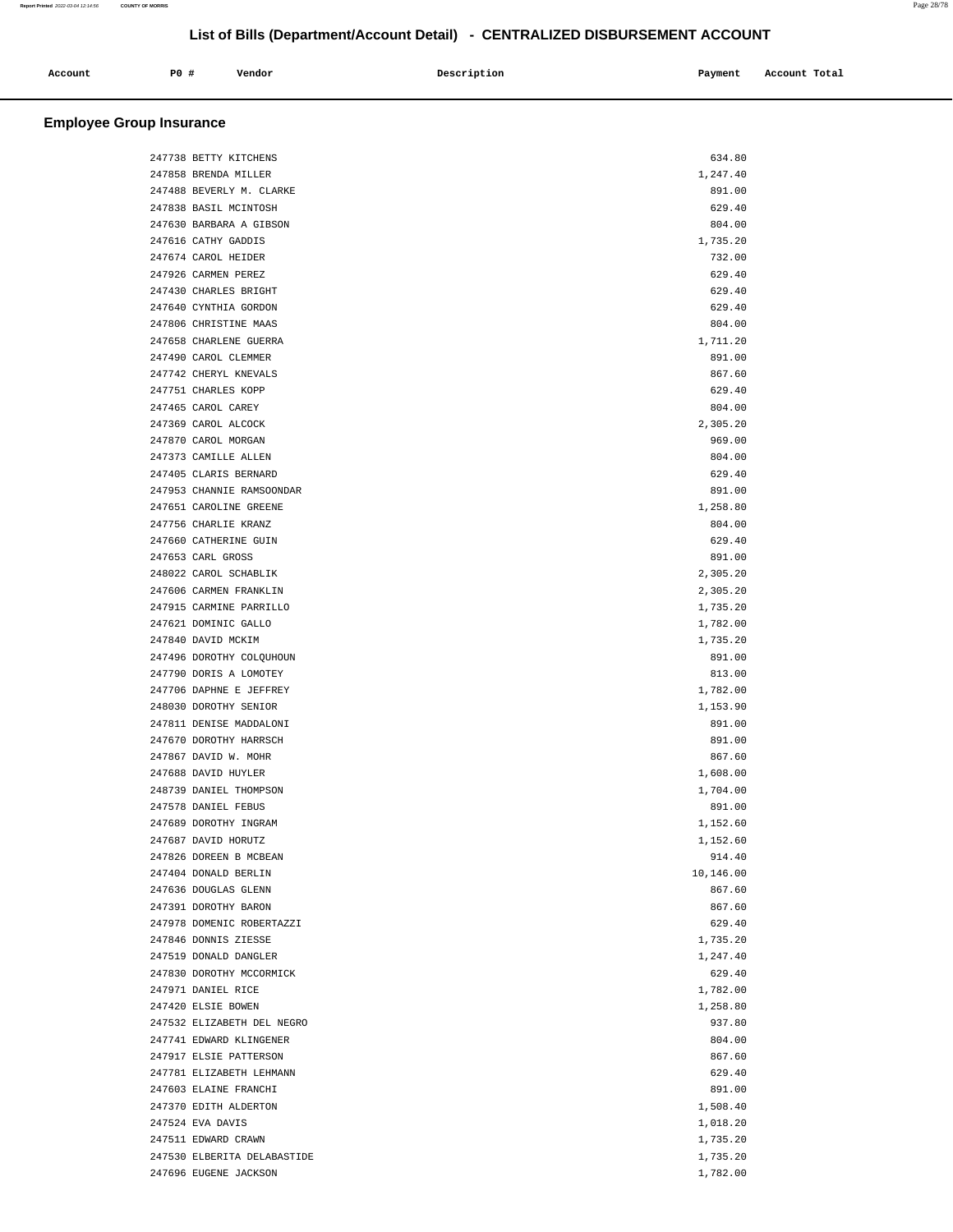| Account | <b>PO #</b> | Vendor | Description | Payment<br>. | Account Total |
|---------|-------------|--------|-------------|--------------|---------------|
|         |             |        |             |              |               |

|  | 247734 ELOUISE KING                | 891.00   |  |
|--|------------------------------------|----------|--|
|  | 247885 EARL NIELSEN                | 1,258.80 |  |
|  | 248036 ELIZABETH SHANKLIN          | 1,150.80 |  |
|  | 247548 ELIZABETH DONEGAN           | 1,258.80 |  |
|  | 247469 ELEANOR CARROLL             | 629.40   |  |
|  | 247900 EMILY O'GORMAN              | 1,258.80 |  |
|  | 247972 EDWARD RICE                 | 629.40   |  |
|  | 247771 ELIZABETH LASSITER          | 629.40   |  |
|  | 247796 EVELYN LOPEZ                | 804.00   |  |
|  | 247587 ERNEST H FITZHERBERT JR     | 1,782.00 |  |
|  | 247443 EZRA BUCHWALD               | 1,247.40 |  |
|  | 247403 EDWARD BENNETT              | 3,207.60 |  |
|  | 247991 ESTATE OF EUGENIA ROSENBERG | 891.00   |  |
|  | 247970 EUNICE A REYNOLDS           | 629.40   |  |
|  | 247495 ELENA COLLINS               | 813.00   |  |
|  | 247736 ELIZABETH KING              | 1,258.80 |  |
|  | 247866 FRANCES MOGIELNICKI         | 629.40   |  |
|  | 247555 FEROL DRUST                 | 1,758.60 |  |
|  | 247928 FRANCES PERKALIS            | 629.40   |  |
|  | 247962 FRANK REILLY                | 1,608.00 |  |
|  | 248326 FRANK TROSKY                | 813.00   |  |
|  | 247704 FRANK JANKOWSKI             | 891.00   |  |
|  | 247646 FLORENCE GRAMIGNANO         | 1,258.80 |  |
|  | 247521 FRANCIS DASCOLL             | 1,152.60 |  |
|  | 247880 GEORGE NELSON               | 891.00   |  |
|  | 247707 GLENDA JENKINS              | 629.40   |  |
|  | 247581 GREGORY J. FERRARA          | 4,633.20 |  |
|  | 247884 GLORIA NIEC                 | 629.40   |  |
|  | 247569 GEORGE ERATH                | 1,258.80 |  |
|  | 247493 GARY COLBURN                | 629.40   |  |
|  | 247374 GREGORY ALLMAN              | 1,455.30 |  |
|  | 247590 GERALD FLATT                | 891.00   |  |
|  | 248027 GLENN SCHWEIZER             | 1,938.00 |  |
|  | 247778 GAIL LAWRENCE               | 629.40   |  |
|  | 247985 GERALD ROHSLER              | 1,247.40 |  |
|  | 247400 GLENN BEEKMAN               | 629.40   |  |
|  | 247398 GRACE LA BARRE              | 891.00   |  |
|  | 247663 GRETCHEN HAAS               | 1,258.80 |  |
|  | 247667 GISELA HARPELL              | 1,782.00 |  |
|  | 247453 HELEN S BURNS-PRIMUS        | 891.00   |  |
|  | 247668 HAYWARD HARRELL             | 1,258.80 |  |
|  | 247567 HENRY ELLIOTT               | 1,258.80 |  |
|  | 247948 HATEF QUAZI                 | 1,782.00 |  |
|  | 247631 HANNAH GILBERT              | 629.40   |  |
|  | 247770 HELEN LARSON                | 629.40   |  |
|  | 247625 HENRY GARTNER               | 629.40   |  |
|  | 247821 HENRY MASKER JR.            | 891.00   |  |
|  | 247648 HATTIE GREEN                | 629.40   |  |
|  | 247645 HERMINIA GRAJO-FUDOT        | 804.00   |  |
|  | 247647 IRIS GREEN                  | 629.40   |  |
|  | 247732 IVERY KEYS                  | 978.00   |  |
|  | 247513 JOYCE CROMWELL              | 629.40   |  |
|  | 247481 JOAN CHRISTIANSEN           | 1,782.00 |  |
|  | 247568 JEFFREY ENDEAN              | 629.40   |  |
|  | 247423 JEAN BRAGG                  | 804.00   |  |
|  | 247723 JOANNE KARES                | 804.00   |  |
|  | 247916 JOHN PATTEN                 | 1,782.00 |  |
|  | 247681 JOAN HIGGINS                | 1,782.00 |  |
|  | 247392 JACQUELYN BARRY             | 804.00   |  |
|  | 248001 JOSEPH RYAN                 | 1,497.00 |  |
|  | 247905 JOHN ORGINOS                | 1,782.00 |  |
|  | 247981 JENNIFER E ROBINSON         | 1,735.20 |  |
|  |                                    |          |  |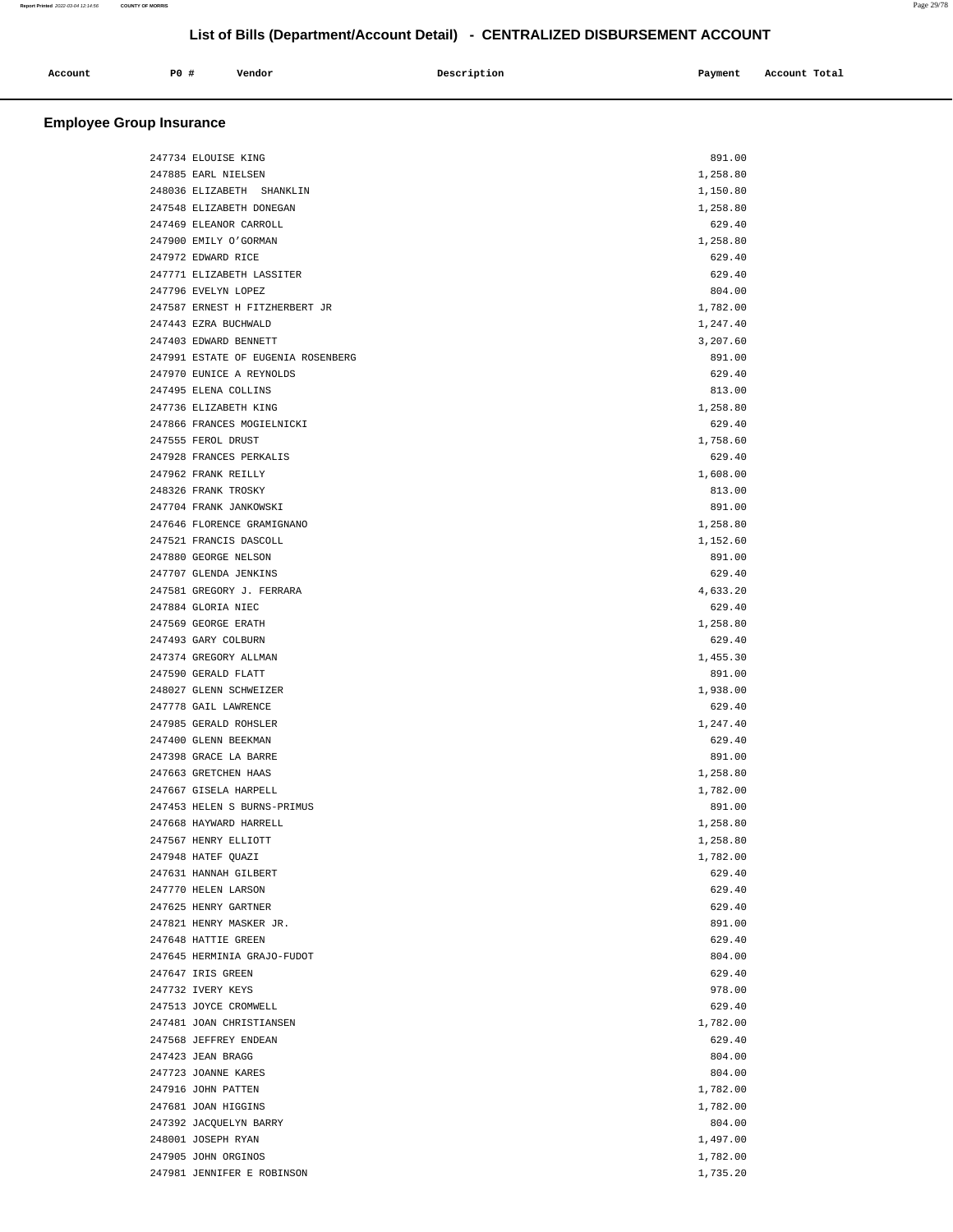|                      |        |             |         | Account Total |
|----------------------|--------|-------------|---------|---------------|
| P0 #<br>Account<br>. | Vendor | Description | Payment |               |
|                      |        |             |         |               |

| 247954 JANEITA RANDALL       | 629.40   |  |
|------------------------------|----------|--|
| 247731 JOANNE KEVITZ         | 2,851.20 |  |
| 247851 JULIO MENA            | 1,704.00 |  |
| 247710 JERRY JENSEN          | 867.60   |  |
| 247744 JOHN M KNIGHT         | 629.40   |  |
| 247875 JUAN MULERO           | 629.40   |  |
| 247566 JOSEPH ELLIOTT        | 1,782.00 |  |
| 247966 JAMES RETEMIAH        | 891.00   |  |
|                              |          |  |
| 247922 JULIAN PEDRO          | 730.80   |  |
| 247767 JOHN LANDIS           | 1,782.00 |  |
| 247518 JOANN DAMELIO         | 1,258.80 |  |
| 247531 JOHN J DELANEY        | 2,130.60 |  |
| 247540 JOAN DIBLASI          | 914.40   |  |
| 247575 JO ANN FANELLI        | 978.00   |  |
| 247559 JOHN DUNNE            | 2,293.20 |  |
| 247673 JEANNE HEIBER         | 2,560.80 |  |
| 247633 JANE GILLIES          | 804.00   |  |
| 248029 JANET SEEBOHM         | 1,782.00 |  |
| 247891 JULENE NORTHAN        | 1,258.80 |  |
| 247497 JOSEPH CONNOR JR.     | 2,316.60 |  |
|                              |          |  |
| 247832 JAMES MCDANIEL        | 1,617.00 |  |
| 247445 JAY BUERGER           | 1,735.20 |  |
| 247604 JEAN FRANCIS          | 792.00   |  |
| 247539 JANE DEROSE           | 629.40   |  |
| 247464 JAMES CANNON          | 804.00   |  |
| 247886 JANET NIENSTADT       | 629.40   |  |
| 247642 JOYCE GOULD           | 1,360.20 |  |
| 247898 JAMES O'DONNELL       | 3,267.00 |  |
| 247527 JOHN DAWDY            | 954.60   |  |
| 247471 JOAN CARUSO           | 1,584.00 |  |
| 247841 JAMES MCKINLEY        | 1,782.00 |  |
| 247613 JACQUELINE FULMORE    | 629.40   |  |
|                              |          |  |
| 247635 JOHN GIORDANO         | 1,258.80 |  |
| 247788 JACQUELINE LIVERPOOL  | 730.80   |  |
| 247921 JOHN PECORARO         | 2,494.80 |  |
| 247416 JANET BONE            | 867.60   |  |
| 247534 JOHN F. DEMPSEY       | 1,188.00 |  |
| 247894 JOSEPH O'BRIEN        | 881.40   |  |
| 247528 JAMES DEACON          | 1,258.80 |  |
| 248017 KATHLEEN SCANLON      | 1,782.00 |  |
| 247728 KARIN KELLY-WEISERT   | 2,494.80 |  |
| 247573 KATHLIN FACEY         | 891.00   |  |
| 247380 KENNETH ARMSTRONG     | 1,782.00 |  |
| 247510 KATHY CRATE           | 2,305.20 |  |
| 247664 KATHLEEN HALL         | 629.40   |  |
|                              |          |  |
| 247797 KEVIN LOUGHMAN        | 730.80   |  |
| 247468 KATHRYN CARROLL       | 891.00   |  |
| 247964 KAREN REMUS           | 297.00   |  |
| 247572 LUCRETIA CHERYL EVERS | 867.60   |  |
| 247990 LUBA ROSE             | 1,258.80 |  |
| 247829 LOUIS D MCCANN        | 629.40   |  |
| 248248 LARRY SHAW            | 867.60   |  |
| 247570 LANCELOT EVANS        | 629.40   |  |
| 247472 LINDA CARUTH          | 1,782.00 |  |
| 247720 LOUISE JOY-PARKER     | 891.00   |  |
| 247461 LORENZO CAMPOLI       | 1,258.80 |  |
|                              |          |  |
| 247638 LUZ GOMEZ             | 804.00   |  |
| 247514 LINDA CSENGETO        | 1,828.80 |  |
| 247626 LAURA GARUBO          | 629.40   |  |
| 247622 LEONA GAMINO          | 629.40   |  |
| 247988 LINDA ROSA            | 891.00   |  |
| 248021 LUCILLE SCERBO        | 891.00   |  |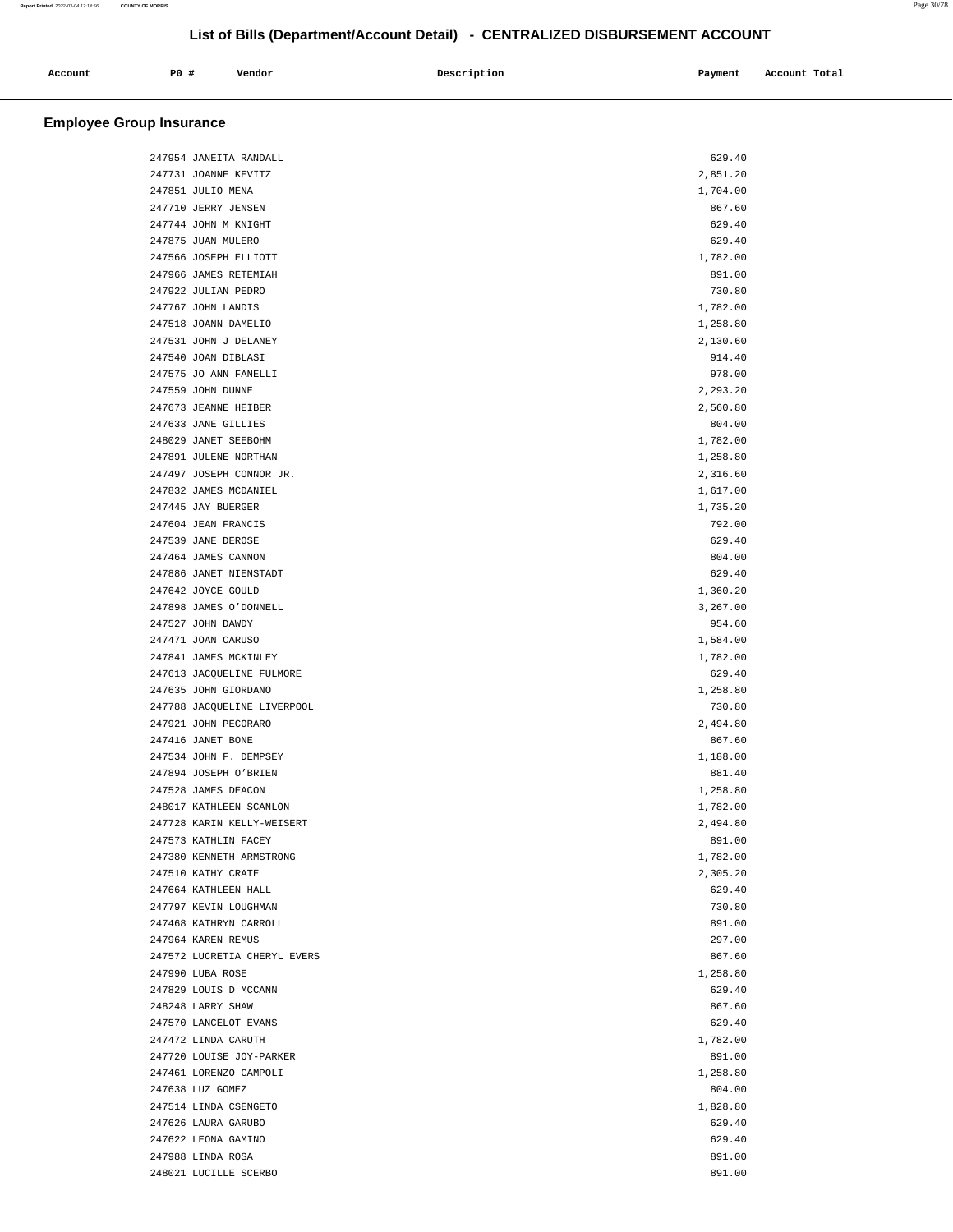| Account | PO# | Vendor | Description        | Payment       | Account Total |
|---------|-----|--------|--------------------|---------------|---------------|
| .       |     |        | $\sim$ $\sim$<br>. | $\sim$ $\sim$ | .<br>.        |
|         |     |        |                    |               |               |

| 247872 LILLIAN MUELLER      | 1,258.80 |
|-----------------------------|----------|
| 248002 LOUIS SACCO          | 804.00   |
| 247556 LUCILLE DUETSCH      | 1,735.20 |
| 247999 LAURETTA RUNYON      | 1,258.80 |
| 247475 LUCY CHARLES         | 629.40   |
| 247396 LAURIE BECKER        | 3,564.00 |
| 247862 LEE P MINGO ALLICOCK | 1,442.40 |
| 247737 LORI L. KINTNER      | 891.00   |
| 247561 LUCILLE DWYER        | 1,782.00 |
| 247683 LINDA HOMSCHEK       | 891.00   |
| 247624 MATILDE GARCERAN     | 1,735.20 |
| 247863 MARGARET E MINOTT    | 1,258.80 |
| 247944 MARTHA PORTILLA      | 891.00   |
| 247585 MARILYN FIORE        | 1,223.40 |
| 247798 MICHAEL LOWE         | 792.00   |
| 247937 MARIA PLA            | 1,602.00 |
| 247412 MICHAEL BLASKO       | 1,735.20 |
| 247458 MAUREEN GIORDANO     | 891.00   |
| 247957 MARGARET K RAVO      | 629.40   |
| 247762 MARY WILSON          | 629.40   |
| 247923 MICHELE PELLECHIO    | 1,782.00 |
| 247986 MARY ROLIO           | 629.40   |
| 247439 MAVIS BROWN          | 1,258.80 |
| 247447 MAUREEN BURIAN       | 629.40   |
| 247508 MARILYN CRANDON      | 629.40   |
| 247976 MICHAEL RIPATRAZONE  | 1,542.00 |
| 247438 MARION BROWN         | 1,152.60 |
| 247390 MARY BARKER          | 978.00   |
| 247550 MARY DOODY           | 1,603.80 |
| 247368 MARIE ALBERT         | 867.60   |
| 247657 MICHAEL GUADAGNO     | 1,247.40 |
| 247713 MONICA A JOINTE      | 804.00   |
| 247442 MARIANNE BUCCAFURNI  | 742.50   |
| 247783 MARIE LINDOR         | 891.00   |
| 247782 MELVIN LEPOFSKY      | 2,851.20 |
| 248007 MARJORIE SANDERS     | 1,258.80 |
| 247941 MARGARITA PONZANO    | 629.40   |
| 247763 MARY WILLIAMS        | 804.00   |
| 247852 MARYLOU MENCONI      | 914.00   |
| 247558 NANCY DUNLEAVY       | 629.40   |
| 247800 NANCY A LUTES        | 891.00   |
| 247883 NORMA NEWMAN         | 804.00   |
| 247615 NEVILLE FYFFE        | 867.60   |
| 247699 MAMIE JACOBUS        | 1,247.40 |
| 248032 NORA SERVICE         | 1,735.20 |
| 247775 NORMA LAVINE         | 891.00   |
| 247861 NORMA MINGO          | 1,782.00 |
| 247848 OKCHIN MEERBERGEN    | 804.00   |
| 247408 OMAR BETANCOURT      | 629.40   |
| 247946 ODESSA PRIVOTT       | 629.40   |
| 248000 OLIVE RUSSELL        | 867.60   |
| 248020 PAULA SCERBO         | 1,782.00 |
| 247620 PATRICIA GALLAGHER   | 891.00   |
| 248024 PATRICA SCHRAFT      | 629.40   |
| 247501 PHYLLIS COPPOLA      | 1,461.60 |
| 247792 PHIL LONGO           | 891.00   |
| 247726 PETER KEEFE          | 629.40   |
| 247522 PAUL DATTOLO         | 1,608.00 |
| 247418 PATRICIA BONGIORNO   | 629.40   |
| 247632 PATRICIA GILBRIDE    | 804.00   |
| 248008 PUSHPA SANDESARA     | 1,782.00 |
| 247487 PATRICIA CLARK       | 629.40   |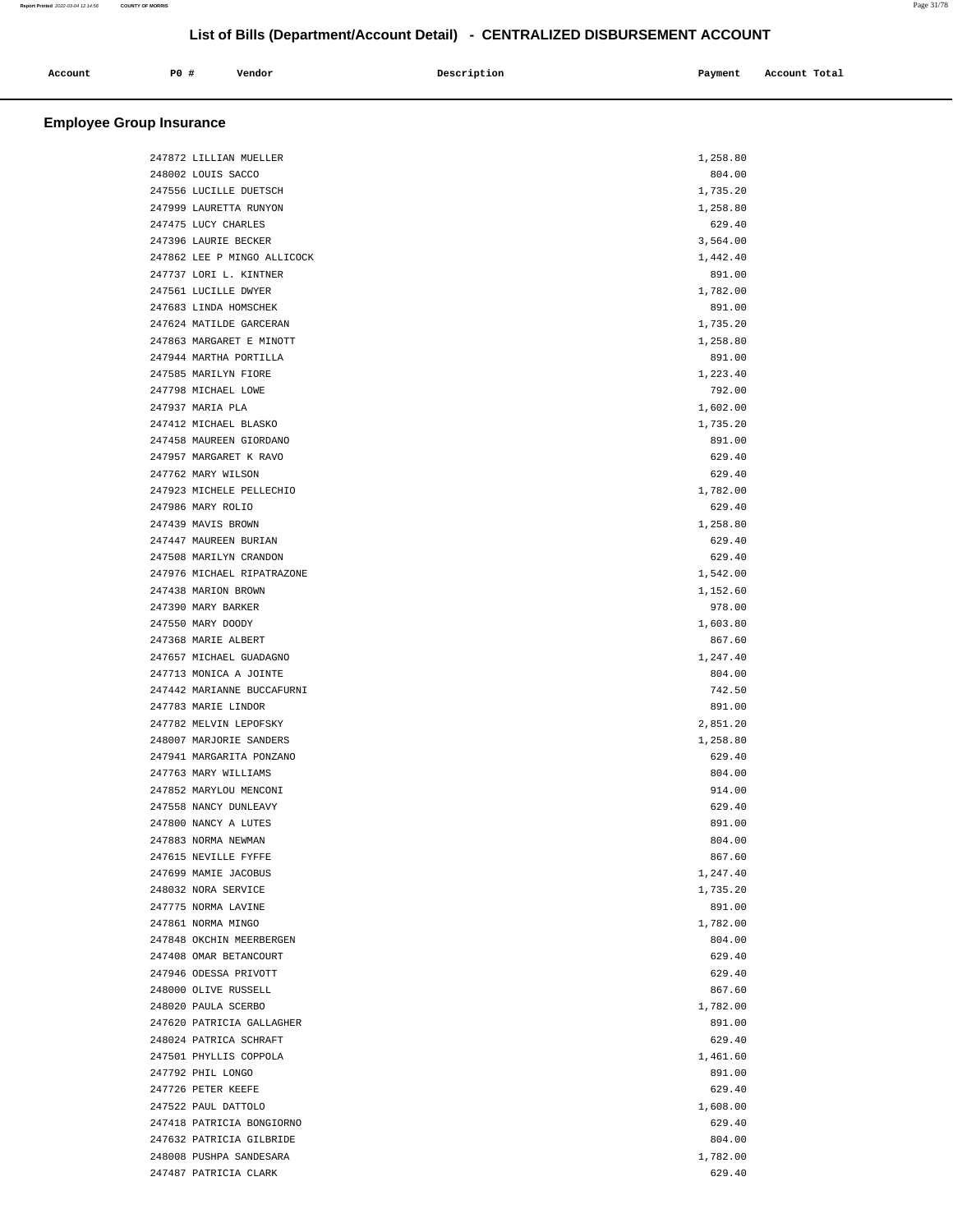| Account<br>. | P0 # | Vendor | Description | Payment | Account Total<br>. |
|--------------|------|--------|-------------|---------|--------------------|
|              |      |        |             |         |                    |

| 247411 PATRICIA BIZZARO    | 867.60   |  |
|----------------------------|----------|--|
| 247824 PATRICIA MATHER     | 629.40   |  |
| 247887 PHILIP NODORO       | 629.40   |  |
| 247823 PATRICIA MASTERBONE | 914.40   |  |
| 247773 PATRICIA LAUTER     | 1,152.60 |  |
| 247896 PATRICK O'CONNOR    | 629.40   |  |
| 247879 PETROLIN NELSON     | 1,258.80 |  |
| 247856 PATRICIA MIGLIORINO | 1,735.20 |  |
| 247764 PAULA WARGO         | 891.00   |  |
| 248012 PEARL SAVAGE        | 1,258.80 |  |
| 247969 PAMELA REYNOLDS     | 629.40   |  |
| 247507 RICHARD CRAMOND     | 891.00   |  |
| 247551 RAYMOND DRAKE       | 891.00   |  |
| 248023 ROBERT SCHMIDT      | 5,702.40 |  |
| 247376 ROBERT ALVIENE      | 1,782.00 |  |
| 247835 RALPH MCGRANE       |          |  |
|                            | 3,564.00 |  |
| 247477 RHODA CHASE         | 1,258.80 |  |
| 247509 RUTH CRANE          | 629.40   |  |
| 247499 ROBERT COOK         | 1,735.20 |  |
| 247586 RONALD FISHER       | 804.00   |  |
| 247814 ROBERT MAGNUSEN     | 386.10   |  |
| 247949 ROSA QUICENO        | 891.00   |  |
| 247641 ROBERT H GORDON     | 867.60   |  |
| 247975 RICHARD RILEY       | 1,686.00 |  |
| 247864 RACHAEL MOBLEY      | 629.40   |  |
| 247384 RENE AXELROD        | 813.00   |  |
| 247656 RARZELL GRUBBS      | 629.40   |  |
| 247850 RALPH MELORO        | 891.00   |  |
| 248010 ROSAMOND SANTELLA   | 891.00   |  |
| 247397 ROBERT BECKMANN     | 978.00   |  |
| 247655 ROSALIE GROW        | 629.40   |  |
| 247599 RONALD FOSTER       | 730.80   |  |
| 247485 RONALD CIUFFREDA    | 1,735.20 |  |
| 247479 RUBENA CHEEK        | 804.00   |  |
| 247652 ROBERT GREGOVICH    | 1,258.80 |  |
| 247389 ROSEMARY BARCLAY    | 891.00   |  |
| 247961 ROBERT REGAD        | 813.00   |  |
| 248025 RUTH SCHULTZ        | 629.40   |  |
| 247760 SUBHAG KUMAR        | 891.00   |  |
| 247765 ROBIN LAMOREAUX     | 660.00   |  |
| 247780 ROSALIND LEBLANC    | 629.40   |  |
| 247774 ROSEMARY LAVALLEY   | 813.00   |  |
| 247982 ROBERT ROCCA, JR    | 891.00   |  |
| 247897 SUE O'CONNOR        | 1,782.00 |  |
| 247899 SALOME OGILVIE      | 629.40   |  |
| 247583 SANDILLO FICO       | 1,782.00 |  |
| 247372 SUSAN ALLARD        | 1,247.40 |  |
| 247759 STEPHEN KUKAN       | 804.00   |  |
| 247786 SHARON LITTLEJOHN   | 1,782.00 |  |
| 247733 SIBGATH KHAN        | 804.00   |  |
|                            |          |  |
| 247415 SANDRA BOLAN        | 1,152.60 |  |
| 247593 STEPHEN P. FOLEY    | 891.00   |  |
| 247685 SARAH HORAN         | 1,554.00 |  |
| 247849 SUDESH MEHTA        | 1,735.20 |  |
| 247665 STEPHEN HAMMOND     | 1,782.00 |  |
| 247414 SHARI BOEHM         | 2,494.80 |  |
| 247697 THERESA JACKSON     | 629.40   |  |
| 247836 TERRI MCINERNEY     | 629.40   |  |
| 247816 BARBARA MARKT       | 1,735.20 |  |
| 247703 THOMAS JANKE        | 629.40   |  |
| 247619 TERESA GALLAGHER    | 2,305.20 |  |
| 247617 THOMAS GALANTE      | 1,828.80 |  |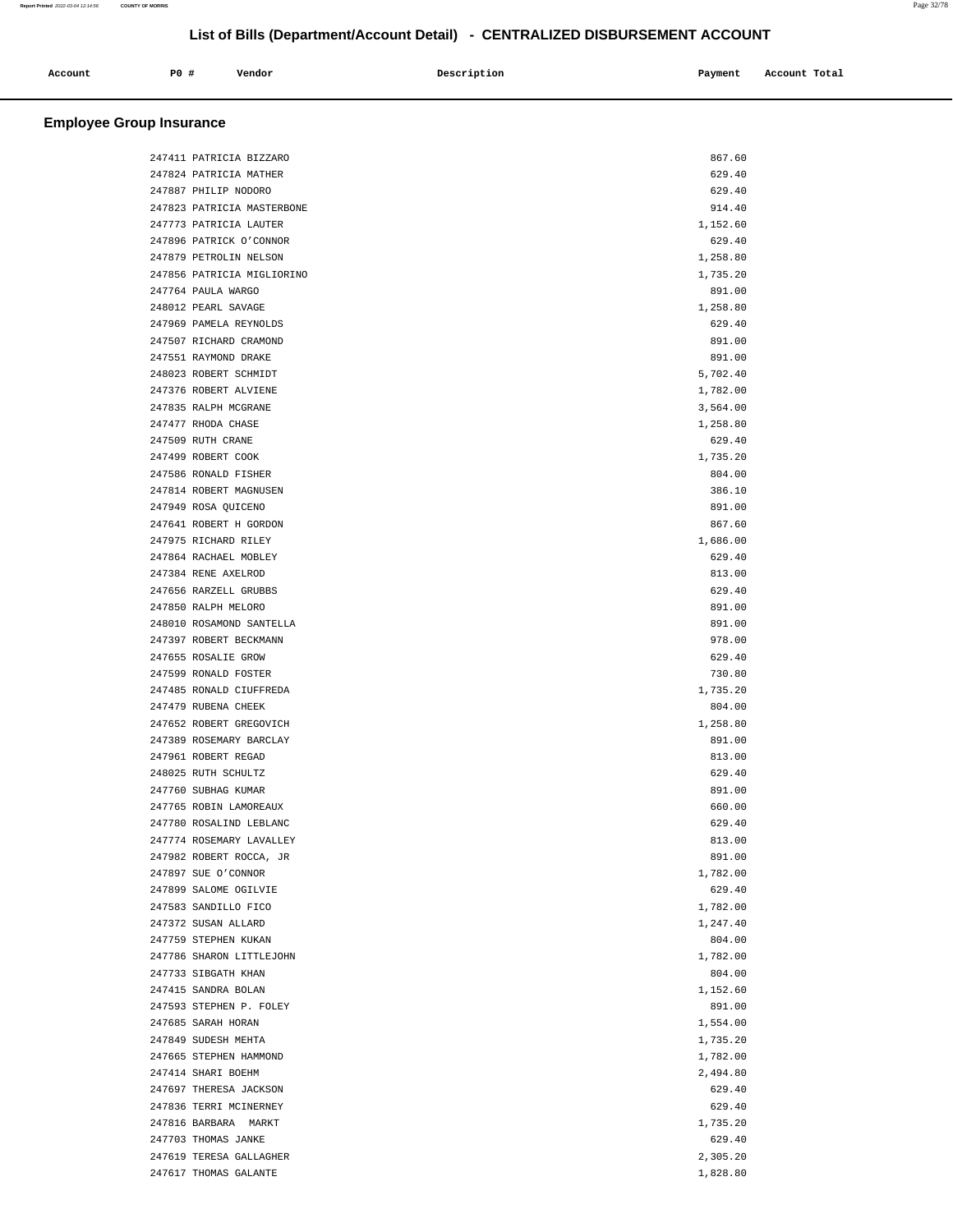| Account | PO# | Vendor | Description | Payment | Account Total |
|---------|-----|--------|-------------|---------|---------------|
|         |     |        |             |         |               |

## **Employee Group Insurance**

| 247666 TRUCHSIA HANABERGH        | 5,869.20 |
|----------------------------------|----------|
| 247571 THELMA EVANS-KNIGHT       | 867.60   |
| 247467 TIMOTHY CARROLL           | 2,138.40 |
| 247542 VINCENT DIRUGGIERO        | 1,782.00 |
| 248308 AURA VARGAS               | 891.00   |
| 247649 ANN GREEN                 | 629.40   |
| 247492 ARTHUR COHEN              | 1,247.40 |
| 249304 BROWN & BROWN METRO, INC. | 7,083.33 |
| 248229 BARBARA WESTENBERGER      | 891.00   |
| 247381 BARBARA ARMSTRONG         | 867.60   |
| 247842 BARBARA MCLAUGHLIN        | 6,771.60 |
| 247857 CYNTHIA MILLER            | 629.40   |
| 248221 CARMELLA WILLIAMS         | 891.00   |
| 247444 CLAUDIA BUDDY             | 1,258.60 |
| 247979 CAROLANN ROBERTO          | 1,152.60 |
| 247947 CHRISTOPHER QUADE         | 3,829.20 |
| 247698 CAROL JACOBS              | 891.00   |
| 247434 CAROL BROWN               | 891.00   |
| 247446 VIENO SIVIA BURGE         | 1,188.00 |
| 247859 VENETIA MILLER            | 1,782.00 |
| 247822 VINCENT MASSALONGO        | 629.40   |
| 247564 VERONICA ELLERMAN         | 867.60   |
| 247750 VERNA KOLMAN              | 1,735.20 |
| 247607 VERNA FRASER              | 867.60   |
| 247383 DENISE ARSENEAULT         | 2,851.20 |
| 248314 DEBRA VAN FLEET           | 891.00   |
| 247801 DREW LUTTON               | 1,627.20 |
| 247413 VERA BLOSSOM              | 891.00   |
| 247595 VIOLET FORBES             | 891.00   |
| 247602 VICTOR FRANCE             | 1,782.00 |
| 247807 ERLOUSE MACEAN            | 1,156.60 |
| 248309 EDUARDO VARGAS            | 891.00   |
| 247544 ELLEN DODD                | 1,782.00 |
| 247912 ELIZABETH PANZER          | 1,782.00 |
| 247623 ERNEST GARAY              | 768.00   |
| 247365 ELEANOR ACKERMAN          | 891.00   |
| 247579 ETHEL FENTZLAFF           | 2,305.20 |
| 248296 ELIZABETH VOLKER          | 1,247.40 |
| 247516 FRANKLIN CUNNINGHAM       | 1,883.40 |
| 248011 FRANKIE SATCHER           | 1,828.80 |
| 247448 WILLIAM BURKE             | 1,782.00 |
| 247470 WILLIAM CARROLL           | 445.50   |
| 247757 WALTER P. KRICH JR.       | 2,494.80 |
| 248298 GERALDINE VOGEL           | 1,608.00 |
| 247634 GEORGE GILLILAND          | 730.80   |
| 247739 GERALDINE KITZEROW        | 1,828.80 |
| 247772 HELEN LAURENTINO          | 1,782.00 |
| 248227 HAROLD WHITE              | 629.40   |
| 247844 HERMA I. MCNAB            | 867.60   |
| 247735 HILTON KING               | 914.40   |
| 247989 HERBERT ROSA              | 914.40   |
| 247890 HAROLD NOONAN             | 1,152.60 |
| 247998 ISABEL RUIZ               | 629.40   |
| 248369 JOHN J. STEELE            | 1,247.40 |
| 247834 JOHN R. MCGILL            | 891.00   |
| 248340 JOHN THOMPSON             | 1,782.00 |
| 248342 JEROME THIEL              | 4,633.20 |
| 247407 JOHN BERNI JR             | 1,735.20 |
| 247523 JERRY DAVENPORT           | 1,782.00 |
| 247393 JOHN BARTOW               | 1,152.60 |
| 247482 JOHN CIARAMELLA           | 1,828.80 |
| 247577 JOSEPHINE FATTORUSSO      | 978.00   |

**Report Printed** 2022-03-04 12:14:56 **COUNTY OF MORRIS** Page 33/78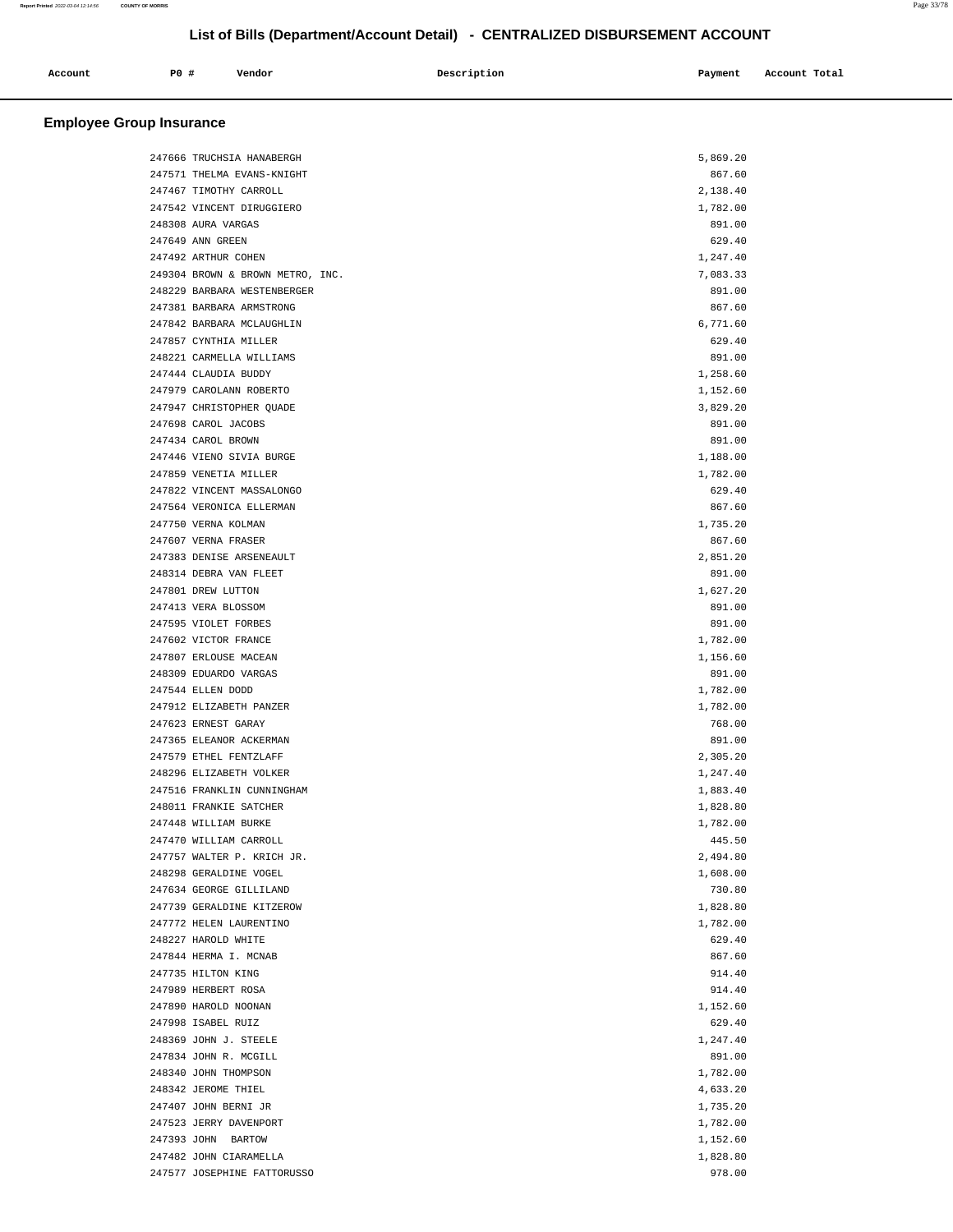| Account | <b>PO #</b> | Vendor | Description | Payment | Account Total |
|---------|-------------|--------|-------------|---------|---------------|
| .       |             |        |             |         |               |
|         |             |        |             |         |               |

## **Employee Group Insurance**

| 247878 JAMES MURRAY          | 2,305.20 |  |
|------------------------------|----------|--|
| 248028 JANET SEABLOM         | 1,152.60 |  |
| 247588 KATHLEEN FIUMARA      | 629.40   |  |
| 248276 LINDA SMOLAN          | 891.00   |  |
| 247779 LUCILLE LAWRENCE      | 629.40   |  |
| 247589 LINDA FLATT           | 1,152.60 |  |
| 247654 LEANN GROSSMAN        |          |  |
|                              | 914.40   |  |
| 247924 LARISSA PENCAK        | 1,152.60 |  |
| 247628 LALITHAMMA GEORGE     | 914.40   |  |
| 247431 LARRY BRIGHT          | 813.00   |  |
| 248338 MAGNOLIA TITUS        | 654.00   |  |
| 247746 MICHAEL KNUDSEN       | 1,782.00 |  |
| 247827 MOSES MCBRYDE         | 1,152.60 |  |
| 247987 MARGARET ROMANO       | 2,203.80 |  |
|                              |          |  |
| 247705 MARIE JEAN            | 1,690.80 |  |
| 247474 NANCY CHARETTE        | 1,152.60 |  |
| 247679 PETER HEYWANG         | 1,782.00 |  |
| 248347 PETER TERRAFRANCA     | 1,782.00 |  |
| 247805 PATRICIA LYNCH        | 914.40   |  |
| 247724 RICHARD KASK          | 804.00   |  |
| 248210 ROMAN ZABIHACH        | 1,433.40 |  |
| 247745 RICHARD KNISS         | 2,305.20 |  |
|                              |          |  |
| 247450 ROSEMARIE BURKE       | 2,305.20 |  |
| 247410 ROGER BISHOP          | 2,010.00 |  |
| 238694 SHIRLEY M CAMPBELL    | 629.40   |  |
| 247547 THERESA DONAN         | 1,735.20 |  |
| 248257 TAD R SIMS            | 891.00   |  |
| 248365 ARLENE K STOLLER      | 867.60   |  |
| 248277 ARTHUR SOULES         | 1,608.00 |  |
|                              |          |  |
| 248355 ANN SURMANEK          | 1,782.00 |  |
| 248360 AGNES STRUBLE         | 629.40   |  |
| 248279 BENEDETTA SPINELLA    | 629.40   |  |
| 248205 BARBARA GRUBBS        | 891.00   |  |
| 248317 CAROL UBERTACCIO      | 1,735.20 |  |
| 248270 CHESTER SMITH         | 804.00   |  |
| 247437 CLAUDIA BROWN         | 629.40   |  |
| 248256 CHARLOTTE SIMANDY     | 1,735.20 |  |
|                              |          |  |
| 248015 CHRISTINE SAWYER      | 629.40   |  |
| 247977 CARLOS RIVERA         | 629.40   |  |
| 247709 CLAUDETTE JENNINGS    | 1,258.80 |  |
| 248213 CLIFF WOLFE           | 1,735.20 |  |
| 248242 DEBORAH J WHITESELL   | 1,633.50 |  |
| 247661 DENISE GWYN           | 1,735.20 |  |
| 248268 DOROTHY SMARG         | 629.40   |  |
| 248312 DEBORAH VANDERHOOF    | 1,782.00 |  |
| 248362 DIANE STRECKFUSS      | 1,828.00 |  |
|                              |          |  |
| 247747 DAVE KOBRICK          | 1,956.00 |  |
| 248266 DELIA SPARKES         | 629.40   |  |
| 248245 ELTON WALLACE         | 1,524.00 |  |
| 248247 ELEANOR SHANN         | 629.40   |  |
| 248271 EDWARD SMITH          | 891.00   |  |
| 248327 EILEEN TRONCONE       | 1,258.80 |  |
| 248246 EMELDA WALCOTT        | 891.00   |  |
| 248263 EVERETTE SOLOMON      | 1,497.00 |  |
|                              |          |  |
| 248283 FRANK STALTER         | 804.00   |  |
| 248370 FAYE STEELE           | 1,122.00 |  |
| 247432 GHYSLAINE F. BRILLANT | 629.40   |  |
| 248216 GRACE WINTERS         | 1,258.80 |  |
| 248330 GLENN TREIER          | 1,782.00 |  |
| 248207 GLORIA ZAPRAUSKIS     | 1,782.00 |  |
| 248354 GREGORY SWAN          | 891.00   |  |
|                              |          |  |
| 248222 HELEN WILKENS         | 629.40   |  |

**Report Printed** 2022-03-04 12:14:56 **COUNTY OF MORRIS** Page 34/78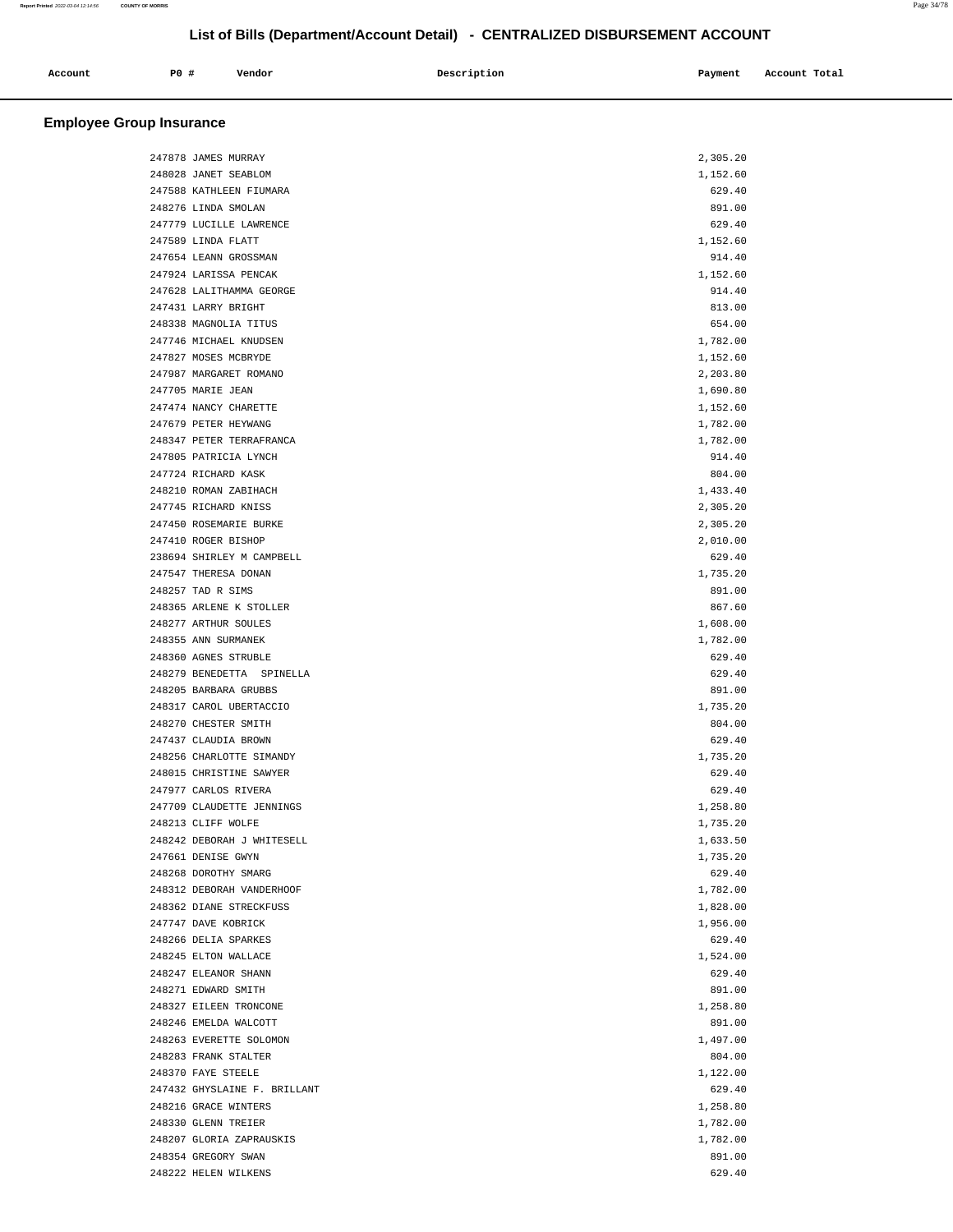| Account | <b>PO #</b> | Vendor | Description | Payment | Account Total |
|---------|-------------|--------|-------------|---------|---------------|
|         |             |        |             |         |               |
|         |             |        |             |         |               |

### **Employee Group Insurance**

|                      |                                                                   |          | ============ |
|----------------------|-------------------------------------------------------------------|----------|--------------|
| 01-203-23-220100-090 | TOTAL FOR ACCOUNT<br>(2021) Employee Group Insurance Expenditures |          | 668,240.53   |
|                      | 247817 CHARLES MAROTTA                                            | 1,608.00 |              |
|                      | 247682 HOPE HOLLENBECK                                            | 804.00   |              |
|                      | 247708 CAROLYN JENNINGS                                           | 891.00   |              |
|                      | 247995 JACK ROZIK                                                 | 1,782.00 |              |
|                      | 248018 JOHN SCARMOZZA                                             | 804.00   |              |
|                      | 247965 MARIE REMY                                                 | 1,258.80 |              |
|                      | 247996 RUBINO IGNAZIO                                             | 629.40   |              |
|                      | 248336 STEVE TOLAND                                               | 1,735.20 |              |
|                      | 247424 LORRAINE BRATTOLI                                          | 891.00   |              |
|                      | 247803 MARY LWOWSKI                                               | 1,782.00 |              |
|                      | 248332 LORI TRAETTINO                                             | 867.60   |              |
|                      | 248297 SUZANNE VOGLER                                             | 1,782.00 |              |
|                      | 248259 MARC E. SLAFF                                              | 891.00   |              |
|                      | 248258 RICHARD SKWIERALSKI                                        | 3,564.00 |              |
|                      | 248286 MARIA XOCOY                                                | 813.00   |              |
|                      | 248328 PREMLATABE TRIVEDI                                         | 629.40   |              |
|                      | 248237 THOMAS WEBER                                               | 1,782.00 |              |
|                      | 248252 PATRICIA SHERRER                                           | 1,782.00 |              |
|                      | 248233 WILLIAM WEISCHEDEL                                         | 1,735.20 |              |
|                      | 248733 SHEILA KARNER                                              | 891.00   |              |
|                      | 248350 THEODORE TAUKUS                                            | 1,663.20 |              |
|                      | 247847 NANCY MEEKER                                               | 867.60   |              |
|                      | 248215 MARILYN WIRTZ                                              | 804.00   |              |
|                      | 248208 TOM ZACCONE                                                | 1,782.00 |              |
|                      | 247600 MARYANN FOX                                                | 1,247.40 |              |
|                      | 248204 LINDA ZEGLIN                                               | 629.40   |              |
|                      | 248339 NELLIE THOMPSON                                            | 1,680.60 |              |
|                      | 248358 RONALD SUAREZ, MD                                          | 4,633.20 |              |
|                      | 248244 MARY WALSH                                                 | 629.40   |              |
|                      | 248288 ROBERT YOUNG                                               | 2,040.00 |              |
|                      | 248290 RAMONA WHITMORE                                            | 629.40   |              |
|                      | 248219 LYNN WILLIAMS                                              | 867.60   |              |
|                      | 248261 MARY SNYDER                                                | 1,258.80 |              |
|                      | 248294 SABINE VON AULOCK                                          | 891.00   |              |
|                      | 248243 NANCY WALTER                                               | 1,782.00 |              |
|                      | 248315 LAWRENCE VAN RIPER JR.                                     | 1,782.00 |              |
|                      | 248366 PATRICIA STEWART                                           | 867.60   |              |
|                      | 248236 KAREN WEBSTER                                              | 891.00   |              |
|                      | 248218 KATHLEEN WILLIS                                            | 629.40   |              |
|                      | 248282 JANICE STACKHOUSE                                          | 891.00   |              |
|                      | 247854 JUDITH MERCERON                                            | 804.00   |              |
|                      | 248212 JAMES WOODRUFF                                             | 1,258.80 |              |
|                      | 248329 JANET TRIGGS                                               | 629.40   |              |
|                      | 248352 JOHN SYLVESTER                                             | 438.00   |              |
|                      | 247360 JAMES ABLINE                                               | 1,782.00 |              |
|                      | 248301 JEAN VIZZA                                                 | 1,258.80 |              |
|                      | 248225 JOAN WULFF                                                 | 1,258.80 |              |
|                      | 248299 JAMES VOELKER JR                                           | 1,247.40 |              |
|                      | 248214 JAMES H WOLF                                               | 3,564.00 |              |
|                      | 248239 HAZEL WATSON                                               | 1,156.60 |              |
|                      | 247722 HENRY KAFEL                                                | 891.00   |              |
|                      |                                                                   |          |              |

**TOTAL for Employee Group Insurance 4,751,682.78** 

============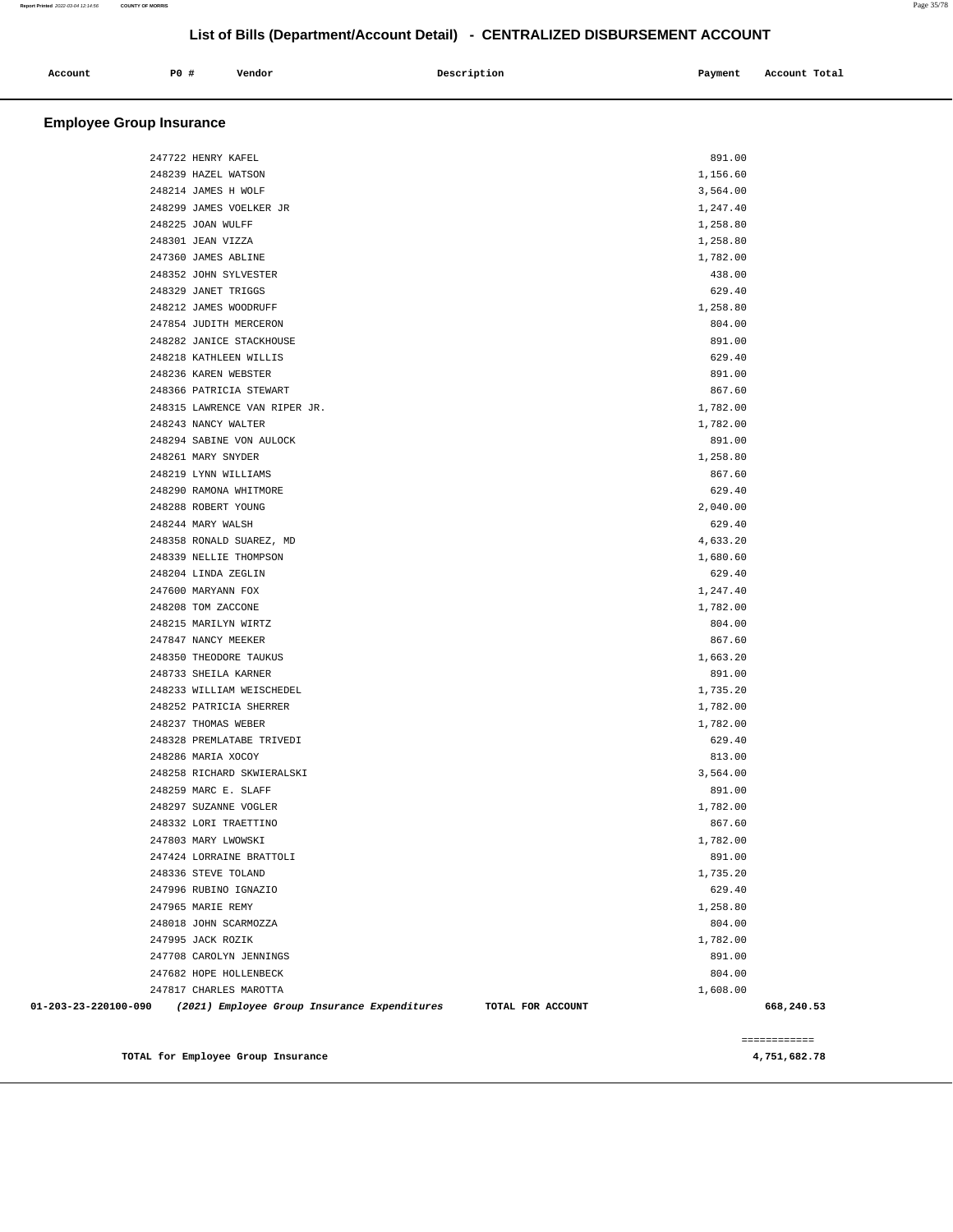| Account | P <sub>0</sub> | Vendor | Description | Payment | Account Total |
|---------|----------------|--------|-------------|---------|---------------|
|         |                |        |             |         |               |

## **Office of Emergency Management**

| 249558 VERIZON WIRELESS                  |                                  |                   | 80.04    |              |
|------------------------------------------|----------------------------------|-------------------|----------|--------------|
| 249444 VERIZON WIRELESS                  |                                  |                   | 388.42   |              |
| $01 - 201 - 25 - 252100 - 031$           | Cellular Phones/Pagers           | TOTAL FOR ACCOUNT |          | 468.46       |
|                                          |                                  |                   |          |              |
| 249559 QUENCH USA, INC.                  |                                  |                   | 54.38    |              |
| $01 - 201 - 25 - 252100 - 058$           | Office Supplies & Stationery     | TOTAL FOR ACCOUNT |          | 54.38        |
|                                          |                                  |                   |          |              |
|                                          | 249203 CONNECTEK                 |                   | 255.00   |              |
|                                          | 249209 DTN LLC                   |                   | 3,672.00 |              |
|                                          | 246038 SOLAR TECHNOLOGY INC.     |                   | 38.21    |              |
| 01-201-25-252100-059                     | Other General Expenses           | TOTAL FOR ACCOUNT |          | 3,965.21     |
|                                          |                                  |                   |          |              |
|                                          | 249926 COUNTY OF MORRIS          |                   | 0.53     |              |
| $01 - 201 - 25 - 252100 - 068$           | Postage & Metered Mail           | TOTAL FOR ACCOUNT |          | 0.53         |
|                                          |                                  |                   |          |              |
|                                          | 249574 STRYKER SALES CORPORATION |                   | 2,025.00 |              |
|                                          | 249574 STRYKER SALES CORPORATION |                   | 661.20   |              |
| 01-201-25-252100-090                     | Program Expenditures             | TOTAL FOR ACCOUNT |          | 2,686.20     |
|                                          |                                  |                   |          |              |
|                                          |                                  |                   |          | ============ |
| TOTAL for Office of Emergency Management |                                  |                   | 7,174.78 |              |
|                                          |                                  |                   |          |              |

#### **Communications Center**

|                      | 248948 MARIA CIRELLI                                |                   | 96.00     |           |
|----------------------|-----------------------------------------------------|-------------------|-----------|-----------|
|                      | 249141 DAWN AGENS                                   |                   | 142.00    |           |
|                      | 249141 DAWN AGENS                                   |                   | 96.00     |           |
|                      | 01-201-25-252105-023 Associations and Memberships   | TOTAL FOR ACCOUNT |           | 334.00    |
|                      |                                                     |                   |           |           |
|                      | 249159 INTERNATIONAL ACADEMIES OF                   |                   | 2,280.00  |           |
|                      | 249004 LIFESAVERS INC                               |                   | 13.00     |           |
|                      | 249004 LIFESAVERS INC                               |                   | 130.00    |           |
|                      | 248994 NENA                                         |                   | 199.00    |           |
|                      | 248407 PRIORITY DISPATCH CORP.                      |                   | 500.00    |           |
|                      | 248407 PRIORITY DISPATCH CORP.                      |                   | 8.00      |           |
|                      | 249499 NENA                                         |                   | 10,000.00 |           |
|                      | 249581 PRIORITY DISPATCH CORP.                      |                   | 395.00    |           |
|                      | $01-201-25-252105-039$ Education Schools & Training | TOTAL FOR ACCOUNT |           | 13,525.00 |
|                      |                                                     |                   |           |           |
|                      | 249002 BASE POWER SERVICES                          |                   | 990.00    |           |
|                      | 249001 BASE POWER SERVICES                          |                   | 5,750.00  |           |
|                      | 249520 BASE POWER SERVICES                          |                   | 220.00    |           |
|                      | 01-201-25-252105-044 Equipment Service Agreements   | TOTAL FOR ACCOUNT |           | 6,960.00  |
|                      |                                                     |                   |           |           |
|                      | 248422 W.B. MASON COMPANY INC                       |                   | 154.24    |           |
|                      | 248422 W.B. MASON COMPANY INC                       |                   | $-19.28$  |           |
|                      | 247004 W.B. MASON COMPANY INC                       |                   | 440.31    |           |
|                      | 247004 W.B. MASON COMPANY INC                       |                   | $-36.48$  |           |
|                      | 01-201-25-252105-058 Office Supplies & Stationery   | TOTAL FOR ACCOUNT |           | 538.79    |
|                      | 248995 VOIANCE LANGUAGE SERVICES, LLC               |                   | 1,008.28  |           |
| 01-201-25-252105-117 | Interpretor Fees                                    | TOTAL FOR ACCOUNT |           | 1,008.28  |
|                      |                                                     |                   |           |           |
|                      | 246608 EXTEL COMMUNICATIONS                         |                   | 1,575.00  |           |
| 01-201-25-252105-131 | County Wide Radio System                            | TOTAL FOR ACCOUNT |           | 1,575.00  |
|                      | 248993 JERSEY CENTRAL POWER & LIGHT                 |                   | 306.01    |           |
|                      | 248993 JERSEY CENTRAL POWER & LIGHT                 |                   | 683.85    |           |
|                      |                                                     |                   |           |           |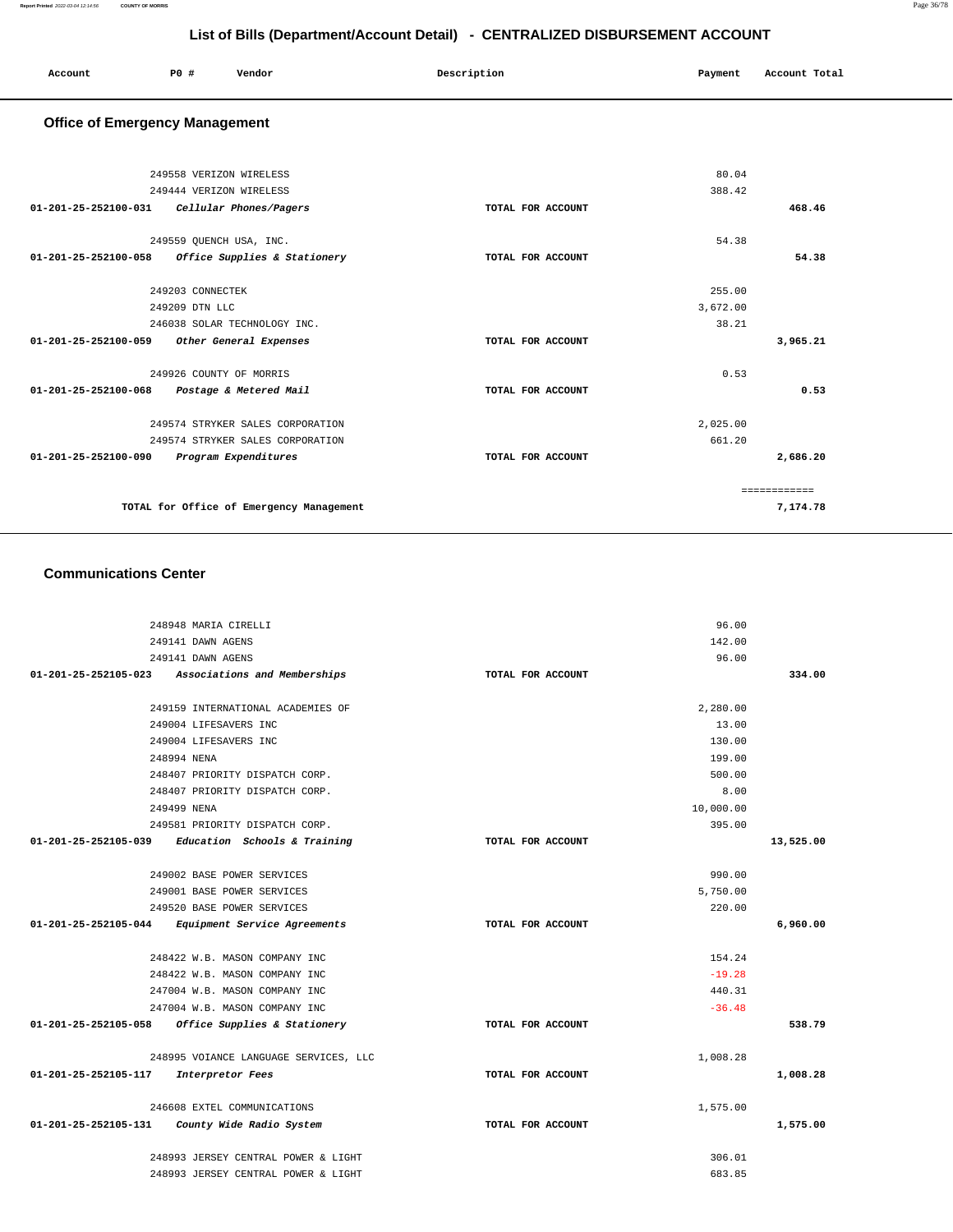| Account                                          | PO#                      | Vendor                                                   | Description       | Payment   | Account Total |
|--------------------------------------------------|--------------------------|----------------------------------------------------------|-------------------|-----------|---------------|
| <b>Communications Center</b>                     |                          |                                                          |                   |           |               |
|                                                  |                          | 249428 JERSEY CENTRAL POWER & LIGHT                      |                   | 729.43    |               |
| 01-201-25-252105-137                             | Electricity              |                                                          | TOTAL FOR ACCOUNT |           | 1,719.29      |
|                                                  | 249116 TIDE DRY CLEANERS |                                                          |                   | 29.90     |               |
| 01-201-25-252105-202                             |                          | Uniform And Accessories                                  | TOTAL FOR ACCOUNT |           | 29.90         |
|                                                  |                          |                                                          |                   |           |               |
|                                                  | 248968 WAYNE ELECTRONICS |                                                          |                   | 107.12    |               |
|                                                  | 249007 WAYNE ELECTRONICS |                                                          |                   | 617.07    |               |
| 01-201-25-252105-258                             | Equipment                |                                                          | TOTAL FOR ACCOUNT |           | 724.19        |
|                                                  |                          | 244540 PRIORITY DISPATCH CORP.                           |                   | 2,500.00  |               |
|                                                  |                          | 01-203-25-252105-039 (2021) Education Schools & Training | TOTAL FOR ACCOUNT |           | 2,500.00      |
|                                                  |                          | 244859 PRIORITY DISPATCH CORP.                           |                   | 15,750.00 |               |
| 01-203-25-252105-078 (2021) Software Maintenance |                          |                                                          | TOTAL FOR ACCOUNT |           | 15,750.00     |
|                                                  |                          | 246004 WATSON FURNITURE GROUP, INC.                      |                   | 474.88    |               |
| 01-203-25-252105-162 (2021) Furniture & Fixtures |                          |                                                          | TOTAL FOR ACCOUNT |           | 474.88        |
|                                                  |                          |                                                          |                   |           | ============  |
|                                                  |                          | TOTAL for Communications Center                          |                   |           | 45,139.33     |
|                                                  |                          |                                                          |                   |           |               |

#### **County Medical Examiner Office**

| 249227 MONMOUTH STREET FUNERAL                           |                   | 3,000.00 |              |
|----------------------------------------------------------|-------------------|----------|--------------|
| 01-201-25-254100-030<br>Cartage                          | TOTAL FOR ACCOUNT |          | 3,000.00     |
| 249697 ALLINA HEALTH                                     |                   | 450.00   |              |
| <i>Consultation Fee</i><br>01-201-25-254100-035          | TOTAL FOR ACCOUNT |          | 450.00       |
|                                                          |                   |          |              |
| 249926 COUNTY OF MORRIS                                  |                   | 15.29    |              |
| $01 - 201 - 25 - 254100 - 068$<br>Postage & Metered Mail | TOTAL FOR ACCOUNT |          | 15.29        |
|                                                          |                   |          |              |
| 249131 NMS LABS                                          |                   | 3,164.00 |              |
| 249131 NMS LABS                                          |                   | 1,260.00 |              |
| 249131 NMS LABS                                          |                   | 1,404.00 |              |
| 01-201-25-254100-084<br>Other Outside Services           | TOTAL FOR ACCOUNT |          | 5,828.00     |
| 248718 GRAINGER                                          |                   | 220.00   |              |
| 247213 MOPEC                                             |                   | 1,128.68 |              |
| 01-201-25-254100-203<br>X-Ray & Medical Supplies         | TOTAL FOR ACCOUNT |          | 1,348.68     |
|                                                          |                   |          | ------------ |
| TOTAL for County Medical Examiner Office                 |                   |          | 10,641.97    |

# **County Sheriff's Department**

| 01-201-25-270100-023 | Associations and Memberships   | TOTAL FOR ACCOUNT | 5,790.00 |
|----------------------|--------------------------------|-------------------|----------|
|                      | 249045 NJ STATE ASSOCIATION OF | 50.00             |          |
|                      | 249048 NJ STATE ASSOCIATION OF | 275.00            |          |
|                      | 249564 MARK SPITZER            | 190.00            |          |
|                      | 246986 IACP                    | 190.00            |          |
|                      | 249258 CALEA                   | 4,795.00          |          |
|                      | 249021 FBI/LEEDA               | 50.00             |          |
|                      | 249022 FBI/LEEDA               | 50.00             |          |
|                      | 246769 IACP                    | 190.00            |          |
|                      |                                |                   |          |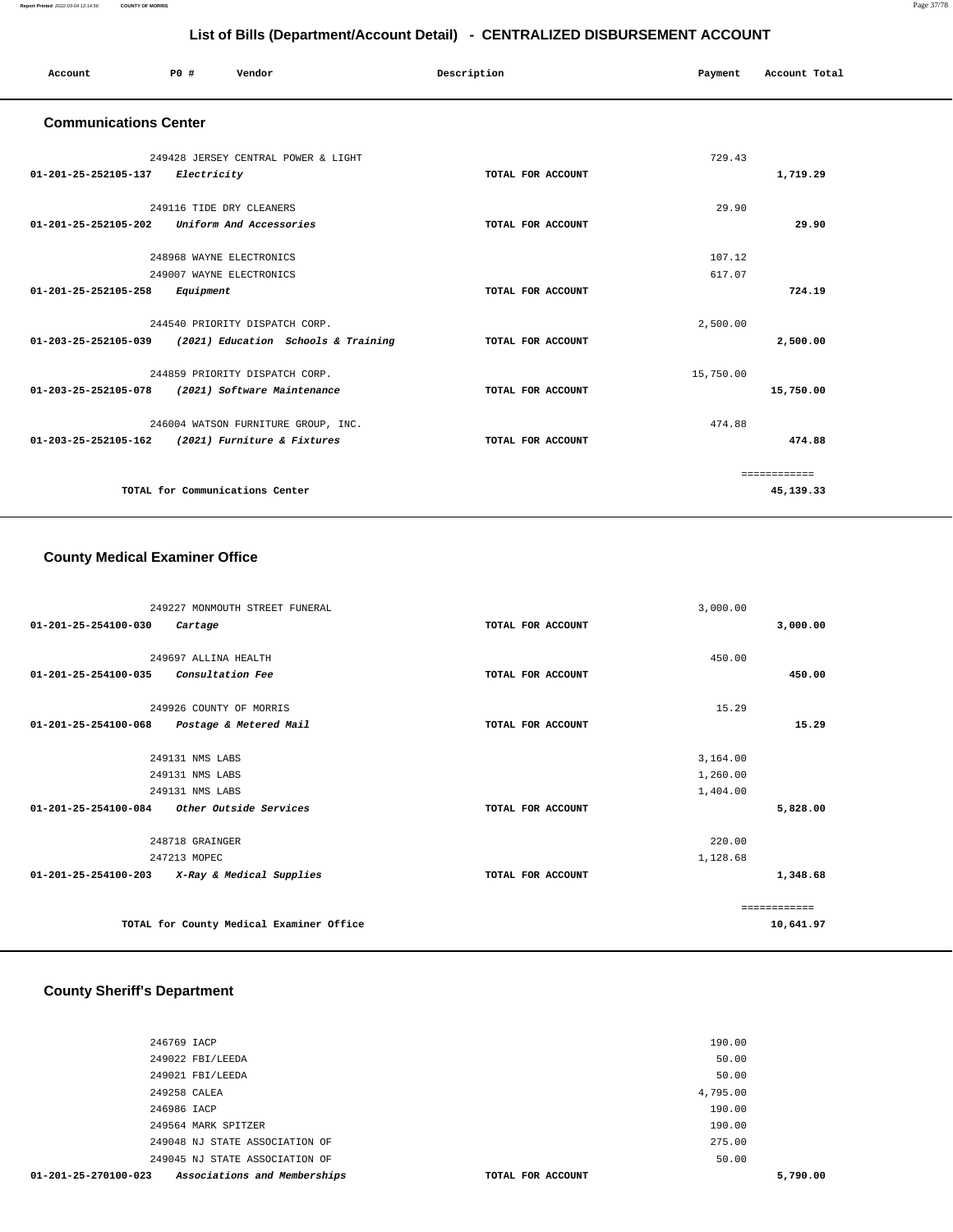#### **County Sheriff's Department** 249379 MARK SMITH 249263 NEW JERSEY CRIME SCENE **01-201-25-270100-039 Education Schools & Training TOTAL FOR ACCOUNT**  125.00 750.00 **875.00** 249926 COUNTY OF MORRIS **01-201-25-270100-068 Postage & Metered Mail TOTAL FOR ACCOUNT**  229.02 **229.02** 246382 CORBI PRINTING 246382 CORBI PRINTING 246382 CORBI PRINTING 246382 CORBI PRINTING 246382 CORBI PRINTING 246382 CORBI PRINTING **01-201-25-270100-069 Printing TOTAL FOR ACCOUNT**  600.00 61.00 600.00 61.00 345.00 30.00 **1,697.00** 249568 MARK SPITZER 249568 MARK SPITZER 249568 MARK SPITZER 249568 MARK SPITZER **01-201-25-270100-082 Travel Expense TOTAL FOR ACCOUNT**  684.53 20.00 75.00 618.80 **1,398.33** 249242 INVESTIGATIVE FORENSICS CONSULTING **01-201-25-270100-084 Other Outside Services TOTAL FOR ACCOUNT**  798.00 **798.00** 249050 PET GOODS ROXBURY, LLC 249050 PET GOODS ROXBURY, LLC 249050 PET GOODS ROXBURY, LLC **01-201-25-270100-185 Food TOTAL FOR ACCOUNT**  1,583.76 -131.98 152.97 **1,604.75** 249251 TURN OUT UNIFORMS, INC. 249251 TURN OUT UNIFORMS, INC. 249251 TURN OUT UNIFORMS, INC. 249251 TURN OUT UNIFORMS, INC. **01-201-25-270100-202 Uniform And Accessories TOTAL FOR ACCOUNT**  132.00 64.00 27.00 4.00 **227.00** 245807 TURN OUT UNIFORMS, INC. 245807 TURN OUT UNIFORMS, INC. 243061 GALLS, LLC 243061 GALLS, LLC 243061 GALLS, LLC 243061 GALLS, LLC 243061 GALLS, LLC 243061 GALLS, LLC 243061 GALLS, LLC 243061 GALLS, LLC 243061 GALLS, LLC 243061 GALLS, LLC 243061 GALLS, LLC 245506 GALLS, LLC 245506 GALLS, LLC **01-203-25-270100-202 (2021) Uniform And Accessories TOTAL FOR ACCOUNT**  126.00 72.00 87.55 21.25 336.84 48.00 24.50 60.00 22.95 39.00 206.46 172.00 29.00 194.52 -13.14 **1,426.93** 245763 ATLANTIC TACTICAL OF NJ, INC. 245763 ATLANTIC TACTICAL OF NJ, INC. **01-203-25-270100-258 (2021) Equipment TOTAL FOR ACCOUNT**  22,293.00 17,451.00 **39,744.00** 245849 MAJOR POLICE SUPPLY 245842 NORTHEAST COMMUNICATIONS, INC. 245842 NORTHEAST COMMUNICATIONS, INC. **01-203-25-270100-291 (2021) Vehicle Repairs TOTAL FOR ACCOUNT**  178.40 935.00 180.00 **1,293.40**

**List of Bills (Department/Account Detail) - CENTRALIZED DISBURSEMENT ACCOUNT**

 **Account P0 # Vendor Description Payment Account Total**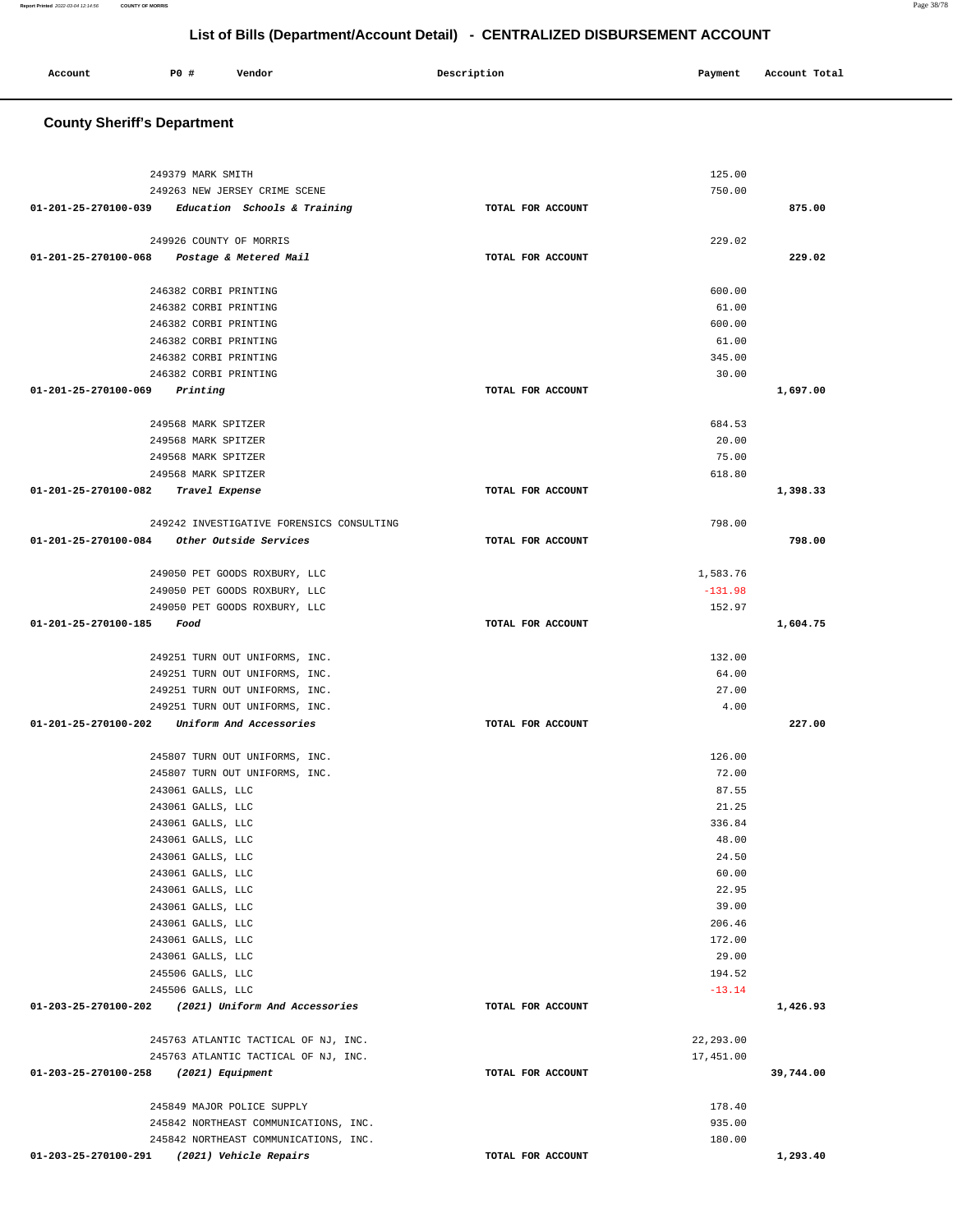| Account                            | PO# | Vendor                                | Description | Payment | Account Total |  |
|------------------------------------|-----|---------------------------------------|-------------|---------|---------------|--|
| <b>County Sheriff's Department</b> |     |                                       |             |         |               |  |
|                                    |     |                                       |             |         | ============  |  |
|                                    |     | TOTAL for County Sheriff's Department |             |         | 55,083.43     |  |

# **County Prosecutor's Office**

| 247080 CPANJ                                             |                   | 300.00    |           |
|----------------------------------------------------------|-------------------|-----------|-----------|
| 248969 JOSEPH ELLIS                                      |                   | 145.00    |           |
| 248969 JOSEPH ELLIS                                      |                   | 75.00     |           |
| 248969 JOSEPH ELLIS                                      |                   | 150.00    |           |
| 247151 IACP                                              |                   | 190.00    |           |
| 249110 STEVE ORTIZ                                       |                   | 225.00    |           |
| 248949 JOSEPH SOULIAS                                    |                   | 207.92    |           |
| 01-201-25-275100-023<br>Associations and Memberships     | TOTAL FOR ACCOUNT |           | 1,292.92  |
| 249137 W.B. MASON COMPANY INC                            |                   | 831.32    |           |
| 01-201-25-275100-058 Office Supplies & Stationery        | TOTAL FOR ACCOUNT |           | 831.32    |
|                                                          |                   |           |           |
| 248983 FEDEX                                             |                   | 73.46     |           |
| 248983 FEDEX                                             |                   | 73.46     |           |
| 249274 FEDEX                                             |                   | 74.61     |           |
| 249926 COUNTY OF MORRIS                                  |                   | 537.31    |           |
| 01-201-25-275100-068 Postage & Metered Mail              | TOTAL FOR ACCOUNT |           | 758.84    |
|                                                          |                   |           |           |
| 248187 GEE WHIZ SOFTWARE                                 |                   | 2,495.00  |           |
| 01-201-25-275100-078<br><i>Software Maintenance</i>      | TOTAL FOR ACCOUNT |           | 2,495.00  |
|                                                          |                   |           |           |
| 247091 RED DOOR LEGAL SERVICES                           |                   | 2,015.50  |           |
| 247091 RED DOOR LEGAL SERVICES                           |                   | 493.00    |           |
| 01-201-25-275100-081<br>Transcripts                      | TOTAL FOR ACCOUNT |           | 2,508.50  |
|                                                          |                   |           |           |
| 248936 EOUIFAX INFORMATIO SVCS LLC                       |                   | 41.40     |           |
| 249330 OPTIMUM                                           |                   | 202.30    |           |
| 249330 OPTIMUM                                           |                   | 211.80    |           |
| 249330 OPTIMUM                                           |                   | 128.90    |           |
| 249276 ROBERT CARROLL                                    |                   | 300.00    |           |
| 249061 OPTIMUM                                           |                   | 298.91    |           |
| 249061 OPTIMUM                                           |                   | 236.18    |           |
| 01-201-25-275100-118 Investigation Expense               | TOTAL FOR ACCOUNT |           | 1,419.49  |
| 249136 PAUL J. BRANDLEY                                  |                   | 346.24    |           |
| 01-201-25-275100-126 Court Expenses-Extradition          | TOTAL FOR ACCOUNT |           | 346.24    |
|                                                          |                   |           |           |
| 249149 INSTITUTE FOR FORENSIC PSYCHOLOGY                 |                   | 2,250.00  |           |
| 01-201-25-275100-189<br>Medical                          | TOTAL FOR ACCOUNT |           | 2,250.00  |
|                                                          |                   |           |           |
| 248928 SAMANTHA DENEGRI                                  |                   | 35.00     |           |
| 245703 VIZI                                              |                   | 4,289.00  |           |
| 245707 VIZI                                              |                   | 3,510.00  |           |
| 01-203-25-275100-039 (2021) Education Schools & Training | TOTAL FOR ACCOUNT |           | 7,834.00  |
|                                                          |                   |           |           |
| 245988 ATLANTIC TACTICAL OF NJ, INC.                     |                   | 915.00    |           |
| 245915 ABSOLUTE AUTO AND FLAT GLASS                      |                   | 575.26    |           |
| 245639 GUARDIAN ALLIANCE TECHNOLOGIES, INC               |                   | 510.00    |           |
| 244159 GUARDIAN ALLIANCE TECHNOLOGIES, INC               |                   | 150.00    |           |
| 244159 GUARDIAN ALLIANCE TECHNOLOGIES, INC               |                   | 120.00    |           |
| 01-203-25-275100-118 (2021) Investigation Expense        | TOTAL FOR ACCOUNT |           | 2,270.26  |
|                                                          |                   |           |           |
| 245113 GRAYSHIFT, LLC                                    |                   | 46,070.00 |           |
| 01-203-25-275100-121 (2021) Witness Fees And Mileage     | TOTAL FOR ACCOUNT |           | 46,070.00 |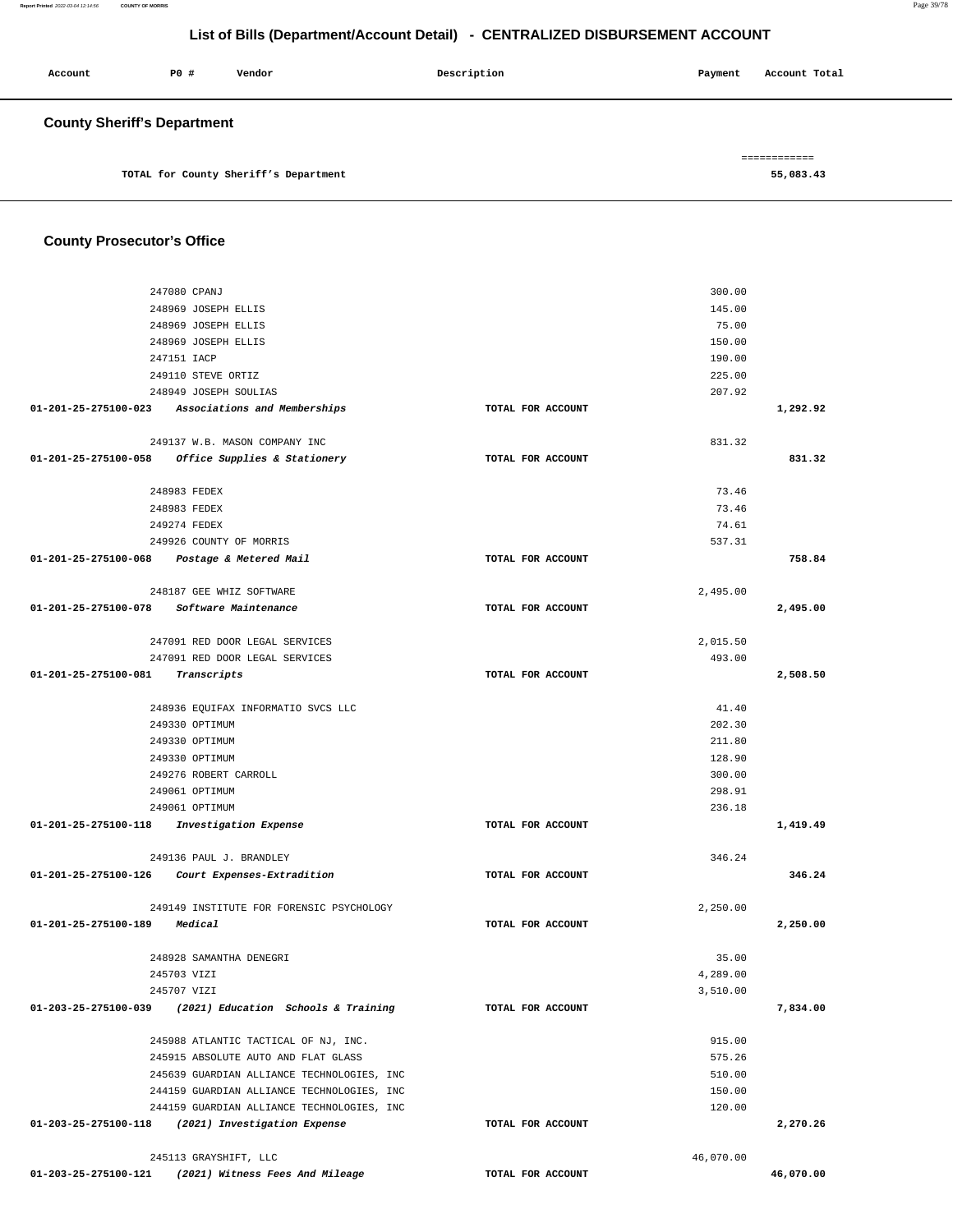**Report Printed** 2022-03-04 12:14:56 **COUNTY OF MORRIS** Page 40/78

# **List of Bills (Department/Account Detail) - CENTRALIZED DISBURSEMENT ACCOUNT**

| Account                           | P0 # | Vendor                               | Description       | Payment | Account Total |
|-----------------------------------|------|--------------------------------------|-------------------|---------|---------------|
| <b>County Prosecutor's Office</b> |      |                                      |                   |         |               |
|                                   |      | 242382 DSM SAFETY PRODUCTS           |                   | 719.80  |               |
|                                   |      | 242382 DSM SAFETY PRODUCTS           |                   | 16.00   |               |
| 01-203-25-275100-202              |      | (2021) Uniform And Accessories       | TOTAL FOR ACCOUNT |         | 735.80        |
|                                   |      |                                      |                   |         | ============  |
|                                   |      | TOTAL for County Prosecutor's Office |                   |         | 68,812.37     |

#### **County Jail**

| 249215 DELTA-T GROUP NORTH JERSEY, INC.            | 1,096.50          |           |
|----------------------------------------------------|-------------------|-----------|
| 249215 DELTA-T GROUP NORTH JERSEY, INC.            | 1,671.75          |           |
| 249215 DELTA-T GROUP NORTH JERSEY, INC.            | 2,230.50          |           |
| 249074 DELTA-T GROUP NORTH JERSEY, INC.            | 1,279.25          |           |
| 249073 PREFERRED HOME HEALTH CARE                  | 3,549.00          |           |
| 249225 PREFERRED HOME HEALTH CARE                  | 3,042.00          |           |
| 248417 PREFERRED HOME HEALTH CARE                  | 3,744.00          |           |
| 248414 PREFERRED HOME HEALTH CARE                  | 2,944.50          |           |
| 01-201-25-280100-011 Salaries & Wages-Full Time    | TOTAL FOR ACCOUNT | 19,557.50 |
|                                                    |                   |           |
|                                                    |                   |           |
| 248868 VERIZON WIRELESS                            | 450.86            |           |
| 01-201-25-280100-031 Cellular Phones/Pagers        | TOTAL FOR ACCOUNT | 450.86    |
| 249397 ANN MARIE CASTAGNA                          | 1,169.04          |           |
|                                                    |                   |           |
| 249397 ANN MARIE CASTAGNA                          | 11.25             |           |
| 249397 ANN MARIE CASTAGNA                          | 15.16             |           |
| 249397 ANN MARIE CASTAGNA                          | 18.70             |           |
| 249397 ANN MARIE CASTAGNA                          | 20.00             |           |
| 249397 ANN MARIE CASTAGNA                          | 20.00             |           |
| 249397 ANN MARIE CASTAGNA                          | 20.00             |           |
| 249397 ANN MARIE CASTAGNA                          | 10.29             |           |
| 249401 JUSTIN SUDOL                                | 1,358.04          |           |
| 249401 JUSTIN SUDOL                                | 12.25             |           |
| 249401 JUSTIN SUDOL                                | 12.97             |           |
| 249401 JUSTIN SUDOL                                | 20.00             |           |
| 249401 JUSTIN SUDOL                                | 20.00             |           |
| 249401 JUSTIN SUDOL                                | 20.00             |           |
| 249401 JUSTIN SUDOL                                | 20.00             |           |
| 249401 JUSTIN SUDOL                                | 9.33              |           |
| 249401 JUSTIN SUDOL                                | 20.00             |           |
| 249465 JUSTIN GETCHIUS                             | 75.00             |           |
| 01-201-25-280100-039 Education Schools & Training  | TOTAL FOR ACCOUNT | 2,852.03  |
|                                                    |                   |           |
| 249211 JAY HILL REPAIRS                            | 735.00            |           |
| 248992 JAY HILL REPAIRS                            | 1,233.50          |           |
| 248988 JAY HILL REPAIRS                            | 1,745.00          |           |
| 01-201-25-280100-044 Equipment Service Agreements  | TOTAL FOR ACCOUNT | 3,713.50  |
|                                                    |                   |           |
| 248611 ALL-STAR IDENTIFICATION                     | 568.74            |           |
| 248611 ALL-STAR IDENTIFICATION                     | 1,655.00          |           |
| 01-201-25-280100-047 Identification Equip&Supplies | TOTAL FOR ACCOUNT | 2,223.74  |
|                                                    |                   |           |
| 248387 INNOVATIVE CREDIT SOLUTIONS, INC.           | 51.00             |           |
| 249017 LANGUAGE LINE SERVICES                      | 308.80            |           |
| 248874 VERIZON WIRELESS                            | 138.18            |           |
| 01-201-25-280100-059<br>Other General Expenses     | TOTAL FOR ACCOUNT | 497.98    |
|                                                    |                   |           |
| 249926 COUNTY OF MORRIS                            | 141.67            |           |
| 01-201-25-280100-068<br>Postage & Metered Mail     | TOTAL FOR ACCOUNT | 141.67    |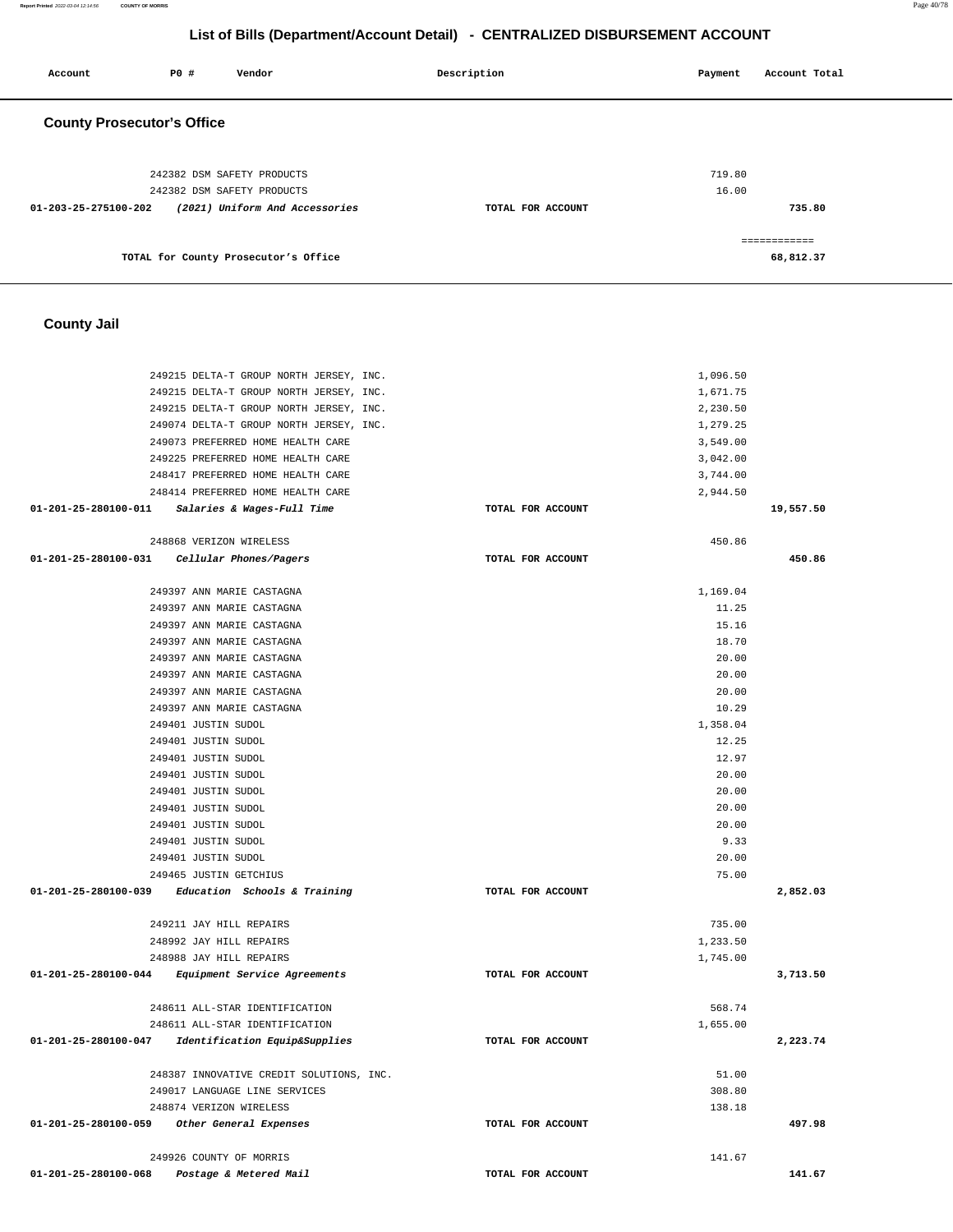| Account | PO# | Vendor | Description | Payment | Account Total |
|---------|-----|--------|-------------|---------|---------------|
|         |     |        |             |         |               |
|         |     |        |             |         |               |

#### **County Jail**

| 249068 STONEGATE ASSOCIATES, LLC                         |                   | 2,520.00  |           |
|----------------------------------------------------------|-------------------|-----------|-----------|
| 01-201-25-280100-084<br>Other Outside Services           | TOTAL FOR ACCOUNT |           | 2,520.00  |
|                                                          |                   |           |           |
| 249212 ARAMARK DALLAS LOCKBOX                            |                   | 12,879.35 |           |
| 249220 ARAMARK DALLAS LOCKBOX                            |                   | 12,781.06 |           |
| 249220 ARAMARK DALLAS LOCKBOX                            |                   | 80.00     |           |
| 248614 ARAMARK DALLAS LOCKBOX                            |                   | 12,573.77 |           |
| 248197 ARAMARK DALLAS LOCKBOX                            |                   | 12,143.10 |           |
| 248197 ARAMARK DALLAS LOCKBOX                            |                   | 312.50    |           |
| 248197 ARAMARK DALLAS LOCKBOX                            |                   | 12,521.95 |           |
| 248197 ARAMARK DALLAS LOCKBOX                            |                   | 100.00    |           |
| 248197 ARAMARK DALLAS LOCKBOX                            |                   | 1,499.00  |           |
| 248197 ARAMARK DALLAS LOCKBOX                            |                   | 90.00     |           |
| 248197 ARAMARK DALLAS LOCKBOX                            |                   | 12,371.84 |           |
| 248197 ARAMARK DALLAS LOCKBOX                            |                   | 30.00     |           |
| 01-201-25-280100-185<br>Food                             | TOTAL FOR ACCOUNT |           | 77,382.57 |
|                                                          |                   |           |           |
| 249230 BOUND TREE MEDICAL LLC                            |                   | 342.50    |           |
| 249230 BOUND TREE MEDICAL LLC                            |                   | 113.85    |           |
| 249230 BOUND TREE MEDICAL LLC                            |                   | 121.06    |           |
| 249230 BOUND TREE MEDICAL LLC                            |                   | 2.10      |           |
| 249230 BOUND TREE MEDICAL LLC                            |                   | 43.56     |           |
| 249230 BOUND TREE MEDICAL LLC                            |                   | 20.24     |           |
| 249230 BOUND TREE MEDICAL LLC                            |                   | 9.60      |           |
| 01-201-25-280100-189<br>Medical                          | TOTAL FOR ACCOUNT |           | 652.91    |
|                                                          |                   |           |           |
| 248615 AMMO-SAFE LLC                                     |                   | 492.75    |           |
| 249078 SOME'S WORLDWIDE UNIFORMS INC.                    |                   | 165.00    |           |
| 01-201-25-280100-202 Uniform And Accessories             | TOTAL FOR ACCOUNT |           | 657.75    |
|                                                          |                   |           |           |
| 246849 GRAINGER                                          |                   | 2,620.67  |           |
| 246844 GRAINGER                                          |                   | 2,296.76  |           |
| 248386 MORRISTOWN LUMBER &                               |                   | 44.88     |           |
| 01-201-25-280100-249 Bldg Maintenance Supplies           | TOTAL FOR ACCOUNT |           | 4,962.31  |
| 249399 THE HOME DEPOT PRO                                |                   |           |           |
|                                                          | TOTAL FOR ACCOUNT | 4,302.50  |           |
| $01-201-25-280100-252$ Janitorial Supplies               |                   |           | 4,302.50  |
| 246418 PREFERRED HOME HEALTH CARE                        |                   | 936.00    |           |
| 246418 PREFERRED HOME HEALTH CARE                        |                   | 4,933.50  |           |
| 01-203-25-280100-011 (2021) Salaries & Wages-Full Time   | TOTAL FOR ACCOUNT |           | 5,869.50  |
|                                                          |                   |           |           |
| 249019 ROBERT HORVOT                                     |                   | 14.39     |           |
| 249020 STEVEN GOODMAN                                    |                   | 75.00     |           |
| 249398 THOMAS MARKEY                                     |                   | 75.00     |           |
| 248201 NEW YORK ASSOCIATION OF HOSTAGE                   |                   | 349.00    |           |
| 248201 NEW YORK ASSOCIATION OF HOSTAGE                   |                   | 349.00    |           |
| 248201 NEW YORK ASSOCIATION OF HOSTAGE                   |                   | 349.00    |           |
| 248201 NEW YORK ASSOCIATION OF HOSTAGE                   |                   | 349.00    |           |
| 249476 RAYMOND MILLER                                    |                   | 1,954.15  |           |
| 249476 RAYMOND MILLER                                    |                   | 1,748.45  |           |
| 249476 RAYMOND MILLER                                    |                   | 59.71     |           |
| 248991 VAN METER & ASSOCIATES INC.                       |                   | 170.00    |           |
| 01-203-25-280100-039 (2021) Education Schools & Training | TOTAL FOR ACCOUNT |           | 5,492.70  |
|                                                          |                   |           |           |
| 249087 A.M.E INC.                                        |                   | 1,573.00  |           |
| 243713 DYNAMIC IMAGING SYSTMES INC                       |                   | 6,422.00  |           |
| 248986 JOHNSON CONTROLS INC.                             |                   | 300.60    |           |
| 248985 JOHNSON CONTROLS INC.                             |                   | 601.20    |           |
|                                                          |                   |           |           |
| 248987 JOHNSON CONTROLS INC.                             |                   | 450.90    |           |

**01-203-25-280100-044 (2021) Equipment Service Agreements TOTAL FOR ACCOUNT** 

**Report Printed** 2022-03-04 12:14:56 **COUNTY OF MORRIS** Page 41/78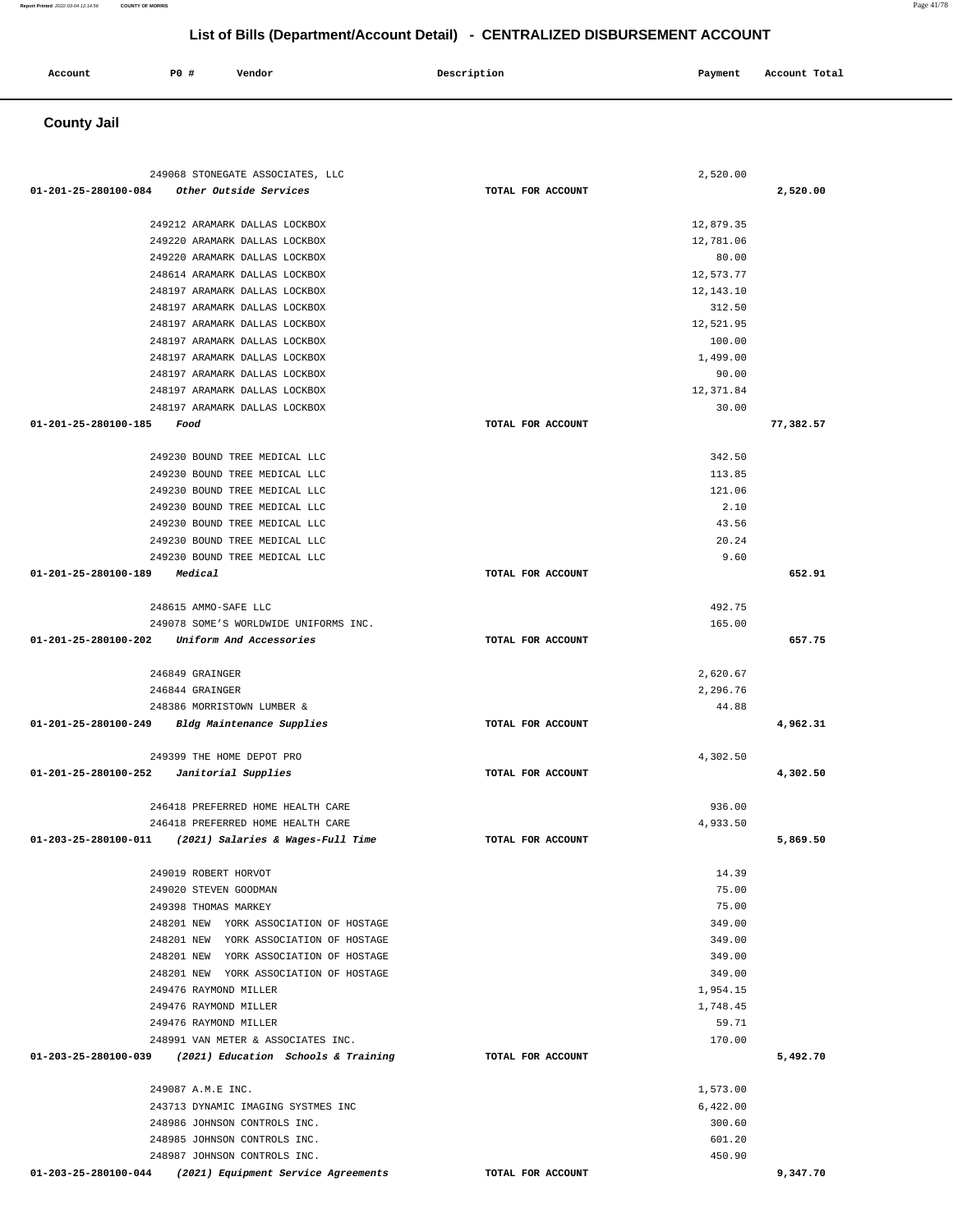|                                        | 248608 OUICKSERIES PUBLISHING INC.                      |                   | 15.31    |          |
|----------------------------------------|---------------------------------------------------------|-------------------|----------|----------|
| 01-201-25-281100-028                   | <b>Books &amp; Periodicals</b>                          | TOTAL FOR ACCOUNT |          | 344.31   |
|                                        |                                                         |                   |          |          |
|                                        | 249557 CAROLINE HWANG                                   |                   | 50.20    |          |
|                                        | $01-201-25-281100-039$ Education Schools & Training     | TOTAL FOR ACCOUNT |          | 50.20    |
|                                        |                                                         |                   |          |          |
|                                        | 248751 BI INC.                                          |                   | 46.00    |          |
| 01-201-25-281100-061 Outside Detention |                                                         | TOTAL FOR ACCOUNT |          | 46.00    |
|                                        | 249926 COUNTY OF MORRIS                                 |                   | 21.09    |          |
|                                        |                                                         |                   |          |          |
|                                        | 01-201-25-281100-068 Postage & Metered Mail             | TOTAL FOR ACCOUNT |          | 21.09    |
|                                        | 248787 RICOH USA, INC.                                  |                   | 452.22   |          |
|                                        | $01 - 201 - 25 - 281100 - 164$ Office Machines - Rental | TOTAL FOR ACCOUNT |          | 452.22   |
|                                        |                                                         |                   |          |          |
|                                        | 248609 NU-WAY CONCESSIONAIRES INC                       |                   | 3,275.40 |          |
|                                        | 248609 NU-WAY CONCESSIONAIRES INC                       |                   | 693.09   |          |
|                                        | 248609 NU-WAY CONCESSIONAIRES INC                       |                   | 620.30   |          |
|                                        | 248609 NU-WAY CONCESSIONAIRES INC                       |                   | 312.39   |          |
|                                        | 248609 NU-WAY CONCESSIONAIRES INC                       |                   | 506.24   |          |
| 01-201-25-281100-185                   | Food                                                    | TOTAL FOR ACCOUNT |          | 5,407.42 |
|                                        | 248776 LTC SCRIPTS INC.                                 |                   | 125.41   |          |
|                                        |                                                         |                   |          |          |
| 01-201-25-281100-189                   | Medical                                                 | TOTAL FOR ACCOUNT |          | 125.41   |
|                                        |                                                         |                   |          |          |

#### **County Youth Detention Facilit**

248608 QUICKSERIES PUBLISHING INC.

|                      | 246527 LANGUAGE LINE SERVICES                       |                   | 252.70   |              |
|----------------------|-----------------------------------------------------|-------------------|----------|--------------|
|                      | 246833 LANGUAGE LINE SERVICES                       |                   | 143.90   |              |
|                      | 01-203-25-280100-059 (2021) Other General Expenses  | TOTAL FOR ACCOUNT |          | 396.60       |
|                      | 243731 BFI                                          |                   | 834.30   |              |
|                      | 01-203-25-280100-162 (2021) Furniture & Fixtures    | TOTAL FOR ACCOUNT |          | 834.30       |
|                      | 243314 HENRY SCHEIN INC                             |                   | 40.54    |              |
|                      | 246446 HENRY SCHEIN INC                             |                   | 1,381.51 |              |
|                      | 246446 HENRY SCHEIN INC                             |                   | 491.17   |              |
|                      | 246446 HENRY SCHEIN INC                             |                   | 22.35    |              |
|                      | 246446 HENRY SCHEIN INC                             |                   | 744.47   |              |
|                      | 246446 HENRY SCHEIN INC                             |                   | 81.59    |              |
| 01-203-25-280100-189 | $(2021)$ Medical                                    | TOTAL FOR ACCOUNT |          | 2,761.63     |
|                      | 248613 JUSTBRAND LIMITED                            |                   | 1,093.01 |              |
|                      | 245168 TURN OUT UNIFORMS, INC.                      |                   | 852.00   |              |
|                      | 01-203-25-280100-202 (2021) Uniform And Accessories | TOTAL FOR ACCOUNT |          | 1,945.01     |
|                      | 246838 COOPER ELECTRIC SUPPLY CO.                   |                   | 2,517.00 |              |
|                      | 246838 COOPER ELECTRIC SUPPLY CO.                   |                   | 21.97    |              |
|                      | 246854 GRAINGER                                     |                   | 1,662.32 |              |
|                      | 246850 GRAINGER                                     |                   | 1,445.97 |              |
|                      | 248612 WEIGHTS & MEASURES FUND                      |                   | 150.00   |              |
| 01-203-25-280100-249 | (2021) Bldg Maintenance Supplies                    | TOTAL FOR ACCOUNT |          | 5,797.26     |
|                      |                                                     |                   |          | ============ |
|                      | TOTAL for County Jail                               |                   |          | 152,360.02   |

#### **County Jail**

# **Account** 20 **P P**  $\uparrow$  **Payment** Payment Account Total

329.00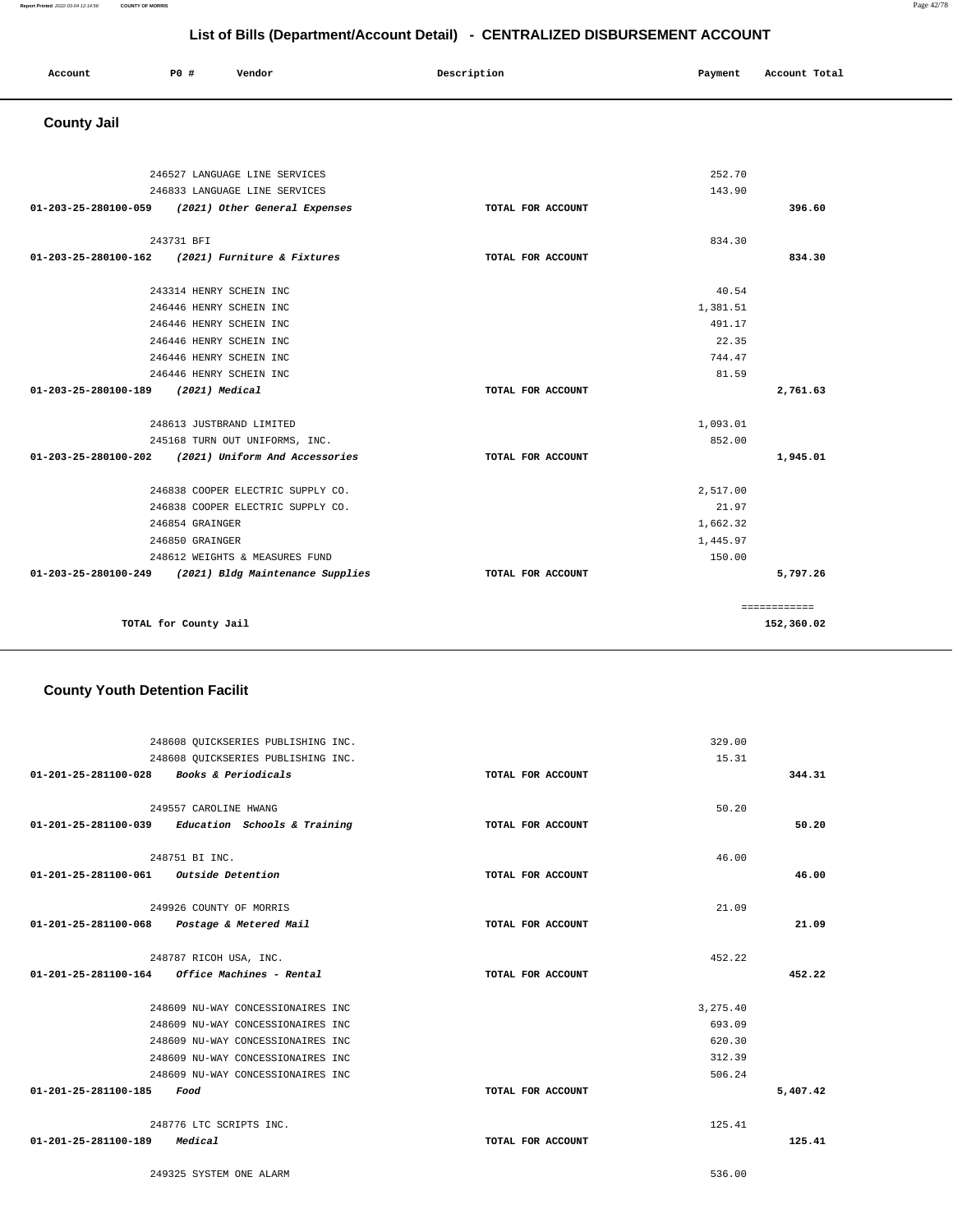| Account                                             | P0 #                      | Vendor                                                     | Description       | Payment  | Account Total |
|-----------------------------------------------------|---------------------------|------------------------------------------------------------|-------------------|----------|---------------|
| <b>County Youth Detention Facilit</b>               |                           |                                                            |                   |          |               |
| 01-201-25-281100-262 Machinery Repairs & Parts      |                           |                                                            | TOTAL FOR ACCOUNT |          | 536.00        |
|                                                     | 245536 LIFESAVERS INC     |                                                            |                   | 39.00    |               |
|                                                     |                           | $01-203-25-281100-039$ (2021) Education Schools & Training | TOTAL FOR ACCOUNT |          | 39.00         |
|                                                     | 246358 BI INC.            |                                                            |                   | 45.00    |               |
| 01-203-25-281100-061 (2021) Outside Detention       |                           |                                                            | TOTAL FOR ACCOUNT |          | 45.00         |
|                                                     |                           | 248426 NU-WAY CONCESSIONAIRES INC                          |                   | 2,332.40 |               |
|                                                     |                           | 248426 NU-WAY CONCESSIONAIRES INC                          |                   | 366.28   |               |
|                                                     |                           | 248426 NU-WAY CONCESSIONAIRES INC                          |                   | 649.24   |               |
|                                                     |                           | 248426 NU-WAY CONCESSIONAIRES INC                          |                   | 466.47   |               |
| 01-203-25-281100-185                                | (2021) Food               |                                                            | TOTAL FOR ACCOUNT |          | 3,814.39      |
|                                                     | 245001 BOB BARKER COMPANY |                                                            |                   | 159.96   |               |
|                                                     | 245001 BOB BARKER COMPANY |                                                            |                   | 73.90    |               |
|                                                     | 244285 BOB BARKER COMPANY |                                                            |                   | 89.99    |               |
|                                                     | 245288 BOB BARKER COMPANY |                                                            |                   | 1,662.72 |               |
| 01-203-25-281100-202 (2021) Uniform And Accessories |                           |                                                            | TOTAL FOR ACCOUNT |          | 1,986.57      |
|                                                     |                           |                                                            |                   |          | ============  |
|                                                     |                           | TOTAL for County Youth Detention Facilit                   |                   |          | 12,867.61     |

# **Road Repairs**

| 248891 DEER CARCASS REMOVAL SERVICE, LLC          |                   | 2,624.00 |          |
|---------------------------------------------------|-------------------|----------|----------|
| 01-201-26-290100-036 Contracted Services          | TOTAL FOR ACCOUNT |          | 2,624.00 |
| 249226 W.B. MASON COMPANY INC                     |                   | 81.36    |          |
| 249226 W.B. MASON COMPANY INC                     |                   | 69.44    |          |
| 249226 W.B. MASON COMPANY INC                     |                   | 12.59    |          |
| 01-201-26-290100-058 Office Supplies & Stationery | TOTAL FOR ACCOUNT |          | 163.39   |
|                                                   |                   |          |          |
| 249237 BOROUGH OF BUTLER                          |                   | 79.21    |          |
| 249237 BOROUGH OF BUTLER                          |                   | 81.08    |          |
| 249237 BOROUGH OF BUTLER                          |                   | 58.70    |          |
| 249065 JERSEY CENTRAL POWER & LIGHT               |                   | 37.55    |          |
| 249334 JERSEY CENTRAL POWER & LIGHT               |                   | 25.76    |          |
| 249333 JERSEY CENTRAL POWER & LIGHT               |                   | 24.09    |          |
| 249102 JERSEY CENTRAL POWER & LIGHT               |                   | 608.88   |          |
| 249238 JERSEY CENTRAL POWER & LIGHT               |                   | 58.84    |          |
| 01-201-26-290100-137 Electricity                  | TOTAL FOR ACCOUNT |          | 974.11   |
|                                                   |                   |          |          |
| 249412 CHRIS LIOS                                 |                   | 90.00    |          |
| 249345 SEAN DALTON                                |                   | 90.00    |          |
| 249615 THOMAS COEN                                |                   | 90.00    |          |
| 01-201-26-290100-207 Uniform & Clothing Allowance | TOTAL FOR ACCOUNT |          | 270.00   |
|                                                   |                   |          |          |
| 247278 TILCON NEW YORK INC.                       |                   | 90.19    |          |
| 247278 TILCON NEW YORK INC.                       |                   | 91.98    |          |
| 247278 TILCON NEW YORK INC.                       |                   | 89.30    |          |
| 247278 TILCON NEW YORK INC.                       |                   | 180.39   |          |
| 247278 TILCON NEW YORK INC.                       |                   | 91.09    |          |
| 247278 TILCON NEW YORK INC.                       |                   | 1.00     |          |
| 247278 TILCON NEW YORK INC.                       |                   | 4.00     |          |
| 247278 TILCON NEW YORK INC.                       |                   | 1.02     |          |
| 247217 WHITE CAP, L.P.                            |                   | 749.50   |          |
| 247217 WHITE CAP, L.P.                            |                   | 749.50   |          |
| 248747 TILCON NEW YORK INC.                       |                   | 134.84   |          |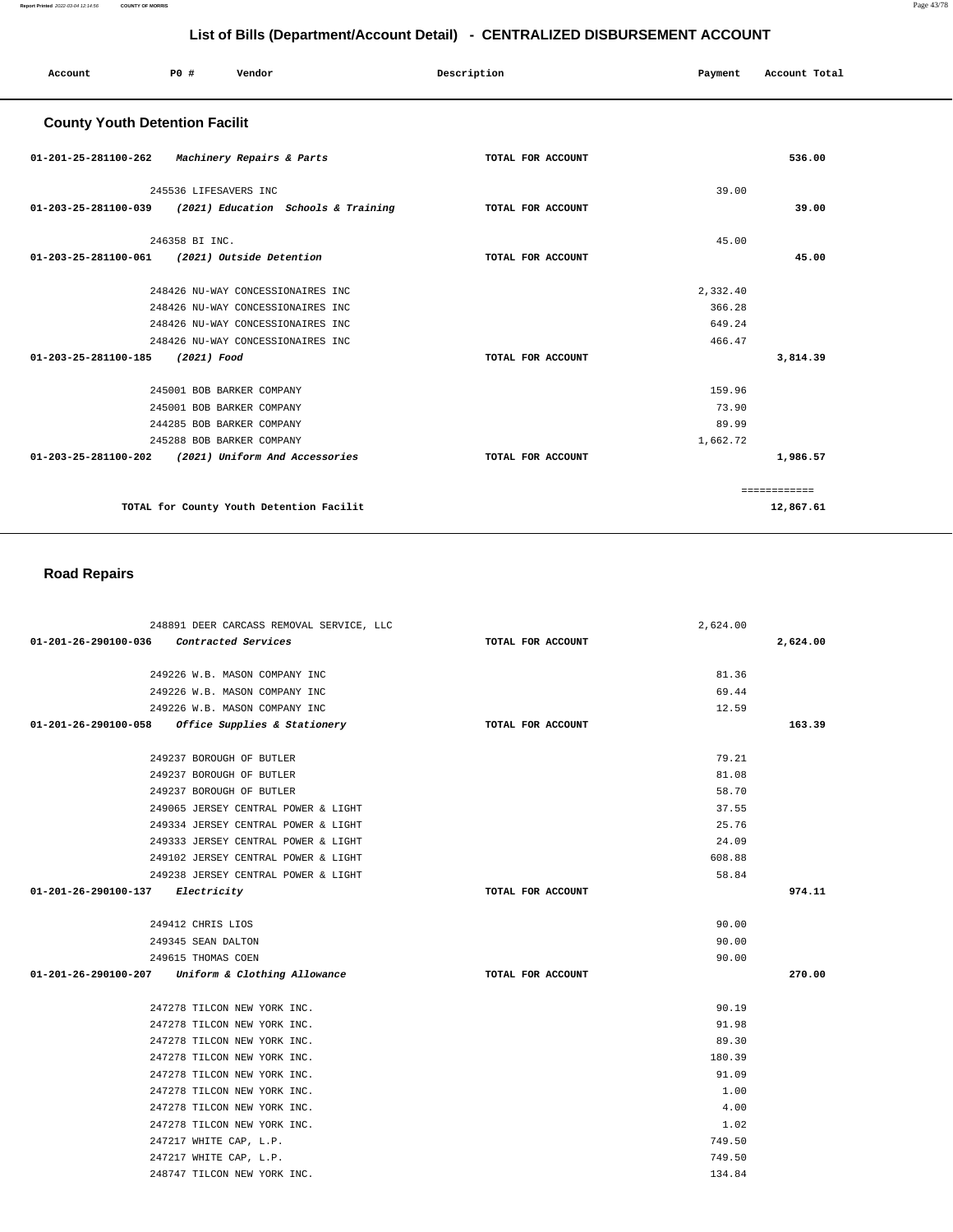| Account              | <b>PO #</b>          | Vendor                                                                           | Description | Payment                   | Account Total |
|----------------------|----------------------|----------------------------------------------------------------------------------|-------------|---------------------------|---------------|
| <b>Road Repairs</b>  |                      |                                                                                  |             |                           |               |
|                      |                      |                                                                                  |             |                           |               |
|                      |                      | 248747 TILCON NEW YORK INC.                                                      |             | 178.60                    |               |
|                      |                      | 248747 TILCON NEW YORK INC.<br>248747 TILCON NEW YORK INC.                       |             | 91.09<br>4.48             |               |
|                      |                      | 249240 TILCON NEW YORK INC.                                                      |             | 88.41                     |               |
|                      |                      | 249240 TILCON NEW YORK INC.                                                      |             | 88.41                     |               |
|                      |                      | 249240 TILCON NEW YORK INC.                                                      |             | 88.41                     |               |
|                      |                      | 249240 TILCON NEW YORK INC.                                                      |             | 2.94                      |               |
|                      |                      | 248896 TILCON NEW YORK INC.                                                      |             | 134.84                    |               |
|                      |                      | 248896 TILCON NEW YORK INC.                                                      |             | 91.09                     |               |
|                      |                      | 248896 TILCON NEW YORK INC.                                                      |             | 91.09                     |               |
|                      |                      | 248896 TILCON NEW YORK INC.                                                      |             | 89.30                     |               |
|                      |                      | 248896 TILCON NEW YORK INC.                                                      |             | 91.09                     |               |
| 01-201-26-290100-222 |                      | 248896 TILCON NEW YORK INC.                                                      |             | 5.51<br>TOTAL FOR ACCOUNT | 3,228.07      |
|                      |                      | Bituminous Concrete                                                              |             |                           |               |
|                      |                      | 246671 AMERICAN ASPHALT & TRUCKING LLC                                           |             | 4,500.00                  |               |
|                      |                      | 246671 AMERICAN ASPHALT & TRUCKING LLC                                           |             | 4,500.00                  |               |
|                      |                      | 246671 AMERICAN ASPHALT & TRUCKING LLC                                           |             | 5,000.00                  |               |
|                      |                      | 246671 AMERICAN ASPHALT & TRUCKING LLC<br>246671 AMERICAN ASPHALT & TRUCKING LLC |             | 5,000.00<br>4,750.00      |               |
|                      |                      | 246671 AMERICAN ASPHALT & TRUCKING LLC                                           |             | 4,250.00                  |               |
|                      |                      | 246671 AMERICAN ASPHALT & TRUCKING LLC                                           |             | 6,750.00                  |               |
|                      |                      | 246671 AMERICAN ASPHALT & TRUCKING LLC                                           |             | 4,500.00                  |               |
|                      |                      | 246671 AMERICAN ASPHALT & TRUCKING LLC                                           |             | 3,625.00                  |               |
|                      |                      | 246671 AMERICAN ASPHALT & TRUCKING LLC                                           |             | 6,750.00                  |               |
|                      |                      | 248505 AMERICAN ASPHALT & TRUCKING LLC                                           |             | 6,500.00                  |               |
|                      |                      | 248505 AMERICAN ASPHALT & TRUCKING LLC                                           |             | 7,000.00                  |               |
|                      |                      | 248505 AMERICAN ASPHALT & TRUCKING LLC                                           |             | 6,875.00                  |               |
|                      |                      | 248505 AMERICAN ASPHALT & TRUCKING LLC                                           |             | 6,750.00                  |               |
|                      |                      | 248505 AMERICAN ASPHALT & TRUCKING LLC                                           |             | 6,750.00                  |               |
|                      |                      | 248505 AMERICAN ASPHALT & TRUCKING LLC                                           |             | 6,000.00                  |               |
|                      |                      | 248505 AMERICAN ASPHALT & TRUCKING LLC                                           |             | 9,375.00                  |               |
|                      |                      | 248505 AMERICAN ASPHALT & TRUCKING LLC                                           |             | 7,250.00                  |               |
|                      |                      | 248505 AMERICAN ASPHALT & TRUCKING LLC<br>248505 AMERICAN ASPHALT & TRUCKING LLC |             | 7,500.00<br>11,250.00     |               |
|                      |                      | 248504 HOIMARK & LEMBO PAVING, LLC                                               |             | 1,715.00                  |               |
|                      |                      | 248504 HOIMARK & LEMBO PAVING, LLC                                               |             | 1,785.00                  |               |
|                      |                      | 248504 HOIMARK & LEMBO PAVING, LLC                                               |             | 3,373.86                  |               |
|                      |                      | 248563 HOIMARK & LEMBO PAVING, LLC                                               |             | 6,534.00                  |               |
|                      |                      | 248563 HOIMARK & LEMBO PAVING, LLC                                               |             | 5,390.00                  |               |
|                      |                      | 248563 HOIMARK & LEMBO PAVING, LLC                                               |             | 8,775.00                  |               |
|                      |                      | 248563 HOIMARK & LEMBO PAVING, LLC                                               |             | 5,610.00                  |               |
|                      |                      | 248563 HOIMARK & LEMBO PAVING, LLC                                               |             | 5,872.50                  |               |
|                      |                      | 248563 HOIMARK & LEMBO PAVING, LLC                                               |             | 10,603.56                 |               |
|                      |                      | 248563 HOIMARK & LEMBO PAVING, LLC                                               |             | 8,591.25                  |               |
|                      |                      | 248564 SALMON BROS. INC.                                                         |             | 2,555.00                  |               |
|                      |                      | 248564 SALMON BROS. INC.                                                         |             | 4,200.00<br>8,030.00      |               |
|                      |                      | 248564 SALMON BROS. INC.<br>248564 SALMON BROS. INC.                             |             | 1,000.00                  |               |
|                      |                      | 248564 SALMON BROS. INC.                                                         |             | 1,240.00                  |               |
|                      |                      | 248564 SALMON BROS. INC.                                                         |             | 5,250.00                  |               |
|                      |                      | 248564 SALMON BROS. INC.                                                         |             | 1,120.00                  |               |
|                      |                      | 248564 SALMON BROS. INC.                                                         |             | 6,600.00                  |               |
|                      |                      | 248564 SALMON BROS. INC.                                                         |             | 1,200.00                  |               |
|                      | 248743 TREE KING INC |                                                                                  |             | 8,580.00                  |               |
|                      | 248743 TREE KING INC |                                                                                  |             | 6,510.00                  |               |
|                      | 248743 TREE KING INC |                                                                                  |             | 4,235.00                  |               |
|                      | 248743 TREE KING INC |                                                                                  |             | 5,400.00                  |               |
|                      | 248567 TREE KING INC |                                                                                  |             | 2,730.00                  |               |
|                      | 248567 TREE KING INC |                                                                                  |             | 1,347.50                  |               |
|                      |                      | 248745 YUKON SERVICES, LLC<br>248745 YUKON SERVICES, LLC                         |             | 1,750.00<br>2,250.00      |               |
|                      |                      |                                                                                  |             |                           |               |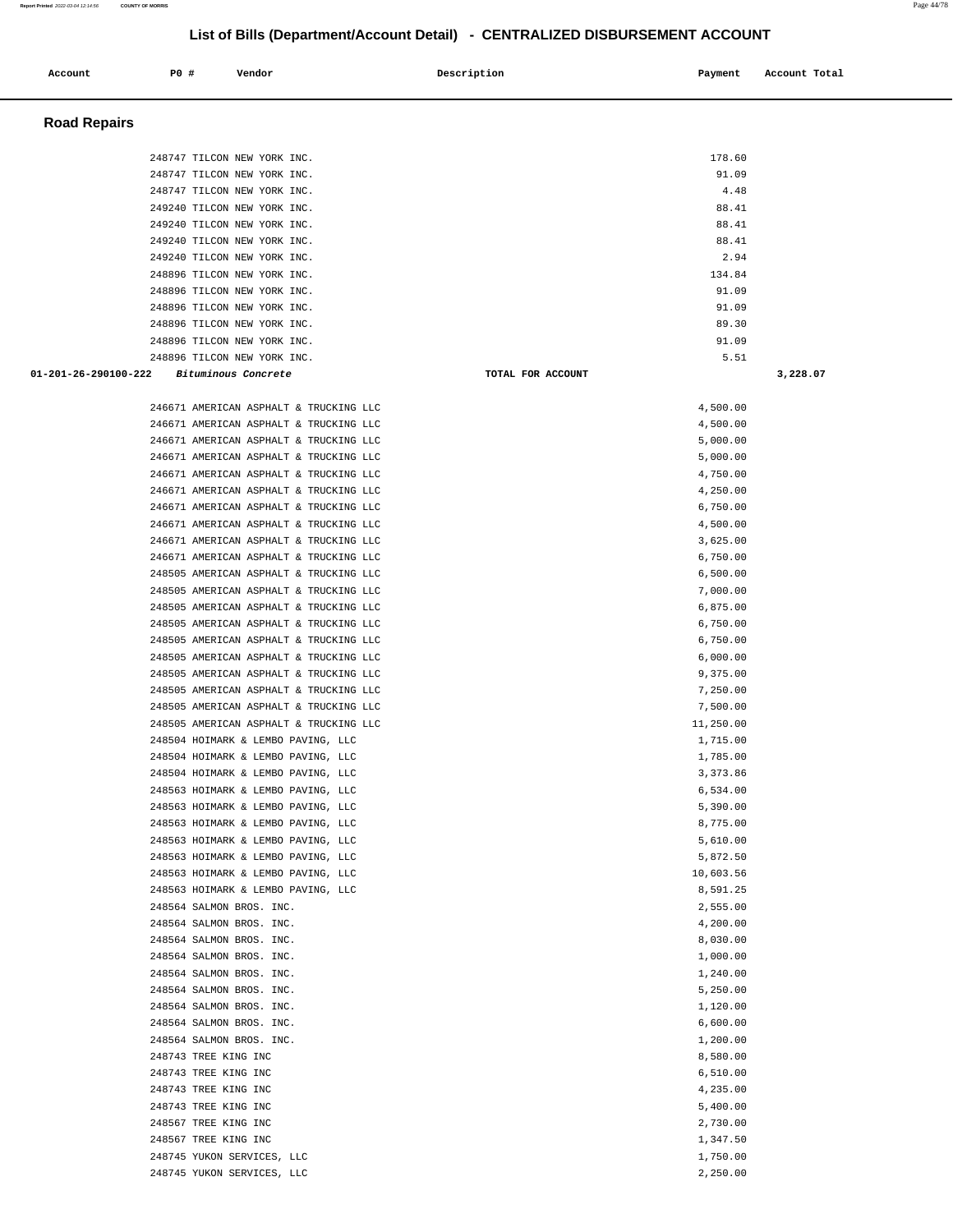| Account                           | <b>PO #</b> | Vendor                                                                     | Description       | Payment          | Account Total |
|-----------------------------------|-------------|----------------------------------------------------------------------------|-------------------|------------------|---------------|
|                                   |             |                                                                            |                   |                  |               |
| <b>Road Repairs</b>               |             |                                                                            |                   |                  |               |
|                                   |             |                                                                            |                   |                  |               |
|                                   |             | 248745 YUKON SERVICES, LLC                                                 |                   | 5,500.00         |               |
|                                   |             | 248745 YUKON SERVICES, LLC                                                 |                   | 6,600.00         |               |
|                                   |             | 248889 PEQUANNOCK TOWNSHIP                                                 |                   | 750.00           |               |
|                                   |             | 248889 PEQUANNOCK TOWNSHIP                                                 |                   | 300.00           |               |
|                                   |             | 248893 SALMON BROS. INC.                                                   |                   | 5,110.00         |               |
|                                   |             | 248893 SALMON BROS. INC.                                                   |                   | 4,200.00         |               |
|                                   |             | 248893 SALMON BROS. INC.                                                   |                   | 4,200.00         |               |
|                                   |             | 248894 YUKON SERVICES, LLC                                                 |                   | 3,500.00         |               |
|                                   |             | 248894 YUKON SERVICES, LLC                                                 |                   | 4,200.00         |               |
|                                   |             | 248888 FRANK BRODEEN OLC                                                   |                   | 3,625.00         |               |
|                                   |             | 248888 FRANK BRODEEN OLC                                                   |                   | 4,900.00         |               |
|                                   |             | 249098 TREE KING INC                                                       |                   | 2,827.50         |               |
|                                   |             | 249098 TREE KING INC                                                       |                   | 2,730.00         |               |
|                                   |             | 249098 TREE KING INC                                                       |                   | 2,695.00         |               |
| 01-201-26-290100-228              |             | Contracted Snow/Ice Removal                                                | TOTAL FOR ACCOUNT |                  | 298,260.17    |
|                                   |             | 248566 COUNTY WELDING SUPPLY CO                                            |                   | 14.75            |               |
|                                   |             | 248895 MORRISTOWN LUMBER &                                                 |                   | 4.99             |               |
|                                   |             | 248895 MORRISTOWN LUMBER &                                                 |                   | 7.59             |               |
|                                   |             | 248895 MORRISTOWN LUMBER &                                                 |                   | 4.99             |               |
| 01-201-26-290100-238              |             | Signage                                                                    | TOTAL FOR ACCOUNT |                  | 32.32         |
|                                   |             |                                                                            |                   |                  |               |
|                                   |             | 248897 REED SYSTEMS, LTD.                                                  |                   | 3,850.00         |               |
|                                   |             | 248898 REED SYSTEMS, LTD.                                                  |                   | 1,534.61         |               |
|                                   |             | 248898 REED SYSTEMS, LTD.                                                  |                   | 1,446.83         |               |
| 01-201-26-290100-242              |             | Snow Removal & Ice Control                                                 | TOTAL FOR ACCOUNT |                  | 6,831.44      |
|                                   |             |                                                                            |                   |                  |               |
|                                   |             | 246966 VULCAN CONSTRUCTION MATERIAL                                        |                   | 232.82           |               |
|                                   |             | 246966 VULCAN CONSTRUCTION MATERIAL                                        |                   | 244.80           |               |
|                                   |             | 246966 VULCAN CONSTRUCTION MATERIAL<br>246966 VULCAN CONSTRUCTION MATERIAL |                   | 251.61<br>182.99 |               |
|                                   |             | 246966 VULCAN CONSTRUCTION MATERIAL                                        |                   | 231.73           |               |
|                                   |             | 246966 VULCAN CONSTRUCTION MATERIAL                                        |                   | 236.08           |               |
|                                   |             | 246966 VULCAN CONSTRUCTION MATERIAL                                        |                   | 262.22           |               |
|                                   |             | 246966 VULCAN CONSTRUCTION MATERIAL                                        |                   | 248.61           |               |
|                                   |             | 246966 VULCAN CONSTRUCTION MATERIAL                                        |                   | 298.99           |               |
| 01-201-26-290100-244              |             | Stone                                                                      | TOTAL FOR ACCOUNT |                  | 2,189.85      |
|                                   |             |                                                                            |                   |                  |               |
|                                   |             | 247263 DEER CARCASS REMOVAL SERVICE, LLC                                   |                   | 2,496.00         |               |
| 01-203-26-290100-036              |             | (2021) Contracted Services                                                 | TOTAL FOR ACCOUNT |                  | 2,496.00      |
|                                   |             |                                                                            |                   |                  |               |
|                                   |             | 248500 PEZZO PIZZA II                                                      |                   | 120.00           |               |
|                                   |             | 248500 PEZZO PIZZA II                                                      |                   | 18.00            |               |
|                                   |             | 246858 RED BARN RESTAURANT                                                 |                   | 190.00           |               |
| 01-203-26-290100-188              |             | 246858 RED BARN RESTAURANT<br>(2021) Meals                                 | TOTAL FOR ACCOUNT | 28.50            | 356.50        |
|                                   |             |                                                                            |                   |                  |               |
|                                   |             | 246887 EASTERN CONCRETE MATERIALS, INC.                                    |                   | 238.16           |               |
|                                   |             | 246887 EASTERN CONCRETE MATERIALS, INC.                                    |                   | 238.16           |               |
|                                   |             | 246887 EASTERN CONCRETE MATERIALS, INC.                                    |                   | 132.48           |               |
|                                   |             | 246887 EASTERN CONCRETE MATERIALS, INC.                                    |                   | 230.31           |               |
|                                   |             | 246887 EASTERN CONCRETE MATERIALS, INC.                                    |                   | 107.99           |               |
| 01-203-26-290100-244 (2021) Stone |             |                                                                            | TOTAL FOR ACCOUNT |                  | 947.10        |
|                                   |             |                                                                            |                   |                  |               |
|                                   |             |                                                                            |                   |                  | ============  |
|                                   |             | TOTAL for Road Repairs                                                     |                   |                  | 318, 372.95   |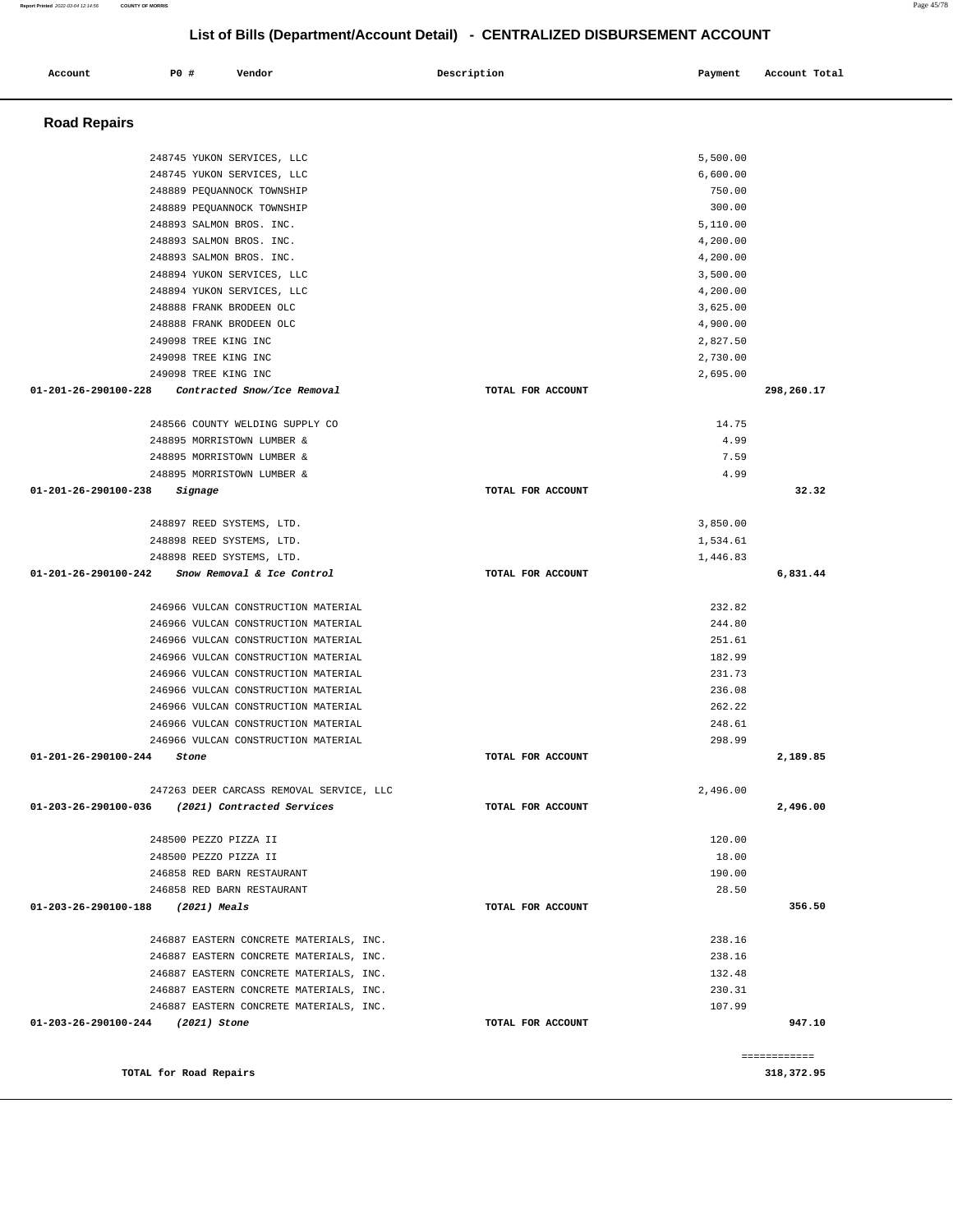| Account<br>. | <b>PO #</b> | Vendor | _ _ _ _<br>Description | Payment | Account Total |
|--------------|-------------|--------|------------------------|---------|---------------|
|              |             |        |                        |         |               |

# **Bridges and Culverts**

| 249164 OPTIMUM                                            |                   | 500.00   |
|-----------------------------------------------------------|-------------------|----------|
| $01 - 201 - 26 - 292100 - 259$<br>Equipment Rental        | TOTAL FOR ACCOUNT | 500.00   |
| 244395 WHITE CAP, L.P.                                    |                   | 750.00   |
| 244395 WHITE CAP, L.P.                                    |                   | 910.25   |
| 01-203-26-292100-227<br>(2021) Concrete                   | TOTAL FOR ACCOUNT | 1,660.25 |
|                                                           |                   |          |
| 247353 SHEAFFER SUPPLY INC.                               |                   | 69.90    |
| 01-203-26-292100-239<br>$(2021)$ Small Tools              | TOTAL FOR ACCOUNT | 69.90    |
| 245207 CHERRY VALLEY TRACTOR                              |                   | 38.00    |
| 245207 CHERRY VALLEY TRACTOR                              |                   | 26.84    |
| 245207 CHERRY VALLEY TRACTOR                              |                   | $-9.73$  |
| $01 - 203 - 26 - 292100 - 246$<br>$(2021)$ Tools - Others | TOTAL FOR ACCOUNT | 55.11    |
|                                                           |                   |          |
|                                                           |                   |          |
| TOTAL for Bridges and Culverts                            |                   | 2,285.26 |

#### **Shade Tree Commission**

|                                                         | 249104 FRED PRYOR SEMINARS        | 199.00            |              |
|---------------------------------------------------------|-----------------------------------|-------------------|--------------|
|                                                         | 249104 FRED PRYOR SEMINARS        | 199.00            |              |
|                                                         | 249104 FRED PRYOR SEMINARS        | 199.00            |              |
|                                                         | 249104 FRED PRYOR SEMINARS        | 199.00            |              |
|                                                         | 248527 FLEMINGTON DEPT STORE INC  | 250.00            |              |
| $01-201-26-300100-039$ Education, Schools & Training    |                                   | TOTAL FOR ACCOUNT | 1,046.00     |
|                                                         | 248560 W.B. MASON COMPANY INC     | 171.97            |              |
|                                                         | 249103 W.B. MASON COMPANY INC     | 6.52              |              |
|                                                         | 249103 W.B. MASON COMPANY INC     | 15.89             |              |
|                                                         | 249372 W.B. MASON COMPANY INC     | 0.95              |              |
|                                                         |                                   |                   |              |
| 01-201-26-300100-058 Office Supplies & Stationery       |                                   | TOTAL FOR ACCOUNT | 195.33       |
|                                                         | 248869 RICOH AMERICAS CORPORATION | 212.07            |              |
| $01 - 201 - 26 - 300100 - 164$ Office Machines - Rental |                                   | TOTAL FOR ACCOUNT | 212.07       |
|                                                         |                                   |                   |              |
|                                                         | 249236 W.B. MASON COMPANY INC     | 44.70             |              |
|                                                         | 249236 W.B. MASON COMPANY INC     | 0.95              |              |
| 01-201-26-300100-266 Safety Items                       |                                   | TOTAL FOR ACCOUNT | 45.65        |
|                                                         | 248881 RICH TREE SERVICE, INC     | 161,966.44        |              |
| 01-203-26-300100-079                                    | (2021) Special Projects           | TOTAL FOR ACCOUNT | 161,966.44   |
|                                                         |                                   |                   |              |
|                                                         |                                   |                   | ============ |
|                                                         | TOTAL for Shade Tree Commission   |                   | 163,465.49   |

# **Buildings & Grounds**

| 249644 WILLIAM F. BARNISH                 |                   | 2,938.92  |
|-------------------------------------------|-------------------|-----------|
| 249645 WILLIAM F. BARNISH                 |                   | 9,430.21  |
| Building Rental<br>01-201-26-310100-029   | TOTAL FOR ACCOUNT | 12,369.13 |
|                                           |                   |           |
| 249389 ASSOCIATED WATER CONDITIONERS INC  |                   | 389.00    |
| 249229 MAGIC TOUCH CONSTRUCTION CO., INC. |                   | 5,080.70  |
| 248954 TBS CONTROLS LLC                   |                   | 3,186.00  |
|                                           |                   |           |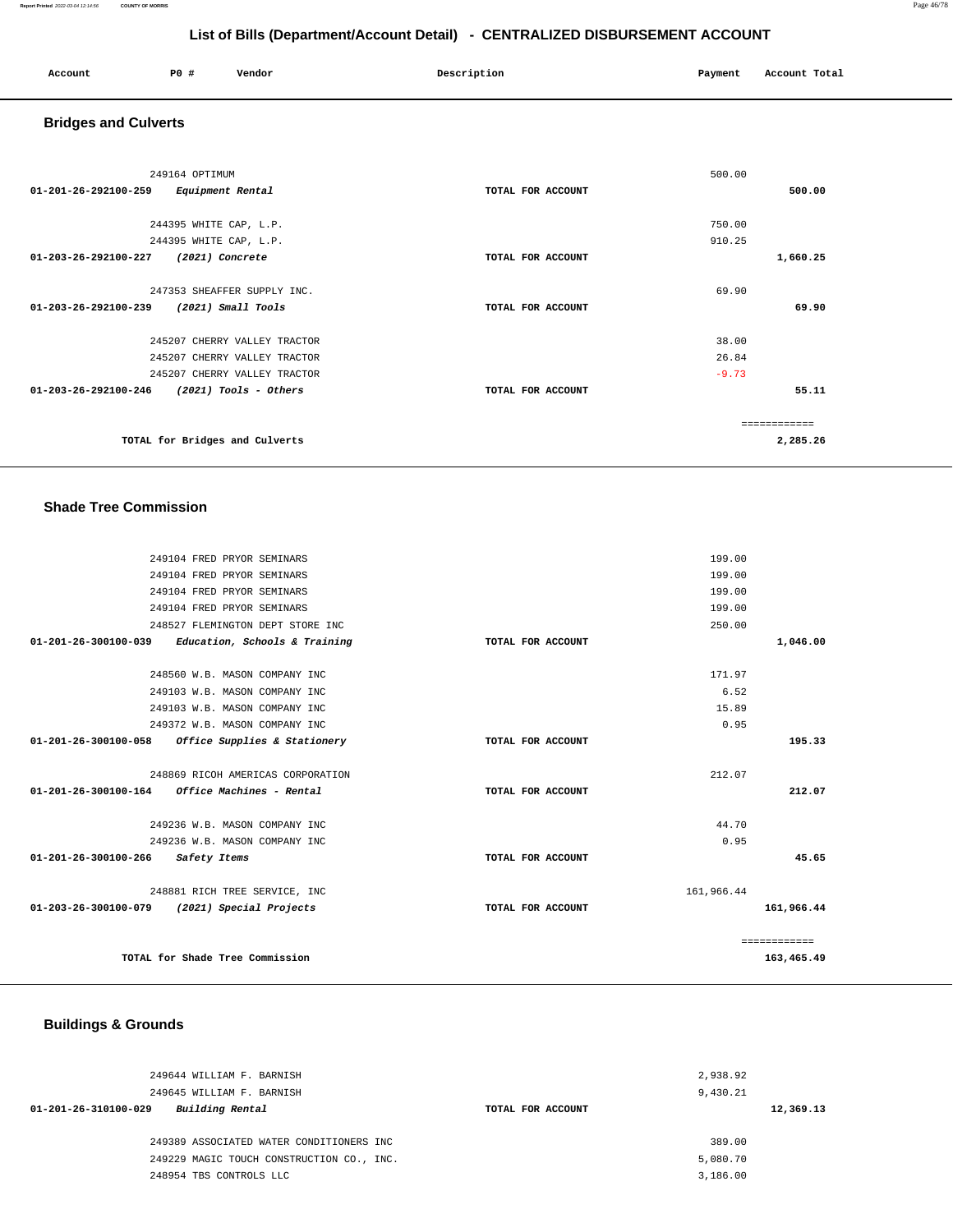۳

| Account                        | <b>PO #</b><br>Vendor                | Description       | Payment    | Account Total |  |  |  |
|--------------------------------|--------------------------------------|-------------------|------------|---------------|--|--|--|
| <b>Buildings &amp; Grounds</b> |                                      |                   |            |               |  |  |  |
| 01-201-26-310100-044           | Equipment Service Agreements         | TOTAL FOR ACCOUNT |            | 8,655.70      |  |  |  |
|                                | 249453 W.B. MASON COMPANY INC        |                   | 193.98     |               |  |  |  |
|                                | 249453 W.B. MASON COMPANY INC        |                   | 260.35     |               |  |  |  |
|                                | 249453 W.B. MASON COMPANY INC        |                   | 247.98     |               |  |  |  |
| 01-201-26-310100-058           | Office Supplies & Stationery         | TOTAL FOR ACCOUNT |            | 702.31        |  |  |  |
|                                | 248681 EMERGENCY PEST CONTROL        |                   | 2,695.00   |               |  |  |  |
|                                | 248681 EMERGENCY PEST CONTROL        |                   | 105.00     |               |  |  |  |
|                                | 248681 EMERGENCY PEST CONTROL        |                   | 85.00      |               |  |  |  |
|                                | 248681 EMERGENCY PEST CONTROL        |                   | 52.50      |               |  |  |  |
|                                | 248681 EMERGENCY PEST CONTROL        |                   | 52.50      |               |  |  |  |
|                                | 248681 EMERGENCY PEST CONTROL        |                   | 52.50      |               |  |  |  |
|                                | 249165 KORNER STORE INC              |                   | 1,010.00   |               |  |  |  |
| 01-201-26-310100-084           | Other Outside Services               | TOTAL FOR ACCOUNT |            | 4,052.50      |  |  |  |
|                                | 249454 GATES FLAG & BANNER, CO. INC. |                   | 618.50     |               |  |  |  |
|                                | 249496 GRAINGER                      |                   | 89.71      |               |  |  |  |
| 01-201-26-310100-098           | Other Operating&Repair Supply        | TOTAL FOR ACCOUNT |            | 708.21        |  |  |  |
|                                | 248674 ABLE SECURITY LOCKSMITHS      |                   | 17.50      |               |  |  |  |
|                                | 249200 STATUS SOLUTIONS LLC          |                   | 2,566.67   |               |  |  |  |
| 01-201-26-310100-128           | Security Equipment                   | TOTAL FOR ACCOUNT |            | 2,584.17      |  |  |  |
|                                |                                      |                   |            |               |  |  |  |
|                                | 248910 MORRIS COUNTY MUA             |                   | 1,621.59   |               |  |  |  |
| 01-201-26-310100-143           | Rubbish & Trash Removal              | TOTAL FOR ACCOUNT |            | 1,621.59      |  |  |  |
|                                | 248933 CARL EDWARDS                  |                   | 90.00      |               |  |  |  |
|                                | 248732 ELVI CABRERA                  |                   | 84.60      |               |  |  |  |
|                                | 248932 EVERT PADILLA                 |                   | 90.00      |               |  |  |  |
|                                | 249496 GRAINGER                      |                   | 63.11      |               |  |  |  |
|                                | 249390 WILMAR HORMAZA                |                   | 90.00      |               |  |  |  |
| 01-201-26-310100-207           | Uniform & Clothing Allowance         | TOTAL FOR ACCOUNT |            | 417.71        |  |  |  |
|                                | 249031 RICCIARDI BROTHERS, INC       |                   | 212.93     |               |  |  |  |
|                                | 249031 RICCIARDI BROTHERS, INC       |                   | 56.99      |               |  |  |  |
|                                | 249031 RICCIARDI BROTHERS, INC       |                   | 309.90     |               |  |  |  |
|                                | 249031 RICCIARDI BROTHERS, INC       |                   | 80.97      |               |  |  |  |
|                                | 248676 RICCIARDI BROTHERS, INC       |                   | 315.78     |               |  |  |  |
| 01-201-26-310100-234           | Paint                                | TOTAL FOR ACCOUNT |            | 976.57        |  |  |  |
|                                | 248699 GENERAL PLUMBING SUPPLY INC.  |                   | 126.81     |               |  |  |  |
|                                | 248699 GENERAL PLUMBING SUPPLY INC.  |                   | 198.46     |               |  |  |  |
|                                | 249496 GRAINGER                      |                   | 93.70      |               |  |  |  |
| 01-201-26-310100-235           | <i>Pipes - Others</i>                | TOTAL FOR ACCOUNT |            | 418.97        |  |  |  |
|                                | 249241 JJS SERVICES, INC.            |                   | 1,200.00   |               |  |  |  |
|                                | 249241 JJS SERVICES, INC.            |                   | 2,380.00   |               |  |  |  |
|                                | 249241 JJS SERVICES, INC.            |                   | 400.00     |               |  |  |  |
|                                | 249241 JJS SERVICES, INC.            |                   | 2,380.00   |               |  |  |  |
|                                | 249774 JJS SERVICES, INC.            |                   | 25, 295.00 |               |  |  |  |
| 01-201-26-310100-242           | Snow Removal & Ice Control           | TOTAL FOR ACCOUNT |            | 31,655.00     |  |  |  |
|                                | 249496 GRAINGER                      |                   | 187.22     |               |  |  |  |
|                                | 249496 GRAINGER                      |                   | 153.12     |               |  |  |  |
|                                | 249496 GRAINGER                      |                   | 64.32      |               |  |  |  |
|                                | 249496 GRAINGER                      |                   | 38.19      |               |  |  |  |
|                                | 249496 GRAINGER                      |                   | 85.96      |               |  |  |  |
|                                | 249496 GRAINGER                      |                   | 152.83     |               |  |  |  |
|                                | 249572 HOME DEPOT CREDIT SERVICES    |                   | 215.93     |               |  |  |  |
| 01-201-26-310100-249           | Bldg Maintenance Supplies            | TOTAL FOR ACCOUNT |            | 897.57        |  |  |  |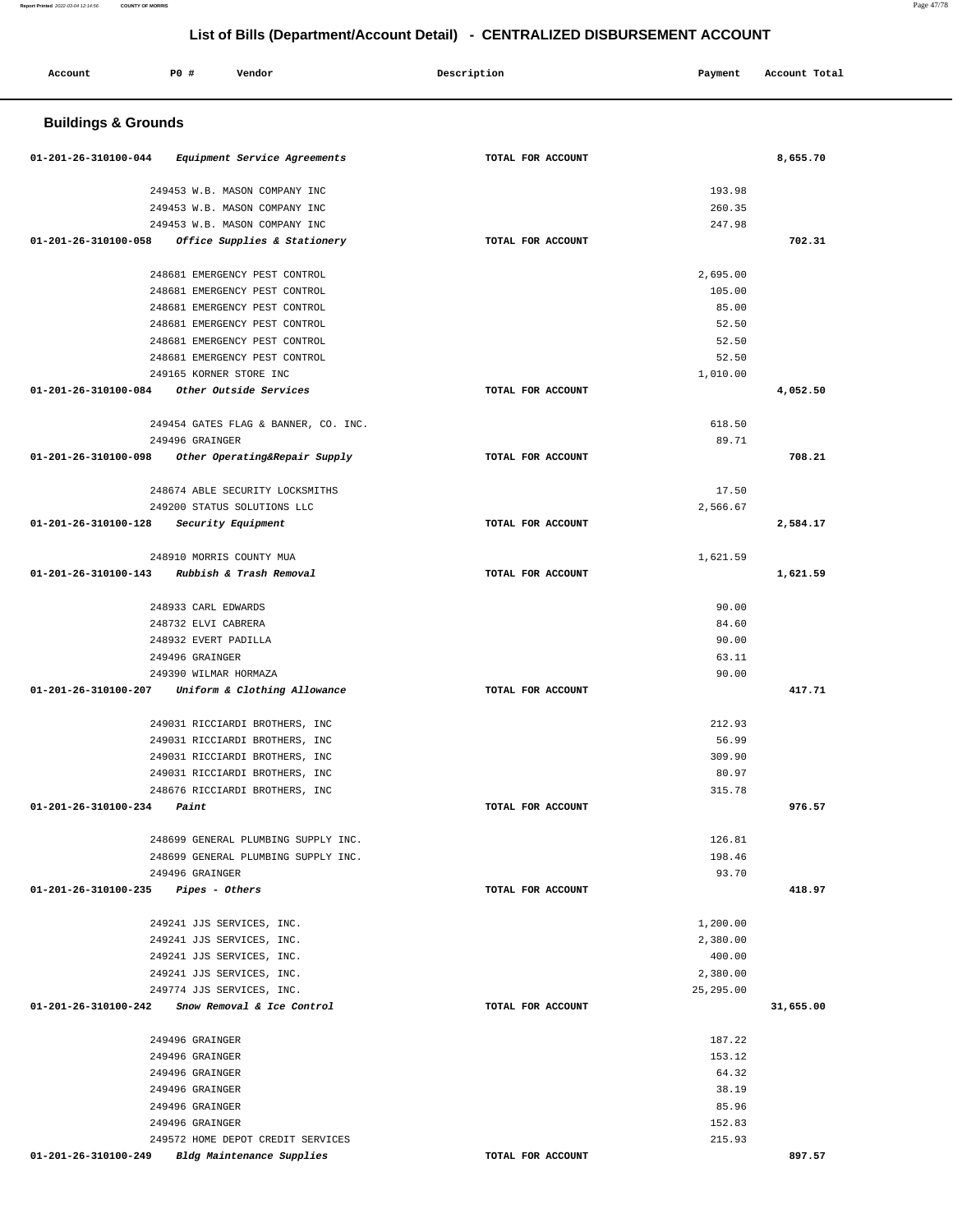| P0 #<br>Account<br>Vendor                                              | Description       | Payment            | Account Total |  |  |  |
|------------------------------------------------------------------------|-------------------|--------------------|---------------|--|--|--|
| <b>Buildings &amp; Grounds</b>                                         |                   |                    |               |  |  |  |
| 249421 CONTINENTAL TRADING & HARDWARE, INC.                            |                   | 2,243.94           |               |  |  |  |
| 01-201-26-310100-252<br>Janitorial Supplies                            | TOTAL FOR ACCOUNT |                    | 2,243.94      |  |  |  |
|                                                                        |                   |                    |               |  |  |  |
| 248952 NORTHEAST COMMUNICATIONS, INC.                                  |                   | 180.00             |               |  |  |  |
| 248675 WEST CHESTER MACHINERY                                          |                   | 515.90             |               |  |  |  |
| 248675 WEST CHESTER MACHINERY                                          |                   | 291.80             |               |  |  |  |
| 01-201-26-310100-258<br>Equipment                                      | TOTAL FOR ACCOUNT |                    | 987.70        |  |  |  |
| 248684 FOLEY, INC.                                                     |                   | 1,752.16           |               |  |  |  |
| 248677 R & J CONTROL, INC.                                             |                   | 467.93             |               |  |  |  |
| 248677 R & J CONTROL, INC.                                             |                   | 37.50              |               |  |  |  |
| 249598 R & J CONTROL, INC.                                             |                   | 385.00             |               |  |  |  |
| 249598 R & J CONTROL, INC.                                             |                   | 330.00             |               |  |  |  |
| 249598 R & J CONTROL, INC.                                             |                   | 577.45             |               |  |  |  |
| 249598 R & J CONTROL, INC.                                             |                   | 976.56             |               |  |  |  |
| 01-201-26-310100-262<br>Machinery Repairs & Parts                      | TOTAL FOR ACCOUNT |                    | 4,526.60      |  |  |  |
| 248709 BINSKY SERVICE LLC                                              |                   | 5,200.00           |               |  |  |  |
| 249515 JOHNSTONE SUPPLY                                                |                   | 59.54              |               |  |  |  |
| 249515 JOHNSTONE SUPPLY                                                |                   | 50.00              |               |  |  |  |
| 249515 JOHNSTONE SUPPLY                                                |                   | 120.55             |               |  |  |  |
| 249515 JOHNSTONE SUPPLY                                                |                   | 71.14              |               |  |  |  |
| 249515 JOHNSTONE SUPPLY                                                |                   | 287.70             |               |  |  |  |
| 249515 JOHNSTONE SUPPLY                                                |                   | 536.66             |               |  |  |  |
| 249515 JOHNSTONE SUPPLY                                                |                   | 148.33             |               |  |  |  |
| 01-201-26-310100-264<br>Heat & $A/C$                                   | TOTAL FOR ACCOUNT |                    | 6,473.92      |  |  |  |
|                                                                        |                   |                    |               |  |  |  |
| 248950 COOPER ELECTRIC SUPPLY CO.                                      |                   | 14,958.25          |               |  |  |  |
| 248950 COOPER ELECTRIC SUPPLY CO.                                      |                   | 2,003.60           |               |  |  |  |
| 248950 COOPER ELECTRIC SUPPLY CO.                                      |                   | 981.60             |               |  |  |  |
| 248950 COOPER ELECTRIC SUPPLY CO.<br>248950 COOPER ELECTRIC SUPPLY CO. |                   | 880.39<br>1,853.04 |               |  |  |  |
| 249572 HOME DEPOT CREDIT SERVICES                                      |                   | 207.30             |               |  |  |  |
| 01-201-26-310100-265<br>Electrical                                     | TOTAL FOR ACCOUNT |                    | 20,884.18     |  |  |  |
|                                                                        |                   |                    |               |  |  |  |
| 249561 MORRISTOWN DINER                                                |                   | 370.00             |               |  |  |  |
| 01-203-26-310100-084<br>(2021) Other Outside Services                  | TOTAL FOR ACCOUNT |                    | 370.00        |  |  |  |
| 249192 COOPER ELECTRIC SUPPLY CO.                                      |                   | 624.76             |               |  |  |  |
| 249192 COOPER ELECTRIC SUPPLY CO.                                      |                   | 1,660.04           |               |  |  |  |
| 249192 COOPER ELECTRIC SUPPLY CO.                                      |                   | 1,628.42           |               |  |  |  |
| 249192 COOPER ELECTRIC SUPPLY CO.                                      |                   | 75.70              |               |  |  |  |
| 249192 COOPER ELECTRIC SUPPLY CO.                                      |                   | 112.98             |               |  |  |  |
| 01-203-26-310100-265<br>(2021) Electrical                              | TOTAL FOR ACCOUNT |                    | 4,101.90      |  |  |  |
|                                                                        |                   |                    | ============  |  |  |  |
| TOTAL for Buildings & Grounds                                          |                   |                    | 104,647.67    |  |  |  |

#### **Motor Services Center**

| 249301 W.B. MASON COMPANY INC                        |                   | 11.36  |       |
|------------------------------------------------------|-------------------|--------|-------|
| 249301 W.B. MASON COMPANY INC                        |                   | 34.37  |       |
| 249301 W.B. MASON COMPANY INC                        |                   | 34.37  |       |
| Office Supplies & Stationery<br>01-201-26-315100-058 | TOTAL FOR ACCOUNT |        | 80.10 |
|                                                      |                   |        |       |
| 249378 DANIEL J GEIGER                               |                   | 1.00   |       |
| 249349 DAN CARTER                                    |                   | 7.38   |       |
| 247241 GRAINGER                                      |                   | 155.05 |       |
| 247241 GRAINGER                                      |                   | 345.84 |       |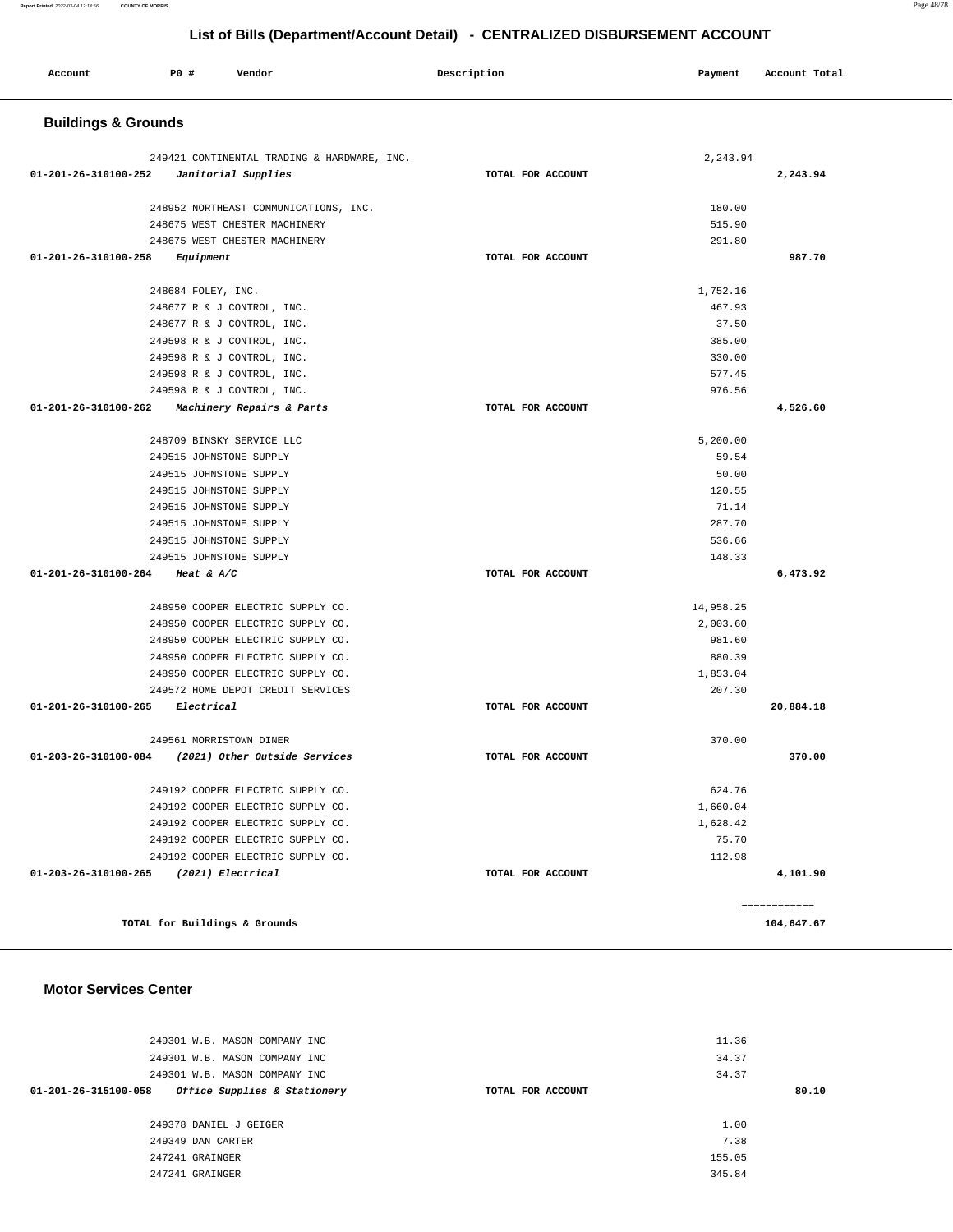#### **Account** 20 **#** Vendor 20 **Description** Payment Account Total  **Motor Services Center**  247241 GRAINGER 74.33 249377 JAY FRAZZANO 7.00 248039 SHEAFFER SUPPLY, INC. 239.40 248039 SHEAFFER SUPPLY, INC. 11.04 248045 WURTH USA INC. 69.05 248045 WURTH USA INC. 93.62 248045 WURTH USA INC. 11.29 248479 WURTH USA INC. 275.13 248479 WURTH USA INC. 50.63 248479 WURTH USA INC. 64.06 248479 WURTH USA INC. 29.50 248046 WURTH USA INC. 410.13 248791 W.B. MASON COMPANY INC 11.99 249302 W.B. MASON COMPANY INC 99.96 249376 OPTIMUM 96.23 248822 WURTH USA INC. 102.69 248822 WURTH USA INC. 154.03 248822 WURTH USA INC. 189.90  **01-201-26-315100-098 Other Operating&Repair Supply TOTAL FOR ACCOUNT 2,499.25** 248589 NORTHEAST COMMUNICATIONS, INC. 345.00  **01-201-26-315100-161 Communications Equipment TOTAL FOR ACCOUNT 345.00** 248573 AMERICAN WEAR INC. 180.23  **01-201-26-315100-207 Uniform & Clothing Allowance TOTAL FOR ACCOUNT 180.23** 248582 DAVID WEBER OIL COMPANY 532.80 248581 DAVID WEBER OIL COMPANY 869.00 248581 DAVID WEBER OIL COMPANY 200.00  **01-201-26-315100-232 Lubricants & Anti Freeze TOTAL FOR ACCOUNT 1,601.80** 247183 GRAINGER 36.51 247183 GRAINGER 15.59 247183 GRAINGER 9.27 247183 GRAINGER 12.23 248966 AT NORTHERN NEW JERSEY, LCC 30 and 248966 AT NORTHERN NEW JERSEY, LCC 248966 AT NORTHERN NEW JERSEY, LCC 12.49  **01-201-26-315100-239 Small Tools TOTAL FOR ACCOUNT 187.20** 248593 TONY SANCHEZ LTD 350.52 248593 TONY SANCHEZ LTD 39.20  **01-201-26-315100-241 Snow Plowing Parts TOTAL FOR ACCOUNT 389.72** 248048 BARNWELL HOUSE OF TIRES, INC. 517.28 248048 BARNWELL HOUSE OF TIRES, INC. 554.64 248048 BARNWELL HOUSE OF TIRES, INC. 422.08 248048 BARNWELL HOUSE OF TIRES, INC. 1,039.37 248048 BARNWELL HOUSE OF TIRES, INC. 501.08 248592 BARNWELL HOUSE OF TIRES, INC. 258.64 248592 BARNWELL HOUSE OF TIRES, INC. 540.08 248592 BARNWELL HOUSE OF TIRES, INC. 284.24 248594 BARNWELL HOUSE OF TIRES, INC. 558.08 248576 BARNWELL HOUSE OF TIRES, INC. 280.02 248577 BARNWELL HOUSE OF TIRES, INC. 286.58 248598 BARNWELL HOUSE OF TIRES, INC. 576.08 249153 BARNWELL HOUSE OF TIRES, INC. 998.58 249153 BARNWELL HOUSE OF TIRES, INC. 603.03 249153 BARNWELL HOUSE OF TIRES, INC. 893.43  **01-201-26-315100-245 Tires TOTAL FOR ACCOUNT 8,313.21** 247251 LINDE GAS & EQUIPMENT INC. 85.97

248706 LINDE GAS & EQUIPMENT INC. 413.66

**Report Printed** 2022-03-04 12:14:56 **COUNTY OF MORRIS** Page 49/78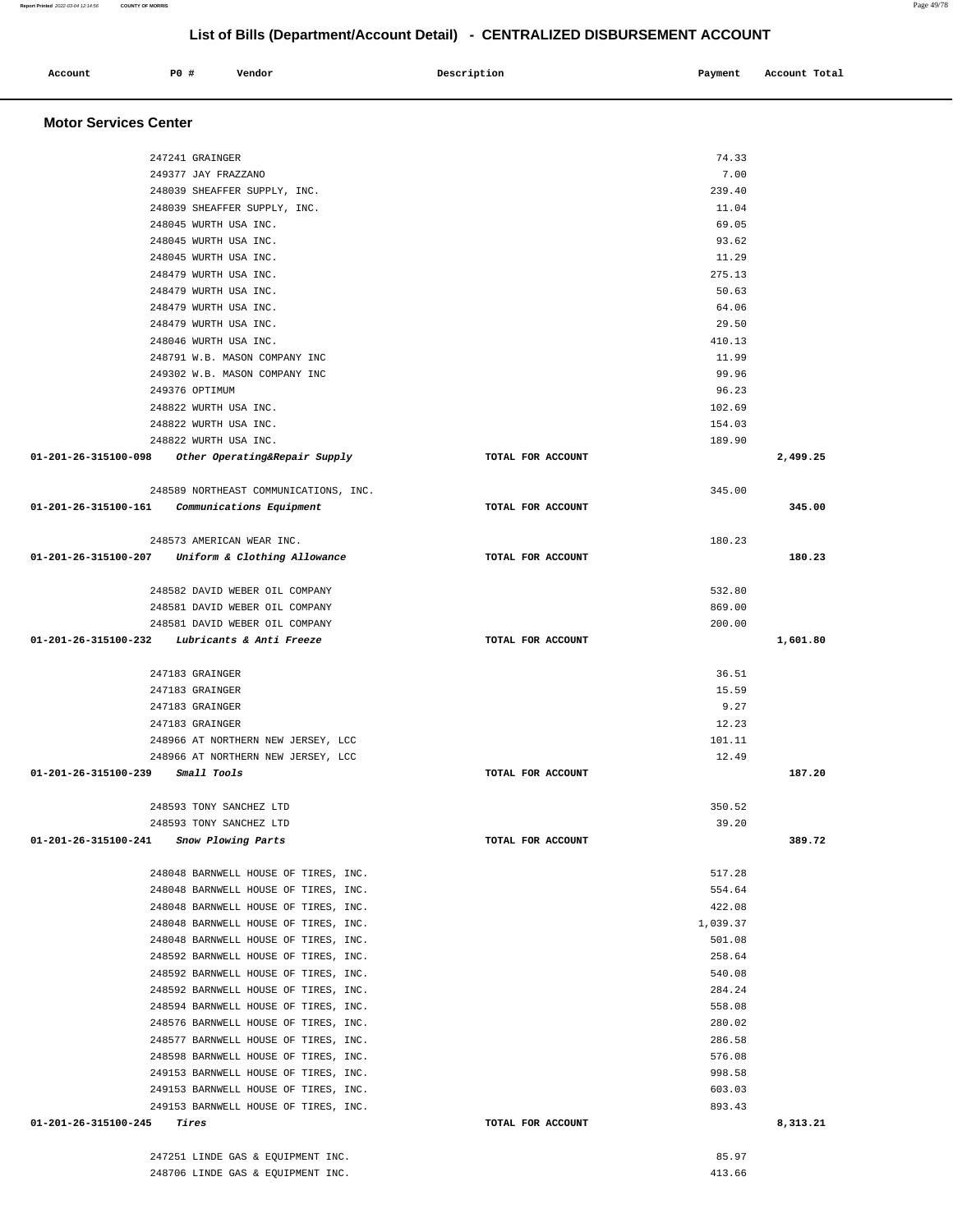| Account                      | P0 # | Vendor                                                                                 | Description       | Payment               | Account Total |
|------------------------------|------|----------------------------------------------------------------------------------------|-------------------|-----------------------|---------------|
| <b>Motor Services Center</b> |      |                                                                                        |                   |                       |               |
|                              |      | 249337 LINDE GAS & EQUIPMENT INC.<br>01-201-26-315100-248 Welding-Oxygen-Acetylene Etc | TOTAL FOR ACCOUNT | 90.96                 | 590.59        |
|                              |      | 248820 W.B. MASON COMPANY INC<br>248820 W.B. MASON COMPANY INC                         |                   | 49.99<br>15.56        |               |
|                              |      | 248820 W.B. MASON COMPANY INC<br>249299 W.B. MASON COMPANY INC                         |                   | 107.96<br>15.98       |               |
| 01-201-26-315100-252         |      | 249299 W.B. MASON COMPANY INC<br>Janitorial Supplies                                   | TOTAL FOR ACCOUNT | 89.97                 | 279.46        |
|                              |      | 248590 AMERICAN HOSE & HYDRAULICS                                                      |                   | 42.60                 |               |
|                              |      | 248590 AMERICAN HOSE & HYDRAULICS                                                      |                   | 31.92                 |               |
|                              |      | 248572 AMERICAN HOSE & HYDRAULICS                                                      |                   | 4.45                  |               |
|                              |      | 248572 AMERICAN HOSE & HYDRAULICS                                                      |                   | 6.91                  |               |
|                              |      | 248572 AMERICAN HOSE & HYDRAULICS                                                      |                   | 14.40                 |               |
|                              |      | 248597 AT NORTHERN NEW JERSEY, LCC<br>248597 AT NORTHERN NEW JERSEY, LCC               |                   | 23.74<br>56.74        |               |
|                              |      | 248597 AT NORTHERN NEW JERSEY, LCC                                                     |                   | 10.70                 |               |
|                              |      | 248597 AT NORTHERN NEW JERSEY, LCC                                                     |                   | 438.85                |               |
|                              |      | 248597 AT NORTHERN NEW JERSEY, LCC                                                     |                   | 212.50                |               |
|                              |      | 248597 AT NORTHERN NEW JERSEY, LCC                                                     |                   | 82.02                 |               |
|                              |      | 248597 AT NORTHERN NEW JERSEY, LCC<br>248574 AT NORTHERN NEW JERSEY, LCC               |                   | 13.89<br>273.70       |               |
|                              |      | 248596 AT NORTHERN NEW JERSEY, LCC                                                     |                   | 234.80                |               |
|                              |      | 248575 AT NORTHERN NEW JERSEY, LCC                                                     |                   | 27.10                 |               |
|                              |      | 248575 AT NORTHERN NEW JERSEY, LCC                                                     |                   | 1,339.95              |               |
|                              |      | 248051 BEYER FORD                                                                      |                   | 278.23                |               |
|                              |      | 248600 CLIFFSIDE BODY CORP<br>248600 CLIFFSIDE BODY CORP                               |                   | 260.73<br>12.70       |               |
|                              |      | 248602 CLIFFSIDE BODY CORP                                                             |                   | 16.83                 |               |
|                              |      | 248602 CLIFFSIDE BODY CORP                                                             |                   | 128.86                |               |
|                              |      | 248602 CLIFFSIDE BODY CORP                                                             |                   | 20.00                 |               |
|                              |      | 248704 HOOVER TRUCK CENTERS INC                                                        |                   | 113.66                |               |
|                              |      | 248704 HOOVER TRUCK CENTERS INC<br>248704 HOOVER TRUCK CENTERS INC                     |                   | 11.18<br>3.27         |               |
|                              |      | 248703 HOOVER TRUCK CENTERS INC                                                        |                   | 106.22                |               |
|                              |      | 248586 HOOVER TRUCK CENTERS INC                                                        |                   | 164.64                |               |
|                              |      | 248483 HOOVER TRUCK CENTERS INC                                                        |                   | 8.14                  |               |
|                              |      | 248705 JESCO, INC.                                                                     |                   | 115.34                |               |
|                              |      | 248705 JESCO, INC.<br>248705 JESCO, INC.                                               |                   | 20.35<br>23.70        |               |
|                              |      | 248705 JESCO, INC.                                                                     |                   | 24.25                 |               |
|                              |      | 248705 JESCO, INC.                                                                     |                   | 13.68                 |               |
|                              |      | 248487 SMITH MOTOR CO., INC.                                                           |                   | 53.41                 |               |
|                              |      | 248042 SMITH MOTOR CO., INC.                                                           |                   | $-32.00$              |               |
|                              |      | 248042 SMITH MOTOR CO., INC.<br>248042 SMITH MOTOR CO., INC.                           |                   | $-400.00$<br>$-64.00$ |               |
|                              |      | 248042 SMITH MOTOR CO., INC.                                                           |                   | 278.75                |               |
|                              |      | 248042 SMITH MOTOR CO., INC.                                                           |                   | 518.73                |               |
|                              |      | 248042 SMITH MOTOR CO., INC.                                                           |                   | 526.32                |               |
|                              |      | 248042 SMITH MOTOR CO., INC.                                                           |                   | 309.17                |               |
|                              |      | 249161 HOOVER TRUCK CENTERS INC<br>249162 HOOVER TRUCK CENTERS INC                     |                   | 140.55<br>64.62       |               |
|                              |      | 249375 HOFFMAN SERVICES INC.                                                           |                   | 125.00                |               |
|                              |      | 249375 HOFFMAN SERVICES INC.                                                           |                   | 250.00                |               |
|                              |      | 249375 HOFFMAN SERVICES INC.                                                           |                   | 2,783.32              |               |
|                              |      | 249375 HOFFMAN SERVICES INC.                                                           |                   | 40.00                 |               |
|                              |      | 249375 HOFFMAN SERVICES INC.<br>248775 SMITH MOTOR CO., INC.                           |                   | 75.00<br>43.73        |               |
|                              |      | 248781 SMITH MOTOR CO., INC.                                                           |                   | 38.94                 |               |
|                              |      | 248781 SMITH MOTOR CO., INC.                                                           |                   | 62.28                 |               |
|                              |      | 248964 AT NORTHERN NEW JERSEY, LCC                                                     |                   | 44.74                 |               |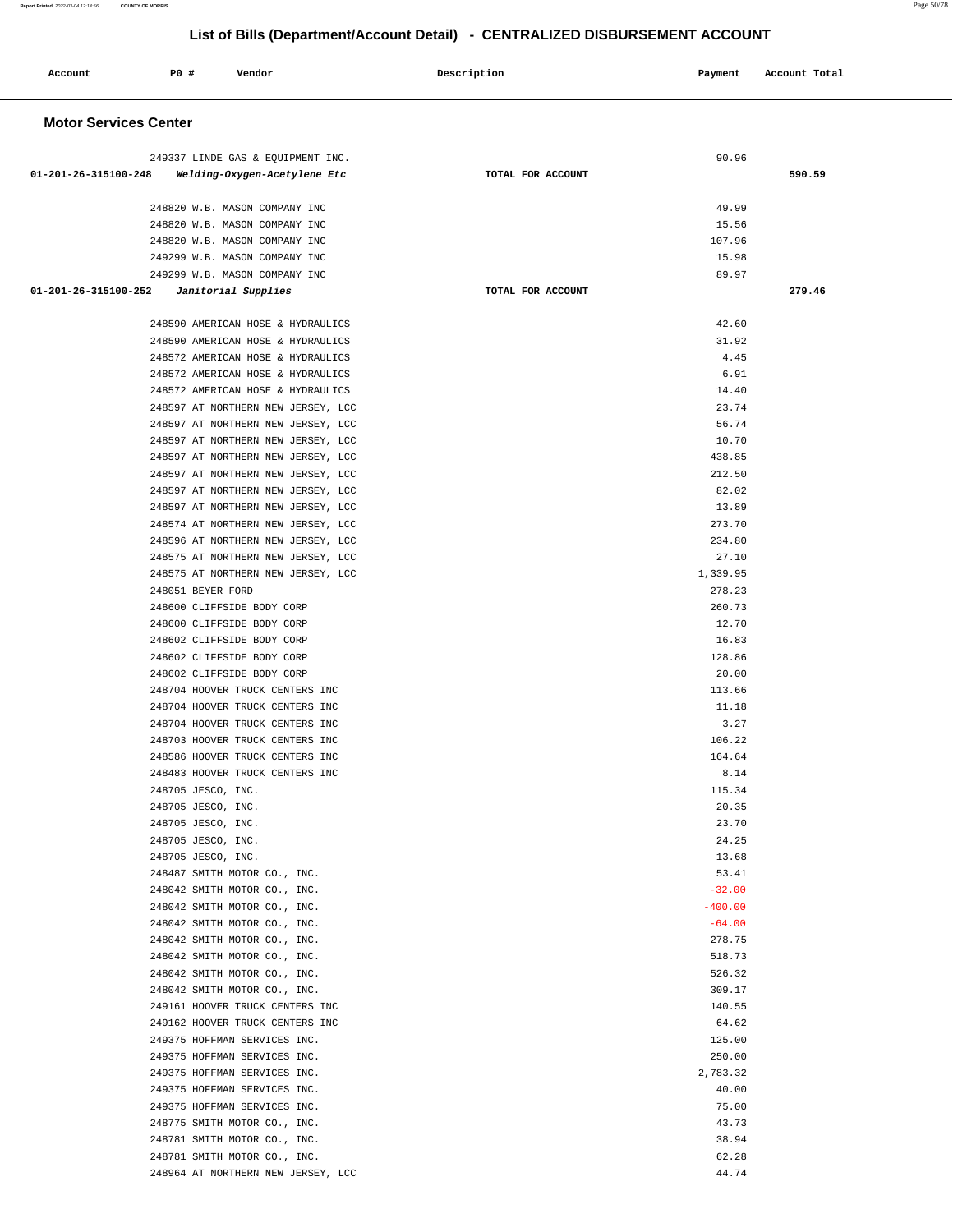| Account                      | <b>PO #</b>                            | Vendor                                           | Description |                   | Payment            | Account Total |
|------------------------------|----------------------------------------|--------------------------------------------------|-------------|-------------------|--------------------|---------------|
| <b>Motor Services Center</b> |                                        |                                                  |             |                   |                    |               |
|                              |                                        | 248964 AT NORTHERN NEW JERSEY, LCC               |             |                   | 44.57              |               |
|                              |                                        | 249026 AT NORTHERN NEW JERSEY, LCC               |             |                   | 209.29             |               |
|                              |                                        | 249026 AT NORTHERN NEW JERSEY, LCC               |             |                   | 70.17              |               |
|                              |                                        | 249117 FLEMINGTON BUICK CHEVROLET                |             |                   | $-177.47$          |               |
|                              |                                        | 249117 FLEMINGTON BUICK CHEVROLET                |             |                   | 230.43             |               |
|                              |                                        | 249166 MONTAGE ENTERPRISES INC.                  |             |                   | $-813.70$          |               |
|                              |                                        | 249166 MONTAGE ENTERPRISES INC.                  |             |                   | 29.50              |               |
|                              |                                        | 249166 MONTAGE ENTERPRISES INC.                  |             |                   | 89.40              |               |
|                              |                                        | 249166 MONTAGE ENTERPRISES INC.                  |             |                   | 681.10             |               |
|                              |                                        | 249166 MONTAGE ENTERPRISES INC.                  |             |                   | 145.11             |               |
| 01-201-26-315100-261         |                                        | Spare Parts for Equipment                        |             | TOTAL FOR ACCOUNT |                    | 9,503.01      |
|                              |                                        | 248047 WURTH USA INC.                            |             |                   | 469.00             |               |
| 01-201-26-315100-266         |                                        | Safety Items                                     |             | TOTAL FOR ACCOUNT |                    | 469.00        |
|                              |                                        | 248595 ABSOLUTE AUTO AND FLAT GLASS              |             |                   | 491.17             |               |
|                              |                                        | 248601 BUY WISE AUTO PARTS                       |             |                   | $-36.00$           |               |
|                              |                                        | 248601 BUY WISE AUTO PARTS                       |             |                   | 295.76             |               |
|                              | 248599 BEYER FORD                      |                                                  |             |                   | 1.54               |               |
|                              | 248578 BEYER FORD                      |                                                  |             |                   | 215.60             |               |
|                              | 248578 BEYER FORD                      |                                                  |             |                   | 210.56             |               |
|                              | 248578 BEYER FORD                      |                                                  |             |                   | 47.38              |               |
|                              | 248578 BEYER FORD                      |                                                  |             |                   | 1,486.34           |               |
|                              | 248049 BEYER FORD                      |                                                  |             |                   | $-16.00$           |               |
|                              | 248049 BEYER FORD                      |                                                  |             |                   | $-40.62$           |               |
|                              | 248049 BEYER FORD                      |                                                  |             |                   | 165.36             |               |
|                              | 248049 BEYER FORD                      |                                                  |             |                   | 63.55              |               |
|                              | 248049 BEYER FORD                      |                                                  |             |                   | 93.29<br>119.67    |               |
|                              | 248049 BEYER FORD<br>248050 BEYER FORD |                                                  |             |                   | 58.34              |               |
|                              | 248050 BEYER FORD                      |                                                  |             |                   | 82.11              |               |
|                              | 248050 BEYER FORD                      |                                                  |             |                   | 40.62              |               |
|                              |                                        | 248579 CY DRAKE LOCKSMITHS, INC.                 |             |                   | 55.00              |               |
|                              |                                        | 248579 CY DRAKE LOCKSMITHS, INC.                 |             |                   | 45.00              |               |
|                              |                                        | 248580 CY DRAKE LOCKSMITHS, INC.                 |             |                   | 55.00              |               |
|                              |                                        | 248580 CY DRAKE LOCKSMITHS, INC.                 |             |                   | 89.00              |               |
|                              |                                        | 248700 D&B AUTO SUPPLY                           |             |                   | $-54.00$           |               |
|                              |                                        | 248700 D&B AUTO SUPPLY                           |             |                   | 524.52             |               |
|                              |                                        | 248700 D&B AUTO SUPPLY                           |             |                   | 1,211.12           |               |
|                              |                                        | 248700 D&B AUTO SUPPLY                           |             |                   | 211.34             |               |
|                              |                                        | 248587 FLEMINGTON BUICK CHEVROLET                |             |                   | 547.37             |               |
|                              |                                        | 248587 FLEMINGTON BUICK CHEVROLET                |             |                   | 50.00              |               |
|                              |                                        | 248701 FLEMINGTON BUICK CHEVROLET                |             |                   | $-75.00$           |               |
|                              |                                        | 248701 FLEMINGTON BUICK CHEVROLET                |             |                   | 112.99             |               |
|                              |                                        | 248701 FLEMINGTON BUICK CHEVROLET                |             |                   | 73.58              |               |
|                              |                                        | 248588 NIELSEN DODGE - C-J-R                     |             |                   | 177.00             |               |
|                              |                                        | 248588 NIELSEN DODGE - C-J-R                     |             |                   | 164.25             |               |
|                              |                                        | 248588 NIELSEN DODGE - C-J-R                     |             |                   | 58.50              |               |
|                              |                                        | 248591 SMITH MOTOR CO., INC.                     |             |                   | 82.04              |               |
|                              |                                        | 248591 SMITH MOTOR CO., INC.                     |             |                   | 76.36              |               |
|                              |                                        | 248591 SMITH MOTOR CO., INC.                     |             |                   | 349.98             |               |
|                              |                                        | 248591 SMITH MOTOR CO., INC.                     |             |                   | 157.45             |               |
|                              |                                        | 248043 SMITH MOTOR CO., INC.                     |             |                   | 88.25              |               |
|                              |                                        | 248043 SMITH MOTOR CO., INC.                     |             |                   | 400.98             |               |
|                              |                                        | 248043 SMITH MOTOR CO., INC.                     |             |                   | 93.28<br>$-163.73$ |               |
|                              |                                        | 249155 D&B AUTO SUPPLY<br>249155 D&B AUTO SUPPLY |             |                   | $-210.44$          |               |
|                              |                                        | 249155 D&B AUTO SUPPLY                           |             |                   | $-41.00$           |               |
|                              |                                        | 249155 D&B AUTO SUPPLY                           |             |                   | 717.68             |               |
|                              |                                        | 249155 D&B AUTO SUPPLY                           |             |                   | 173.64             |               |
|                              |                                        | 249155 D&B AUTO SUPPLY                           |             |                   | 1,457.25           |               |
|                              |                                        | 249155 D&B AUTO SUPPLY                           |             |                   | 1,041.84           |               |
|                              |                                        |                                                  |             |                   |                    |               |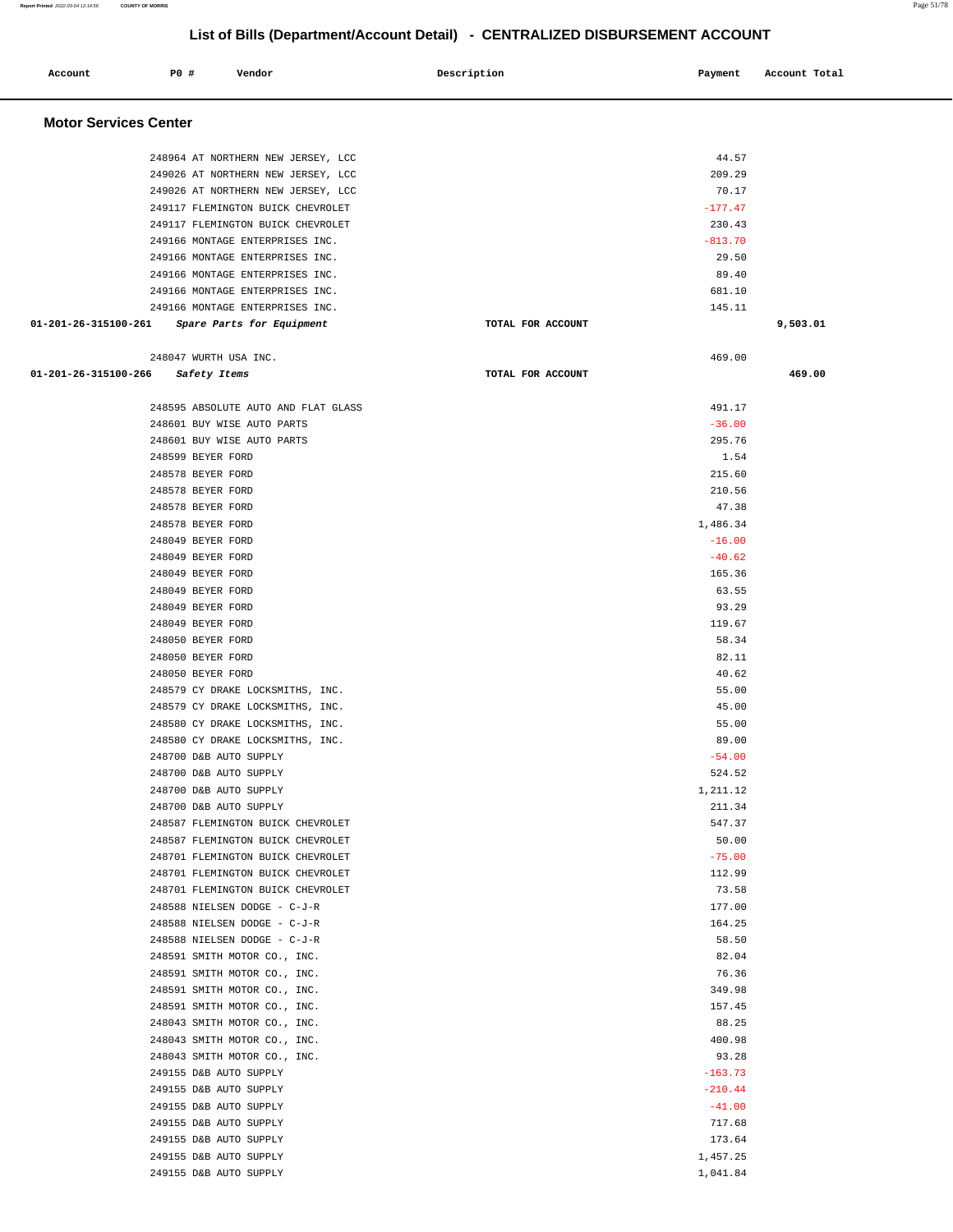۳

| Account                                 | P0 #                               | Vendor                                                                                     | Description       | Payment            | Account Total |
|-----------------------------------------|------------------------------------|--------------------------------------------------------------------------------------------|-------------------|--------------------|---------------|
|                                         |                                    |                                                                                            |                   |                    |               |
| <b>Motor Services Center</b>            |                                    |                                                                                            |                   |                    |               |
|                                         |                                    |                                                                                            |                   |                    |               |
|                                         |                                    | 249369 D&B AUTO SUPPLY                                                                     |                   | $-22.92$           |               |
|                                         |                                    | 249369 D&B AUTO SUPPLY                                                                     |                   | 888.19             |               |
|                                         |                                    | 249252 D&B AUTO SUPPLY                                                                     |                   | $-64.00$           |               |
|                                         |                                    | 249252 D&B AUTO SUPPLY<br>248480 WURTH USA INC.                                            |                   | 1,452.51<br>400.43 |               |
|                                         |                                    | 248777 SMITH MOTOR CO., INC.                                                               |                   | 68.52              |               |
|                                         |                                    | 248783 SMITH MOTOR CO., INC.                                                               |                   | 211.27             |               |
|                                         |                                    | 248783 SMITH MOTOR CO., INC.                                                               |                   | 21.13              |               |
|                                         |                                    | 248783 SMITH MOTOR CO., INC.                                                               |                   | 6.52               |               |
|                                         |                                    | 248783 SMITH MOTOR CO., INC.<br>249157 FLEMINGTON BUICK CHEVROLET                          |                   | 9.12<br>190.35     |               |
|                                         |                                    | 249158 FLEMINGTON BUICK CHEVROLET                                                          |                   | 54.33              |               |
|                                         |                                    | 249158 FLEMINGTON BUICK CHEVROLET                                                          |                   | 7.50               |               |
| 01-201-26-315100-291                    |                                    | Vehicle Repairs                                                                            | TOTAL FOR ACCOUNT |                    | 13,970.87     |
|                                         |                                    |                                                                                            |                   |                    |               |
|                                         |                                    | 249277 W.B. MASON COMPANY INC                                                              |                   | 6.08               |               |
|                                         |                                    | 249277 W.B. MASON COMPANY INC                                                              |                   | 4.36<br>13.94      |               |
|                                         |                                    | 249277 W.B. MASON COMPANY INC<br>249277 W.B. MASON COMPANY INC                             |                   | 6.02               |               |
|                                         |                                    | 249277 W.B. MASON COMPANY INC                                                              |                   | 9.51               |               |
|                                         |                                    | 249277 W.B. MASON COMPANY INC                                                              |                   | 20.40              |               |
|                                         |                                    | 249277 W.B. MASON COMPANY INC                                                              |                   | 2.64               |               |
| 01-203-26-315100-058                    |                                    | (2021) Office Supplies & Stationery                                                        | TOTAL FOR ACCOUNT |                    | 62.95         |
|                                         | 246901 GRAINGER                    |                                                                                            |                   | $-63.24$           |               |
|                                         | 246901 GRAINGER                    |                                                                                            |                   | 23.19              |               |
|                                         | 246901 GRAINGER                    |                                                                                            |                   | 11.29              |               |
|                                         | 246901 GRAINGER                    |                                                                                            |                   | 241.34             |               |
|                                         | 246901 GRAINGER                    |                                                                                            |                   | 585.78             |               |
|                                         | 246905 GRAINGER                    |                                                                                            |                   | 27.80              |               |
|                                         | 246905 GRAINGER                    |                                                                                            |                   | 27.80              |               |
|                                         | 246905 GRAINGER<br>246905 GRAINGER |                                                                                            |                   | 27.80<br>125.07    |               |
|                                         | 246900 GRAINGER                    |                                                                                            |                   | 46.66              |               |
|                                         | 246900 GRAINGER                    |                                                                                            |                   | 10.27              |               |
|                                         |                                    | 248509 T. SLACK ENVIRONMENTAL                                                              |                   | 319.70             |               |
|                                         |                                    | 248509 T. SLACK ENVIRONMENTAL                                                              |                   | 491.50             |               |
|                                         |                                    | 248481 T. SLACK ENVIRONMENTAL                                                              |                   | 491.50             |               |
|                                         |                                    | 249278 W.B. MASON COMPANY INC<br>249279 W.B. MASON COMPANY INC                             |                   | 231.72<br>37.99    |               |
|                                         |                                    | 249279 W.B. MASON COMPANY INC                                                              |                   | 19.99              |               |
|                                         |                                    | 249279 W.B. MASON COMPANY INC                                                              |                   | 71.96              |               |
|                                         |                                    | 249279 W.B. MASON COMPANY INC                                                              |                   | 29.99              |               |
|                                         |                                    | 249279 W.B. MASON COMPANY INC                                                              |                   | 4.20               |               |
|                                         |                                    | 249280 W.B. MASON COMPANY INC                                                              |                   | 169.92             |               |
|                                         |                                    | 249280 W.B. MASON COMPANY INC                                                              |                   | 92.96              |               |
|                                         |                                    | 249280 W.B. MASON COMPANY INC<br>01-203-26-315100-098 (2021) Other Operating&Repair Supply | TOTAL FOR ACCOUNT | 11.28              | 3,036.47      |
|                                         |                                    |                                                                                            |                   |                    |               |
|                                         |                                    | 248434 FLEMINGTON DEPT STORE INC                                                           |                   | 1,978.10           |               |
|                                         |                                    | 01-203-26-315100-207 (2021) Uniform & Clothing Allowance                                   | TOTAL FOR ACCOUNT |                    | 1,978.10      |
|                                         |                                    |                                                                                            |                   |                    |               |
|                                         | 246820 GRAINGER<br>246904 GRAINGER |                                                                                            |                   | 77.24<br>19.22     |               |
|                                         | 246904 GRAINGER                    |                                                                                            |                   | 25.56              |               |
| 01-203-26-315100-239 (2021) Small Tools |                                    |                                                                                            | TOTAL FOR ACCOUNT |                    | 122.02        |
|                                         |                                    |                                                                                            |                   |                    |               |
|                                         | 246902 GRAINGER                    |                                                                                            |                   | 3,684.34           |               |
|                                         | 246903 GRAINGER                    |                                                                                            |                   | 118.06             |               |
|                                         | 246818 GRAINGER<br>246819 GRAINGER |                                                                                            |                   | 181.62<br>120.38   |               |
| 01-203-26-315100-246                    |                                    | (2021) Tools - Others                                                                      | TOTAL FOR ACCOUNT |                    | 4,104.40      |
|                                         |                                    |                                                                                            |                   |                    |               |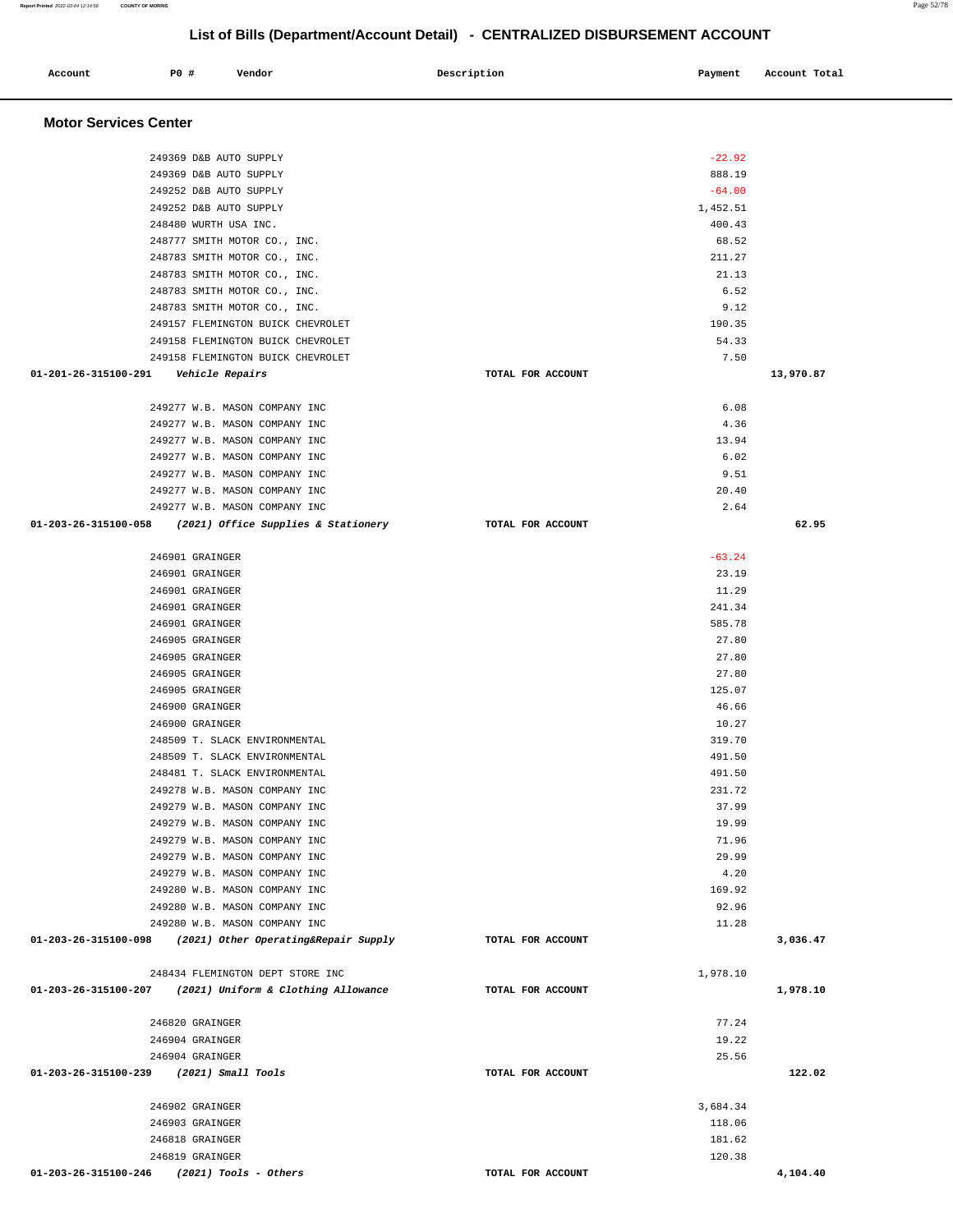| Account                      | P0 # | Vendor                          | Description | Account Total<br>Payment  |
|------------------------------|------|---------------------------------|-------------|---------------------------|
| <b>Motor Services Center</b> |      |                                 |             |                           |
|                              |      | TOTAL for Motor Services Center |             | ============<br>47,713.38 |

#### **Mosquito Extermination**

| 248186 NJMCA, INC.                                     |                   | 280.00   |        |
|--------------------------------------------------------|-------------------|----------|--------|
| 248186 NJMCA, INC.                                     |                   | 280.00   |        |
| 248186 NJMCA, INC.                                     |                   | 280.00   |        |
| 248186 NJMCA, INC.                                     |                   | 280.00   |        |
| 248186 NJMCA, INC.                                     |                   | 280.00   |        |
| 248186 NJMCA, INC.                                     |                   | 280.00   |        |
| 249234 FRED PRYOR SEMINARS                             |                   | 199.00   |        |
| 249234 FRED PRYOR SEMINARS                             |                   | 199.00   |        |
| 249234 FRED PRYOR SEMINARS                             |                   | 199.00   |        |
| 249234 FRED PRYOR SEMINARS                             |                   | 199.00   |        |
| 249234 FRED PRYOR SEMINARS                             |                   | 199.00   |        |
| 249234 FRED PRYOR SEMINARS                             |                   | 199.00   |        |
| 249129 NJ MOSQUITO CONTROL ASSO.                       |                   | 150.00   |        |
| 01-201-26-320100-039 Education Schools & Training      | TOTAL FOR ACCOUNT | 3,024.00 |        |
| 248429 MORRISTOWN LUMBER &                             |                   | 54.99    |        |
| 248429 MORRISTOWN LUMBER &                             |                   | 33.98    |        |
| $01-201-26-320100-098$ Other Operating & Repair Supply | TOTAL FOR ACCOUNT |          | 88.97  |
| 248526 MOMAR, INC.                                     |                   | 291.70   |        |
| 01-201-26-320100-249 Bldg Maintenance Supplies         | TOTAL FOR ACCOUNT |          | 291.70 |
|                                                        |                   |          |        |
| 248477 AMERICAN WEAR INC.                              |                   | 73.21    |        |
| 248477 AMERICAN WEAR INC.                              |                   | 73.21    |        |
| 248477 AMERICAN WEAR INC.                              |                   | 73.21    |        |
| 248477 AMERICAN WEAR INC.                              |                   | 73.21    |        |
| 249114 CHARLES MOORE                                   |                   | 70.56    |        |
| 249113 JOHN ZEGERS                                     |                   | 98.50    |        |
| 01-201-26-320100-251 Ground Maintenance Supplies       | TOTAL FOR ACCOUNT |          | 461.90 |
|                                                        |                   |          |        |
| 246893 GRAINGER                                        |                   | 204.04   |        |
| 246893 GRAINGER                                        |                   | 162.07   |        |
| 246893 GRAINGER                                        |                   | 20.28    |        |
| 246893 GRAINGER                                        |                   | 44.16    |        |
| 248429 MORRISTOWN LUMBER &                             |                   | 9.99     |        |
| 248429 MORRISTOWN LUMBER &                             |                   | 9.99     |        |
| 248429 MORRISTOWN LUMBER &                             |                   | 9.99     |        |
| 248429 MORRISTOWN LUMBER &                             |                   | 4.29     |        |
| 248429 MORRISTOWN LUMBER &                             |                   | 5.99     |        |
| 248429 MORRISTOWN LUMBER &                             |                   | 4.29     |        |
| 248429 MORRISTOWN LUMBER &                             |                   | 5.18     |        |
| 247335 ALL COUNTY RENTAL CENTER                        |                   | 39.90    |        |
| 247335 ALL COUNTY RENTAL CENTER                        |                   | 29.95    |        |
| 247335 ALL COUNTY RENTAL CENTER                        |                   | 89.95    |        |
| $01 - 201 - 26 - 320100 - 258$ Equipment               | TOTAL FOR ACCOUNT |          | 640.07 |
| 248870 GPC-NAPA AUTO PARTS                             |                   | 75.79    |        |
| 248870 GPC-NAPA AUTO PARTS                             |                   | 70.37    |        |
| 248870 GPC-NAPA AUTO PARTS                             |                   | 130.26   |        |
| 248870 GPC-NAPA AUTO PARTS                             |                   | 48.41    |        |
| 248870 GPC-NAPA AUTO PARTS                             |                   | 9.78     |        |
| 248870 GPC-NAPA AUTO PARTS                             |                   | 102.90   |        |

248528 HANOVER POWER SPORTS 26.97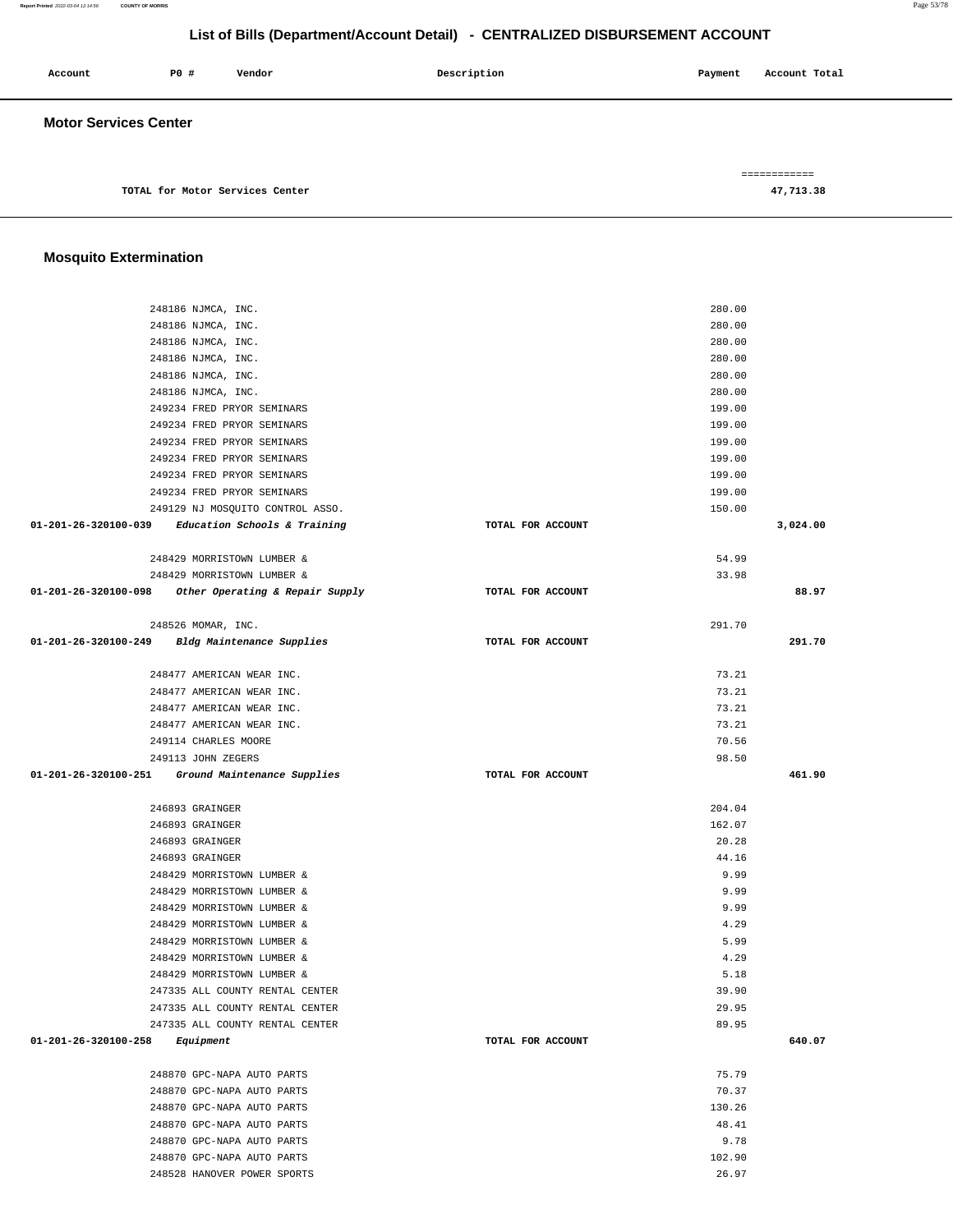#### **Report Printed** 2022-03-04 12:14:56 **COUNTY OF MORRIS** Page 54/78

#### **List of Bills (Department/Account Detail) - CENTRALIZED DISBURSEMENT ACCOUNT**

| Account                       | PO#             | Vendor                                                       | Description       | Payment              | Account Total |
|-------------------------------|-----------------|--------------------------------------------------------------|-------------------|----------------------|---------------|
| <b>Mosquito Extermination</b> |                 |                                                              |                   |                      |               |
|                               |                 | 248528 HANOVER POWER SPORTS                                  |                   | 14.25                |               |
|                               |                 | 248528 HANOVER POWER SPORTS                                  |                   | 27.96                |               |
|                               |                 | 248528 HANOVER POWER SPORTS                                  |                   | 51.92                |               |
| 01-201-26-320100-291          | Vehicle Repairs |                                                              | TOTAL FOR ACCOUNT |                      | 558.61        |
|                               |                 | 234820 ROUTE 23 AUTOMALL LLC<br>234820 ROUTE 23 AUTOMALL LLC |                   | 24, 237.00<br>495.00 |               |
|                               |                 | 234820 ROUTE 23 AUTOMALL LLC                                 |                   | 275.00               |               |
|                               |                 | 234820 ROUTE 23 AUTOMALL LLC                                 |                   | 1,250.00             |               |
|                               |                 | 234820 ROUTE 23 AUTOMALL LLC                                 |                   | 437.00               |               |
| 01-203-26-320100-167          |                 | (2021) Transportation Vehicles                               | TOTAL FOR ACCOUNT |                      | 26,694.00     |
|                               |                 |                                                              |                   |                      | ============  |
|                               |                 | TOTAL for Mosquito Extermination                             |                   |                      | 31,759.25     |

# **Health Management**

|                      | 249444 VERIZON WIRELESS                     |                   | 1,230.55 |              |
|----------------------|---------------------------------------------|-------------------|----------|--------------|
|                      | 01-201-27-330100-031 Cellular Phone/Pagers  | TOTAL FOR ACCOUNT |          | 1,230.55     |
|                      |                                             |                   |          |              |
|                      | 249005 NORTH JERSEY HEALTH                  |                   | 3,000.00 |              |
|                      | 01-201-27-330100-084 Other Outside Services | TOTAL FOR ACCOUNT |          | 3,000.00     |
|                      | 248873 RICOH USA, INC.                      |                   | 724.13   |              |
|                      | 248873 RICOH USA, INC.                      |                   | 724.13   |              |
| 01-201-27-330100-164 | Office Machines - Rental                    | TOTAL FOR ACCOUNT |          | 1,448.26     |
|                      | 248150 GEN-EL SAFETY & INDUSTRIAL           |                   | 308.75   |              |
|                      | 248151 U-LINE SHIPPING SUPPLY               |                   | 530.00   |              |
|                      | 248151 U-LINE SHIPPING SUPPLY               |                   | 14.95    |              |
|                      | 249926 COUNTY OF MORRIS                     |                   | 28.66    |              |
| 01-201-27-330100-210 | Environmental Compliance                    | TOTAL FOR ACCOUNT |          | 882.36       |
|                      | 249003 TELESEARCH INC                       |                   | 650.65   |              |
| 01-203-27-330100-016 | (2021) Outside Salaries & Wages             | TOTAL FOR ACCOUNT |          | 650.65       |
|                      |                                             |                   |          | ============ |
|                      | TOTAL for Health Management                 |                   |          | 7,211.82     |
|                      |                                             |                   |          |              |

#### **Human Services**

| 249602 RUTGERS, THE STATE UNIVERSITY OF NJ<br>249602 RUTGERS, THE STATE UNIVERSITY OF NJ |                   | 452.00<br>452.00 |
|------------------------------------------------------------------------------------------|-------------------|------------------|
| 01-201-27-331100-039<br>Education Schools & Training                                     | TOTAL FOR ACCOUNT | 904.00           |
| 249926 COUNTY OF MORRIS<br>Postage & Metered Mail<br>01-201-27-331100-068                | TOTAL FOR ACCOUNT | 133.45<br>133.45 |
| TOTAL for Human Services                                                                 |                   | 1,037.45         |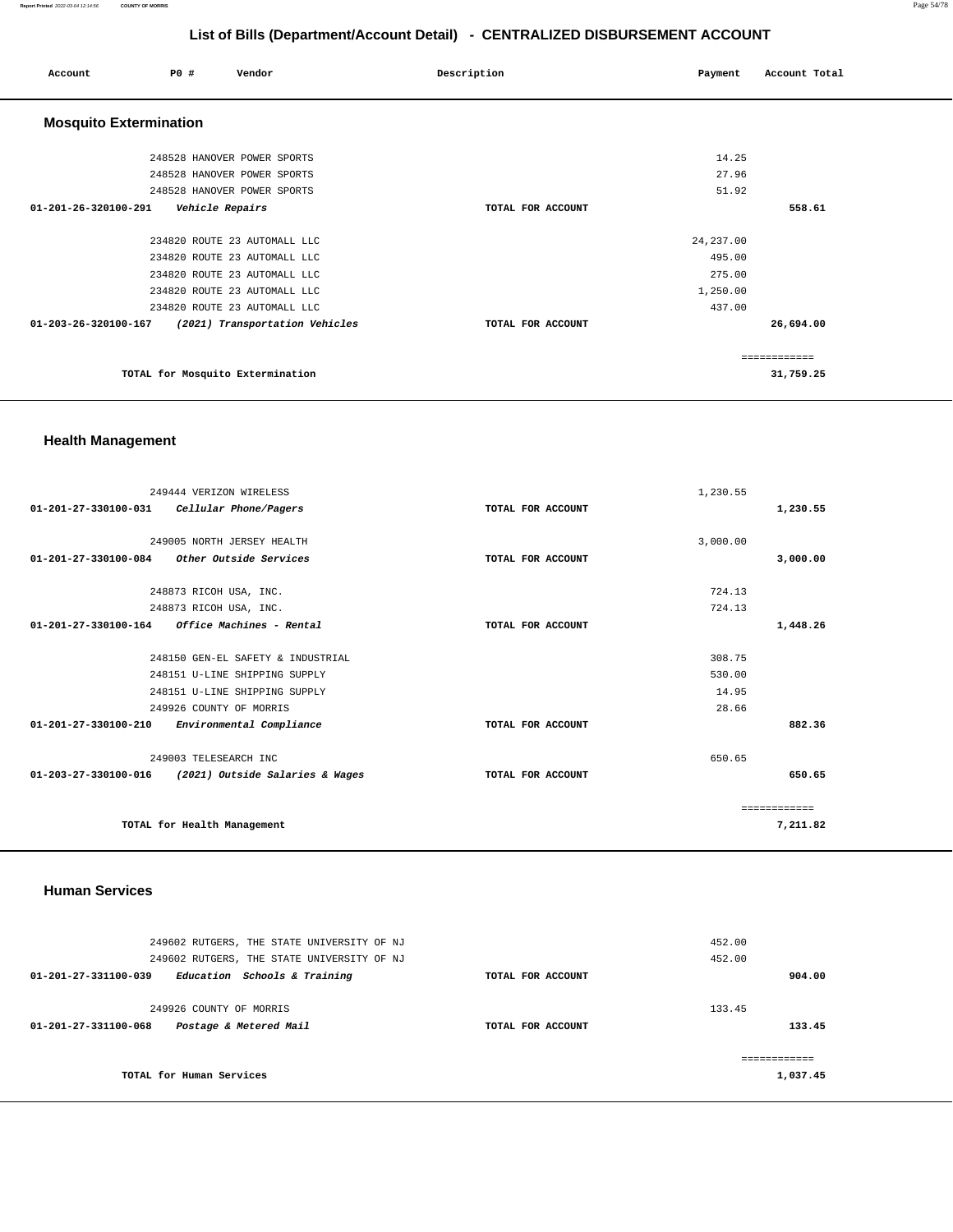#### **Report Printed** 2022-03-04 12:14:56 **COUNTY OF MORRIS** Page 55/78

#### **List of Bills (Department/Account Detail) - CENTRALIZED DISBURSEMENT ACCOUNT**

| Account | PO# | Vendor | Description | Payment | Account Total |
|---------|-----|--------|-------------|---------|---------------|
|         |     |        |             |         |               |

#### **Youth Shelter**

| 246812 BOB BARKER COMPANY                     |                   | 15.63        |
|-----------------------------------------------|-------------------|--------------|
| 246812 BOB BARKER COMPANY                     |                   | 9.12         |
| 246812 BOB BARKER COMPANY                     |                   | 52.22        |
| 01-201-27-331110-059 Other General Expenses   | TOTAL FOR ACCOUNT | 76.97        |
|                                               |                   |              |
| 249926 COUNTY OF MORRIS                       |                   | 12.19        |
| 01-201-27-331110-068 Postage and Metered Mail | TOTAL FOR ACCOUNT | 12.19        |
|                                               |                   |              |
| 248543 NU-WAY CONCESSIONAIRES INC             |                   | 747.30       |
| 248543 NU-WAY CONCESSIONAIRES INC             |                   | 389.44       |
| 248543 NU-WAY CONCESSIONAIRES INC             |                   | 414.96       |
| 248543 NU-WAY CONCESSIONAIRES INC             |                   | 507.94       |
| 248543 NU-WAY CONCESSIONAIRES INC             |                   | 395.80       |
| 01-201-27-331110-185<br>Food                  | TOTAL FOR ACCOUNT | 2,455.44     |
|                                               |                   |              |
| 248196 BOB BARKER COMPANY                     |                   | 33.00        |
| 248196 BOB BARKER COMPANY                     |                   | 19.80        |
| 248769 LTC SCRIPTS INC.                       |                   | 55.98        |
| 248769 LTC SCRIPTS INC.                       |                   | 125.41       |
| 01-201-27-331110-189<br>Medical               | TOTAL FOR ACCOUNT | 234.19       |
|                                               |                   |              |
| 246855 ALLEN PAPER & SUPPLY CO                |                   | 41.53        |
| 249311 ALLEN PAPER & SUPPLY CO                |                   | 122.72       |
| 01-201-27-331110-252    Janitorial Supplies   | TOTAL FOR ACCOUNT | 164.25       |
|                                               |                   |              |
|                                               |                   | ============ |
| TOTAL for Youth Shelter                       |                   | 2,943.04     |
|                                               |                   |              |

# **Office on Aging**

| 248899 W.B. MASON COMPANY INC                                  |                   | 17.88         |
|----------------------------------------------------------------|-------------------|---------------|
| $01 - 201 - 27 - 333100 - 058$<br>Office Supplies & Stationery | TOTAL FOR ACCOUNT | 17.88         |
|                                                                |                   |               |
| 249926 COUNTY OF MORRIS                                        |                   | 60.62         |
| Postage & Metered Mail<br>01-201-27-333100-068                 | TOTAL FOR ACCOUNT | 60.62         |
| 248996 OFFICE CONCEPTS GROUP, INC.                             |                   | 1,396.50      |
| 01-203-27-333100-059<br>(2021) Other General Expenses          | TOTAL FOR ACCOUNT | 1,396.50      |
|                                                                |                   | ------------- |
| TOTAL for Office on Aging                                      |                   | 1,475.00      |

#### **Hands Across Morris**

| 249441 JERSEY BATTERED WOMEN'S                                     |                   | 4,340.00  |  |
|--------------------------------------------------------------------|-------------------|-----------|--|
| 249441 JERSEY BATTERED WOMEN'S                                     |                   | 17,286.00 |  |
| $01 - 203 - 27 - 342100 - 461$<br>$(2021)$ GIA-HS-JBWS             | TOTAL FOR ACCOUNT | 21,626.00 |  |
|                                                                    |                   |           |  |
| 249440 ROXBURY DAY CARE CENTER, INC.                               |                   | 3,269,10  |  |
| 249531 ROXBURY DAY CARE CENTER, INC.                               |                   | 5,769.00  |  |
| 249619 ROXBURY DAY CARE CENTER, INC.                               |                   | 1,923.00  |  |
| 249534 ROXBURY DAY CARE CENTER, INC.                               |                   | 2,115.30  |  |
| 01-203-27-342100-467<br>(2021) GIA-HS-Roxbury Daycare Center, Inc. | TOTAL FOR ACCOUNT | 13,076.40 |  |
|                                                                    |                   |           |  |
| 249533 MENTAL HEALTH ASSOCIATION OF                                |                   | 2,626,00  |  |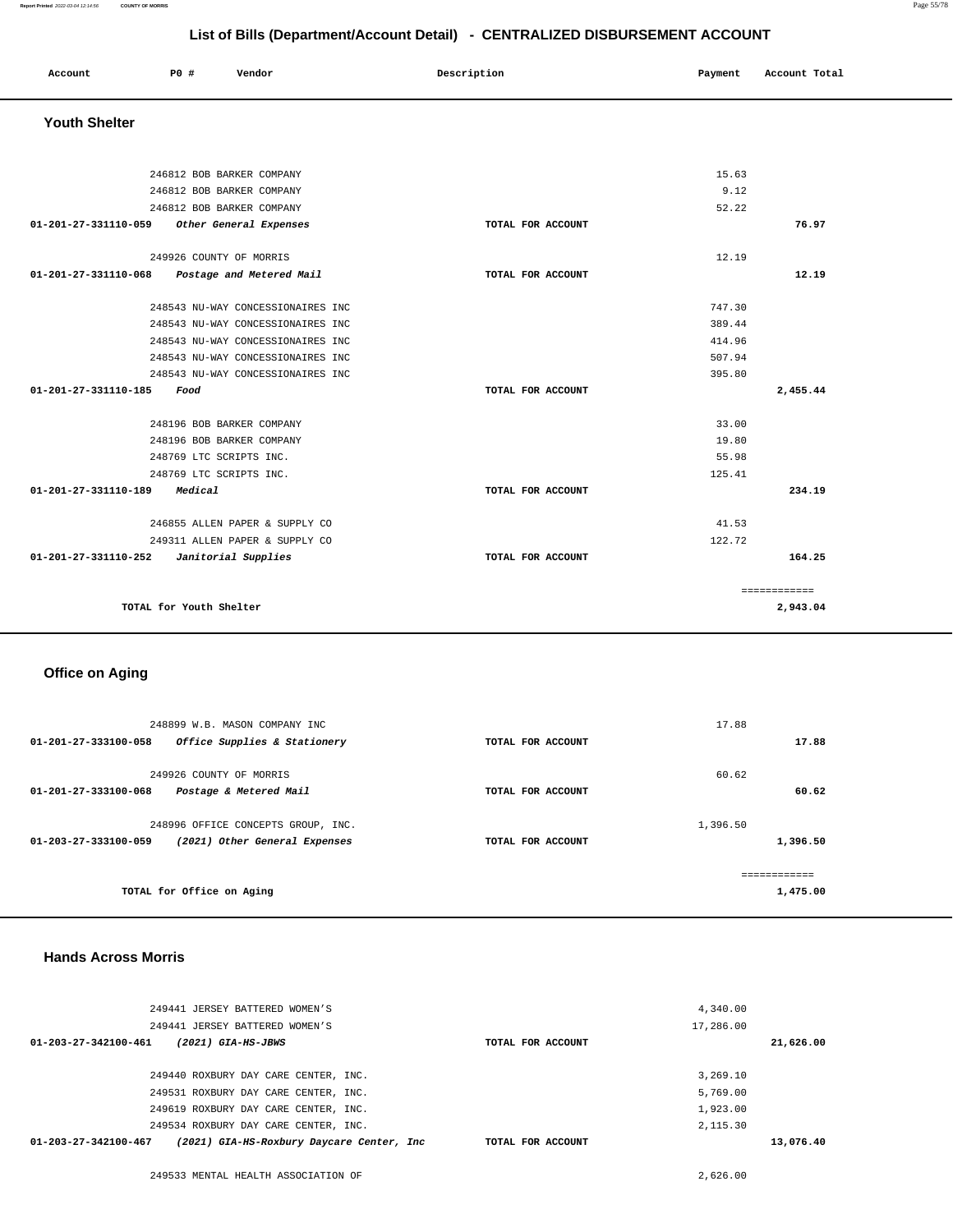**Report Printed** 2022-03-04 12:14:56 **COUNTY OF MORRIS** Page 56/78

#### **List of Bills (Department/Account Detail) - CENTRALIZED DISBURSEMENT ACCOUNT**

| Account                    | PO#                    | Vendor                                          | Description       | Payment  | Account Total          |
|----------------------------|------------------------|-------------------------------------------------|-------------------|----------|------------------------|
| <b>Hands Across Morris</b> |                        |                                                 |                   |          |                        |
| 01-203-27-342100-470       |                        | (2021) GIA-HS-Mental Health Assc-Essex & Morris | TOTAL FOR ACCOUNT |          | 2,626.00               |
|                            | 249532 NORWESCAP, INC. |                                                 |                   | 1,247.00 |                        |
| 01-203-27-342100-477       |                        | (2021) GIA-HS-NORWESCAP, Inc.                   | TOTAL FOR ACCOUNT |          | 1,247.00               |
|                            |                        | TOTAL for Hands Across Morris                   |                   |          | =========<br>38,575.40 |

#### **DEPARTMENT 342400**

|                      | 248828 ALFRE INC.                  |                   | 4,380.00 |
|----------------------|------------------------------------|-------------------|----------|
| 01-203-27-342400-453 | (2021) GIA-Ch 51 Match-ALFRE, Inc. | TOTAL FOR ACCOUNT | 4,380.00 |
|                      |                                    |                   |          |
|                      |                                    |                   |          |
|                      | TOTAL for DEPARTMENT 342400        |                   | 4,380.00 |
|                      |                                    |                   |          |

#### **DEPARTMENT 342500**

|                                | 249000 CHILD & FAMILY RESOURCES, INC.<br>248798 CHILD & FAMILY RESOURCES, INC.    |                   | 7,875.00<br>6, 265.00  |
|--------------------------------|-----------------------------------------------------------------------------------|-------------------|------------------------|
| $01 - 203 - 27 - 342500 - 462$ | (2021) GIA-Agng&Dsbld-Child & Family Resources                                    | TOTAL FOR ACCOUNT | 14,140.00              |
| $01 - 203 - 27 - 342500 - 481$ | 248999 VISITING NURSE ASSOC. OF<br>(2021) GIA-Agng&Dsbld-Visiting Nrs Assc of NNJ | TOTAL FOR ACCOUNT | 60,995.00<br>60,995.00 |
|                                |                                                                                   |                   |                        |
|                                | TOTAL for DEPARTMENT 342500                                                       |                   | 75,135.00              |

#### **Seniors, Disabled & Veterans**

| 247089 CORNERSTONE FAMILY PROGRAMS                                  |                   | 7,705.44  |
|---------------------------------------------------------------------|-------------------|-----------|
| 247167 CORNERSTONE FAMILY                                           |                   | 13,035.60 |
| 01-203-27-343100-036<br>(2021) Contracted Services - Adult Day Care | TOTAL FOR ACCOUNT | 20,741.04 |
|                                                                     |                   |           |
| 248998 W.B. MASON COMPANY INC                                       |                   | 8.94      |
| 248998 W.B. MASON COMPANY INC                                       |                   | 8.94      |
| 248998 W.B. MASON COMPANY INC                                       |                   | 8.94      |
| 01-203-27-343100-058<br>(2021) Office Supplies & Stationery         | TOTAL FOR ACCOUNT | 26.82     |
|                                                                     |                   |           |
|                                                                     |                   |           |
| TOTAL for Seniors, Disabled & Veterans                              |                   | 20,767.86 |
|                                                                     |                   |           |

#### **County Board of Social Service**

| 01-201-27-345100-058 | Office Supplies & Stationery  | TOTAL FOR ACCOUNT | 409.06 |
|----------------------|-------------------------------|-------------------|--------|
|                      | 248762 W.B. MASON COMPANY INC |                   | 89.40  |
|                      | 248762 W.B. MASON COMPANY INC |                   | 35.76  |
|                      | 248766 LANGUAGE LINE SERVICES |                   | 283.90 |
|                      |                               |                   |        |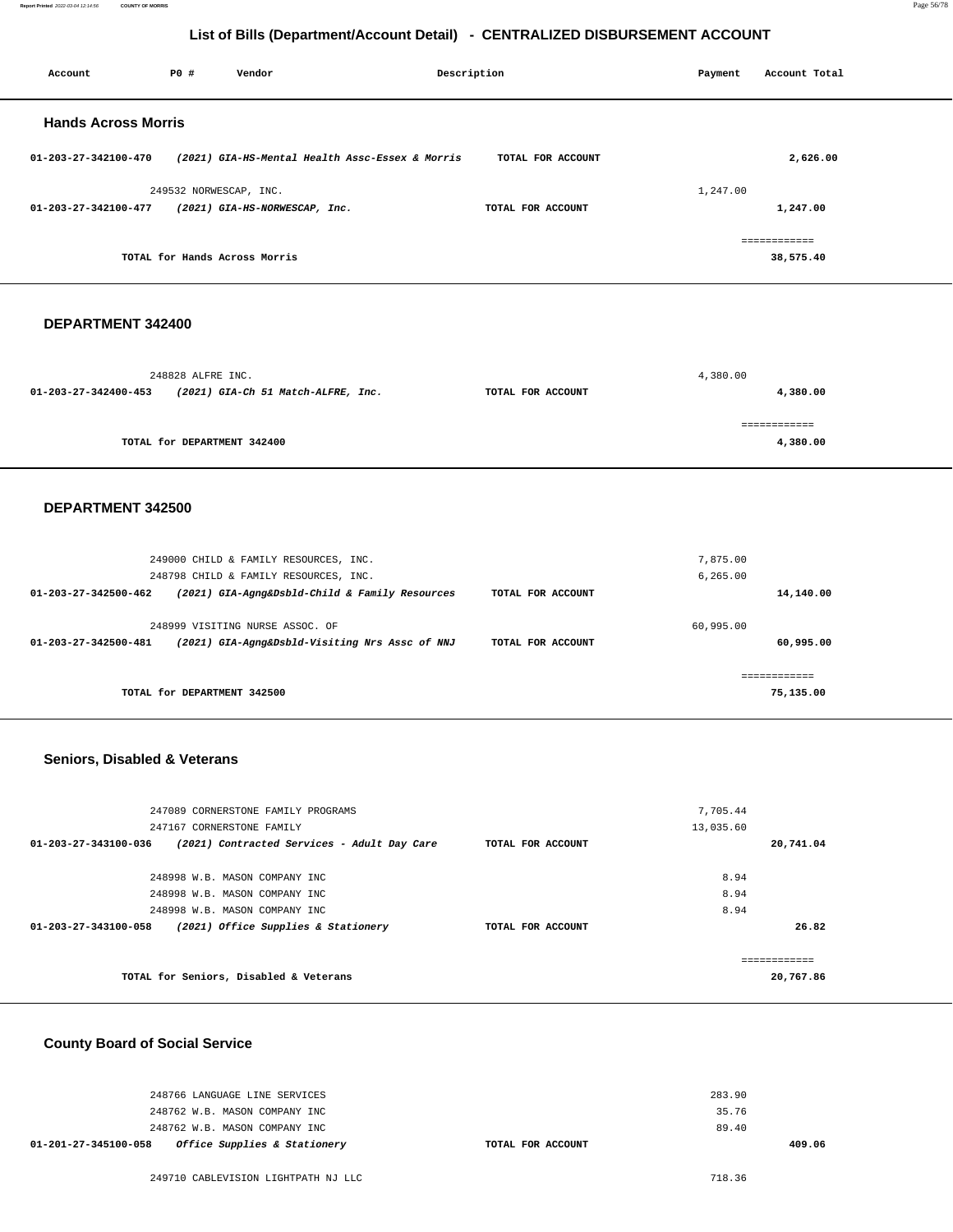| Account                               | P0 #                                                   | Vendor                                                                          | Description       | Payment            | Account Total |
|---------------------------------------|--------------------------------------------------------|---------------------------------------------------------------------------------|-------------------|--------------------|---------------|
| <b>County Board of Social Service</b> |                                                        |                                                                                 |                   |                    |               |
|                                       |                                                        | 249711 CABLEVISION LIGHTPATH NJ LLC                                             |                   | 1,059.43           |               |
|                                       | 249444 VERIZON WIRELESS                                |                                                                                 |                   | 800.61             |               |
| 01-201-27-345100-146                  | Telephone                                              |                                                                                 | TOTAL FOR ACCOUNT |                    | 2,578.40      |
|                                       |                                                        |                                                                                 |                   |                    |               |
|                                       | 248770 RICOH USA, INC.                                 |                                                                                 |                   | 7,731.90           |               |
| 01-201-27-345100-164                  |                                                        | Office Machines - Rental                                                        | TOTAL FOR ACCOUNT |                    | 7,731.90      |
|                                       |                                                        |                                                                                 |                   |                    |               |
|                                       |                                                        | 249445 CITYSIDE ARCHIVES, LLC                                                   |                   | 717.43             |               |
|                                       |                                                        | 249431 JERSEY CENTRAL POWER & LIGHT                                             |                   | 302.25             |               |
|                                       |                                                        | 249431 JERSEY CENTRAL POWER & LIGHT                                             |                   | 14.69              |               |
|                                       |                                                        | 249431 JERSEY CENTRAL POWER & LIGHT                                             |                   | 14.69              |               |
|                                       |                                                        | 249432 N.J. NATURAL GAS COMPANY                                                 |                   | 588.95             |               |
|                                       | 248750 WILLIAM F. BARNISH                              |                                                                                 |                   | 4,342.43<br>622.52 |               |
|                                       | 248750 WILLIAM F. BARNISH<br>248750 WILLIAM F. BARNISH |                                                                                 |                   | 4,342.53           |               |
|                                       | 248750 WILLIAM F. BARNISH                              |                                                                                 |                   | 622.52             |               |
|                                       | 248750 WILLIAM F. BARNISH                              |                                                                                 |                   | 60.76              |               |
| 01-201-27-345100-257                  | Rental - Other                                         |                                                                                 | TOTAL FOR ACCOUNT |                    | 11,628.77     |
|                                       |                                                        |                                                                                 |                   |                    |               |
|                                       |                                                        | 248754 UNITRONIX DATA SYSTEMS INC                                               |                   | 9,931.17           |               |
|                                       |                                                        | 248757 U.S. SECURITY ASSOCIATES                                                 |                   | 164.56             |               |
|                                       |                                                        | 248757 U.S. SECURITY ASSOCIATES                                                 |                   | 822.80             |               |
| 01-201-27-345100-325                  | Special Services                                       |                                                                                 | TOTAL FOR ACCOUNT |                    | 10,918.53     |
|                                       |                                                        |                                                                                 |                   |                    |               |
|                                       | 248759 CHLIC                                           |                                                                                 |                   | 385, 207.53        |               |
|                                       |                                                        | 248765 DELTA DENTAL INSURANCE COMPANY                                           |                   | 47.11              |               |
|                                       |                                                        | 248765 DELTA DENTAL INSURANCE COMPANY                                           |                   | 2,817.78           |               |
|                                       |                                                        | 248764 DELTA DENTAL OF NEW JERSEY, INC.                                         |                   | 29.56              |               |
|                                       |                                                        | 248764 DELTA DENTAL OF NEW JERSEY, INC.                                         |                   | 721.26             |               |
|                                       |                                                        | 248764 DELTA DENTAL OF NEW JERSEY, INC.<br>248758 FLAGSHIP HEALTH SYSTEMS, INC. |                   | 667.38<br>365.20   |               |
| 01-201-27-345100-329                  |                                                        | Hospital Insurance Premiums                                                     | TOTAL FOR ACCOUNT |                    | 389,855.82    |
|                                       |                                                        |                                                                                 |                   |                    |               |
|                                       | 248749 EDILMA ACEVEDO                                  |                                                                                 |                   | 72.00              |               |
|                                       | 249429 MARISOL BARRIENTOS                              |                                                                                 |                   | 72.00              |               |
| 01-201-27-345100-333 Other Allowances |                                                        |                                                                                 | TOTAL FOR ACCOUNT |                    | 144.00        |
|                                       |                                                        |                                                                                 |                   |                    |               |
|                                       |                                                        | 248762 W.B. MASON COMPANY INC                                                   |                   | 89.40              |               |
|                                       |                                                        | 248762 W.B. MASON COMPANY INC                                                   |                   | 89.40              |               |
| 01-203-27-345100-058                  |                                                        | (2021) Office Supplies & Stationery                                             | TOTAL FOR ACCOUNT |                    | 178.80        |
|                                       |                                                        |                                                                                 |                   |                    |               |
|                                       |                                                        | 247322 JOHNSON & JOHNSON, ESQS                                                  |                   | 2,077.00           |               |
| 01-203-27-345100-325                  |                                                        | 247322 JOHNSON & JOHNSON, ESQS<br>(2021) Special Services                       | TOTAL FOR ACCOUNT | 186.00             | 2,263.00      |
|                                       |                                                        |                                                                                 |                   |                    |               |
|                                       |                                                        |                                                                                 |                   |                    | ============  |
|                                       |                                                        | TOTAL for County Board of Social Service                                        |                   |                    | 425,708.28    |
|                                       |                                                        |                                                                                 |                   |                    |               |
|                                       |                                                        |                                                                                 |                   |                    |               |
|                                       |                                                        |                                                                                 |                   |                    |               |
| DEPARTMENT 349110                     |                                                        |                                                                                 |                   |                    |               |

| 248774 NEW BRIDGE MEDICAL CENTER<br>248774 NEW BRIDGE MEDICAL CENTER | 721.36<br>2,319.91 |          |
|----------------------------------------------------------------------|--------------------|----------|
| (2021) Program Expenditures<br>01-203-27-349110-090                  | TOTAL FOR ACCOUNT  | 3,041.27 |
|                                                                      |                    |          |
| TOTAL for DEPARTMENT 349110                                          |                    | 3,041.27 |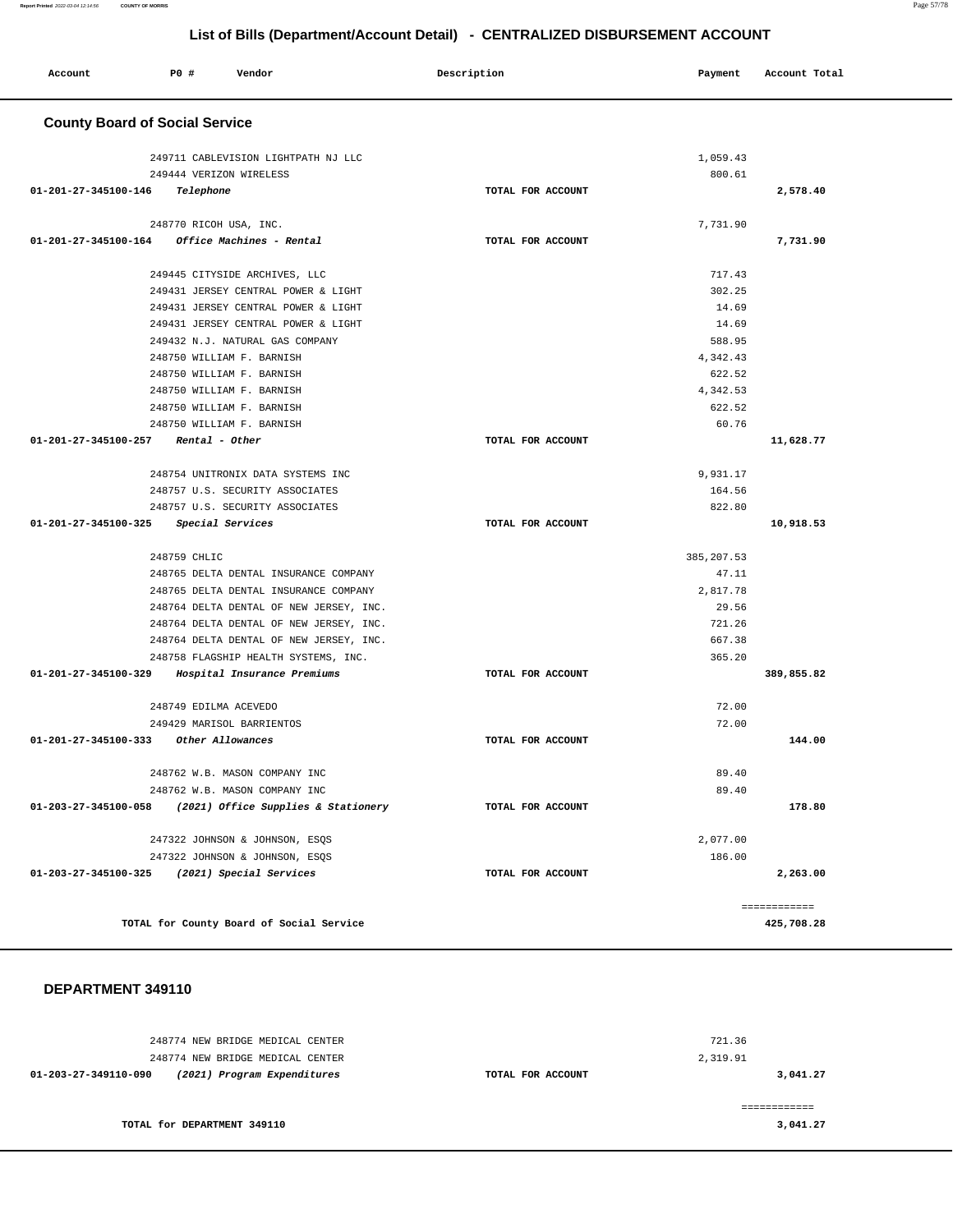| Account<br>. | <b>PO #</b> | Vendor | Description | Payment<br>___ | Account Total<br>.<br>. |
|--------------|-------------|--------|-------------|----------------|-------------------------|
|              |             |        |             |                |                         |

#### **MV:Administration**

| 249347 W.B. MASON COMPANY INC                                |                   | 111.75    |              |
|--------------------------------------------------------------|-------------------|-----------|--------------|
| 249347 W.B. MASON COMPANY INC                                |                   | $-67.05$  |              |
| 01-201-27-350100-036<br>Contracted Services                  | TOTAL FOR ACCOUNT |           | 44.70        |
|                                                              |                   |           |              |
| 249303 POINTCLICKCARE                                        |                   | 323.88    |              |
| Electronic Data Processing<br>01-201-27-350100-040           | TOTAL FOR ACCOUNT |           | 323.88       |
|                                                              |                   |           |              |
| 248714 U.S. SECURITY ASSOCIATES                              |                   | 11,906.77 |              |
| 249331 U.S. SECURITY ASSOCIATES                              |                   | 11,709.17 |              |
| $01 - 201 - 27 - 350100 - 266$<br>Safety Items               | TOTAL FOR ACCOUNT |           | 23,615.94    |
|                                                              |                   |           |              |
| 248719 INGLESINO, WEBSTER,                                   |                   | 7,743.05  |              |
| 249347 W.B. MASON COMPANY INC                                |                   | 111.75    |              |
| 249347 W.B. MASON COMPANY INC                                |                   | 111.75    |              |
| $01 - 203 - 27 - 350100 - 036$<br>(2021) Contracted Services | TOTAL FOR ACCOUNT |           | 7,966.55     |
|                                                              |                   |           |              |
| 247299 U.S. SECURITY ASSOCIATES                              |                   | 14,010.54 |              |
| 247299 U.S. SECURITY ASSOCIATES                              |                   | 12,709.26 |              |
| 247299 U.S. SECURITY ASSOCIATES                              |                   | 12,352.09 |              |
| 247299 U.S. SECURITY ASSOCIATES                              |                   | 12,748.20 |              |
| $01 - 203 - 27 - 350100 - 266$<br>(2021) Safety Items        | TOTAL FOR ACCOUNT |           | 51,820.09    |
|                                                              |                   |           | ============ |
| TOTAL for MV:Administration                                  |                   |           | 83,771.16    |

 **County Adjuster** 

| 249926 COUNTY OF MORRIS                        |                   | 47.01 |
|------------------------------------------------|-------------------|-------|
| Postage & Metered Mail<br>01-201-27-357100-068 | TOTAL FOR ACCOUNT | 47.01 |
|                                                |                   |       |
|                                                |                   |       |
| TOTAL for County Adjuster                      |                   | 47.01 |
|                                                |                   |       |

# **Morris Cty Park Commission**

| 249086 MORRIS COUNTY PARK COMMISSION                            |                   | 2,096,875.00 |
|-----------------------------------------------------------------|-------------------|--------------|
| Morris Cty Park Commission Expenditures<br>01-201-28-370100-090 | TOTAL FOR ACCOUNT | 2,096,875.00 |
|                                                                 |                   |              |
|                                                                 |                   |              |
| TOTAL for Morris Cty Park Commission                            |                   | 2,096,875.00 |

 **County Library** 

| 248455 ALLDATA LLC                | 1,500.00 |
|-----------------------------------|----------|
| 249143 BOOK PAGE                  | 648.00   |
| 249144 EBSCO INFORMATION SERVICES | 31.50    |
| 249144 EBSCO INFORMATION SERVICES | 410.03   |
| 249042 INGRAM LIBRARY SERVICES    | 161.99   |
| 249042 INGRAM LIBRARY SERVICES    | 12.04    |
| 249042 INGRAM LIBRARY SERVICES    | 96.57    |
| 249024 ROWMAN & LITTLEFIELD       | 55.90    |
| 249146 WINMO ADVERTISING DATABASE | 4.376.00 |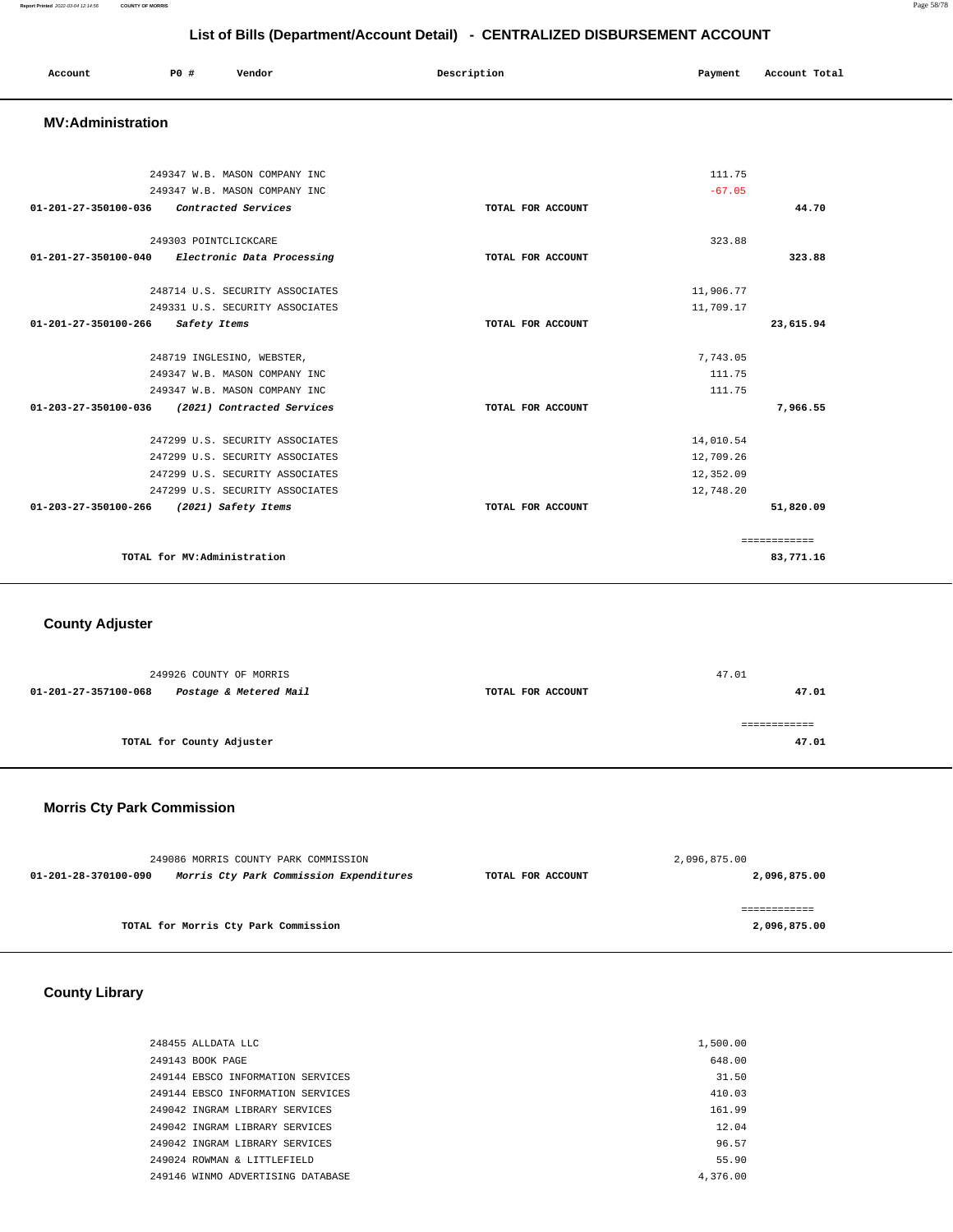| <b>PO #</b><br>Account | Vendor                                                           | Description       | Payment              | Account Total |
|------------------------|------------------------------------------------------------------|-------------------|----------------------|---------------|
| <b>County Library</b>  |                                                                  |                   |                      |               |
| 01-201-29-390100-028   | Books & Periodicals                                              | TOTAL FOR ACCOUNT |                      | 7,292.03      |
|                        | 249926 COUNTY OF MORRIS                                          |                   | 478.80               |               |
| 01-201-29-390100-068   | Postage & Metered Mail                                           | TOTAL FOR ACCOUNT |                      | 478.80        |
|                        |                                                                  |                   |                      |               |
|                        | 249040 M.A.I.N., INC.<br>248462 OCLC ONLINE COMPUTER             |                   | 2,315.04<br>1,075.67 |               |
|                        | 248462 OCLC ONLINE COMPUTER                                      |                   | 1,075.67             |               |
| 01-201-29-390100-084   | Other Outside Services                                           | TOTAL FOR ACCOUNT |                      | 4,466.38      |
|                        | 248401 W.B. MASON COMPANY INC                                    |                   | 114.20               |               |
| 01-201-29-390100-095   | Other Administrative Supplies                                    | TOTAL FOR ACCOUNT |                      | 114.20        |
|                        |                                                                  |                   |                      |               |
|                        | 248083 INGRAM LIBRARY SERVICES                                   |                   | 47.68                |               |
|                        | 248083 INGRAM LIBRARY SERVICES                                   |                   | 150.72               |               |
|                        | 248083 INGRAM LIBRARY SERVICES<br>248083 INGRAM LIBRARY SERVICES |                   | 45.60<br>25.65       |               |
|                        | 248083 INGRAM LIBRARY SERVICES                                   |                   | 69.11                |               |
|                        | 248083 INGRAM LIBRARY SERVICES                                   |                   | 24.45                |               |
|                        | 248083 INGRAM LIBRARY SERVICES                                   |                   | 19.05                |               |
|                        | 248083 INGRAM LIBRARY SERVICES                                   |                   | 356.04               |               |
|                        | 248083 INGRAM LIBRARY SERVICES                                   |                   | 268.01               |               |
|                        | 248083 INGRAM LIBRARY SERVICES                                   |                   | 41.98                |               |
|                        | 248085 INGRAM LIBRARY SERVICES                                   |                   | 418.53               |               |
|                        | 248085 INGRAM LIBRARY SERVICES                                   |                   | 33.83                |               |
|                        | 248085 INGRAM LIBRARY SERVICES                                   |                   | 222.02               |               |
|                        | 248085 INGRAM LIBRARY SERVICES                                   |                   | 151.51               |               |
|                        | 248085 INGRAM LIBRARY SERVICES<br>248085 INGRAM LIBRARY SERVICES |                   | 517.67<br>544.93     |               |
|                        | 248085 INGRAM LIBRARY SERVICES                                   |                   | 856.05               |               |
|                        | 248085 INGRAM LIBRARY SERVICES                                   |                   | 34.79                |               |
|                        | 248086 INGRAM LIBRARY SERVICES                                   |                   | 267.14               |               |
|                        | 248086 INGRAM LIBRARY SERVICES                                   |                   | 188.24               |               |
|                        | 248086 INGRAM LIBRARY SERVICES                                   |                   | 51.11                |               |
|                        | 248086 INGRAM LIBRARY SERVICES                                   |                   | 23.84                |               |
|                        | 248086 INGRAM LIBRARY SERVICES                                   |                   | 24.45                |               |
|                        | 248086 INGRAM LIBRARY SERVICES                                   |                   | 93.59                |               |
|                        | 248086 INGRAM LIBRARY SERVICES<br>248086 INGRAM LIBRARY SERVICES |                   | 953.48<br>353.56     |               |
|                        | 248086 INGRAM LIBRARY SERVICES                                   |                   | 11.99                |               |
|                        | 248086 INGRAM LIBRARY SERVICES                                   |                   | $-41.36$             |               |
|                        | 248198 INGRAM LIBRARY SERVICES                                   |                   | 75.78                |               |
|                        | 248198 INGRAM LIBRARY SERVICES                                   |                   | 46.48                |               |
|                        | 248198 INGRAM LIBRARY SERVICES                                   |                   | 22.79                |               |
|                        | 248198 INGRAM LIBRARY SERVICES                                   |                   | $-22.79$             |               |
|                        | 248198 INGRAM LIBRARY SERVICES                                   |                   | 91.04                |               |
|                        | 248198 INGRAM LIBRARY SERVICES                                   |                   | 125.09               |               |
|                        | 248198 INGRAM LIBRARY SERVICES<br>248198 INGRAM LIBRARY SERVICES |                   | 322.52<br>$-7.60$    |               |
|                        | 248199 INGRAM LIBRARY SERVICES                                   |                   | 2,205.53             |               |
|                        | 248199 INGRAM LIBRARY SERVICES                                   |                   | 147.51               |               |
|                        | 248199 INGRAM LIBRARY SERVICES                                   |                   | 56.90                |               |
|                        | 248199 INGRAM LIBRARY SERVICES                                   |                   | 1,109.83             |               |
|                        | 248200 INGRAM LIBRARY SERVICES                                   |                   | 360.45               |               |
|                        | 248200 INGRAM LIBRARY SERVICES                                   |                   | 221.35               |               |
|                        | 248200 INGRAM LIBRARY SERVICES                                   |                   | 58.44                |               |
|                        | 248200 INGRAM LIBRARY SERVICES                                   |                   | 65.55                |               |
|                        | 248200 INGRAM LIBRARY SERVICES<br>248200 INGRAM LIBRARY SERVICES |                   | 29.46<br>217.88      |               |
|                        | 248200 INGRAM LIBRARY SERVICES                                   |                   | 119.60               |               |
|                        | 248200 INGRAM LIBRARY SERVICES                                   |                   | 17.96                |               |
|                        | 248476 INGRAM LIBRARY SERVICES                                   |                   | 245.17               |               |
|                        |                                                                  |                   |                      |               |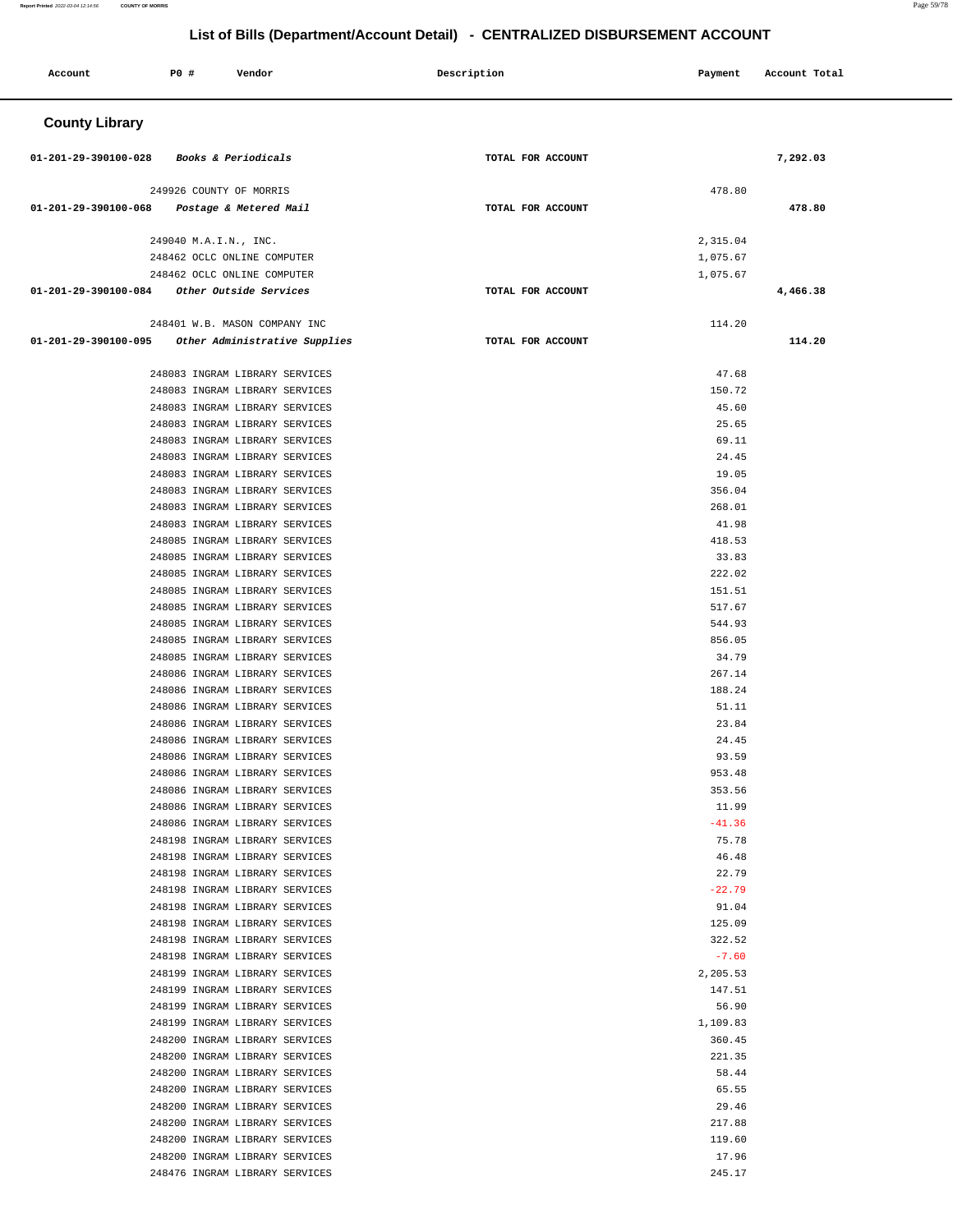#### **County Library**  248476 INGRAM LIBRARY SERVICES 369.00 248476 INGRAM LIBRARY SERVICES 17.10 248476 INGRAM LIBRARY SERVICES 19.50 248476 INGRAM LIBRARY SERVICES 51.60 248476 INGRAM LIBRARY SERVICES 1,759.61 248476 INGRAM LIBRARY SERVICES 24.90 248476 INGRAM LIBRARY SERVICES 13.17 248476 INGRAM LIBRARY SERVICES 66.90 248476 INGRAM LIBRARY SERVICES 61.76 248081 INGRAM LIBRARY SERVICES 412.55 248081 INGRAM LIBRARY SERVICES 47.70 248081 INGRAM LIBRARY SERVICES 24.45 248081 INGRAM LIBRARY SERVICES 32.82 248081 INGRAM LIBRARY SERVICES 70.34 248081 INGRAM LIBRARY SERVICES 140.99 248081 INGRAM LIBRARY SERVICES 27.58 248081 INGRAM LIBRARY SERVICES 175.04 248081 INGRAM LIBRARY SERVICES 75.20 248641 BAKER & TAYLOR 2,640.84 248641 BAKER & TAYLOR 30.98 248641 BAKER & TAYLOR 51.82 248641 BAKER & TAYLOR 10.88 248641 BAKER & TAYLOR 28.68 248641 BAKER & TAYLOR 14.09 248641 BAKER & TAYLOR 12.69 248641 BAKER & TAYLOR 16.35 248641 BAKER & TAYLOR 12.01 248643 BAKER & TAYLOR 8.93 249027 GREY HOUSE PUBLISHING 487.05 249042 INGRAM LIBRARY SERVICES 31.84 249042 INGRAM LIBRARY SERVICES 39.75 248644 INGRAM LIBRARY SERVICES 23.99 243549 LEXIS NEXIS 174.00 244803 LEXIS NEXIS 174.00 243554 LEXIS NEXIS 2,136.00 244801 MORNINGSTAR 6,183.00 244808 NEWSBANK INC 6,433.00 240542 WORLD BOOK EDUCATIONAL PROD 849.00 240541 WOLTERS KLUWER LAW & BUSINESS 796.00 240541 WOLTERS KLUWER LAW & BUSINESS 35.00  **01-203-29-390100-028 (2021) Books & Periodicals TOTAL FOR ACCOUNT 34,842.71**  $239895$  SPIRAL BINDING LLC  $200.00$  239895 SPIRAL BINDING LLC 33.76  **01-203-29-390100-058 (2021) Office Supplies & Stationery TOTAL FOR ACCOUNT 233.76** 248083 INGRAM LIBRARY SERVICES 46.08 248085 INGRAM LIBRARY SERVICES 28.55 248198 INGRAM LIBRARY SERVICES 32.25 248198 INGRAM LIBRARY SERVICES 28.55 248198 INGRAM LIBRARY SERVICES 43.25 248476 INGRAM LIBRARY SERVICES 51.60 248081 INGRAM LIBRARY SERVICES 25.79 249042 INGRAM LIBRARY SERVICES 29.50 248644 INGRAM LIBRARY SERVICES 111.45  **01-203-29-390100-083 (2021) Video & Film Materials TOTAL FOR ACCOUNT 397.02** 244805 SYSTEM ONE ALARM 134.00 244805 SYSTEM ONE ALARM 268.00 244805 SYSTEM ONE ALARM 374.00 244805 SYSTEM ONE ALARM 140.00  **01-203-29-390100-084 (2021) Other Outside Services TOTAL FOR ACCOUNT 916.00**

**List of Bills (Department/Account Detail) - CENTRALIZED DISBURSEMENT ACCOUNT**

 **Account P0 # Vendor Description Payment Account Total**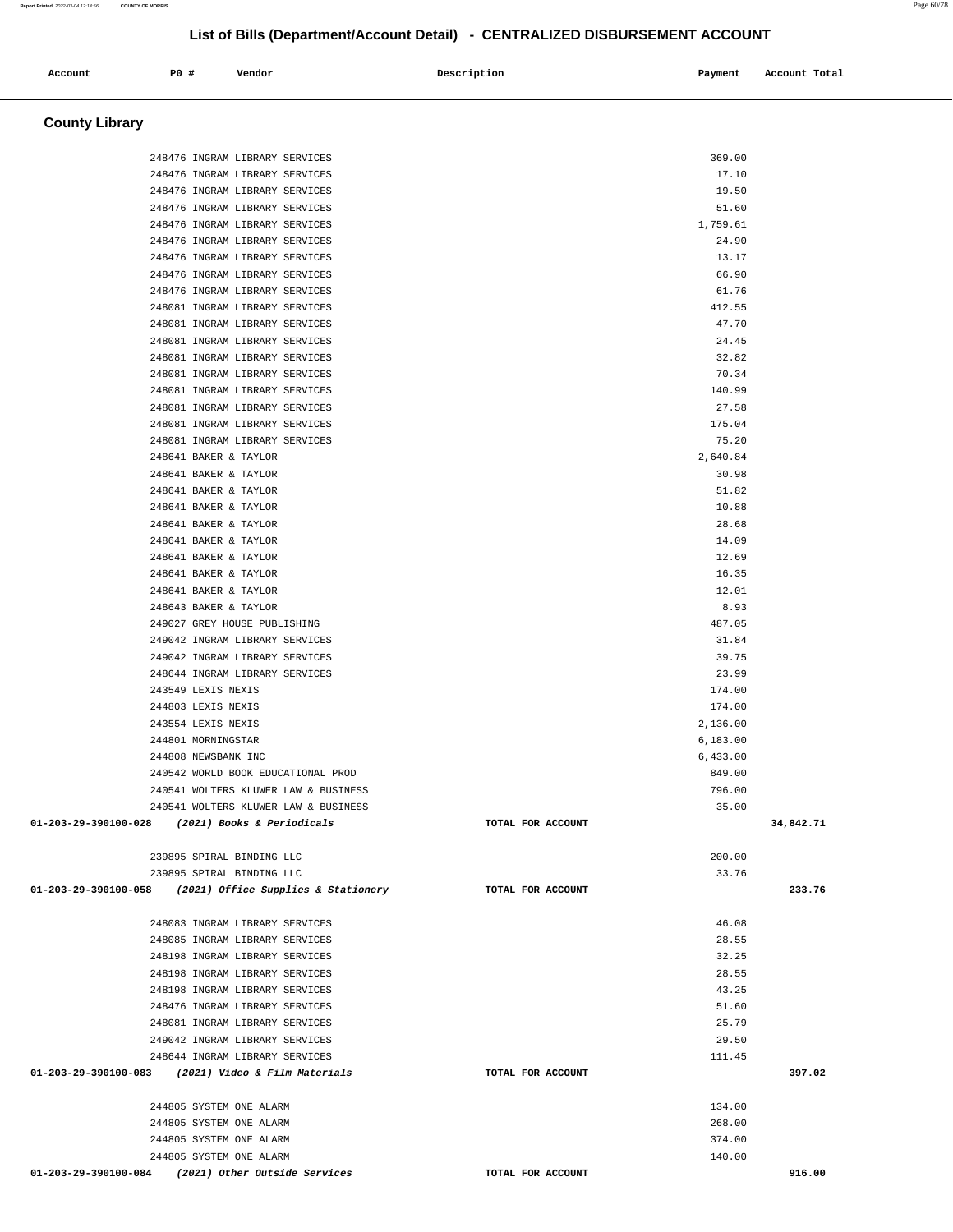Account P0 **#** Vendor **Description Description Payment** Account Total

| <b>County Library</b>            |                                                                            |                   |                            |  |
|----------------------------------|----------------------------------------------------------------------------|-------------------|----------------------------|--|
|                                  | 249025 OFFICE CONCEPTS GROUP, INC.                                         |                   | 52.57                      |  |
| 01-203-29-390100-095             | (2021) Other Administrative Supplies                                       | TOTAL FOR ACCOUNT | 52.57                      |  |
|                                  | TOTAL for County Library                                                   |                   | ============<br>48,793.47  |  |
|                                  |                                                                            |                   |                            |  |
|                                  | <b>County Superintendent of Schoo</b>                                      |                   |                            |  |
|                                  | 249926 COUNTY OF MORRIS                                                    |                   | 27.94                      |  |
| 01-201-29-392100-068             | Postage & Metered Mail                                                     | TOTAL FOR ACCOUNT | 27.94                      |  |
|                                  | TOTAL for County Superintendent of Schoo                                   |                   | ============<br>27.94      |  |
|                                  |                                                                            |                   |                            |  |
|                                  | <b>Contribution to County College</b>                                      |                   |                            |  |
|                                  | 249708 COUNTY COLLEGE OF MORRIS                                            | TOTAL FOR ACCOUNT | 572, 423.41                |  |
| 01-201-29-395100-090             | Expenditures                                                               |                   | 572,423.41<br>============ |  |
|                                  | TOTAL for Contribution to County College                                   |                   | 572,423.41                 |  |
| <b>Rutgers Extension Service</b> |                                                                            |                   |                            |  |
|                                  | 249926 COUNTY OF MORRIS                                                    |                   | 2.32                       |  |
| 01-201-29-396100-068             | Postage & Metered Mail                                                     | TOTAL FOR ACCOUNT | 2.32                       |  |
| 01-201-29-396100-095             | 249444 VERIZON WIRELESS<br>Other Administrative Supplies                   | TOTAL FOR ACCOUNT | 28.25<br>28.25             |  |
|                                  | 249367 RUTGERS THE STATE UNIVERSITY<br>249367 RUTGERS THE STATE UNIVERSITY |                   | 6,722.15<br>4,480.00       |  |
|                                  | 249367 RUTGERS THE STATE UNIVERSITY                                        |                   | 7,842.52                   |  |
|                                  | 249367 RUTGERS THE STATE UNIVERSITY                                        |                   | 4,140.00                   |  |
|                                  | 249367 RUTGERS THE STATE UNIVERSITY                                        |                   | 6,977.60                   |  |
|                                  | 249367 RUTGERS THE STATE UNIVERSITY                                        |                   | 2,193.00                   |  |
|                                  | 249367 RUTGERS THE STATE UNIVERSITY                                        |                   | 4,760.00                   |  |
|                                  | 249367 RUTGERS THE STATE UNIVERSITY                                        |                   | 8,156.21                   |  |
|                                  | 249367 RUTGERS THE STATE UNIVERSITY                                        |                   | 68.00                      |  |
|                                  | 249367 RUTGERS THE STATE UNIVERSITY                                        |                   | 5,200.00                   |  |
| 01-203-29-396100-011             | (2021) Salaries & Wages-Full Time                                          | TOTAL FOR ACCOUNT | 50,539.48                  |  |
|                                  |                                                                            |                   |                            |  |
|                                  | 248742 W.B. MASON COMPANY INC                                              |                   | 7.90                       |  |
|                                  | 248742 W.B. MASON COMPANY INC                                              |                   | 20.01                      |  |
|                                  | 248742 W.B. MASON COMPANY INC                                              |                   | 60.70                      |  |
|                                  | 248742 W.B. MASON COMPANY INC                                              |                   | $-15.64$                   |  |
| 01-203-29-396100-058             | (2021) Office Supplies & Stationery                                        | TOTAL FOR ACCOUNT | 72.97                      |  |
|                                  | 248744 RICOH USA, INC.                                                     |                   | 122.85                     |  |
|                                  | 248744 RICOH USA, INC.                                                     |                   | 584.43                     |  |
|                                  | 248742 W.B. MASON COMPANY INC<br>248742 W.B. MASON COMPANY INC             |                   | 25.00<br>20.91             |  |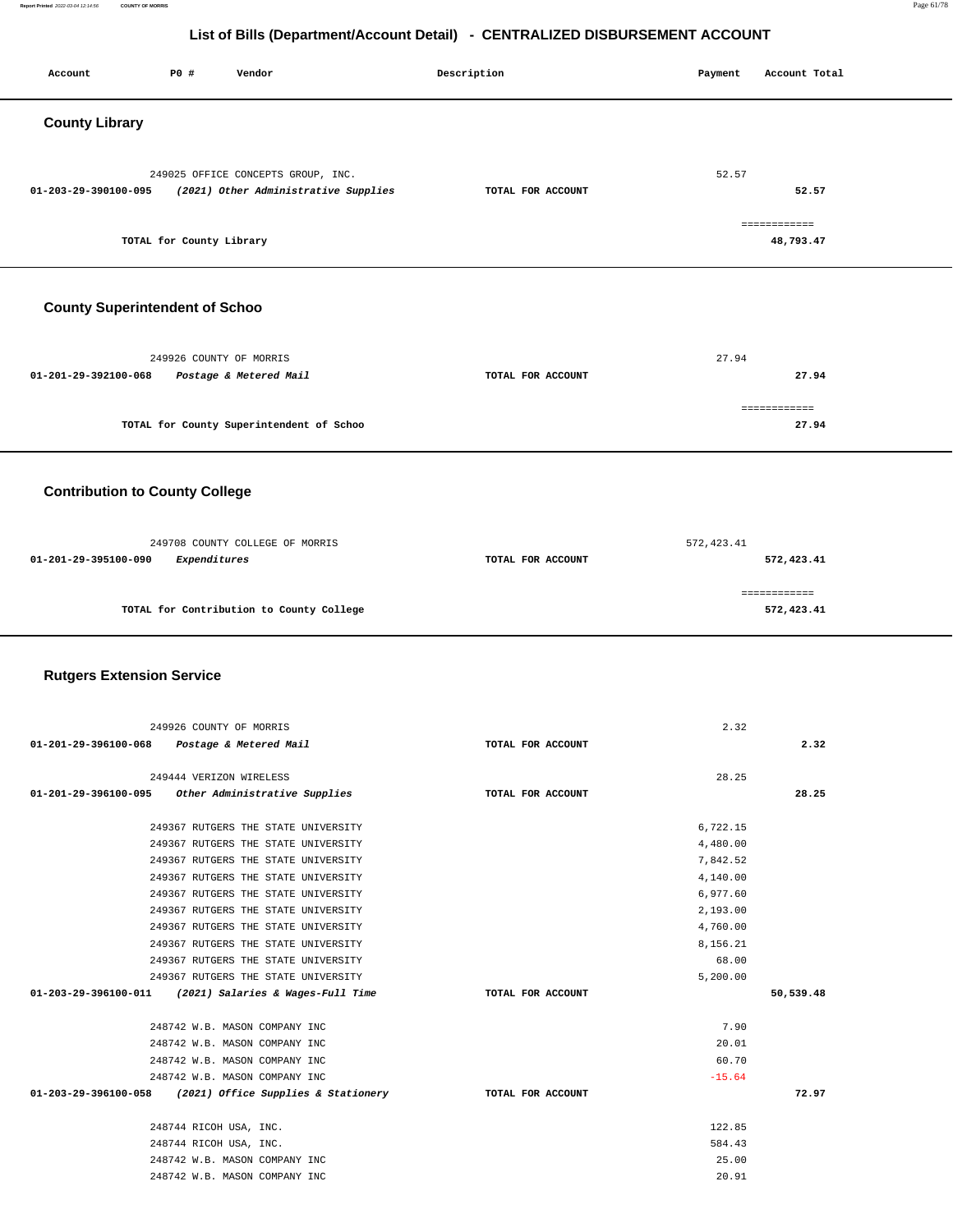#### **Report Printed** 2022-03-04 12:14:56 **COUNTY OF MORRIS** Page 62/78

#### **List of Bills (Department/Account Detail) - CENTRALIZED DISBURSEMENT ACCOUNT**

| Account                          | P0# | Vendor                               | Description       | Payment | Account Total |
|----------------------------------|-----|--------------------------------------|-------------------|---------|---------------|
| <b>Rutgers Extension Service</b> |     |                                      |                   |         |               |
|                                  |     | 248742 W.B. MASON COMPANY INC        |                   | 134.63  |               |
|                                  |     | 248742 W.B. MASON COMPANY INC        |                   | 47.76   |               |
|                                  |     | 248742 W.B. MASON COMPANY INC        |                   | 55.47   |               |
|                                  |     | 248742 W.B. MASON COMPANY INC        |                   | 4.79    |               |
| 01-203-29-396100-095             |     | (2021) Other Administrative Supplies | TOTAL FOR ACCOUNT |         | 995.84        |
|                                  |     |                                      |                   |         | ============  |
|                                  |     | TOTAL for Rutgers Extension Service  |                   |         | 51,638.86     |

#### **Cont M.C. School of Tech**

|                      | 249938 MC VOCATIONAL SCHOOL DISTRICT  |                   | 696,000.00 |
|----------------------|---------------------------------------|-------------------|------------|
| 01-201-29-400100-090 | Cont M.C. School of Tech Expenditures | TOTAL FOR ACCOUNT | 696,000.00 |
|                      |                                       |                   |            |
|                      |                                       |                   |            |
|                      | TOTAL for Cont M.C. School of Tech    |                   | 696,000.00 |

# **Fire and Police Academy**

| 249926 COUNTY OF MORRIS                                          |                   | 61.33    |          |
|------------------------------------------------------------------|-------------------|----------|----------|
| $01 - 201 - 29 - 407100 - 068$<br>Postage & Metered Mail         | TOTAL FOR ACCOUNT |          | 61.33    |
|                                                                  |                   |          |          |
| 249575 DM MEDICAL BILLINGS, LLC                                  |                   | 3,825.82 |          |
| $01 - 203 - 29 - 407100 - 059$<br>(2021) Other General Expenses  | TOTAL FOR ACCOUNT |          | 3,825.82 |
|                                                                  |                   |          |          |
| 242796 TURN OUT UNIFORMS, INC.                                   |                   | 179.95   |          |
| 242796 TURN OUT UNIFORMS, INC.                                   |                   | 193.44   |          |
| 242796 TURN OUT UNIFORMS, INC.                                   |                   | 165.00   |          |
| 242796 TURN OUT UNIFORMS, INC.                                   |                   | 55.00    |          |
| $01 - 203 - 29 - 407100 - 202$<br>(2021) Uniform And Accessories | TOTAL FOR ACCOUNT |          | 593.39   |
| 244595 NEW JERSEY FIRE EQUIPMENT COMPANY                         |                   | 1,155.00 |          |
| 244603 NEW JERSEY FIRE EQUIPMENT COMPANY                         |                   | 1,588.00 |          |
| 01-203-29-407100-258<br>(2021) Equipment                         | TOTAL FOR ACCOUNT |          | 2,743.00 |
|                                                                  |                   |          |          |
| TOTAL for Fire and Police Academy                                |                   |          | 7,223.54 |

#### **Utilities**

| 249506 DIRECT ENERGY BUSINESS       | 17,426.80 |
|-------------------------------------|-----------|
| 249504 JERSEY CENTRAL POWER & LIGHT | 9.585.91  |
| 249427 JERSEY CENTRAL POWER & LIGHT | 16,524.31 |
| 249577 DIRECT ENERGY BUSINESS       | 1,576.17  |
| 249577 DIRECT ENERGY BUSINESS       | 1,156.70  |
| 249577 DIRECT ENERGY BUSINESS       | 4,811.15  |
| 249577 DIRECT ENERGY BUSINESS       | 97.90     |
| 249577 DIRECT ENERGY BUSINESS       | 620.01    |
| 249577 DIRECT ENERGY BUSINESS       | 5,109.15  |
| 249577 DIRECT ENERGY BUSINESS       | 327.90    |
| 249577 DIRECT ENERGY BUSINESS       | 65.89     |
| 249577 DIRECT ENERGY BUSINESS       | 68.45     |
| 249560 DIRECT ENERGY BUSINESS       | 22.87     |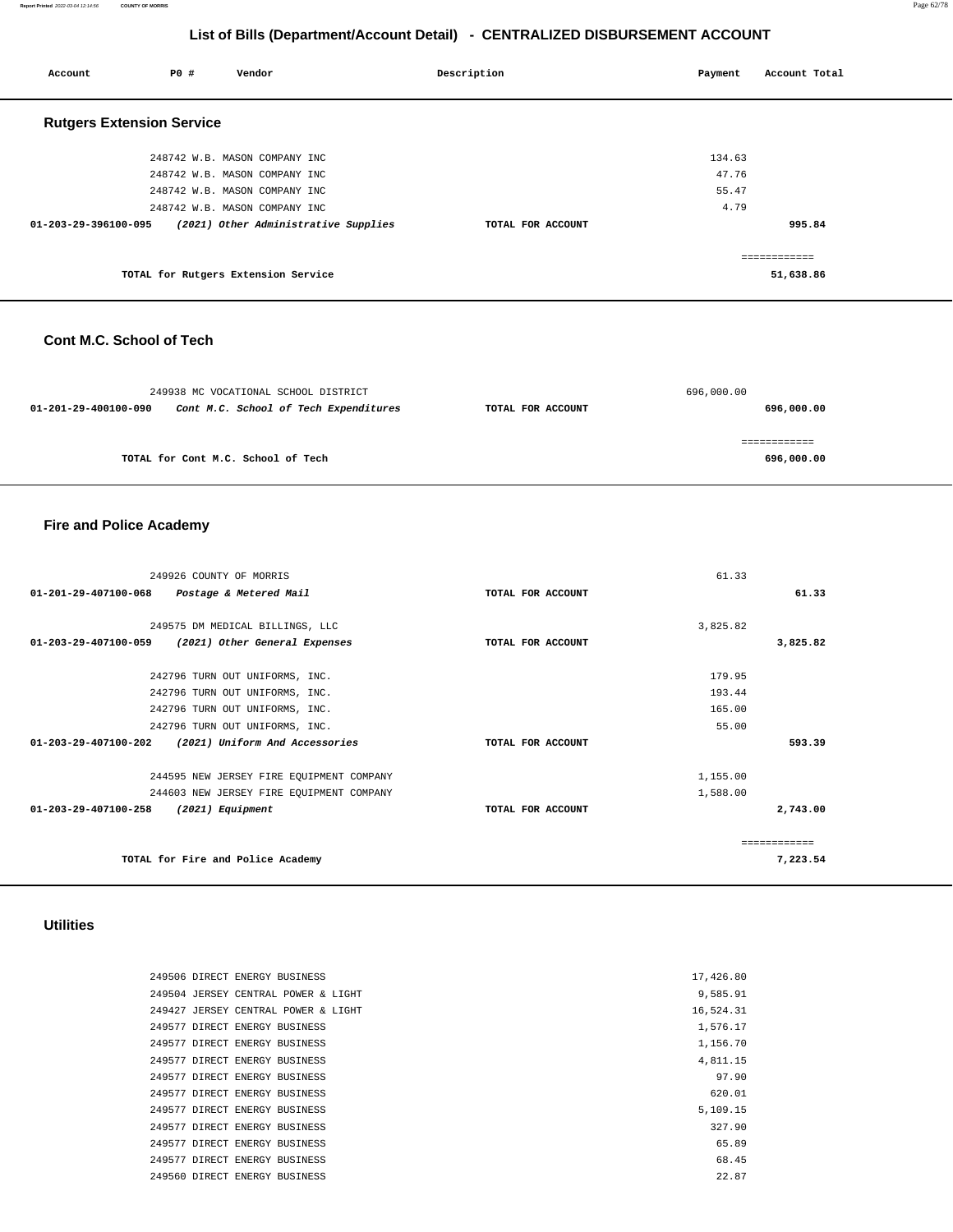| Account                                 | P0 #                                                           | Vendor |                                                                               | Description       | Payment                | Account Total |
|-----------------------------------------|----------------------------------------------------------------|--------|-------------------------------------------------------------------------------|-------------------|------------------------|---------------|
| <b>Utilities</b>                        |                                                                |        |                                                                               |                   |                        |               |
|                                         |                                                                |        |                                                                               |                   |                        |               |
|                                         | 249560 DIRECT ENERGY BUSINESS                                  |        |                                                                               |                   | 949.38                 |               |
|                                         | 249560 DIRECT ENERGY BUSINESS                                  |        |                                                                               |                   | 49.32                  |               |
|                                         | 249773 DIRECT ENERGY BUSINESS                                  |        |                                                                               |                   | 12,419.53<br>102.25    |               |
|                                         | 249723 DIRECT ENERGY BUSINESS<br>249771 DIRECT ENERGY BUSINESS |        |                                                                               |                   | 498.35                 |               |
|                                         | 249771 DIRECT ENERGY BUSINESS                                  |        |                                                                               |                   | 1,464.85               |               |
|                                         | 249771 DIRECT ENERGY BUSINESS                                  |        |                                                                               |                   | 37.68                  |               |
|                                         | 249771 DIRECT ENERGY BUSINESS                                  |        |                                                                               |                   | 69.82                  |               |
|                                         | 249772 DIRECT ENERGY BUSINESS                                  |        |                                                                               |                   | 12.67                  |               |
|                                         | 249772 DIRECT ENERGY BUSINESS                                  |        |                                                                               |                   | 28.77                  |               |
|                                         | 249772 DIRECT ENERGY BUSINESS                                  |        |                                                                               |                   | 13.83                  |               |
| 01-201-31-430100-137                    | <i>Electricity</i>                                             |        |                                                                               | TOTAL FOR ACCOUNT |                        | 73,039.66     |
|                                         |                                                                |        | 249505 ELIZABETHTOWN GAS COMPANY                                              |                   | 967.83                 |               |
|                                         | 249418 PSE&G CO                                                |        |                                                                               |                   | 53, 552.79             |               |
|                                         | 249579 N.J. NATURAL GAS COMPANY                                |        |                                                                               |                   | 3,132.36               |               |
|                                         | 249740 PSE&G CO                                                |        |                                                                               |                   | 1,729.11               |               |
|                                         | 248971 SUBURBAN PROPANE -2347                                  |        |                                                                               |                   | 719.40                 |               |
|                                         | 248971 SUBURBAN PROPANE -2347                                  |        |                                                                               |                   | 5.84                   |               |
|                                         | 248971 SUBURBAN PROPANE -2347                                  |        |                                                                               |                   | 9.92                   |               |
|                                         | 249133 SUBURBAN PROPANE -2347<br>249133 SUBURBAN PROPANE -2347 |        |                                                                               |                   | 1,778.46<br>5.84       |               |
|                                         | 249133 SUBURBAN PROPANE -2347                                  |        |                                                                               |                   | 9.92                   |               |
| 01-201-31-430100-141                    | Natural Gas                                                    |        |                                                                               | TOTAL FOR ACCOUNT |                        | 61,911.47     |
|                                         |                                                                |        |                                                                               |                   |                        |               |
|                                         | 249565 TAX COLLECTOR                                           |        |                                                                               |                   | 4,382.40               |               |
|                                         | 249565 TAX COLLECTOR                                           |        |                                                                               |                   | 181.05                 |               |
|                                         | 249565 TAX COLLECTOR<br>249565 TAX COLLECTOR                   |        |                                                                               |                   | 126.75<br>17,022.72    |               |
|                                         | 249565 TAX COLLECTOR                                           |        |                                                                               |                   | 539.98                 |               |
|                                         | 249565 TAX COLLECTOR                                           |        |                                                                               |                   | 179.98                 |               |
|                                         | 249565 TAX COLLECTOR                                           |        |                                                                               |                   | 21, 415.68             |               |
| 01-201-31-430100-144                    | Sewer                                                          |        |                                                                               | TOTAL FOR ACCOUNT |                        | 43,848.56     |
|                                         |                                                                |        |                                                                               |                   |                        |               |
|                                         | 248799 AT&T MOBILITY                                           |        |                                                                               |                   | 1,278.46               |               |
|                                         |                                                                |        | 248819 JERSEY CENTRAL POWER & LIGHT<br>248801 MILLENNIUM COMMUNICATIONS GROUP |                   | 1,645.00<br>1,578.00   |               |
|                                         | 248800 PREMIER GLOBAL SERVICES                                 |        |                                                                               |                   | 965.85                 |               |
|                                         | 249156 VERIZON CABS                                            |        |                                                                               |                   | 1,682.69               |               |
|                                         |                                                                |        | 249492 CABLEVISION LIGHTPATH INC.                                             |                   | 5,020.41               |               |
|                                         |                                                                |        | 249710 CABLEVISION LIGHTPATH NJ LLC                                           |                   | 4,307.53               |               |
|                                         |                                                                |        | 249711 CABLEVISION LIGHTPATH NJ LLC                                           |                   | 7,282.56               |               |
|                                         | 249444 VERIZON WIRELESS                                        |        |                                                                               |                   | 53, 195.91             |               |
| 01-201-31-430100-146                    | Telephone                                                      |        |                                                                               | TOTAL FOR ACCOUNT |                        | 76,956.41     |
|                                         | 246998 NATIONAL FUEL OIL INC.                                  |        |                                                                               |                   | 10,165.20              |               |
|                                         | 246998 NATIONAL FUEL OIL INC.                                  |        |                                                                               |                   | 9,533.07               |               |
|                                         | 246998 NATIONAL FUEL OIL INC.                                  |        |                                                                               |                   | 10,357.20              |               |
|                                         | 246999 NATIONAL FUEL OIL INC.                                  |        |                                                                               |                   | 11,754.00              |               |
|                                         | 246999 NATIONAL FUEL OIL INC.                                  |        |                                                                               |                   | 11,754.00              |               |
|                                         | 246999 NATIONAL FUEL OIL INC.                                  |        |                                                                               |                   | 2,899.82               |               |
|                                         | 246999 NATIONAL FUEL OIL INC.<br>246999 NATIONAL FUEL OIL INC. |        |                                                                               |                   | 10,221.49<br>10,226.57 |               |
|                                         | 246999 NATIONAL FUEL OIL INC.                                  |        |                                                                               |                   | 10,056.42              |               |
| 01-203-31-430100-136 (2021) Diesel Fuel |                                                                |        |                                                                               | TOTAL FOR ACCOUNT |                        | 86,967.77     |
|                                         |                                                                |        |                                                                               |                   |                        |               |
|                                         | 249560 DIRECT ENERGY BUSINESS                                  |        |                                                                               |                   | 189.91                 |               |
|                                         | 249560 DIRECT ENERGY BUSINESS                                  |        |                                                                               |                   | 928.18                 |               |
| 01-203-31-430100-137 (2021) Electricity |                                                                |        |                                                                               | TOTAL FOR ACCOUNT |                        | 1,118.09      |
|                                         | 249571 TOWNSHIP OF RANDOLPH                                    |        |                                                                               |                   | 73.72                  |               |
| 01-203-31-430100-147 (2021) Water       |                                                                |        |                                                                               | TOTAL FOR ACCOUNT |                        | 73.72         |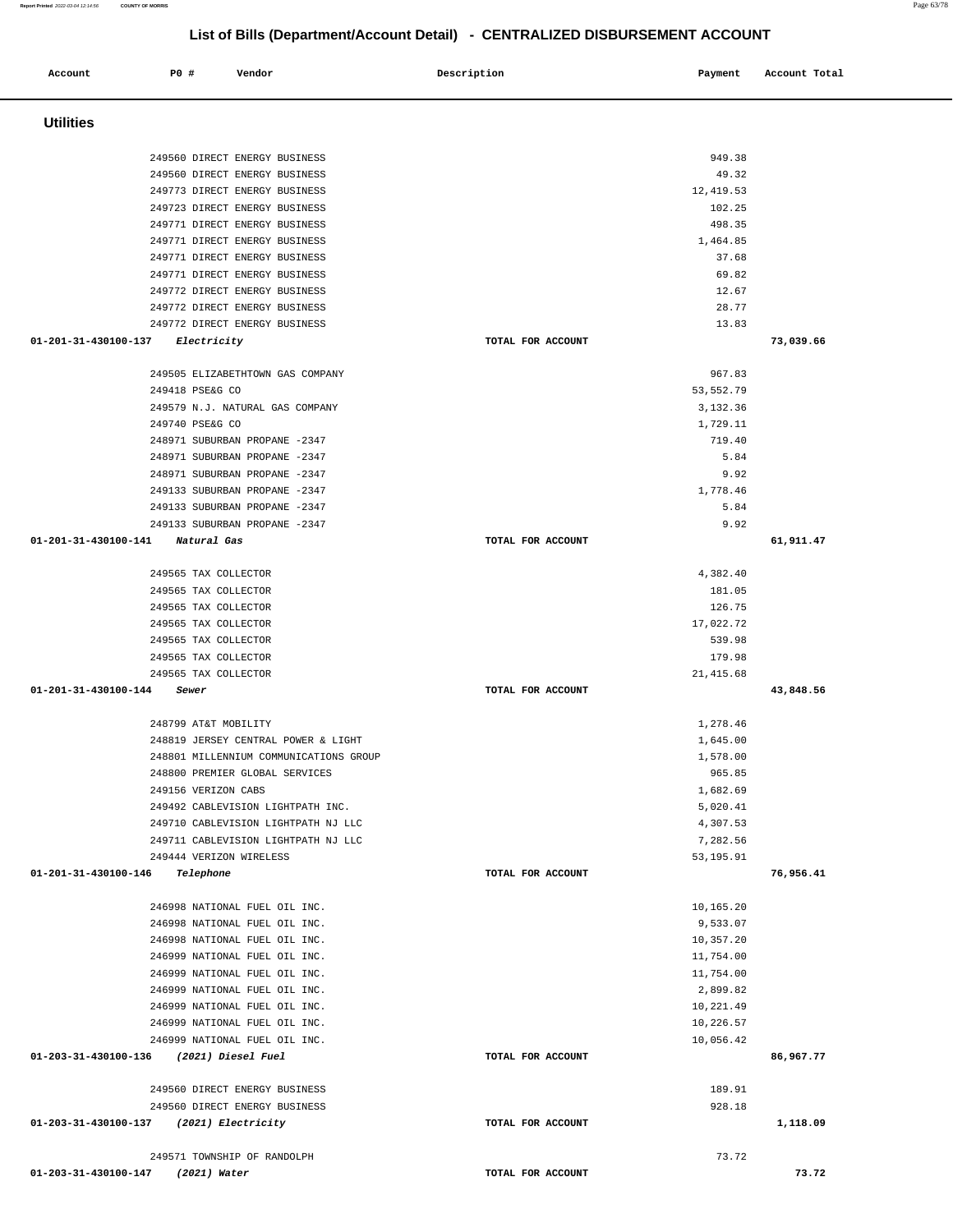#### **Report Printed** 2022-03-04 12:14:56 **COUNTY OF MORRIS** Page 64/78

| Account                   | P0 #                         | Vendor                                                                | Description       | Payment                | Account Total              |
|---------------------------|------------------------------|-----------------------------------------------------------------------|-------------------|------------------------|----------------------------|
| <b>Utilities</b>          |                              |                                                                       |                   |                        |                            |
|                           |                              |                                                                       |                   |                        |                            |
|                           | TOTAL for Utilities          |                                                                       |                   |                        | ============<br>343,915.68 |
|                           |                              |                                                                       |                   |                        |                            |
|                           |                              |                                                                       |                   |                        |                            |
| <b>Nutrition</b>          |                              |                                                                       |                   |                        |                            |
|                           |                              |                                                                       |                   |                        |                            |
|                           |                              | 248796 PATRICIA W. GIBBONS                                            |                   | 164.92                 |                            |
| 01-201-41-716100-084      |                              | Other Outside Services                                                | TOTAL FOR ACCOUNT |                        | 164.92                     |
|                           |                              |                                                                       |                   |                        | ============               |
|                           | TOTAL for Nutrition          |                                                                       |                   |                        | 164.92                     |
|                           |                              |                                                                       |                   |                        |                            |
|                           |                              |                                                                       |                   |                        |                            |
| <b>Area Plan Grant</b>    |                              |                                                                       |                   |                        |                            |
|                           |                              |                                                                       |                   |                        |                            |
|                           |                              | 249034 NEWBRIDGE SERVICES INC                                         |                   | 30, 372.00             |                            |
|                           |                              | 248832 VISITING NURSE ASSOC. OF<br>249046 LEGAL SERVICES OF NORTHWEST |                   | 28,485.00<br>20,944.00 |                            |
| 01-203-41-716110-090      |                              | (2021) Expenditures                                                   | TOTAL FOR ACCOUNT |                        | 79,801.00                  |
|                           |                              |                                                                       |                   |                        |                            |
|                           | TOTAL for Area Plan Grant    |                                                                       |                   |                        | ============<br>79,801.00  |
|                           |                              |                                                                       |                   |                        |                            |
|                           |                              |                                                                       |                   |                        |                            |
| <b>Cash Held In Trust</b> |                              |                                                                       |                   |                        |                            |
|                           |                              |                                                                       |                   |                        |                            |
|                           |                              | 249047 LEGAL SERVICES OF NORTHWEST                                    |                   | 13,500.00              |                            |
|                           | 248192 SYSTEM ONE ALARM      |                                                                       |                   | 1,212.39               |                            |
|                           |                              | 249121 TERRESTRIAL IMAGING LLC                                        |                   | 20,932.00              |                            |
| 01-204-55-999999-520      |                              | 248833 VISITING NURSE ASSOC. OF<br>Other Expenses CP                  | TOTAL FOR ACCOUNT | 21,702.00              | 57,346.39                  |
|                           |                              |                                                                       |                   |                        |                            |
|                           |                              |                                                                       |                   |                        | ============               |
|                           | TOTAL for Cash Held In Trust |                                                                       |                   |                        | 57,346.39                  |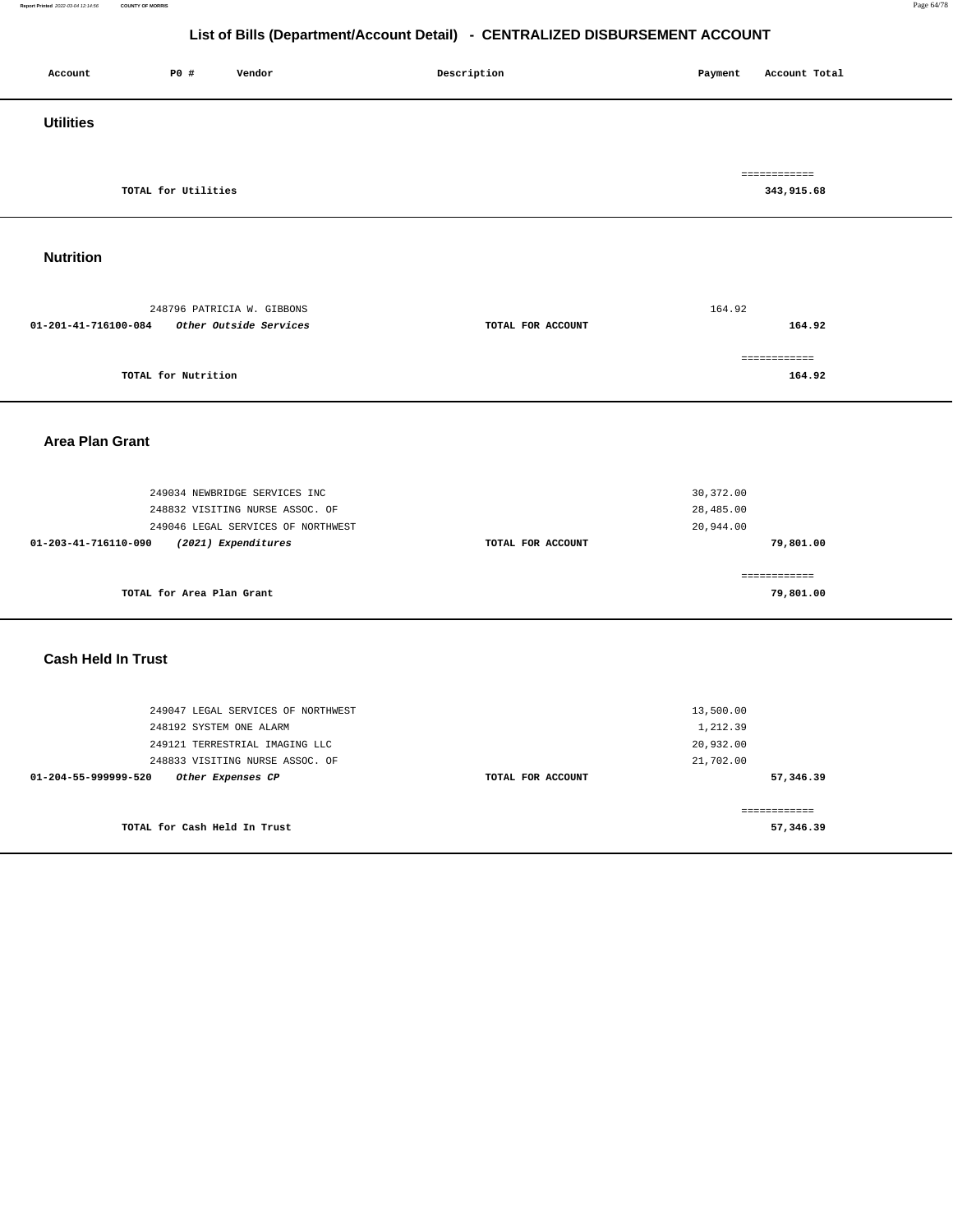**Report Printed** 2022-03-04 12:14:56 **COUNTY OF MORRIS** Page 65/78

#### **List of Bills (Department/Account Detail) - CENTRALIZED DISBURSEMENT ACCOUNT**

| Account              | P0 #<br>Vendor                                                                 | Description       | Payment          | Account Total             |  |  |
|----------------------|--------------------------------------------------------------------------------|-------------------|------------------|---------------------------|--|--|
| <b>Grant Fund</b>    |                                                                                |                   |                  |                           |  |  |
| DEPARTMENT 716220    |                                                                                |                   |                  |                           |  |  |
|                      |                                                                                |                   |                  |                           |  |  |
| 02-213-41-716220-391 | 248996 OFFICE CONCEPTS GROUP, INC.<br>Area Plan Grant - CRRSA (4/1/21-9/30/22) | TOTAL FOR ACCOUNT | 598.50           | 598.50                    |  |  |
|                      | TOTAL for DEPARTMENT 716220                                                    |                   |                  | ============<br>598.50    |  |  |
|                      |                                                                                |                   |                  |                           |  |  |
| DEPARTMENT 716230    |                                                                                |                   |                  |                           |  |  |
|                      |                                                                                |                   |                  |                           |  |  |
|                      | 248829 JOURNEYWORKS PUBLISHING INC.                                            |                   | 215.00           |                           |  |  |
|                      | 248829 JOURNEYWORKS PUBLISHING INC.                                            |                   | 21.50            |                           |  |  |
| 02-213-41-716230-391 | Area Plan Grant - VAC5 (4/1/21-9/30/22)                                        | TOTAL FOR ACCOUNT |                  | 236.50                    |  |  |
|                      |                                                                                |                   |                  | ============              |  |  |
|                      | TOTAL for DEPARTMENT 716230                                                    |                   |                  | 236.50                    |  |  |
|                      |                                                                                |                   |                  |                           |  |  |
|                      |                                                                                |                   |                  |                           |  |  |
| DEPARTMENT 718205    |                                                                                |                   |                  |                           |  |  |
|                      |                                                                                |                   |                  |                           |  |  |
|                      | 248872 OPTIMUM                                                                 |                   | 296.84           |                           |  |  |
|                      | 249932 COUNTY OF MORRIS                                                        |                   | 77.87            |                           |  |  |
| 02-213-41-718205-391 | Public Health Emer Grant(7/1/21-6/30/22)                                       | TOTAL FOR ACCOUNT |                  | 374.71                    |  |  |
|                      |                                                                                |                   |                  | ============              |  |  |
|                      | TOTAL for DEPARTMENT 718205                                                    |                   |                  | 374.71                    |  |  |
|                      |                                                                                |                   |                  |                           |  |  |
|                      |                                                                                |                   |                  |                           |  |  |
| DEPARTMENT 718340    |                                                                                |                   |                  |                           |  |  |
|                      |                                                                                |                   |                  |                           |  |  |
|                      |                                                                                |                   | 180.00           |                           |  |  |
|                      | 248858 CLIA LABORATORY PROGRAM<br>249142 ATLANTIC MEDICAL GROUP                |                   | 10,756.91        |                           |  |  |
| 02-213-41-718340-391 | COVID19 Vaccine Suppl (7/1/21-6/30/23)                                         | TOTAL FOR ACCOUNT |                  | 10,936.91                 |  |  |
|                      |                                                                                |                   |                  |                           |  |  |
|                      | TOTAL for DEPARTMENT 718340                                                    |                   |                  | ============<br>10,936.91 |  |  |
|                      |                                                                                |                   |                  |                           |  |  |
|                      |                                                                                |                   |                  |                           |  |  |
| <b>TANF</b>          |                                                                                |                   |                  |                           |  |  |
|                      |                                                                                |                   |                  |                           |  |  |
|                      |                                                                                |                   |                  |                           |  |  |
|                      | 248539 22ND CENTURY TECHNOLOGIES, INC.                                         |                   | 108.01           |                           |  |  |
|                      | 248539 22ND CENTURY TECHNOLOGIES, INC.                                         |                   | 117.01           |                           |  |  |
|                      | 248860 TELESEARCH INC<br>248860 TELESEARCH INC                                 |                   | 266.17<br>950.60 |                           |  |  |
|                      | 248980 CENTURYLINK                                                             |                   | 4.15             |                           |  |  |
|                      | 248901 GANNETT NJ NEWSPAPERS                                                   |                   | 1.39             |                           |  |  |
|                      | 248900 TELESEARCH INC                                                          |                   | 212.93           |                           |  |  |

248900 TELESEARCH INC 760.48

248982 W.B. MASON COMPANY INC 0.03 248982 W.B. MASON COMPANY INC 0.03  **02-213-41-741215-392 WFNJ-TANF (7/1/21-12/31/22) TOTAL FOR ACCOUNT 2,420.80**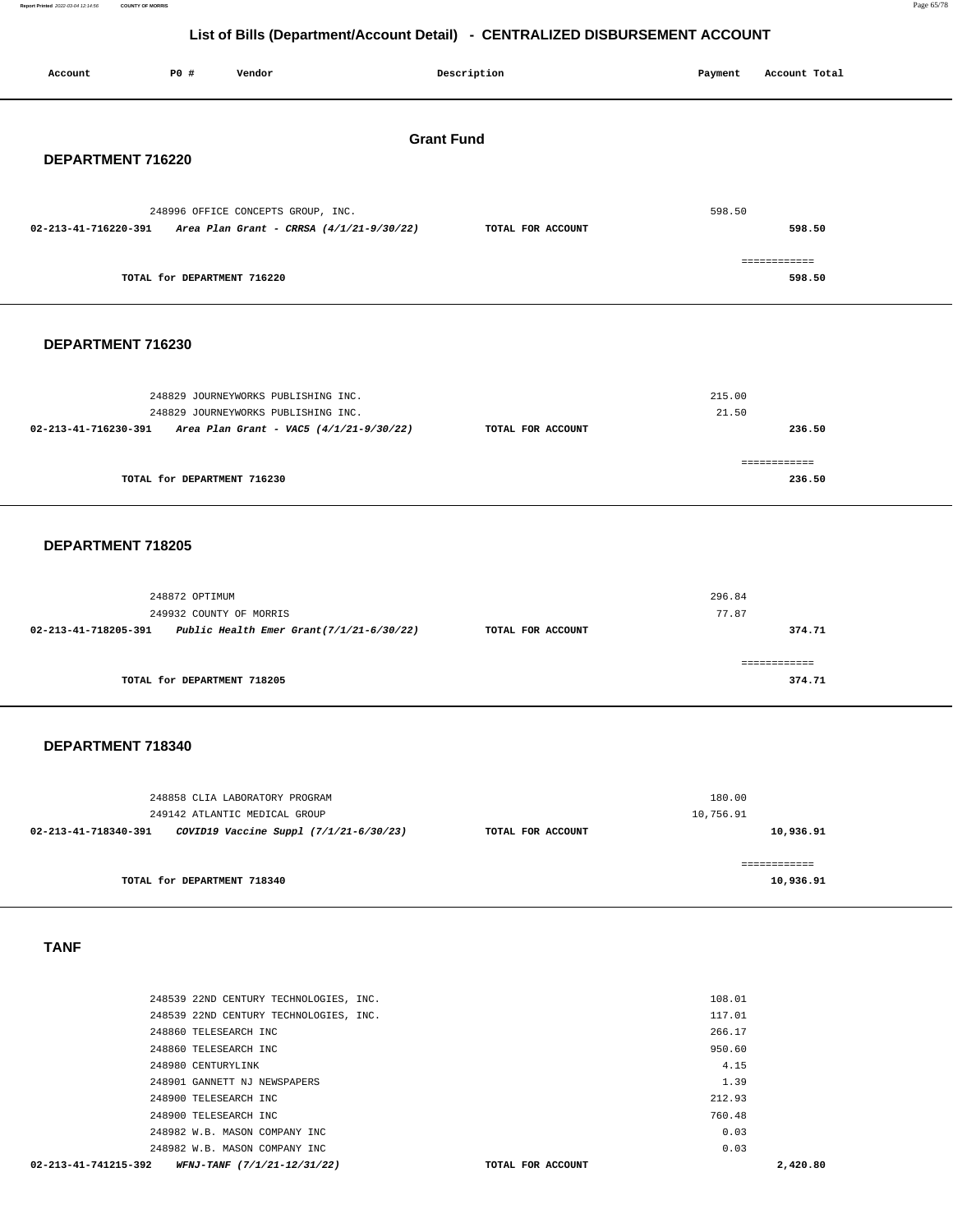#### **Report Printed** 2022-03-04 12:14:56 **COUNTY OF MORRIS** Page 66/78

#### **List of Bills (Department/Account Detail) - CENTRALIZED DISBURSEMENT ACCOUNT**

| Account     | P0 #           | Vendor | Description | Payment | Account Total |
|-------------|----------------|--------|-------------|---------|---------------|
| <b>TANF</b> |                |        |             |         |               |
|             |                |        |             |         | ============  |
|             | TOTAL for TANF |        |             |         | 2,420.80      |

**GENERAL ASSISTANCE** 

| TOTAL for GENERAL ASSISTANCE           |                   |        | 1,846.98     |
|----------------------------------------|-------------------|--------|--------------|
|                                        |                   |        | ============ |
|                                        | TOTAL FOR ACCOUNT |        | 1,846.98     |
| 248982 W.B. MASON COMPANY INC          |                   | 0.08   |              |
| 248982 W.B. MASON COMPANY INC          |                   | 0.08   |              |
| 248900 TELESEARCH INC                  |                   | 547.55 |              |
| 248901 GANNETT NJ NEWSPAPERS           |                   | 3.69   |              |
| 248980 CENTURYLINK                     |                   | 11.07  |              |
| 248860 TELESEARCH INC                  |                   | 684.43 |              |
| 248539 22ND CENTURY TECHNOLOGIES, INC. |                   | 312.04 |              |
| 248539 22ND CENTURY TECHNOLOGIES, INC. |                   | 288.04 |              |
|                                        |                   |        |              |

#### **WIA: Disclocated Worker**

| 247134 ACE HEALTHCARE TRAINING                                            |                   | 800.70   |
|---------------------------------------------------------------------------|-------------------|----------|
| 248835 COUNTY COLLEGE OF MORRIS                                           |                   | 800.00   |
| 248863 AVTECH INSTITUTE                                                   |                   | 800.00   |
| 248861 BTII INSTITUTE, LLC                                                |                   | 800.00   |
| 248862 COUNTY COLLEGE OF MORRIS                                           |                   | 3,200.00 |
| 249932 COUNTY OF MORRIS                                                   |                   | 70.40    |
| $02 - 213 - 41 - 742210 - 391$<br>WIOA Dislocated Worker (7/1/20-6/30/22) | TOTAL FOR ACCOUNT | 6,471.10 |
|                                                                           |                   |          |
| TOTAL for WIA: Disclocated Worker                                         |                   | 6,471.10 |

#### **WIA: Youth**

| 248040 ACE HEALTHCARE TRAINING                      | 800.70            |        |
|-----------------------------------------------------|-------------------|--------|
| 02-213-41-742220-391<br>WIOA Youth (7/1/20-6/30/22) | TOTAL FOR ACCOUNT | 800.70 |
|                                                     |                   |        |
|                                                     |                   |        |
| TOTAL for WIA: Youth                                |                   | 800.70 |
|                                                     |                   |        |

#### **DEPARTMENT 742305**

| 248930 ACE HEALTHCARE TRAINING         | 3,200.00 |
|----------------------------------------|----------|
| 248946 ACE HEALTHCARE TRAINING         | 3,200.00 |
| 248539 22ND CENTURY TECHNOLOGIES, INC. | 612.08   |
| 248539 22ND CENTURY TECHNOLOGIES, INC. | 663.08   |
| 248860 TELESEARCH INC                  | 258.36   |
| 248980 CENTURYLINK                     | 23.53    |
| 248901 GANNETT NJ NEWSPAPERS           | 7.85     |
| 248900 TELESEARCH INC                  | 206.69   |
| 248982 W.B. MASON COMPANY INC.         | 0.15     |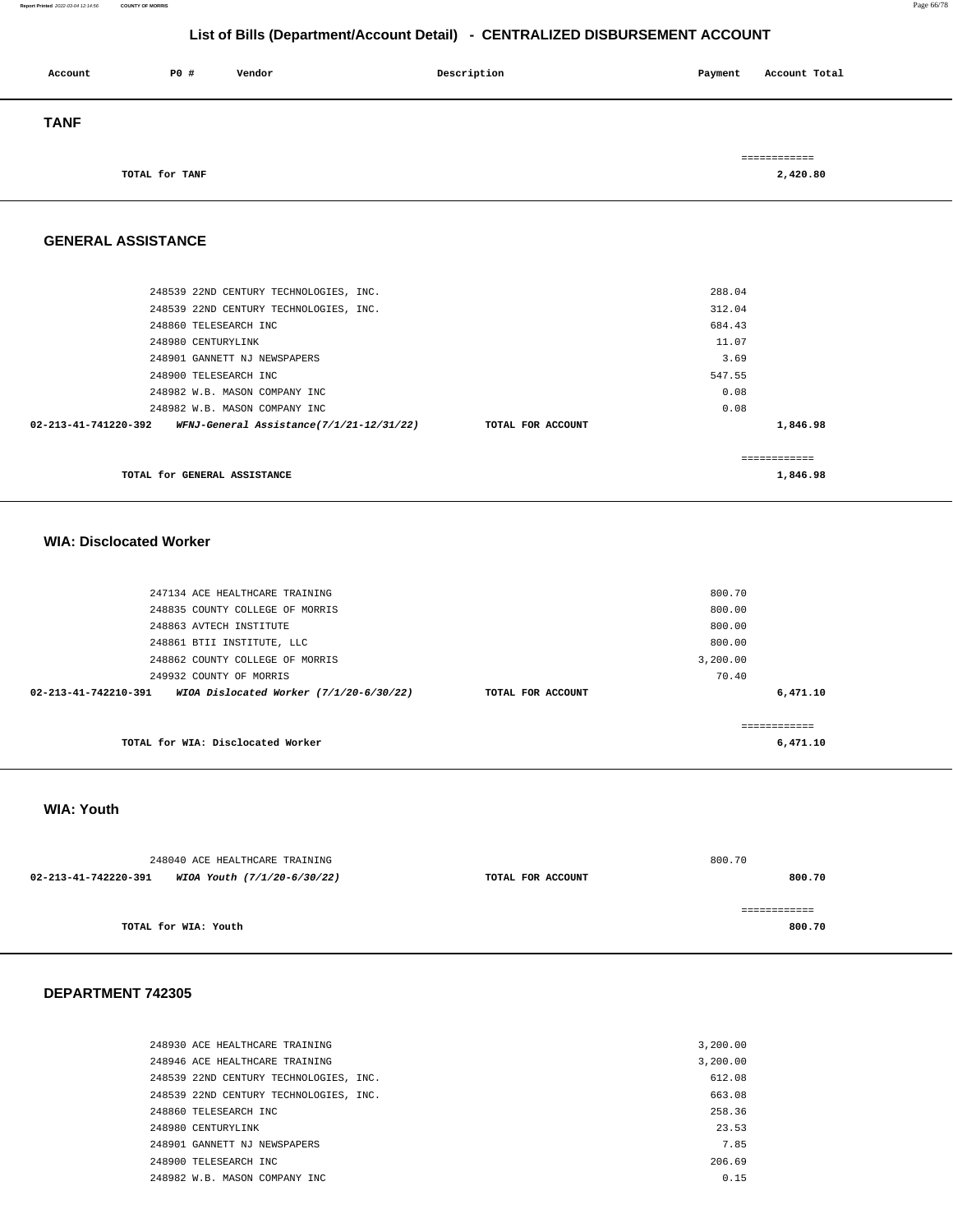**Report Printed** 2022-03-04 12:14:56 **COUNTY OF MORRIS** Page 67/78

#### **List of Bills (Department/Account Detail) - CENTRALIZED DISBURSEMENT ACCOUNT**

| Account                  | P0 # | Vendor                        | Description       | Payment | Account Total |
|--------------------------|------|-------------------------------|-------------------|---------|---------------|
| <b>DEPARTMENT 742305</b> |      |                               |                   |         |               |
|                          |      | 248982 W.B. MASON COMPANY INC |                   | 0.15    |               |
| 02-213-41-742305-391     |      | WIOA Adult (7/1/21-6/30/23)   | TOTAL FOR ACCOUNT |         | 8,171.89      |
|                          |      |                               |                   |         | ============  |
|                          |      | TOTAL for DEPARTMENT 742305   |                   |         | 8,171.89      |

#### **DEPARTMENT 742310**

|                      | TOTAL for DEPARTMENT 742310             |                   |          | 15,913.29    |
|----------------------|-----------------------------------------|-------------------|----------|--------------|
|                      |                                         |                   |          | ============ |
| 02-213-41-742310-391 | WIOA Dislocated Worker (7/1/21-6/30/23) | TOTAL FOR ACCOUNT |          | 15,913.29    |
|                      | 248982 W.B. MASON COMPANY INC           |                   | 0.44     |              |
|                      | 248982 W.B. MASON COMPANY INC           |                   | 0.44     |              |
|                      | 248900 TELESEARCH INC                   |                   | 558.83   |              |
|                      | 248864 RUTGERS CENTER FOR CONTINUING    |                   | 2,492.00 |              |
|                      | 248947 LASCOMP INSTITUTE OF IT          |                   | 3,200.00 |              |
|                      | 248901 GANNETT NJ NEWSPAPERS            |                   | 21.24    |              |
|                      | 248927 EZ WHEELS DRIVING SCHOOL         |                   | 2,227.68 |              |
|                      | 248980 CENTURYLINK                      |                   | 63.69    |              |
|                      | 248860 TELESEARCH INC                   |                   | 698.54   |              |
|                      | 248539 22ND CENTURY TECHNOLOGIES, INC.  |                   | 1,794.23 |              |
|                      | 248539 22ND CENTURY TECHNOLOGIES, INC.  |                   | 1,656.20 |              |
|                      | 248929 ACE HEALTHCARE TRAINING          |                   | 3,200.00 |              |
|                      |                                         |                   |          |              |

#### **DEPARTMENT 742320**

|                                                     | 936.12            |          |
|-----------------------------------------------------|-------------------|----------|
| 248539 22ND CENTURY TECHNOLOGIES, INC.              |                   |          |
| 248539 22ND CENTURY TECHNOLOGIES, INC.              | 1,014.13          |          |
| 248980 CENTURYLINK                                  | 35.99             |          |
| 248901 GANNETT NJ NEWSPAPERS                        | 12.01             |          |
| 248982 W.B. MASON COMPANY INC                       | 0.25              |          |
| 248982 W.B. MASON COMPANY INC                       | 0.25              |          |
| 02-213-41-742320-391<br>WIOA Youth (4/1/21-6/30/23) | TOTAL FOR ACCOUNT | 1,998.75 |
|                                                     |                   |          |
| TOTAL for DEPARTMENT 742320                         |                   | 1,998.75 |

#### **Chapter 51, 97-593 ADA**

| 248979 ALFRE INC.                                    |                   | 4,140.00 |
|------------------------------------------------------|-------------------|----------|
|                                                      |                   |          |
| 248981 PREVENTION IS KEY                             |                   | 871.00   |
| 248981 PREVENTION IS KEY                             |                   | 548.00   |
| 246076 INTEGRITY, INC.                               |                   | 2,677.00 |
| 02-213-41-757105-392<br>Chapter 51 (1/1/21-12/31/21) | TOTAL FOR ACCOUNT | 8,236.00 |
|                                                      |                   |          |
|                                                      |                   |          |
| TOTAL for Chapter 51, 97-593 ADA                     |                   | 8,236.00 |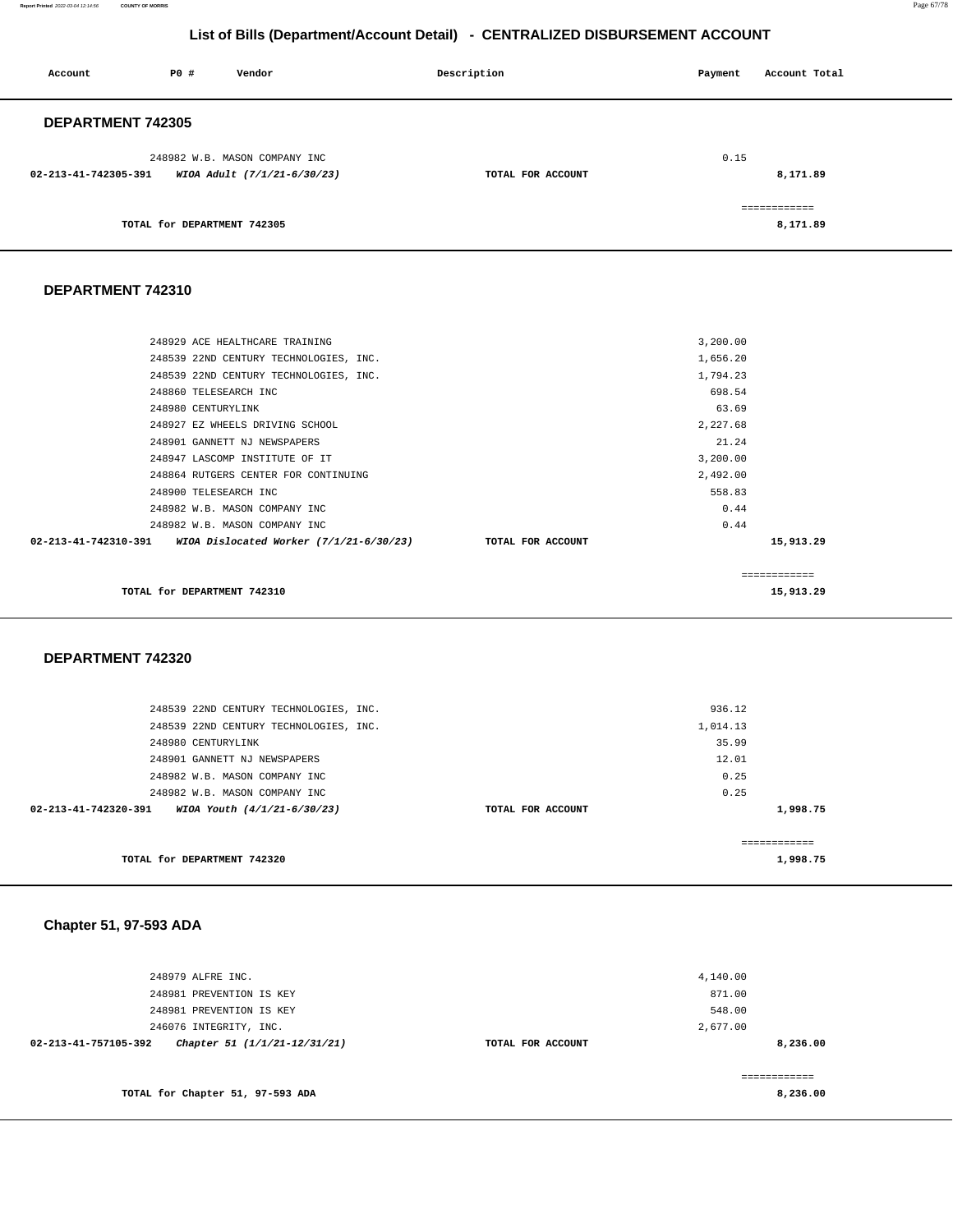**Report Printed** 2022-03-04 12:14:56 **COUNTY OF MORRIS** Page 68/78

| Account                          | P0 #                                             | Vendor                                                                                                                                                                          | Description |                   | Payment                               | Account Total             |
|----------------------------------|--------------------------------------------------|---------------------------------------------------------------------------------------------------------------------------------------------------------------------------------|-------------|-------------------|---------------------------------------|---------------------------|
| DEPARTMENT 784330                |                                                  |                                                                                                                                                                                 |             |                   |                                       |                           |
| 02-213-41-784330-391             | 249209 DTN LLC                                   | FY20 UASI (9/1/20-8/31/23)                                                                                                                                                      |             | TOTAL FOR ACCOUNT | 1,500.00                              | 1,500.00                  |
|                                  | TOTAL for DEPARTMENT 784330                      |                                                                                                                                                                                 |             |                   |                                       | ============<br>1,500.00  |
| <b>MAPS</b>                      |                                                  |                                                                                                                                                                                 |             |                   |                                       |                           |
| 02-213-41-786105-394             | 246980 CHARM-TEX, INC.<br>246980 CHARM-TEX, INC. | 247290 TOWNSHIP OF JEFFERSON<br>MAPS (1/1/21-12/31/21)                                                                                                                          |             | TOTAL FOR ACCOUNT | 417.37<br>103.00<br>4,500.00          | 5,020.37                  |
|                                  | TOTAL for MAPS                                   |                                                                                                                                                                                 |             |                   |                                       | ============<br>5,020.37  |
| DEPARTMENT 786125                |                                                  |                                                                                                                                                                                 |             |                   |                                       |                           |
| 02-213-41-786125-391             | 246980 CHARM-TEX, INC.                           | CARES ACT-Section 5311 (3/1/20-7/31/21) 6/30/22                                                                                                                                 |             | TOTAL FOR ACCOUNT | 401.33                                | 401.33                    |
|                                  | TOTAL for DEPARTMENT 786125                      |                                                                                                                                                                                 |             |                   |                                       | ============<br>401.33    |
| <b>Project Lifesaver Program</b> |                                                  |                                                                                                                                                                                 |             |                   |                                       |                           |
| 02-213-41-806505-395             |                                                  | 248380 PROJECT LIFESAVER, INC.<br>248380 PROJECT LIFESAVER, INC.<br>248380 PROJECT LIFESAVER, INC.<br>248380 PROJECT LIFESAVER, INC.<br>Project Lifesaver Program Private Grant |             | TOTAL FOR ACCOUNT | 100.00<br>650.00<br>4,635.00<br>32.29 | 5,417.29                  |
|                                  |                                                  | TOTAL for Project Lifesaver Program                                                                                                                                             |             |                   |                                       | ============<br>5,417.29  |
| DEPARTMENT 864095                |                                                  |                                                                                                                                                                                 |             |                   |                                       |                           |
| 02-213-41-864095-391             |                                                  | 249967 J.A. ALEXANDER INC.<br>2020 ATP - County Aid (1/9/20-1/9/23)                                                                                                             |             | TOTAL FOR ACCOUNT | 70,875.45                             | 70,875.45                 |
|                                  | TOTAL for DEPARTMENT 864095                      |                                                                                                                                                                                 |             |                   |                                       | ============<br>70,875.45 |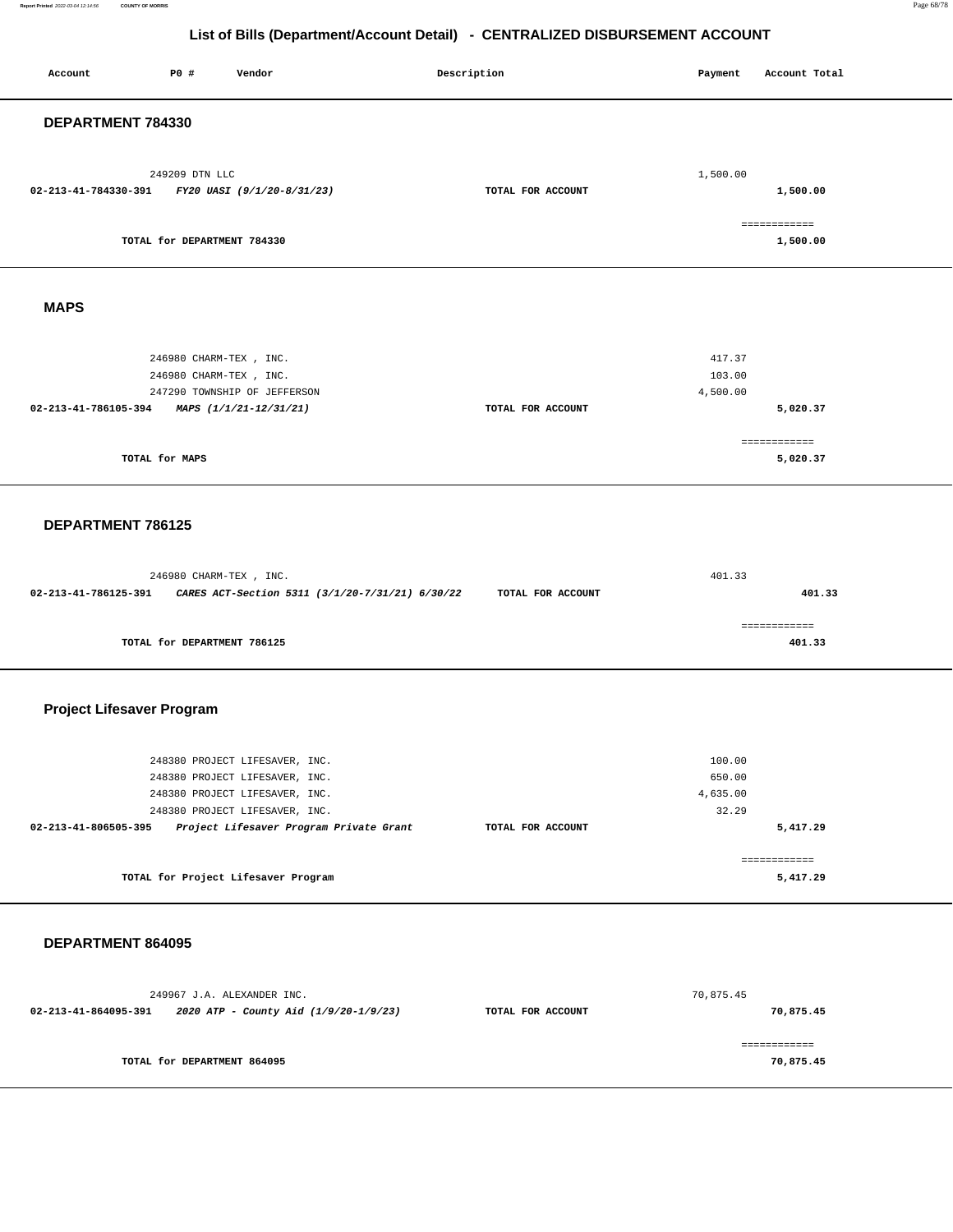**Report Printed** 2022-03-04 12:14:56 **COUNTY OF MORRIS** Page 69/78

#### **List of Bills (Department/Account Detail) - CENTRALIZED DISBURSEMENT ACCOUNT**

| Account                  | PO#                         | Vendor                                                                                 | Description       | Payment  | Account Total            |
|--------------------------|-----------------------------|----------------------------------------------------------------------------------------|-------------------|----------|--------------------------|
| <b>DEPARTMENT 864245</b> |                             |                                                                                        |                   |          |                          |
| 02-213-41-864245-392     |                             | 249151 JOHNSON MIRMIRAN AND THOMPSON, INC.<br>Dover & Rockaway Track (7/22/20-7/22/22) | TOTAL FOR ACCOUNT | 3,205.76 | 3,205.76                 |
| 02-213-41-864245-393     |                             | 249151 JOHNSON MIRMIRAN AND THOMPSON, INC.<br>Dover & Rockaway Track (7/22/20-7/22/22) | TOTAL FOR ACCOUNT | 356.20   | 356.20                   |
|                          | TOTAL for DEPARTMENT 864245 |                                                                                        |                   |          | ============<br>3,561.96 |

#### **DEPARTMENT 864250**

|                                | 248748 WATERS, MCPHERSON, MCNEILL, P.C.  |                   | 403.00   |           |
|--------------------------------|------------------------------------------|-------------------|----------|-----------|
|                                | 248748 WATERS, MCPHERSON, MCNEILL, P.C.  |                   | 1,503.50 |           |
|                                | 248748 WATERS, MCPHERSON, MCNEILL, P.C.  |                   | 2,166.07 |           |
|                                | 248748 WATERS, MCPHERSON, MCNEILL, P.C.  |                   | 403.00   |           |
|                                | 248748 WATERS, MCPHERSON, MCNEILL, P.C.  |                   | 5,363.00 |           |
|                                | 248748 WATERS, MCPHERSON, MCNEILL, P.C.  |                   | 3,069.00 |           |
|                                | 248748 WATERS, MCPHERSON, MCNEILL, P.C.  |                   | 620.00   |           |
|                                | 248748 WATERS, MCPHERSON, MCNEILL, P.C.  |                   | 31.00    |           |
|                                | 248748 WATERS, MCPHERSON, MCNEILL, P.C.  |                   | 2,805.50 |           |
|                                | 248748 WATERS, MCPHERSON, MCNEILL, P.C.  |                   | 170.50   |           |
|                                | 248748 WATERS, MCPHERSON, MCNEILL, P.C.  |                   | 31.00    |           |
|                                | 248748 WATERS, MCPHERSON, MCNEILL, P.C.  |                   | 341.00   |           |
|                                | 248748 WATERS, MCPHERSON, MCNEILL, P.C.  |                   | 31.00    |           |
|                                | 248748 WATERS, MCPHERSON, MCNEILL, P.C.  |                   | 31.00    |           |
| $02 - 213 - 41 - 864250 - 392$ | Landing Rd Bridge Repl (12/5/19-12/5/22) | TOTAL FOR ACCOUNT |          | 16,968.57 |
|                                |                                          |                   |          |           |
|                                |                                          |                   |          |           |

**TOTAL for DEPARTMENT 864250 16,968.57 16,968.57** 

#### **DEPARTMENT 864425**

| 249150 JOHNSON MIRMIRAN AND THOMPSON, INC.                       |                             |                   | 2,311.88 |
|------------------------------------------------------------------|-----------------------------|-------------------|----------|
| BerkshireVall Rd RHC642(3/31/21-3/31/24)<br>02-213-41-864425-391 |                             | TOTAL FOR ACCOUNT | 2,311.88 |
|                                                                  |                             |                   |          |
|                                                                  |                             |                   |          |
|                                                                  | TOTAL for DEPARTMENT 864425 |                   | 2,311.88 |
|                                                                  |                             |                   |          |

============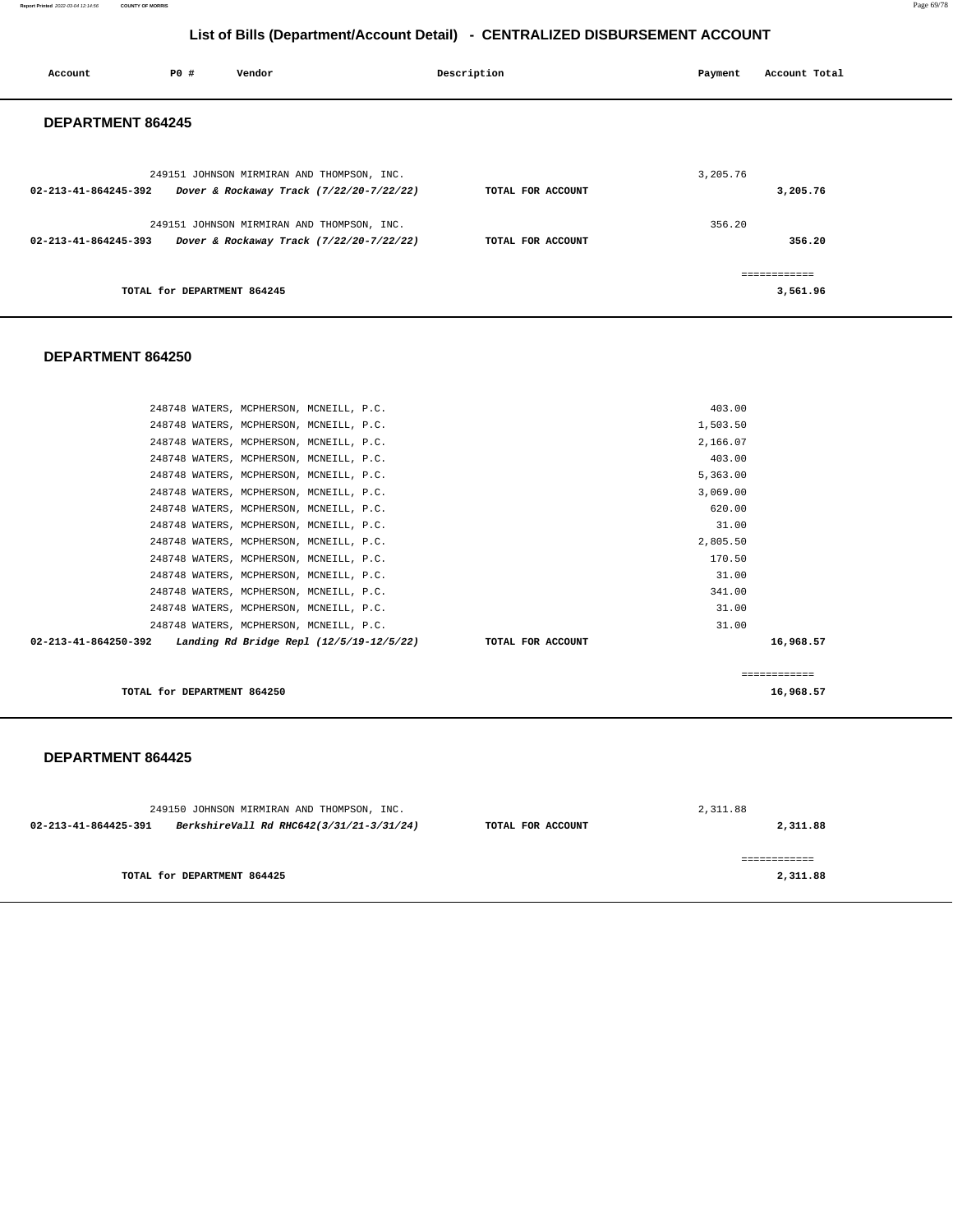**Report Printed** 2022-03-04 12:14:56 **COUNTY OF MORRIS** Page 70/78

| P0 #<br>Vendor<br>Account                                                                                                                                          | Description       | Account Total<br>Payment                                   |  |  |  |  |  |
|--------------------------------------------------------------------------------------------------------------------------------------------------------------------|-------------------|------------------------------------------------------------|--|--|--|--|--|
| <b>County Capital</b><br><b>Analysis/Rehab Dam Conditions</b>                                                                                                      |                   |                                                            |  |  |  |  |  |
| 249436 GZA GEOENVIRONMENTAL, INC.<br>249436 GZA GEOENVIRONMENTAL, INC.<br>04-216-55-953158-909<br>Miscellaneous - Other<br>TOTAL for Analysis/Rehab Dam Conditions | TOTAL FOR ACCOUNT | 3,326.10<br>495.00<br>3,821.10<br>============<br>3,821.10 |  |  |  |  |  |
| DEPARTMENT 953323                                                                                                                                                  |                   |                                                            |  |  |  |  |  |
| 224517 GREENMAN PEDERSEN INC<br>04-216-55-953323-909<br>Bridge Design/Constr VarLoc-Public Works                                                                   | TOTAL FOR ACCOUNT | 288.00<br>288.00                                           |  |  |  |  |  |
| TOTAL for DEPARTMENT 953323                                                                                                                                        |                   | ============<br>288.00                                     |  |  |  |  |  |
| DEPARTMENT 953357                                                                                                                                                  |                   |                                                            |  |  |  |  |  |
| 249457 CHRISTOPHER P STATILE PA<br>249471 CHRISTOPHER P STATILE PA<br>04-216-55-953357-909<br>Replace & Upgrade Various Bridges                                    | TOTAL FOR ACCOUNT | 22,021.50<br>8,375.00<br>30,396.50                         |  |  |  |  |  |
| TOTAL for DEPARTMENT 953357                                                                                                                                        |                   | ============<br>30,396.50                                  |  |  |  |  |  |
| DEPARTMENT 953362                                                                                                                                                  |                   |                                                            |  |  |  |  |  |
| 248942 ABLE SECURITY LOCKSMITHS<br>04-216-55-953362-951<br>Security Improvement AR Bldg/Courthouse                                                                 | TOTAL FOR ACCOUNT | 2,412.00<br>2,412.00                                       |  |  |  |  |  |
| TOTAL for DEPARTMENT 953362                                                                                                                                        |                   | ============<br>2,412.00                                   |  |  |  |  |  |
| DEPARTMENT 953387                                                                                                                                                  |                   |                                                            |  |  |  |  |  |
| 249456 CHRISTOPHER P STATILE PA<br>249456 CHRISTOPHER P STATILE PA<br>249456 CHRISTOPHER P STATILE PA<br>04-216-55-953387-909<br>Various Bridge Replacement        | TOTAL FOR ACCOUNT | 8,782.50<br>1,233.00<br>5,428.75<br>15,444.25              |  |  |  |  |  |
| TOTAL for DEPARTMENT 953387                                                                                                                                        |                   | ============<br>15,444.25                                  |  |  |  |  |  |
|                                                                                                                                                                    |                   |                                                            |  |  |  |  |  |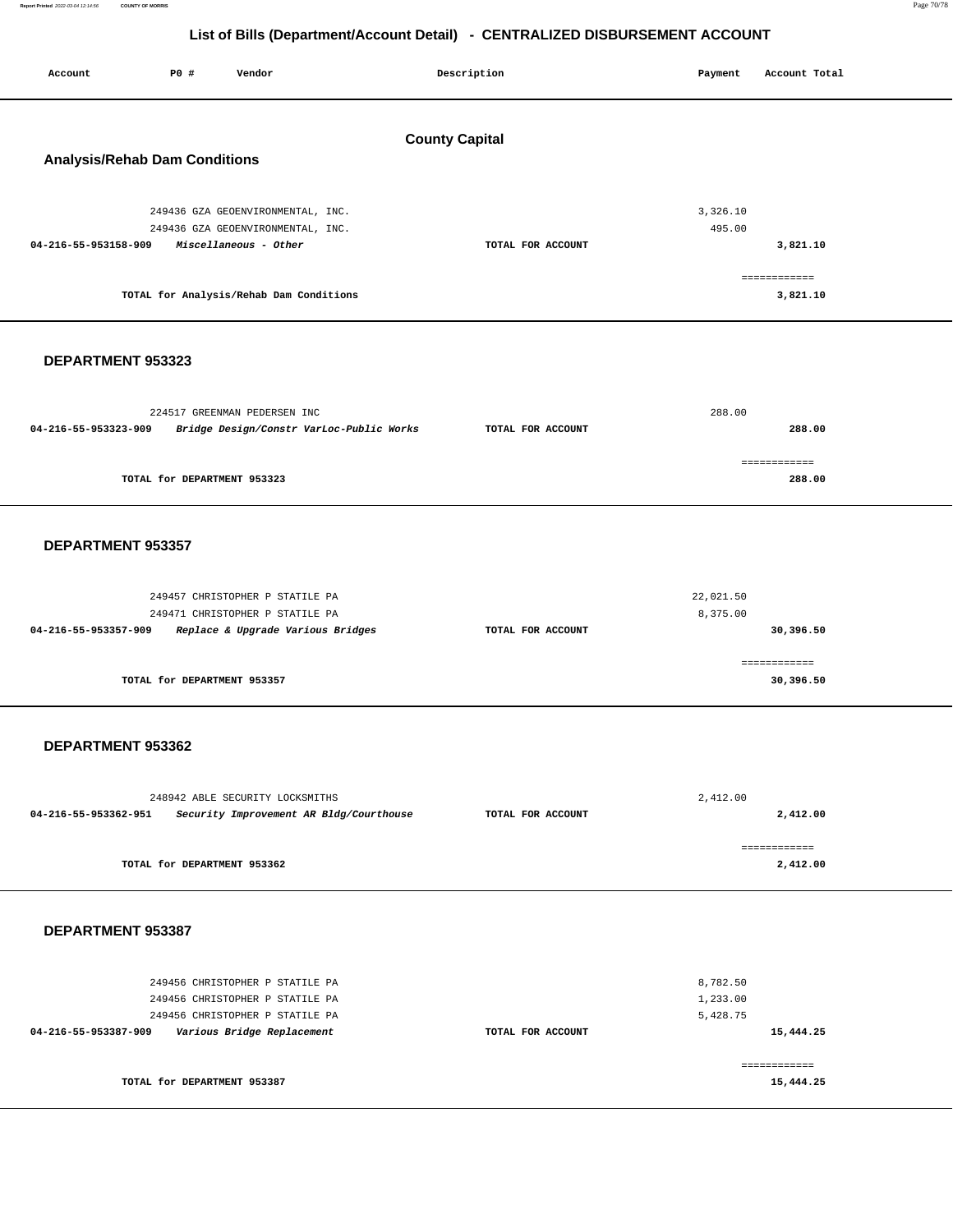**Report Printed** 2022-03-04 12:14:56 **COUNTY OF MORRIS** Page 71/78

#### **List of Bills (Department/Account Detail) - CENTRALIZED DISBURSEMENT ACCOUNT**

| Account                  | P0 #                                               | Vendor                                                                                                                                                                           |                                          | Description       | Payment                                                      | Account Total                        |  |  |
|--------------------------|----------------------------------------------------|----------------------------------------------------------------------------------------------------------------------------------------------------------------------------------|------------------------------------------|-------------------|--------------------------------------------------------------|--------------------------------------|--|--|
| DEPARTMENT 953464        |                                                    |                                                                                                                                                                                  |                                          |                   |                                                              |                                      |  |  |
| 04-216-55-953464-951     | 249582 GRAINGER                                    | 249585 MAGIC TOUCH CONSTRUCTION CO., INC.<br>249585 MAGIC TOUCH CONSTRUCTION CO., INC.                                                                                           | Interior Bldg Upgrades - Bldgs & Grounds | TOTAL FOR ACCOUNT | 4,720.00<br>15,266.32<br>2,033.32                            | 22,019.64<br>============            |  |  |
|                          | TOTAL for DEPARTMENT 953464                        |                                                                                                                                                                                  |                                          |                   |                                                              | 22,019.64                            |  |  |
| <b>DEPARTMENT 953487</b> |                                                    |                                                                                                                                                                                  |                                          |                   |                                                              |                                      |  |  |
| 04-216-55-953487-909     |                                                    | 245529 GREENMAN PEDERSEN INC<br>RR, RoadConst/Resurf &Design-PublicWrks                                                                                                          |                                          | TOTAL FOR ACCOUNT | 1,160.00                                                     | 1,160.00<br>============             |  |  |
|                          | TOTAL for DEPARTMENT 953487                        |                                                                                                                                                                                  |                                          |                   |                                                              | 1,160.00                             |  |  |
|                          | DEPARTMENT 953490                                  |                                                                                                                                                                                  |                                          |                   |                                                              |                                      |  |  |
| 04-216-55-953490-951     |                                                    | 245257 R.D. SALES DOOR & HARDWARE LLC                                                                                                                                            | Exterior Equip/Bldg Imrpvmnt-Bldgs&Grnds | TOTAL FOR ACCOUNT | 24,820.00                                                    | 24,820.00<br>------------            |  |  |
|                          | TOTAL for DEPARTMENT 953490                        |                                                                                                                                                                                  |                                          |                   |                                                              | 24,820.00                            |  |  |
| DEPARTMENT 953495        |                                                    |                                                                                                                                                                                  |                                          |                   |                                                              |                                      |  |  |
|                          | 248943 SLADE INDUSTRIES<br>248943 SLADE INDUSTRIES | 248953 MAGIC TOUCH CONSTRUCTION CO., INC.<br>248953 MAGIC TOUCH CONSTRUCTION CO., INC.<br>248953 MAGIC TOUCH CONSTRUCTION CO., INC.<br>248953 MAGIC TOUCH CONSTRUCTION CO., INC. |                                          |                   | 384.04<br>384.04<br>1,281.32<br>768.08<br>840.00<br>5,670.00 |                                      |  |  |
| 04-216-55-953495-951     | TOTAL for DEPARTMENT 953495                        | Interior Bldg Improvements-Bldgs&Grnds                                                                                                                                           |                                          | TOTAL FOR ACCOUNT |                                                              | 9,327.48<br>============<br>9,327.48 |  |  |
| DEPARTMENT 953498        |                                                    |                                                                                                                                                                                  |                                          |                   |                                                              |                                      |  |  |
| 04-216-55-953498-909     | 246553 KEY-TECH                                    | 220494 CHRISTOPHER P STATILE PA<br>Bridge & Drainage Design & Contr-PWorks                                                                                                       |                                          | TOTAL FOR ACCOUNT | 5,300.00<br>228.00                                           | 5,528.00                             |  |  |
| 04-216-55-953498-940     |                                                    | 249197 YOUR WAY CONSTRUCTION INC.<br>Bridge & Drainage Design & Contr-PWorks                                                                                                     |                                          | TOTAL FOR ACCOUNT | 7,067.10                                                     | 7,067.10<br>------------             |  |  |

**TOTAL for DEPARTMENT 953498** 

**12,595.10**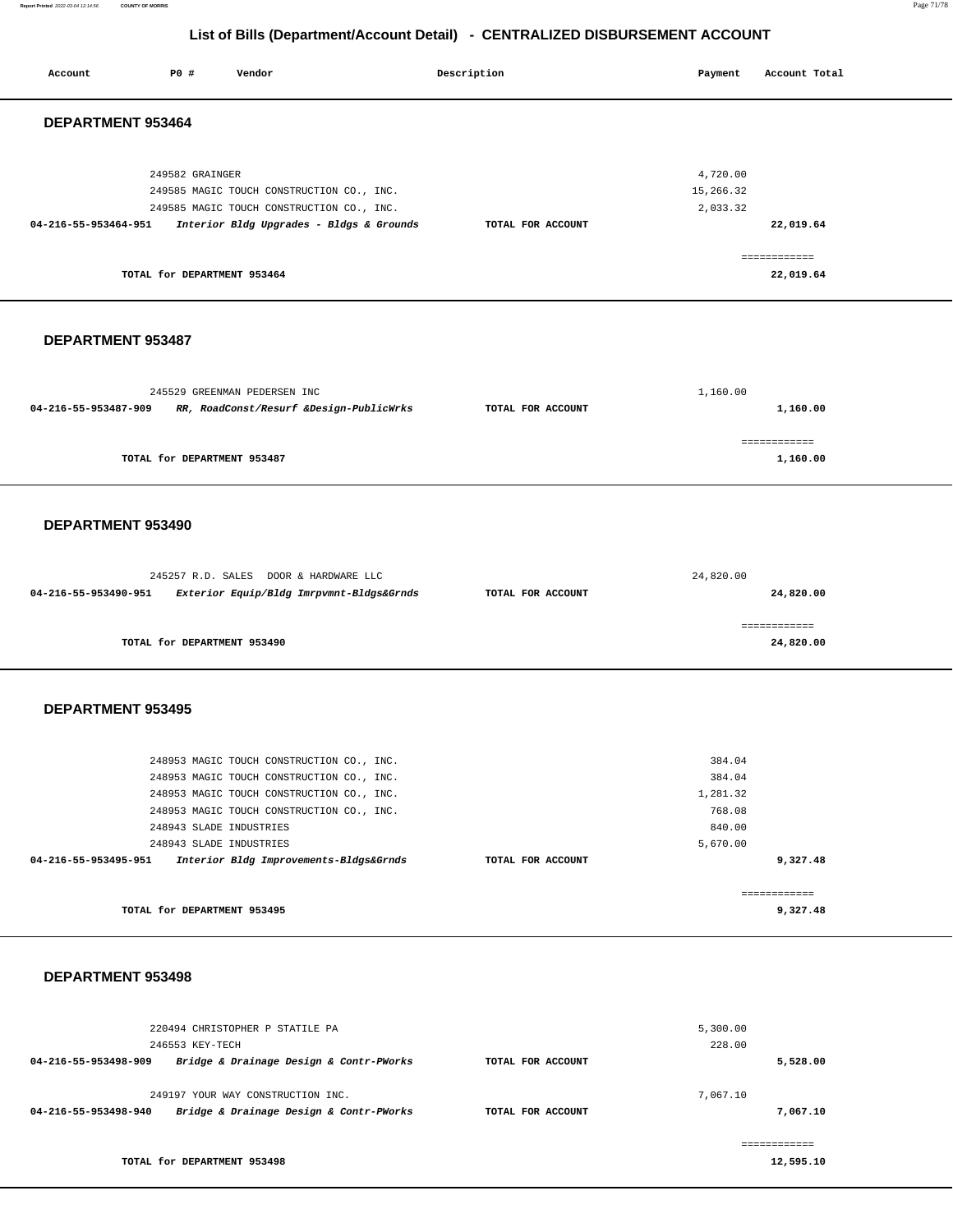#### **Report Printed** 2022-03-04 12:14:56 **COUNTY OF MORRIS** Page 72/78

# **List of Bills (Department/Account Detail) - CENTRALIZED DISBURSEMENT ACCOUNT**

| Account<br>. | <b>PO #</b> | Vendor | Description | Payment | Account Total |
|--------------|-------------|--------|-------------|---------|---------------|
|              |             |        |             |         |               |

#### **DEPARTMENT 953526**

| 248664 CRANE ASSOCIATES, P.C.                                    |                   | 7.307.17    |  |
|------------------------------------------------------------------|-------------------|-------------|--|
| 248945 CRANE ASSOCIATES, P.C.                                    |                   | 347.96      |  |
| 248959 CRANE ASSOCIATES, P.C.                                    |                   | 426.00      |  |
| Replace HVAC Units/Chillers- Bldgs&Grnds<br>04-216-55-953526-909 | TOTAL FOR ACCOUNT | 8,081.13    |  |
|                                                                  |                   |             |  |
| 249739 DESESA ENGINEERING CO., INC.                              |                   | 122, 172.44 |  |
| 245259 MAGIC TOUCH CONSTRUCTION CO., INC.                        |                   | 34,485.16   |  |
| 04-216-55-953526-956<br>Replace HVAC Units/Chillers- Bldgs&Grnds | TOTAL FOR ACCOUNT | 156,657.60  |  |
|                                                                  |                   |             |  |
|                                                                  |                   |             |  |
| TOTAL for DEPARTMENT 953526                                      |                   | 164,738.73  |  |
|                                                                  |                   |             |  |

#### **DEPARTMENT 953528**

| 248937 RAPID PUMP & METER SERVICES CO.<br>248937 RAPID PUMP & METER SERVICES CO.<br>248937 RAPID PUMP & METER SERVICES CO. |                   | 3,208.63<br>660.43<br>773.50 |
|----------------------------------------------------------------------------------------------------------------------------|-------------------|------------------------------|
| Interior Building Upgrades - Bldgs&Grnds<br>04-216-55-953528-951                                                           | TOTAL FOR ACCOUNT | 4,642.56                     |
| TOTAL for DEPARTMENT 953528                                                                                                |                   | 4,642.56                     |

#### **DEPARTMENT 953529**

| 248960 NEW JERSEY OVERHEAD DOOR LLC<br>248960 NEW JERSEY OVERHEAD DOOR LLC |                   | 165.00<br>495.00 |                           |
|----------------------------------------------------------------------------|-------------------|------------------|---------------------------|
| 248960 NEW JERSEY OVERHEAD DOOR LLC                                        |                   | 1,955.80         |                           |
| 249032 PARAGON RESTORATION CO.                                             |                   | 157,866.24       |                           |
| 249041 R.D. SALES DOOR & HARDWARE LLC                                      |                   | 2,802.00         |                           |
| 249643 PANCIELLO CONSTRUCTION LLC                                          |                   | 3,840.00         |                           |
| ExteriorProjects&BucketTruck-Bldgs&Grnds<br>04-216-55-953529-940           | TOTAL FOR ACCOUNT |                  | 167,124.04                |
| TOTAL for DEPARTMENT 953529                                                |                   |                  | -----------<br>167,124.04 |

#### **DEPARTMENT 953530**

| 248054 HARRY L. SCHWARZ & CO.                                    |                   | 4,320.00 |           |
|------------------------------------------------------------------|-------------------|----------|-----------|
|                                                                  |                   |          |           |
| 248055 WATERS, MCPHERSON, MCNEILL, P.C.                          |                   | 77.50    |           |
| 248055 WATERS, MCPHERSON, MCNEILL, P.C.                          |                   | 1,345.48 |           |
| 248055 WATERS, MCPHERSON, MCNEILL, P.C.                          |                   | 496.00   |           |
| 248055 WATERS, MCPHERSON, MCNEILL, P.C.                          |                   | 1,302.00 |           |
| 248055 WATERS, MCPHERSON, MCNEILL, P.C.                          |                   | 2,790.00 |           |
| 248055 WATERS, MCPHERSON, MCNEILL, P.C.                          |                   | 1,503.50 |           |
| 248055 WATERS, MCPHERSON, MCNEILL, P.C.                          |                   | 806.00   |           |
| 248055 WATERS, MCPHERSON, MCNEILL, P.C.                          |                   | 170.50   |           |
| 248055 WATERS, MCPHERSON, MCNEILL, P.C.                          |                   | 906.75   |           |
| 248055 WATERS, MCPHERSON, MCNEILL, P.C.                          |                   | 527.00   |           |
| 248055 WATERS, MCPHERSON, MCNEILL, P.C.                          |                   | 387.50   |           |
| 248055 WATERS, MCPHERSON, MCNEILL, P.C.                          |                   | 310.00   |           |
| Rehab/Improv of Roads & RR - Engineering<br>04-216-55-953530-909 | TOTAL FOR ACCOUNT |          | 14,942.23 |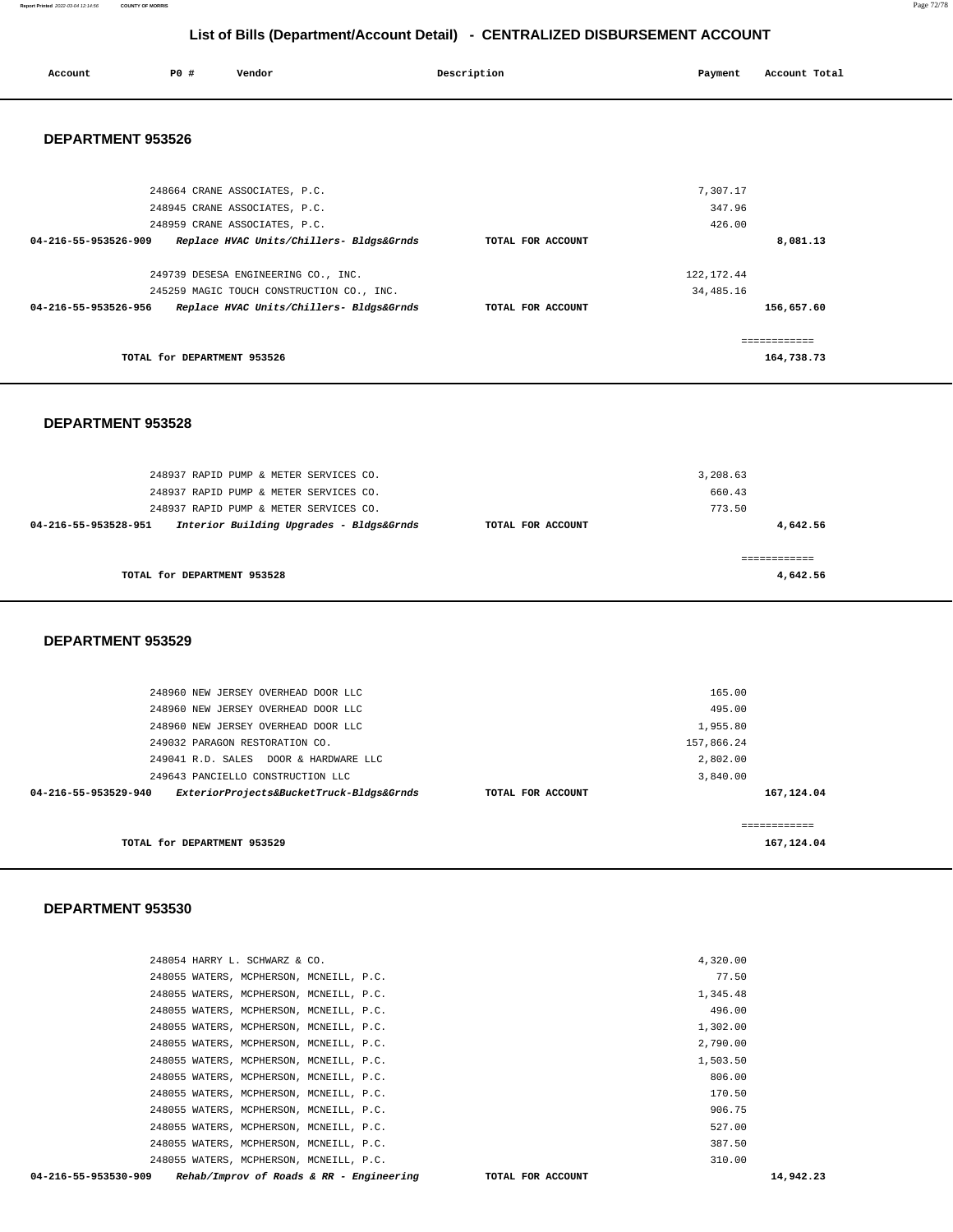248056 WATERS, MCPHERSON, MCNEILL, P.C. 248056 WATERS, MCPHERSON, MCNEILL, P.C. 248056 WATERS, MCPHERSON, MCNEILL, P.C. **04-216-55-953560-909 Bridge Design/Rehab/Drainage-Engineering TOTAL FOR ACCOUNT**  1,581.00 2,244.92 341.00 **4,166.92** 

#### **DEPARTMENT 953560**

| 04-216-55-953555-940 | IntersectionUpgradesVarLocat-Engineering | TOTAL FOR ACCOUNT | 225.00 |
|----------------------|------------------------------------------|-------------------|--------|
|                      |                                          |                   |        |
|                      | TOTAL for DEPARTMENT 953555              |                   | 225.00 |
| DEPARTMENT 953560    |                                          |                   |        |

225.00

#### **DEPARTMENT 953555**

248885 GARDEN STATE HIGHWAY

| 249271 MAGIC TOUCH CONSTRUCTION CO., INC.                        | 576.08            |              |
|------------------------------------------------------------------|-------------------|--------------|
| 249271 MAGIC TOUCH CONSTRUCTION CO., INC.                        | 33.80             |              |
| 249271 MAGIC TOUCH CONSTRUCTION CO., INC.                        | 48.90             |              |
| 249271 MAGIC TOUCH CONSTRUCTION CO., INC.                        | 29.20             |              |
| 249271 MAGIC TOUCH CONSTRUCTION CO., INC.                        | 49.95             |              |
| 249271 MAGIC TOUCH CONSTRUCTION CO., INC.                        | 16.19             |              |
| 249272 MAGIC TOUCH CONSTRUCTION CO., INC.                        | 768.08            |              |
| 249272 MAGIC TOUCH CONSTRUCTION CO., INC.                        | 57.60             |              |
| 249272 MAGIC TOUCH CONSTRUCTION CO., INC.                        | 15.90             |              |
| 249272 MAGIC TOUCH CONSTRUCTION CO., INC.                        | 15.90             |              |
| 249272 MAGIC TOUCH CONSTRUCTION CO., INC.                        | 49.99             |              |
| 249272 MAGIC TOUCH CONSTRUCTION CO., INC.                        | 13.94             |              |
| Bridge&DrainageDesign/Constr-Engineering<br>04-216-55-953531-940 | TOTAL FOR ACCOUNT | 5,585.07     |
|                                                                  |                   |              |
|                                                                  |                   | ============ |
| TOTAL for DEPARTMENT 953531                                      |                   | 5,585.07     |
|                                                                  |                   |              |

## **DEPARTMENT 953531**

| Account              | <b>PO #</b>                 | Vendor                                   | Description       | Payment   | Account Total |
|----------------------|-----------------------------|------------------------------------------|-------------------|-----------|---------------|
| DEPARTMENT 953530    |                             |                                          |                   |           |               |
|                      |                             |                                          |                   |           |               |
|                      |                             | 236727 ROAD SAFETY SYSTEMS LLC           |                   | 3,900.00  |               |
|                      |                             | 236727 ROAD SAFETY SYSTEMS LLC           |                   | 6,900.00  |               |
|                      |                             | 236727 ROAD SAFETY SYSTEMS LLC           |                   | 10.00     |               |
|                      |                             | 236727 ROAD SAFETY SYSTEMS LLC           |                   | 1,050.00  |               |
|                      |                             | 249967 J.A. ALEXANDER INC.               |                   | 79,170.14 |               |
| 04-216-55-953530-940 |                             | Rehab/Improv of Roads & RR - Engineering | TOTAL FOR ACCOUNT |           | 91,030.14     |
|                      |                             |                                          |                   |           | ============  |
|                      | TOTAL for DEPARTMENT 953530 |                                          |                   |           | 105,972.37    |

248622 MT OLIVE POLICE DEPT. 862.50 248622 MT OLIVE POLICE DEPT. 500.00 248622 MT OLIVE POLICE DEPT. 1,092.50 248622 MT OLIVE POLICE DEPT. 86.25 248622 MT OLIVE POLICE DEPT. 50.00 248622 MT OLIVE POLICE DEPT. 109.25 249358 MT OLIVE POLICE DEPT. 750.00 249358 MT OLIVE POLICE DEPT. 75.00 249271 MAGIC TOUCH CONSTRUCTION CO., INC. 384.04

# **List of Bills (Department/Account Detail) - CENTRALIZED DISBURSEMENT ACCOUNT**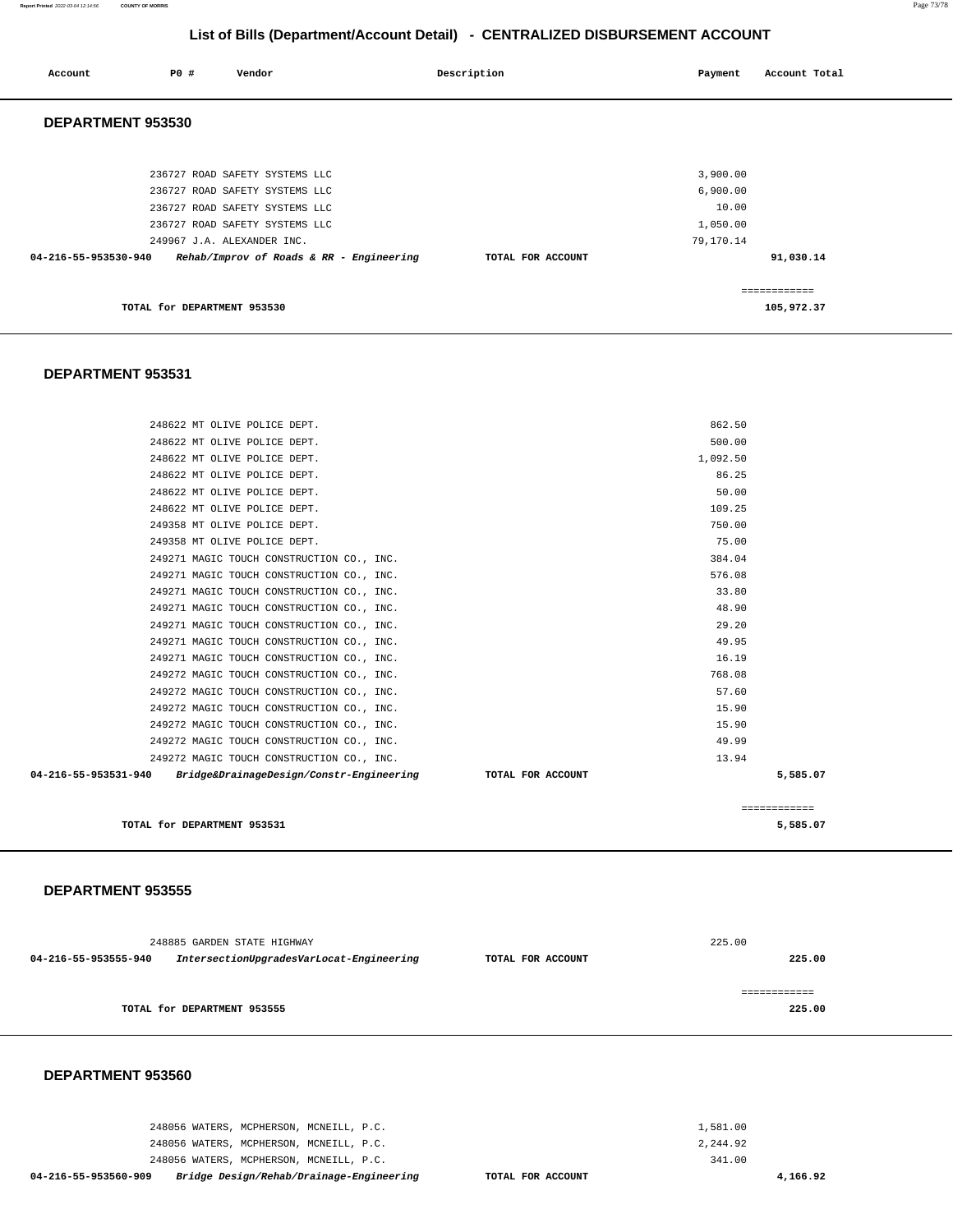## **List of Bills (Department/Account Detail) - CENTRALIZED DISBURSEMENT ACCOUNT**

| Account                  | P0 # | Vendor | Description | Payment | Account Total |
|--------------------------|------|--------|-------------|---------|---------------|
| <b>DEDARTMENT AFSECA</b> |      |        |             |         |               |

## **DEPARTMENT 953560**

| 247113 ROAD SAFETY SYSTEMS LLC<br>248180 ROAD SAFETY SYSTEMS LLC                             |                   | 1,100.00<br>3,250.00  |
|----------------------------------------------------------------------------------------------|-------------------|-----------------------|
| 248180 ROAD SAFETY SYSTEMS LLC<br>248180 ROAD SAFETY SYSTEMS LLC                             |                   | 950.00<br>30.00       |
| 248180 ROAD SAFETY SYSTEMS LLC<br>247065 SALMON BROS. INC.                                   |                   | 400.00<br>16,500.00   |
| 247065 SALMON BROS. INC.<br>Bridge Design/Rehab/Drainage-Engineering<br>04-216-55-953560-940 | TOTAL FOR ACCOUNT | 7,000.00<br>34,970.00 |
|                                                                                              |                   |                       |
| TOTAL for DEPARTMENT 953560                                                                  |                   | 39,136.92             |

#### **DEPARTMENT 953590**

| 246462 CLIFFSIDE BODY CORP  |                                         |                   | 8,736.00 |  |
|-----------------------------|-----------------------------------------|-------------------|----------|--|
| 04-216-55-953590-951        | Replace Vehicles/Equipment-MotorSrvcCtr | TOTAL FOR ACCOUNT | 8,736.00 |  |
| TOTAL for DEPARTMENT 953590 |                                         |                   | 8,736.00 |  |

#### **DEPARTMENT 953610**

|                                                             | 248057 WATERS, MCPHERSON, MCNEILL, P.C. |  |                   | 124.00    |              |
|-------------------------------------------------------------|-----------------------------------------|--|-------------------|-----------|--------------|
|                                                             | 248057 WATERS, MCPHERSON, MCNEILL, P.C. |  |                   | 1,002.15  |              |
|                                                             | 248057 WATERS, MCPHERSON, MCNEILL, P.C. |  |                   | 992.00    |              |
|                                                             | 248057 WATERS, MCPHERSON, MCNEILL, P.C. |  |                   | 914.50    |              |
|                                                             | 248057 WATERS, MCPHERSON, MCNEILL, P.C. |  |                   | 31.00     |              |
|                                                             | 248057 WATERS, MCPHERSON, MCNEILL, P.C. |  |                   | 15.50     |              |
|                                                             | 248057 WATERS, MCPHERSON, MCNEILL, P.C. |  |                   | 186.00    |              |
|                                                             | 248057 WATERS, MCPHERSON, MCNEILL, P.C. |  |                   | 434.00    |              |
|                                                             | 248057 WATERS, MCPHERSON, MCNEILL, P.C. |  |                   | 108.50    |              |
|                                                             | 248057 WATERS, MCPHERSON, MCNEILL, P.C. |  |                   | 15.50     |              |
|                                                             | 248057 WATERS, MCPHERSON, MCNEILL, P.C. |  |                   | 457.66    |              |
| 04-216-55-953610-909 Rd Paving/Improv &RR Rehab-Engineering |                                         |  | TOTAL FOR ACCOUNT |           | 5,179.81     |
|                                                             | 249967 J.A. ALEXANDER INC.              |  |                   | 49,741.69 |              |
| 04-216-55-953610-940 Rd Paving/Improv &RR Rehab-Engineering |                                         |  | TOTAL FOR ACCOUNT |           | 49,741.69    |
|                                                             |                                         |  |                   |           | ============ |
|                                                             | TOTAL for DEPARTMENT 953610             |  |                   |           | 54,921.50    |
|                                                             |                                         |  |                   |           |              |

# **Cty Bridge Design & Constructi**

| 224517 GREENMAN PEDERSEN INC                  |                   | 8,244.00 |
|-----------------------------------------------|-------------------|----------|
| Miscellaneous - Other<br>04-216-55-953975-909 | TOTAL FOR ACCOUNT | 8,244.00 |
|                                               |                   |          |
|                                               |                   |          |
| TOTAL for Cty Bridge Design & Constructi      |                   | 8,244.00 |
|                                               |                   |          |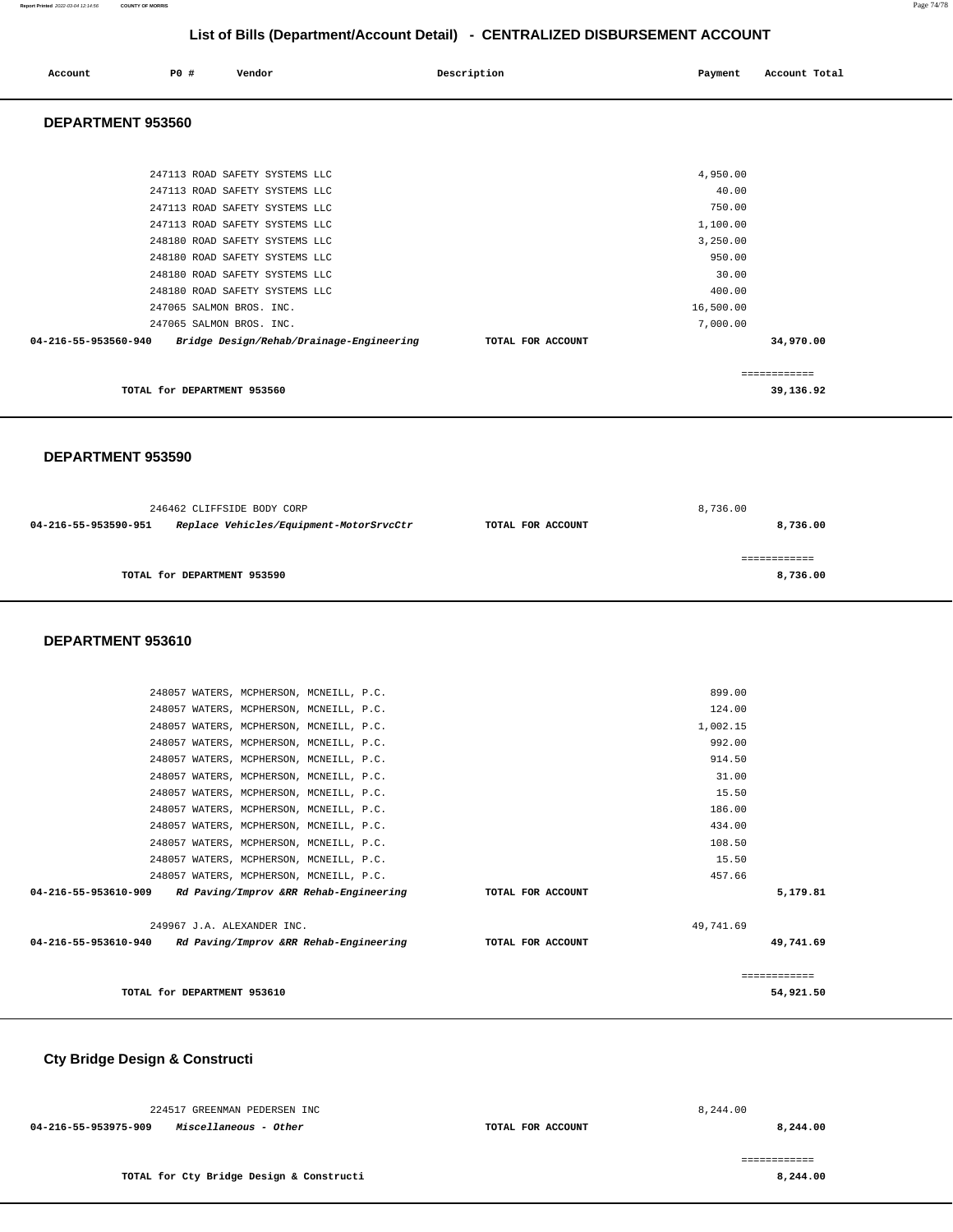**Report Printed** 2022-03-04 12:14:56 **COUNTY OF MORRIS** Page 75/78

## **List of Bills (Department/Account Detail) - CENTRALIZED DISBURSEMENT ACCOUNT**

| Account              | P0 #                        | Vendor                                   | Description       | Payment   | Account Total |
|----------------------|-----------------------------|------------------------------------------|-------------------|-----------|---------------|
|                      |                             |                                          |                   |           |               |
|                      |                             |                                          |                   |           |               |
| DEPARTMENT 954279    |                             |                                          |                   |           |               |
|                      |                             |                                          |                   |           |               |
|                      |                             |                                          |                   |           |               |
|                      |                             |                                          |                   |           |               |
|                      |                             | 245749 GOLD TYPE BUSINESS MACHINES, INC. |                   | 6,550.32  |               |
|                      |                             | 245749 GOLD TYPE BUSINESS MACHINES, INC. |                   | 256.00    |               |
| 04-216-55-954279-956 |                             | Acq Digital In Car Video Equip-Sheriff   | TOTAL FOR ACCOUNT |           | 6,806.32      |
|                      |                             |                                          |                   |           | ============  |
|                      | TOTAL for DEPARTMENT 954279 |                                          |                   |           | 6,806.32      |
|                      |                             |                                          |                   |           |               |
|                      |                             |                                          |                   |           |               |
|                      |                             |                                          |                   |           |               |
| DEPARTMENT 954589    |                             |                                          |                   |           |               |
|                      |                             |                                          |                   |           |               |
|                      |                             |                                          |                   |           |               |
|                      |                             | 241625 EXTENDOBED COMPANY INC            |                   | 1,906.00  |               |
|                      |                             | 241625 EXTENDOBED COMPANY INC            |                   | 4,604.00  |               |
|                      |                             | 241625 EXTENDOBED COMPANY INC            |                   | 326.00    |               |
|                      |                             | 241625 EXTENDOBED COMPANY INC            |                   | 170.00    |               |
|                      |                             | 241625 EXTENDOBED COMPANY INC            |                   | 50.00     |               |
|                      |                             | 241625 EXTENDOBED COMPANY INC            |                   | 968.00    |               |
| 04-216-55-954589-951 |                             | Replace/Upgrade Equip & Vehicles-Sheriff | TOTAL FOR ACCOUNT |           | 8,024.00      |
|                      |                             |                                          |                   |           |               |
|                      |                             |                                          |                   |           | ============  |
|                      | TOTAL for DEPARTMENT 954589 |                                          |                   |           | 8,024.00      |
|                      |                             |                                          |                   |           |               |
|                      |                             |                                          |                   |           |               |
|                      |                             |                                          |                   |           |               |
| DEPARTMENT 962533    |                             |                                          |                   |           |               |
|                      |                             |                                          |                   |           |               |
|                      |                             |                                          |                   |           |               |
|                      | 238595 CDW GOVERNMENT       |                                          |                   | 152.55    |               |
|                      | 238595 CDW GOVERNMENT       |                                          |                   | 449.91    |               |
|                      | 238595 CDW GOVERNMENT       |                                          |                   | 106.56    |               |
|                      | 238595 CDW GOVERNMENT       |                                          |                   | 50.84     |               |
|                      | 238595 CDW GOVERNMENT       |                                          |                   | 177.94    |               |
|                      | 238595 CDW GOVERNMENT       |                                          |                   | 241.20    |               |
|                      | 238595 CDW GOVERNMENT       |                                          |                   | 241.20    |               |
|                      | 238595 CDW GOVERNMENT       |                                          |                   | 204.96    |               |
|                      | 238595 CDW GOVERNMENT       |                                          |                   | 3,407.52  |               |
|                      | 238595 CDW GOVERNMENT       |                                          |                   | 869.40    |               |
|                      | 238595 CDW GOVERNMENT       |                                          |                   | 3,445.40  |               |
|                      | 238595 CDW GOVERNMENT       |                                          |                   | 701.64    |               |
| 04-216-55-962533-955 |                             | Replace & Upgrade Computers/Equip - OIT  | TOTAL FOR ACCOUNT |           | 10,049.12     |
|                      |                             |                                          |                   |           |               |
|                      |                             |                                          |                   |           | ============  |
|                      | TOTAL for DEPARTMENT 962533 |                                          |                   |           | 10,049.12     |
|                      |                             |                                          |                   |           |               |
|                      |                             |                                          |                   |           |               |
|                      |                             |                                          |                   |           |               |
| DEPARTMENT 963547    |                             |                                          |                   |           |               |
|                      |                             |                                          |                   |           |               |
|                      |                             |                                          |                   |           |               |
|                      |                             | 244025 STRYKER SALES CORPORATION         |                   | 62,000.00 |               |
| 04-216-55-963547-957 |                             | Emerg Resp Vehicle &Equip-Law&PublicSfty | TOTAL FOR ACCOUNT |           | 62,000.00     |
|                      |                             |                                          |                   |           |               |

**TOTAL for DEPARTMENT 963547** 

============

**62,000.00**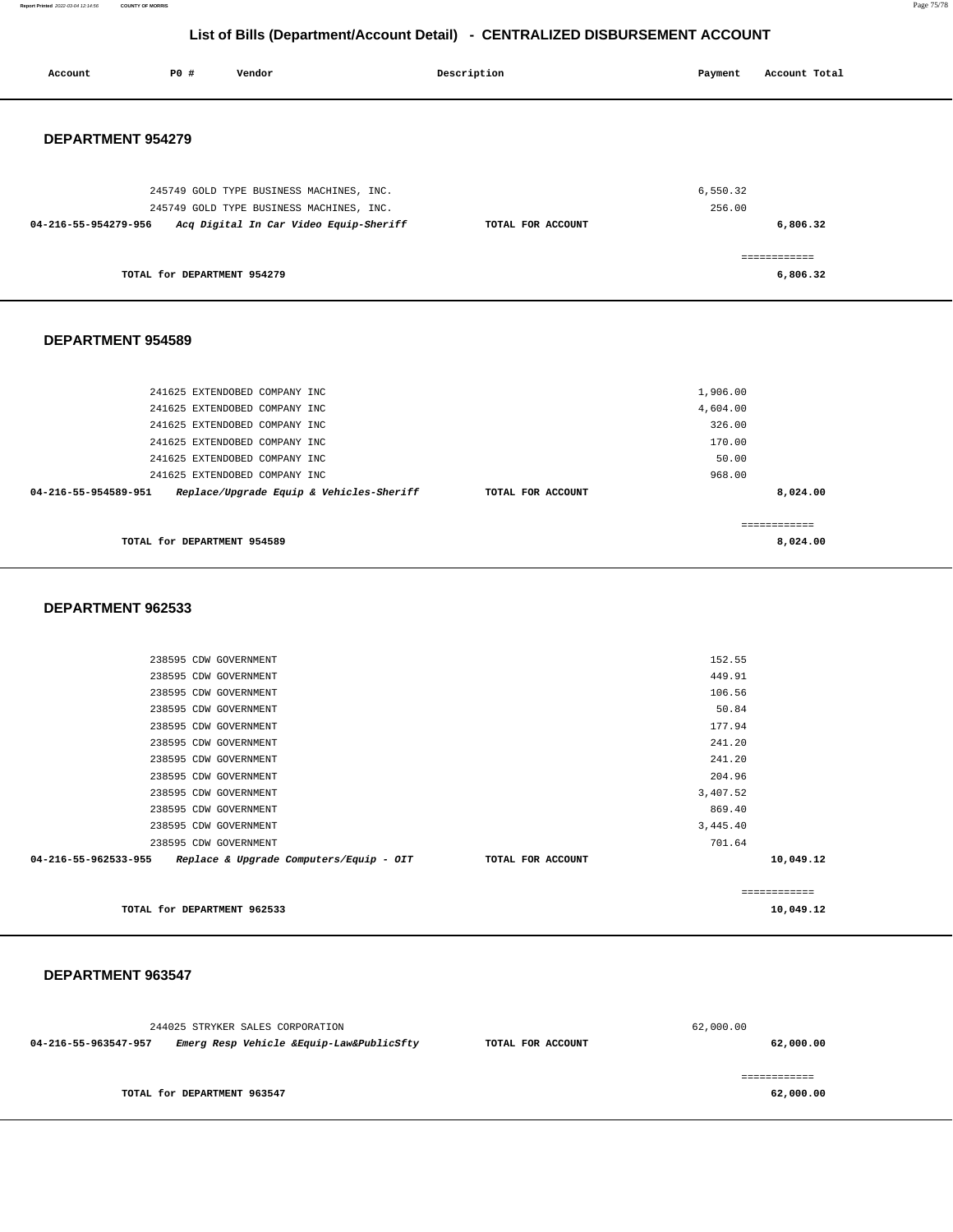**Report Printed** 2022-03-04 12:14:56 **COUNTY OF MORRIS** Page 76/78

# **List of Bills (Department/Account Detail) - CENTRALIZED DISBURSEMENT ACCOUNT**

| Account              | P0 #                        | Vendor                                                                                                | Description       | Payment                          | Account Total              |
|----------------------|-----------------------------|-------------------------------------------------------------------------------------------------------|-------------------|----------------------------------|----------------------------|
| DEPARTMENT 963587    |                             |                                                                                                       |                   |                                  |                            |
| 04-216-55-963587-951 |                             | 228458 MOTOROLA SOLUTIONS INC<br>Infrastructure Upgrades-Law&PublicSafety                             | TOTAL FOR ACCOUNT | 600,863.04                       | 600,863.04                 |
|                      | TOTAL for DEPARTMENT 963587 |                                                                                                       |                   |                                  | ------------<br>600,863.04 |
| DEPARTMENT 963596    |                             |                                                                                                       |                   |                                  |                            |
|                      |                             | 244025 STRYKER SALES CORPORATION<br>245757 STRYKER SALES CORPORATION                                  |                   | 8,893.49<br>39,694.12            |                            |
| 04-216-55-963596-957 |                             | 245757 STRYKER SALES CORPORATION<br>Emerg Resp Vehicle &Equip-Law&PublicSfty                          | TOTAL FOR ACCOUNT | 39,694.12                        | 88,281.73                  |
|                      | TOTAL for DEPARTMENT 963596 |                                                                                                       |                   |                                  | ============<br>88,281.73  |
| DEPARTMENT 969585    |                             |                                                                                                       |                   |                                  |                            |
|                      |                             | 249707 COUNTY COLLEGE OF MORRIS<br>249707 COUNTY COLLEGE OF MORRIS<br>249707 COUNTY COLLEGE OF MORRIS |                   | 8,850.00<br>9,510.00<br>5,905.00 |                            |
| 04-216-55-969585-909 |                             | 249707 COUNTY COLLEGE OF MORRIS<br>Building Modifications - CCM                                       | TOTAL FOR ACCOUNT | 5,905.00                         | 30,170.00                  |
|                      | TOTAL for DEPARTMENT 969585 |                                                                                                       |                   |                                  | ============<br>30,170.00  |
| DEPARTMENT 969612    |                             |                                                                                                       |                   |                                  |                            |
| 04-216-55-969612-909 |                             | 249706 COUNTY COLLEGE OF MORRIS<br>249706 COUNTY COLLEGE OF MORRIS                                    | TOTAL FOR ACCOUNT | 5,150.00<br>9.72                 |                            |
|                      |                             | Imprv Roads/Walks/Parking/Bldg Modif-CCM                                                              |                   |                                  | 5,159.72<br>============   |
|                      | TOTAL for DEPARTMENT 969612 |                                                                                                       |                   |                                  | 5,159.72                   |
|                      |                             |                                                                                                       |                   |                                  |                            |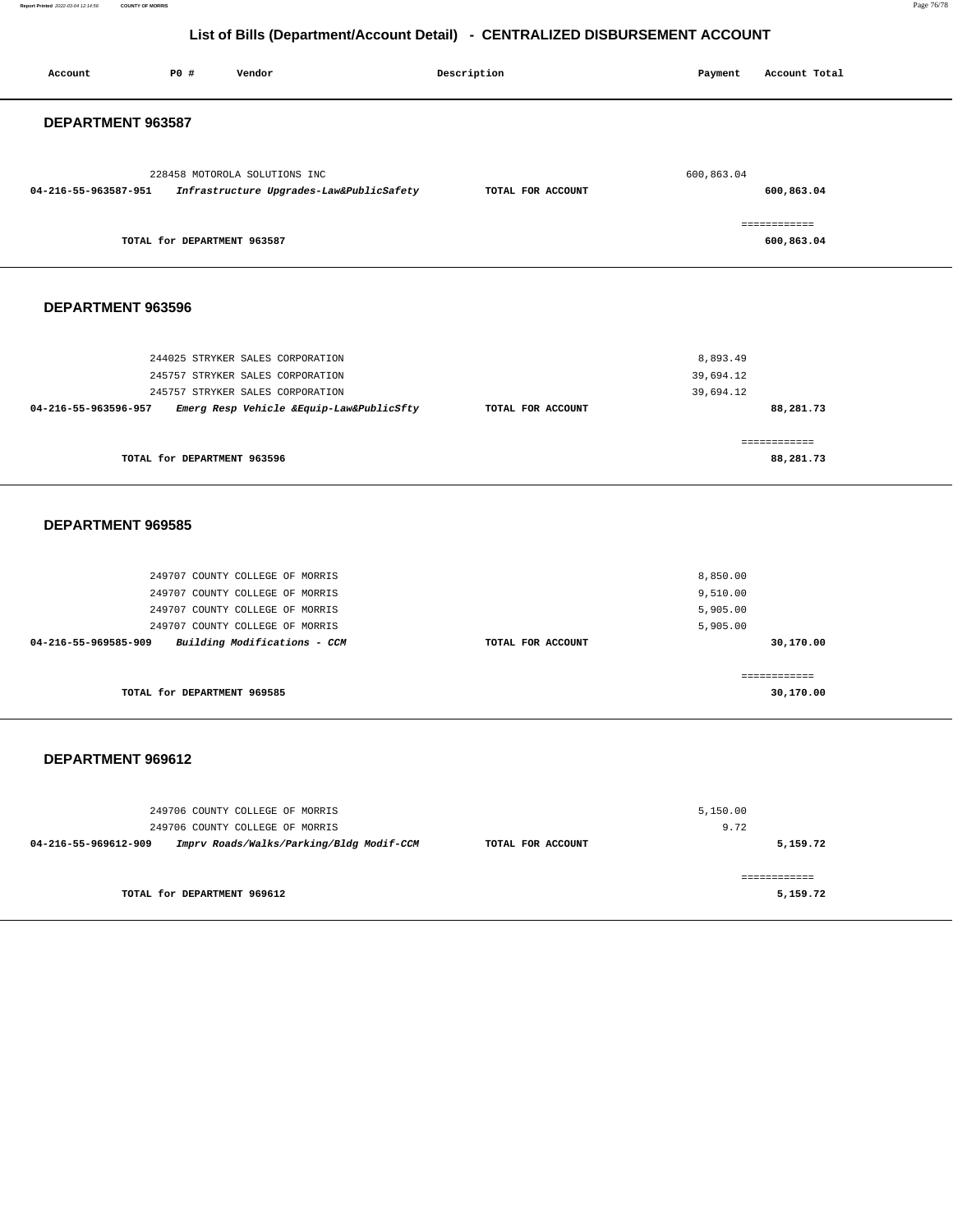**Report Printed** 2022-03-04 12:14:56 **COUNTY OF MORRIS** Page 77/78

## **List of Bills (Department/Account Detail) - CENTRALIZED DISBURSEMENT ACCOUNT**

| Account                       | P0 #                                           | Vendor                                                         | Description            | Payment                                | Account Total                        |
|-------------------------------|------------------------------------------------|----------------------------------------------------------------|------------------------|----------------------------------------|--------------------------------------|
| <b>Weights &amp; Measures</b> |                                                |                                                                | <b>Dedicated Trust</b> |                                        |                                      |
|                               | 248546 TELESEARCH INC<br>248715 TELESEARCH INC | 248549 U-LINE SHIPPING SUPPLY<br>248549 U-LINE SHIPPING SUPPLY |                        | 680.68<br>850.85<br>5,545.50<br>215.32 |                                      |
| 13-290-56-575801-888          | TOTAL for Weights & Measures                   | Weights & Measures                                             | TOTAL FOR ACCOUNT      |                                        | 7,292.35<br>============<br>7,292.35 |
| <b>Tax Board</b>              |                                                |                                                                |                        |                                        |                                      |

| 247197 NRAAO INC                    |                   | 40.00    |
|-------------------------------------|-------------------|----------|
| 247197 NRAAO INC                    |                   | 40.00    |
| 247197 NRAAO INC                    |                   | 40.00    |
| 247197 NRAAO INC                    |                   | 40.00    |
| 246554 RUTGERS-THE STATE UNIVERSITY |                   | 760.00   |
| 246554 RUTGERS-THE STATE UNIVERSITY |                   | 760.00   |
| 13-290-56-577101-888<br>Tax Board   | TOTAL FOR ACCOUNT | 1,680.00 |
|                                     |                   |          |
|                                     |                   |          |
| TOTAL for Tax Board                 |                   | 1,680.00 |
|                                     |                   |          |

#### **DEPARTMENT 578201**

| 249774 JJS SERVICES, INC.<br>249774 JJS SERVICES, INC.<br>13-290-56-578201-888<br>Storm Recovery Trust | TOTAL FOR ACCOUNT | 23,645.00<br>17,150.00<br>58,395.00 |
|--------------------------------------------------------------------------------------------------------|-------------------|-------------------------------------|
| TOTAL for DEPARTMENT 578201                                                                            |                   | 58,395.00                           |

## **County Clerk \$1.00 Fund**

| 245106 DELL MARKETING L.P. |                                    |                   | 12,694.21 |
|----------------------------|------------------------------------|-------------------|-----------|
| 13-290-56-578401-888       | County Clerk \$1.00 Fund           | TOTAL FOR ACCOUNT | 12,694.21 |
|                            |                                    |                   |           |
|                            |                                    |                   |           |
|                            | TOTAL for County Clerk \$1.00 Fund |                   | 12,694.21 |
|                            |                                    |                   |           |

# **Environ Quality & Enforcement**

| 13-290-56-578901-888 | Environ Quality & Enforcement    | TOTAL FOR ACCOUNT | 4,758.61 |
|----------------------|----------------------------------|-------------------|----------|
|                      | 249444 VERIZON WIRELESS          | 388.61            |          |
|                      | 248130 LUM, DRASCO & POSITAN LLC | 2,790.00          |          |
|                      | 249208 JASON VIVIAN              | 740.00            |          |
|                      | 249208 JASON VIVIAN              | 840.00            |          |
|                      |                                  |                   |          |